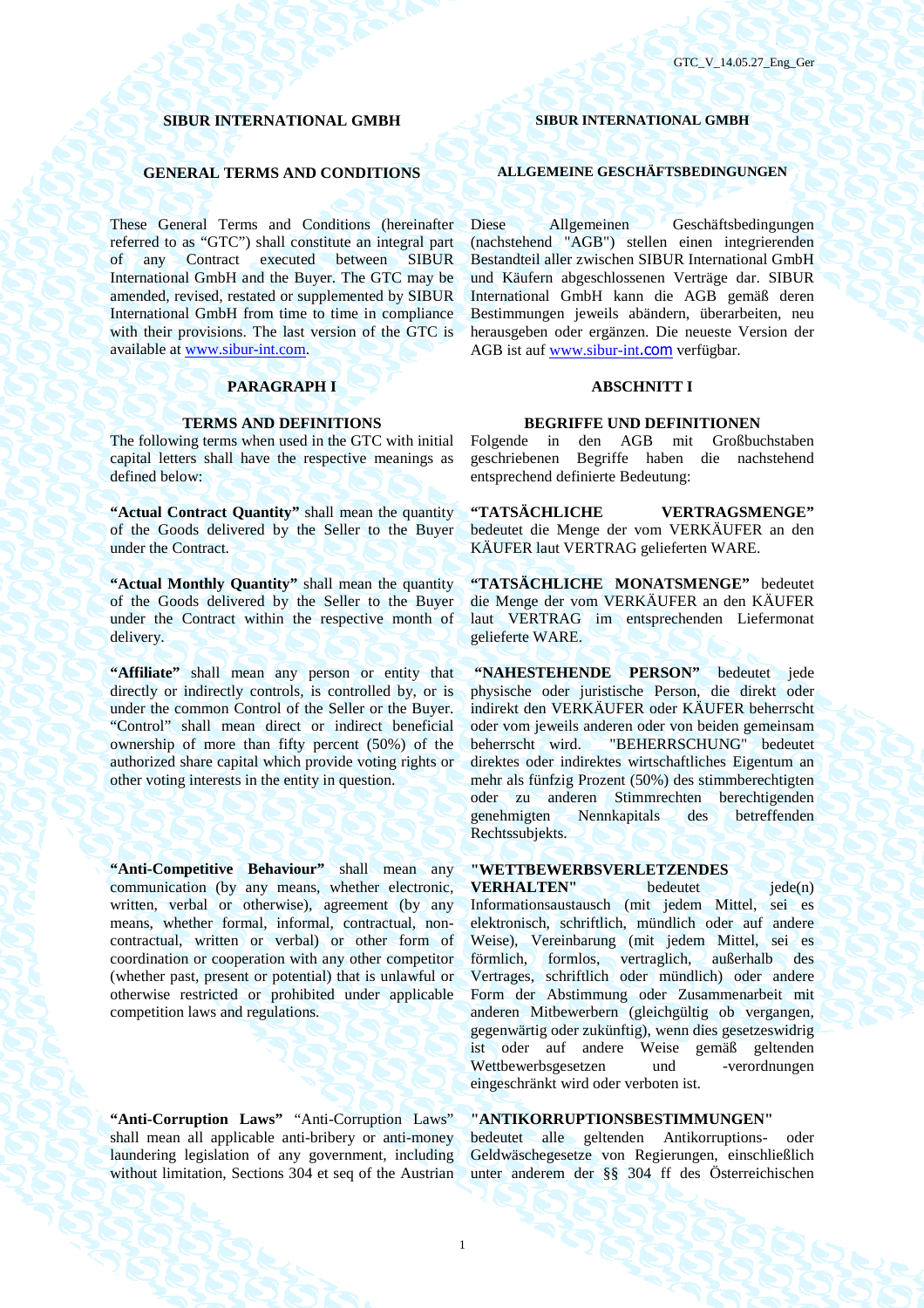Criminal Code, the U.S. Foreign Corrupt Practices Act, the UK Bribery Act 2010, the U.K. Anti-Terrorism, Crime and Security Act 2001, the Money Laundering Regulation 1993 and the Proceeds of Crime Act 2002 and the applicable country legislation implementing the OECD Convention on Combating Bribery of Foreign Public Officials in International Business Transactions or such other relevant laws of any other country in which business will be conducted (as the case may be).

**"Applicable Authority"** shall mean (i) any supranational organization or any state or political subdivision thereof, (ii) any entity, authority or body exercising executive, legislative, judicial, regulatory or administrative functions on behalf of the supranational organization, the state or its political subdivision, including without limitation any supranational authority, government authority, ministry, agency, department, board, commission or instrumentality and subdivisions thereof, (iii) any court, tribunal or arbitrator and (iv) any self-regulatory organization acting on behalf of the state or itself pursuant to the rights granted thereto by applicable Law.

**"Business Day"** or **"Working Day"** or **"Banking Day"** or **"Bank Day"** shall mean any day other than Saturday, Sunday or any public holiday on which banks in Moscow (Russian Federation), Vienna (Austria), New York (USA), London (England), and the country of the Goods delivery are open for business.

**"Buyer"** shall mean a Party buying the Goods as specified in the Contract.

**"Carrier"** shall mean any person or company contracted by the Buyer or by the Seller as the case may be to undertake to perform or to procure the performance of a contract of carriage by rail, road, sea or a combination thereof as may be applicable to the terms of delivery.

**"Certificate of Origin"** shall mean the document issued by the Seller or the Manufacturer or a chamber of commerce or other agreed third party (as the case may be) specifying the country where the Goods are actually produced.

**"Certificate of Quality"** shall mean the document issued by the Seller in respect of the Goods confirming the quality of the Goods in accordance with the Contract.

Strafgesetzbuches, des U.S. Foreign Corrupt Practices Act, des UK Bribery Act, des UK Anti-Terrorism, Crime and Security Act 2001, der Geldwäscheverordnung 1993 und des UK Proceeds of Crime Act 2002 und der geltenden Gesetzgebung von Ländern zur Umsetzung des OECD Übereinkommens über die Bekämpfung der Bestechung Ausländischer Amtsträger im internationalen Geschäftsverkehr oder anderer einschlägiger Gesetze anderer Länder, in denen Geschäftstätigkeit betrieben wird (je nachdem was zutrifft).

**"ZUSTÄNDIGE BEHÖRDE"** bedeutet (i) jede übernationale Organisation oder jeden Staat oder dessen politische Unterabteilung, (ii) jedes Rechtssubjekt, Behörde oder Körperschaft, das (die) exekutive, legistische, gerichtliche oder administrative Funktionen ausübt im Auftrag der übernationalen Organisation, des Staates oder seiner politischen Unterteilung, einschließlich unter anderem jede übernationale Behörde, Regierungsbehörde, Ministerium, öffentliche Stelle, Abteilung, Gremium, Kommission oder Instrumentalität und deren Unterabteilungen, (iii) jedes Gericht, Schiedsgericht oder Schiedsrichter, und (iv) jede selbstregulierte Organisation, die im Auftrag des Staates oder im eigenen Auftrag gemäß den dafür vom geltenden Recht gewährten Rechten tätig ist.

**"GESCHÄFTSTAG"** oder **"ARBEITSTAG"** oder **"BANKARBEITSTAG"** oder "BANKTAG" bedeutet jeden Tag außer Samstag, Sonntag oder Feiertag, an dem Banken in Moskau (Russische Föderation), Wien (Österreich), New York (USA), London (England), und im Lieferland der WARE zum Geschäftsbetrieb geöffnet sind.

**"KÄUFER"** bedeutet einen VERTRAGSPARTNER, der die im VERTRAG festgelegte WARE erwirbt.

**"FRÄCHTER"** bedeutet jede vom KÄUFER oder gegebenenfalls VERKÄUFER vertraglich bestellte Person oder Gesellschaft, die sich verpflichtet einen Transportvertrag per Bahn, Straße oder Schiff oder einer Kombination aus diesen in Entsprechung mit den Lieferbedingungen auszuführen oder zu beschaffen.

**"URSPRUNGSZEUGNIS"** bedeutet das vom VERKÄUFER oder vom HERSTELLER oder einer Handelskammer oder einem sonstigen vereinbarten Dritten (je nachdem was zutrifft) ausgestellte Dokument, das das Land angibt, in dem die WARE tatsächlich hergestellt wird.

**"QUALITÄTSZERTIFIKAT"** bedeutet das vom VERKÄUFER hinsichtlich der WARE ausgestellte Dokument, das die vertragsgemäße Qualität der WARE bestätigt.

**"Confidential Information"** shall have the meaning **"VERTRAULICHE INFORMATIONEN"** hat die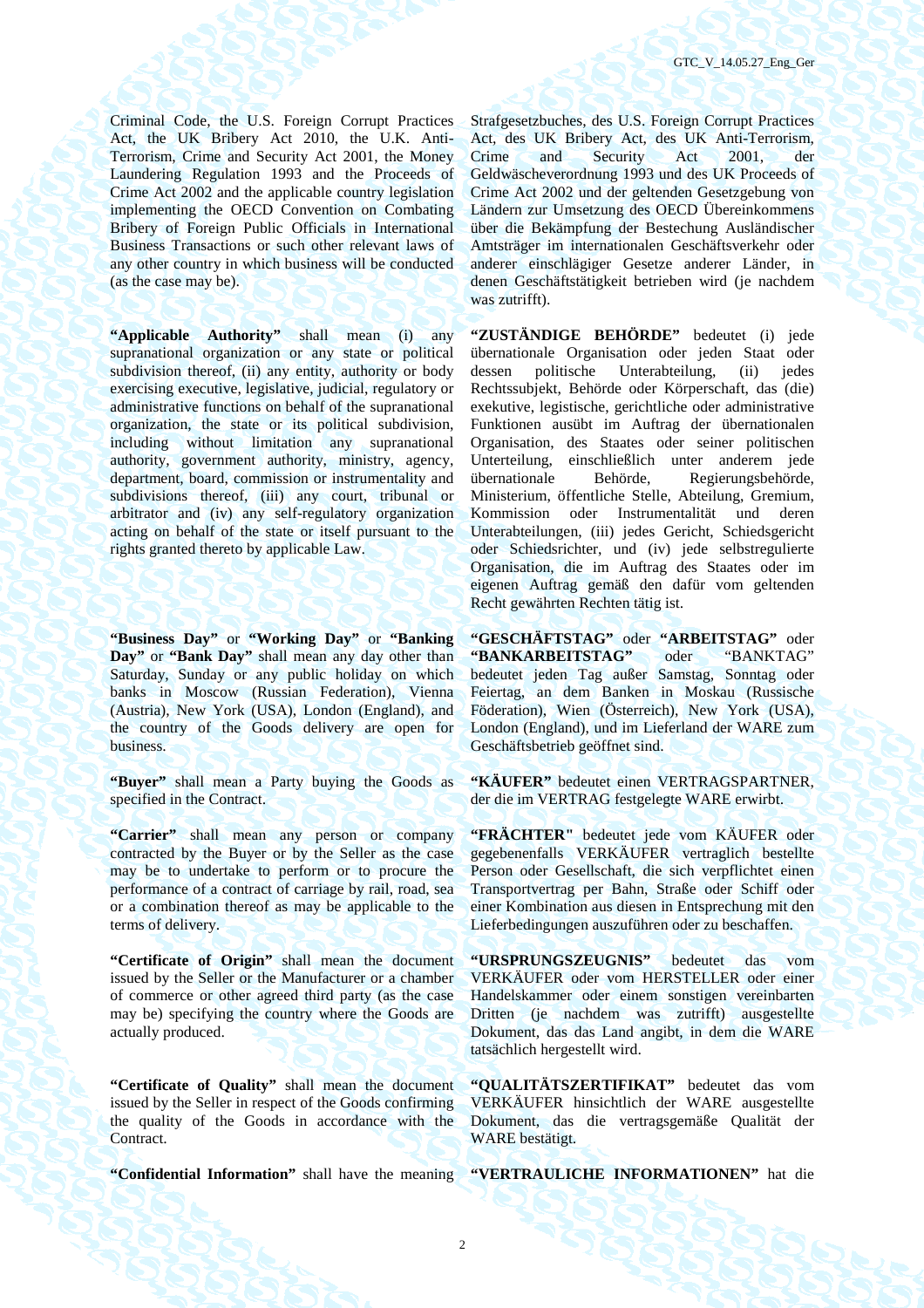**"Consent"** shall mean any consent, approval, authorization, waiver, permit, grant, franchise, concession, agreement, license, certificate, exemption, order, registration, declaration, filing, report or notice of, with or to any person (and the person for this purpose shall mean any natural person, firm, partnership, association, corporation, company, limited liability company, trust, joint stock company, business trust, Governmental Authority or other organization or entity).

**"Contract"** shall mean any contractual arrangement relating to the supply of the Goods to the Buyer by the Seller.

**"Delivery Date"** shall mean the moment when the Goods are deemed delivered to the Buyer.

**"ETA"** or **"Estimated Time of Arrival"** shall mean estimated time of arrival.

**"Euro"** or **"EUR"** or **"€"** shall mean the official currency of the European Union.

**"Force Majeure Event"** shall have the meaning set forth in Clause 4.19.4 of the GTC.

**"Goods"** shall mean the goods to be delivered by the Seller to the Buyer as specified in the Contract.

**"Governmental Approval"** shall mean any Consent of or from an Authorized Authority, including without limitation any certificates, licenses or permits issued by an Authorized Authority.

**"GTC"** shall mean the standard terms and conditions of purchase set out in this document.

**"Incoterms"** shall mean the international commercial terms, the official publication by the International Chamber of Commerce No. 715, 2010.

**"Inspector"** shall mean an independent inspector appointed pursuant to the GTC to perform quality and quantity inspection of the Goods.

**"Inspector's Report"** shall mean any report, conclusion, opinion, certificate or other written document (or combination thereof) issued by the Inspector and reflecting results of the Goods' quantity and quality inspection as described in greater detail in Clause 4.8.3 of the GTC.

set forth in Clause 4.20.17 of the GTC. Bedeutung laut der Klausel 4.20.17 der AGB.

**"ZUSTIMMUNG"** bedeutet jede Zustimmung, Genehmigung, Ermächtigung, Verzicht, Zulassung, Bewilligung, Recht, Konzession, Vereinbarung, Lizenz, Zertifikat, Befreiung, Auftrag, Eintragung, Erklärung, Eingabe, Bericht oder Benachrichtigung von oder mit einer oder an eine Person (wobei in diesem Sinne Person jede natürliche Person,<br>Unternehmen, Personengesellschaft, Verein, Personengesellschaft, Kapitalgesellschaft, Gesellschaft, Gesellschaft mit beschränkter Haftung, Treuhandschaft, Aktiengesellschaft, Business Trust [Stiftung], Regierungsbehörde oder sonstige Organisation oder Rechtssubjekt ist).

 **"VERTRAG"** bedeutet jede vertragliche Abmachung über die Lieferung der WARE vom VERKÄUFER an den KÄUFER.

**"LIEFERDATUM"** bedeutet den Zeitpunkt, an dem die WARE als an den KÄUFER geliefert gilt. Das Lieferdatum ist im VERTRAG anzuführen.

**"ETA" ("Estimated Time of Arrival")** oder **"VORAUSSICHTLICHES ANKUNFSDATUM"** bedeutet das geschätzte Ankunftsdatum.

**"Euro"** oder **"EUR"** oder **"€"** bedeutet das gesetzliche Zahlungsmittel der Europäischen Union.

**"EREIGNIS HÖHERER GEWALT"** hat die Bedeutung laut Klausel 4.19.4. der AGB.

**"WARE"** bedeutet die vom VERKÄUFER an den KÄUFER laut VERTRAG gelieferte WARE.

**"REGIERUNGSGENEHMIGUNG"** bedeutet jede ZUSTIMMUNG einer ZUSTÄNDIGEN BEHÖRDE, einschließlich unter anderem sämtliche von einer ZUSTÄNDIGEN BEHÖRDE ausgestellten Zertifikate, Lizenzen oder Genehmigungen.

**"AGB"** bedeutet die in diesem Dokument angeführten allgemeinen Geschäftsbedingungen.

**"INCOTERMS"** bedeutet die Internationalen Handelsklauseln gemäß Veröffentlichung der Internationalen Handelskammer Nr. 715, 2010.

**"INSPEKTOR"** bedeutet gemäß den AGB bestellter unabhängiger Inspektor für die Qualitäts- und Mengenprüfung der WARE.

**"INSPEKTIONSBERICHT"** bedeutet jeden (jedes) vom INSPEKTOR ausgestellte(n) Bericht, Schlussfolgerung, Gutachten, Zertifikat oder sonstige schriftliche Dokument (oder eine Kombination daraus), das das Ergebnis der Inspektion der Menge und Qualität der WARE laut detaillierter Beschreibung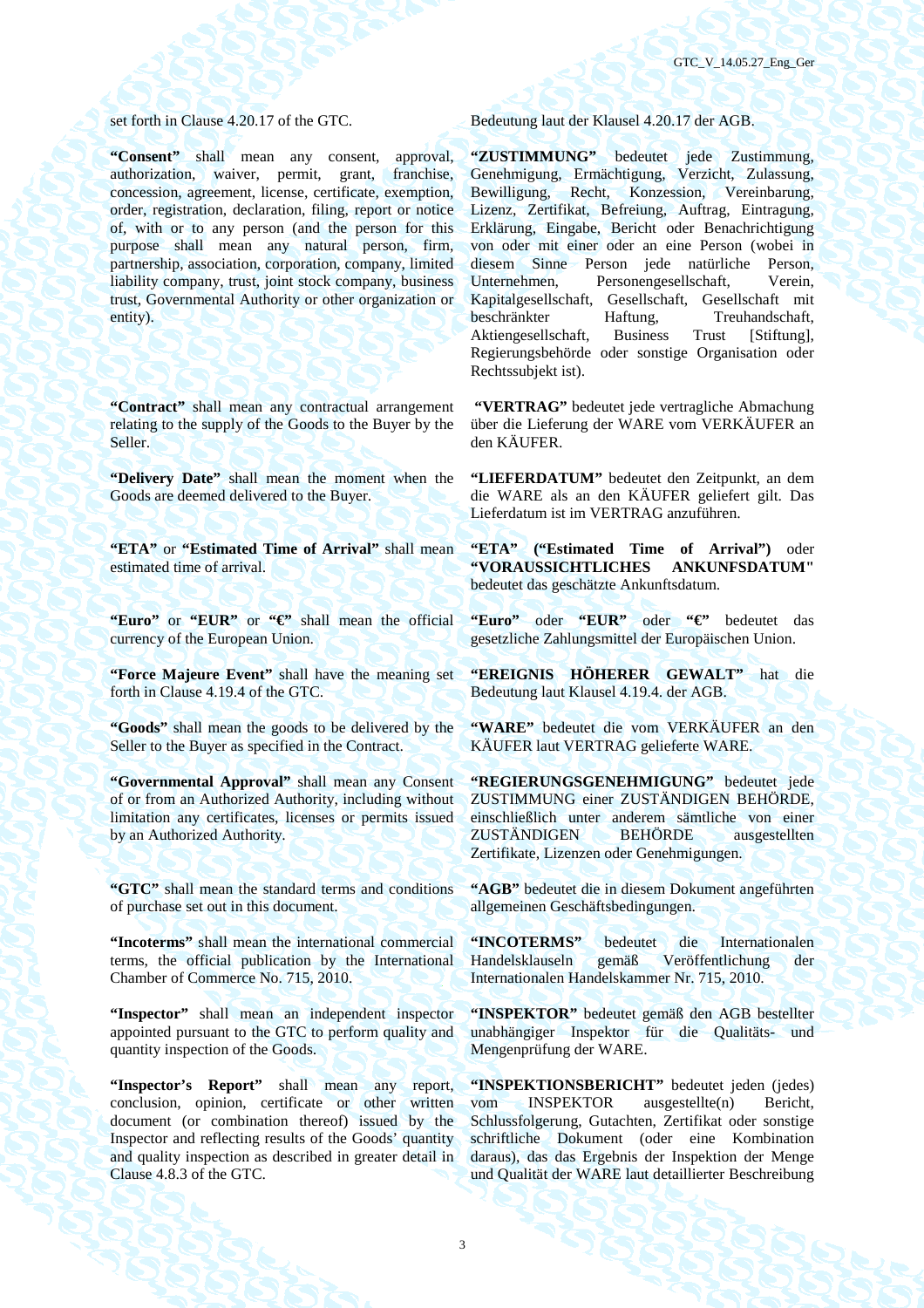**"Law"** shall mean all applicable (i) provisions of all constitutions, treaties, statutes, laws, customs, codes, rules, regulations, ordinances or orders of any Applicable Authority, (ii) Governmental Approvals including without limitation any consent, approval, authorization, waiver, permit, grant, franchise, concession, agreement, license, certificate, exemption, order, permit, registration, declaration, filing, report or notice of or from an Applicable Authority and (iii) orders, decisions, injunctions, judgments, awards and decrees of any Applicable Authority.

**"Letter of Credit"** or **"Stand-by Letter of Credit"** shall have the meanings set forth in the Uniform Customs and Practice for Documentary Credits, 2007 Revision, ICC Publication No. 600 (UCP).

**"Manufacturer"** shall mean the plant by which the Goods are produced.

**"MT"** shall mean metric tonne (i.e. 1,000 kilograms). **"MT"** bedeutet metrische Tonne (d.i. 1.000 kg).

**"Nomination"** shall mean the nomination of the Vessel which is to be loaded with the Goods, as would be described in greater detail in the Contract (when applicable).

**"NOR"** shall mean the notice of readiness tendered by the Vessel upon arrival of the Vessel at the Place of Destination (unloading port or customary anchorage or area or such other place as the Vessel may be ordered to await unload), if applicable.

**"Packaging"** shall mean all products made of any materials of any nature to be used for the containment, protection, handling, delivery and presentation of the Goods, including (but not limited to) paper, wooden, plastic and metal boxes, bags, pallets, and not fall within the definition of Transport as specified herein.

**"Party"** and **"Parties"** shall mean parties to the Contract referred to individually and collectively.

**"Place of Destination"** shall mean the place the Goods are to be delivered to as specified in the Contract.

in Klausel 4.8.3.der AGB wiedergibt.

**"RECHT"** bedeutet alle geltenden (i) Bestimmungen sämtlicher Verfassungen, Abkommen, Gesetze, Usancen, Kodifizierungen, Vorschriften, Regeln, Verordnungen oder Beschlüsse aller ZUSTÄNDIGEN BEHÖRDEN, (ii) STAATLICHE GENEHMIGUNGEN, darunter unter anderem alle ZUSTIMMUNGEN, Genehmigungen, Ermächtigungen, Verzichte, Zulassungen, Bewilligungen, Rechte, Konzessionen, Vereinbarungen, Lizenzen, Zertifikate, Befreiungen, Beschlüsse, Eintragungen, Erklärungen, Eingaben, Berichte oder Benachrichtigungen von ZUSTÄNDIGEN BEHÖRDEN und (iii) Beschlüsse, Entscheidungen, Verfügungen, Urteile, Schiedssprüche und Dekrete ZUSTÄNDIGER BEHÖRDEN.

**"AKKREDITIV"** oder **"STAND-BY AKKREDITIV"** oder **"LETTER OF CREDIT"** hat die Bedeutung laut Einheitlichen Richtlinien und Gebräuchen für Dokumenten-Akkreditive, Revision 2007, ICC Publikation Nr. 600 (ERA).

**"HERSTELLER"** bedeutet Inhaber des Werks, in dem die WARE hergestellt wird.

**"NAMHAFTMACHUNG"** bedeutet die Namhaftmachung des TRANSPORTMITTELS bzw. SCHIFFS, auf das die WARE verladen werden soll, wie im Einzelnen im VERTRAG beschrieben (sofern zutreffend).

**"NOR** (Notice of Readiness)" bedeutet die vom SCHIFF gemeldete Bereitschaftsnachricht bei Ankunft am BESTIMMUNGSORT (Entladehafen oder üblicher Ankerplatz oder Bereich oder gegebenenfalls sonstiger Ort, der dem SCHIFF zum Abwarten der Entladung zugewiesen wird).

**"VERPACKUNG"** bedeutet sämtliche Erzeugnisse aus Material jeglicher Art für Aufbewahrung, Schutz, Handhabung, Lieferung und Präsentierung der WARE, einschließlich (unter anderem) Schachteln, Säcke, Palletten aus Papier, Holz, Kunststoff und Metall, die nicht unter den Begriff TRANSPORTMITTEL laut diesem VERTRAG fallen.

**"VERTRAGSPARTNER"** bedeutet Partner des VERTRAGS, einzeln und gemeinsam.

**"PDPR"** means per day pro rata. **"PDPR"** bedeutet anteilmäßig pro Tag ("per day pro rata").

> **"BESTIMMUNGSORT"** bedeutet den Ort, an den die WARE vertragsgemäß zu liefern ist.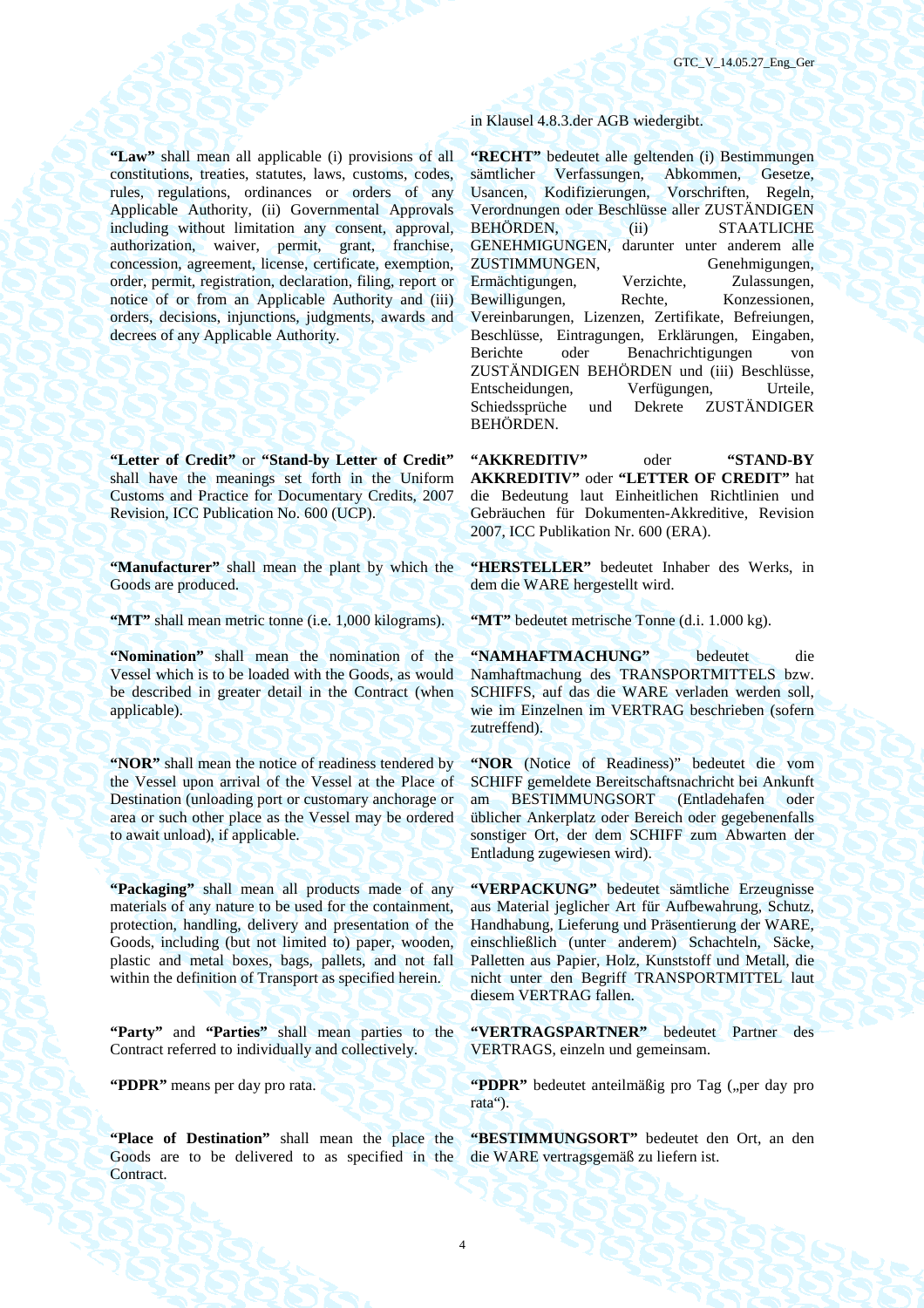**"Place of Shipment"** shall mean the place where the Goods are to be loaded (dispatched), which shall be without limitations (i) the Manufacturer or warehouse or storehouse, (ii) the load port or terminal, or (iii) any other place, whichever is applicable and as may be specified in the Contract.

**"Planned Contract Quantity"** shall mean the quantity of the Goods set forth in the Contract agreed by the Parties to be delivered under the Contract during the terms of the Contract.

**"Planned Monthly Quantity"** shall mean the quantity" of the Goods set forth in the Contract agreed by the Parties to be delivered under the Contract in a month.

**"Price"** shall mean the price per metric ton of the Goods at which the Seller sells the Goods to the Buyer as stipulated in the Contract.

**"Quarter"** shall mean the period of the three consecutive months commencing on 1st January ("Q I"), or 1st April ("Q II"), or 1st July ("Q III"), or 1st October ("Q IV").

"**RMB**" or "**Yuan**" or "**CNY**" or "**Renminbi**" shall mean the lawful official currency of the People Republic of China.

**"RUBLE"** or **"RUB"** or **"RUR"** shall mean Russian Rubles, the lawful currency of the Russian Federation.

**"Seller"** shall mean SIBUR International GmbH that sells the Goods under the Contract.

**"Signing Date"** shall have the meaning set forth in the introductory paragraph of the Contract.

**"Specification"** shall mean the specification describing the quality of the Goods agreed by the Parties set forth in the Contract.

**"Transport"** shall mean containers used for the Goods delivery, transportation, storage, including tank cars, containers and cisterns, etc.

**"Transport Return Date"** shall mean the period within which the Buyer shall return the Transport (when applicable) and at the address specified in the Contract.

**"Tax"** or **"Taxes"** shall mean all (i) taxes, fees, duties, tariffs, levies, imposts, or other public charges of any kind, including, without limitation, taxes, required contributions or other charges on or with respect to **"VERSANDORT"** bedeutet den Ort, an dem die WARE zu verladen (versenden) ist, das ist ausnahmslos (i) Werk oder Lager des HERSTELLERS, (ii) Verladehafen oder -terminal, oder (iii) jeder andere Ort, der in Frage kommt und im VERTRAG angeführt ist.

**"VORGESEHENE VERTRAGSMENGE"** bedeutet die im VERTRAG vom den VERTRAGSPARTNERN festgelegte Menge der WARE, die vertragsgemäß während der Laufzeit des VERTRAGES zu liefern ist.

**"VORGESEHENE MONATSMENGE"** bedeutet die im VERTRAG vom den VERTRAGSPARTNERN festgelegte Menge der WARE, die vertragsgemäß während eines Monats zu liefern ist.

**"PREIS"** bedeutet den Preis der WARE pro metrischer Tonne, um den der VERKÄUFER die WARE dem KÄUFER laut VERTRAG veräußert.

**"QUARTAL"** bedeutet einen Zeitraum von drei aufeinanderfolgenden Monaten beginnend am 1. Januar ("Q I"), oder 1. April ("Q II"), oder 1. Juli ("Q III"), oder 1. Oktober ("Q IV").

**"RMB"** oder **"Yuan"** oder **"CNY"** oder **"Renminbi"** bedeutet das gesetzliche Zahlungsmittel der Volksrepublik China.

**"RUB"** bedeutet russische Rubel, das gesetzliche Zahlungsmittel der Russischen Föderation**.** 

**"VERKÄUFER"** bedeutet SIBUR International GmbH, die die WARE laut VERTRAG verkauft.

**"UNTERZEICHNUNGSDATUM"** hat die Bedeutung laut der Einleitungsklausel des VERTRAGS.

**"SPEZIFIKATION"** bedeutet die Spezifikation, die die Qualität der WARE, wie von den VERTRAGSPARTNERN im VERTRAG vereinbart, beschreibt.

**"TRANSPORTMITTEL"** bedeutet Container, Tankwagen, Zisternen und sonstige Transportmittel, die für Lieferung, Transport, Lagerung, etc. der WARE verwendet werden.

**"RETOURNIERUNGSFRIST DER DER TRANSPORTMITTEL"** bedeutet die Frist, TRANSPORTMITTEL" bedeutet die innerhalb der der KÄUFER die TRANSPORTMITTEL (gegebenenfalls) an die im VERTRAG angeführte Adresse zu retournieren hat.

**"STEUER"** oder **"STEUERN"** bedeutet sämtliche (i) Steuern, Gebühren, Abgaben, Zölle, Einhebungen, Belastungen und sonstige öffentliche Abgaben jeglicher Art, umfassend unter anderem Steuern,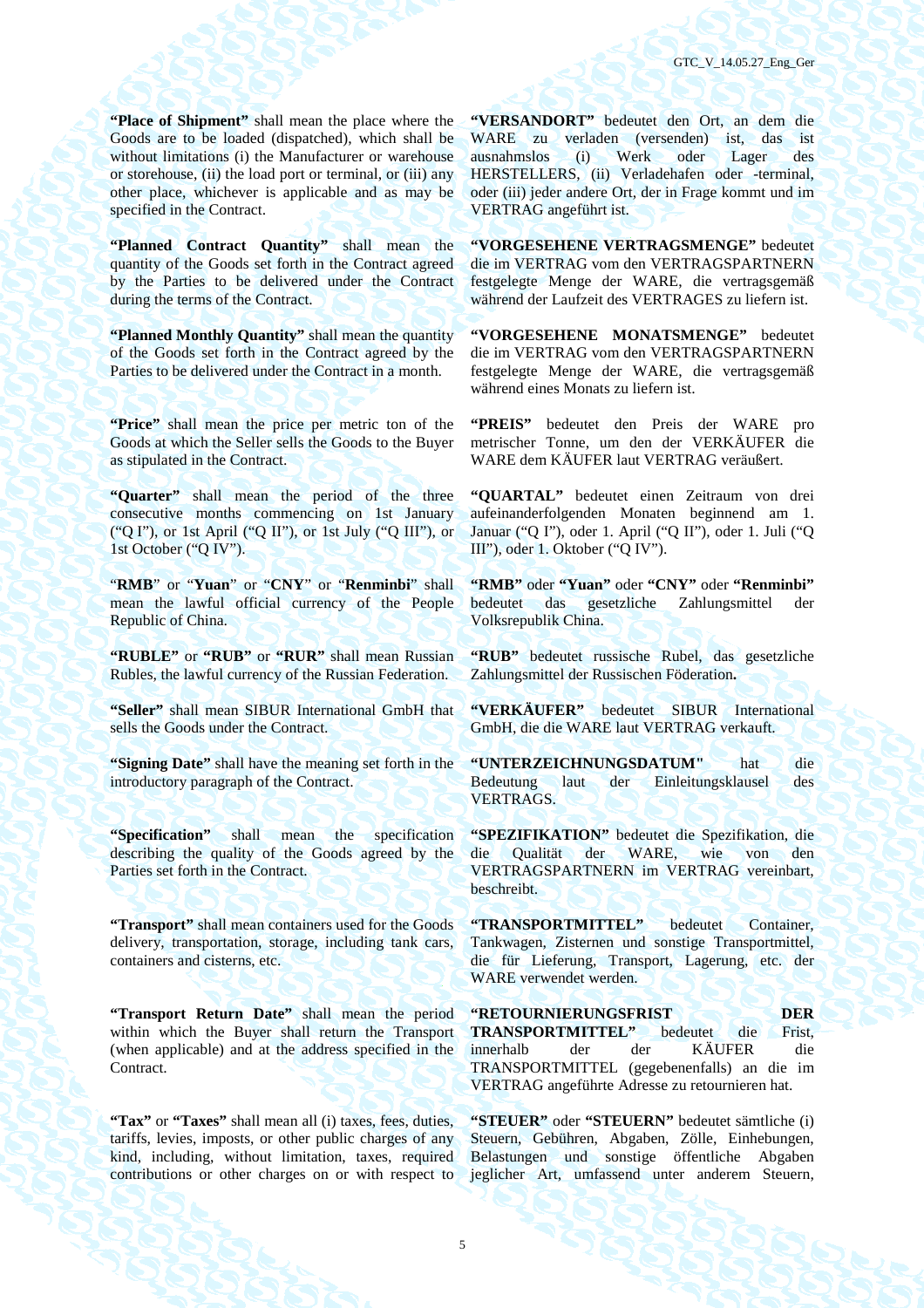income, franchise, gross receipts, property, sales, use, profits, capital stock, payroll, employment, social security, health insurance fund, pension fund and other social funds, workers compensation and unemployment or related compensation, (ii) taxes or charges in the nature of excise, withholding, ad valorem, stamp, transfer, value added or gains taxes, (iii) license registration or documentation fees, (iv) customs duties, tariffs and similar charges of any kind whatsoever and (v) any interest, penalties, additions to tax or additional amounts imposed by any taxing authority with respect to those items enumerated in clauses (i), (ii), (iii) and (iv) of this definition.

"Third Party" shall mean any person or entity other than a Party of the Contract.

**"Total Goods Value"** shall mean the amount, calculated by multiplying the Actual Contract Quantity by the Price.

**"Transport Document"** shall mean a document issued by a Carrier to a shipper, acknowledging that specified the Goods have been received on board as cargo for conveyance to a named Place of Destination as described in greater detail in Clause 2.2.2 of the GTC.

**"USD"** or **"US Dollar"** or **"Dollar"** or **"US\$"** or **"\$"** shall mean United States Dollars, the lawful official currency of the United States of America.

**"Verification Act"** shall mean verification act executed between the Buyer and the Seller and confirming the quantity of and amount paid for delivered the Goods for a particular period and as described in greater detail in Clause 4.5.10 hereof.

"Vessel" shall mean the ship contracted by the Buyer or the Seller, as the case may be, for the delivery of the Goods (if applicable).

vorgeschriebene Beiträge oder sonstige Zahlungen für oder betreffend Einkommen, Franchise, Bruttoerlöse, Eigentum, Umsatz, Verkaufserlös, Benützung, Gewinn, Aktienkapital, Lohn-/Gehalt, Beschäftigung, Sozialversicherungsfonds,

Krankenversicherungsfonds, Pensionsfonds und andere Sozialfonds, Unfallversicherung sowie Arbeitslosen- oder dazugehörige Unterstützung, (ii) Steuern oder Belastungen der Art wie Verbrauchssteuern, Abzugssteuern, Wert-, Stempel-, Verkehrs-, Umsatz- oder Gewinnsteuern, (iii) Lizenzregistrierungs- oder Dokumentationsgebühren, (iv) Zölle und ähnliche Kosten jeglicher Art und (v) Zinsen, Strafen, Steueraufschläge oder zusätzliche von Steuerbehörden auferlegte Beträge auf die Positionen laut Klauseln (i), (ii), (iii) und (iv) dieser Definition.

**"DRITTER"** bedeutet jede Person oder Rechtssubjekt, die (das) nicht VERTRAGSPARTNER ist.

**"GESAMTWARENWERT"** bedeutet den Betrag des Produkts aus TATSÄCHLICHER VERTRAGSMENGE und PREIS.

**"TRANSPORTDOKUMENT"** bedeutet ein von einem FRÄCHTER an einen Versender ausgestelltes Dokument, das bestätigt, dass die WARE an Bord übernommen wurde als Fracht zur Beförderung an einen benannten BESTIMMUNGSORT, wie im Einzelnen in Klausel 2.2.2 der AGB näher beschrieben.

**"USD"** oder **"US Dollar"** oder **"Dollar"** oder **"US\$"**  oder **"\$"** bedeutet US Dollar, das gesetzliche Zahlungsmittel der Vereinigten Staaten von Amerika.

# **"ÜBERPRÜFUNGSPROTOKOLL**

**(SALDENVERGLEICH)"** bedeutet das von KÄUFER und VERKÄUFER gefertigte Überprüfungsprotokoll, das die Menge und den bezahlten Betrag der gelieferten WARE für eine bestimmte Periode bestätigt, wie im Einzelnen in Klausel 4.5.10. der AGB näher beschrieben.

**"SCHIFF (TRANSPORTMITTEL)"** bedeutet das vom KÄUFER oder gegebenenfalls vom VERKÄUFER unter Vertrag genommene Schiff (Transportmittel) für die Lieferung der WARE.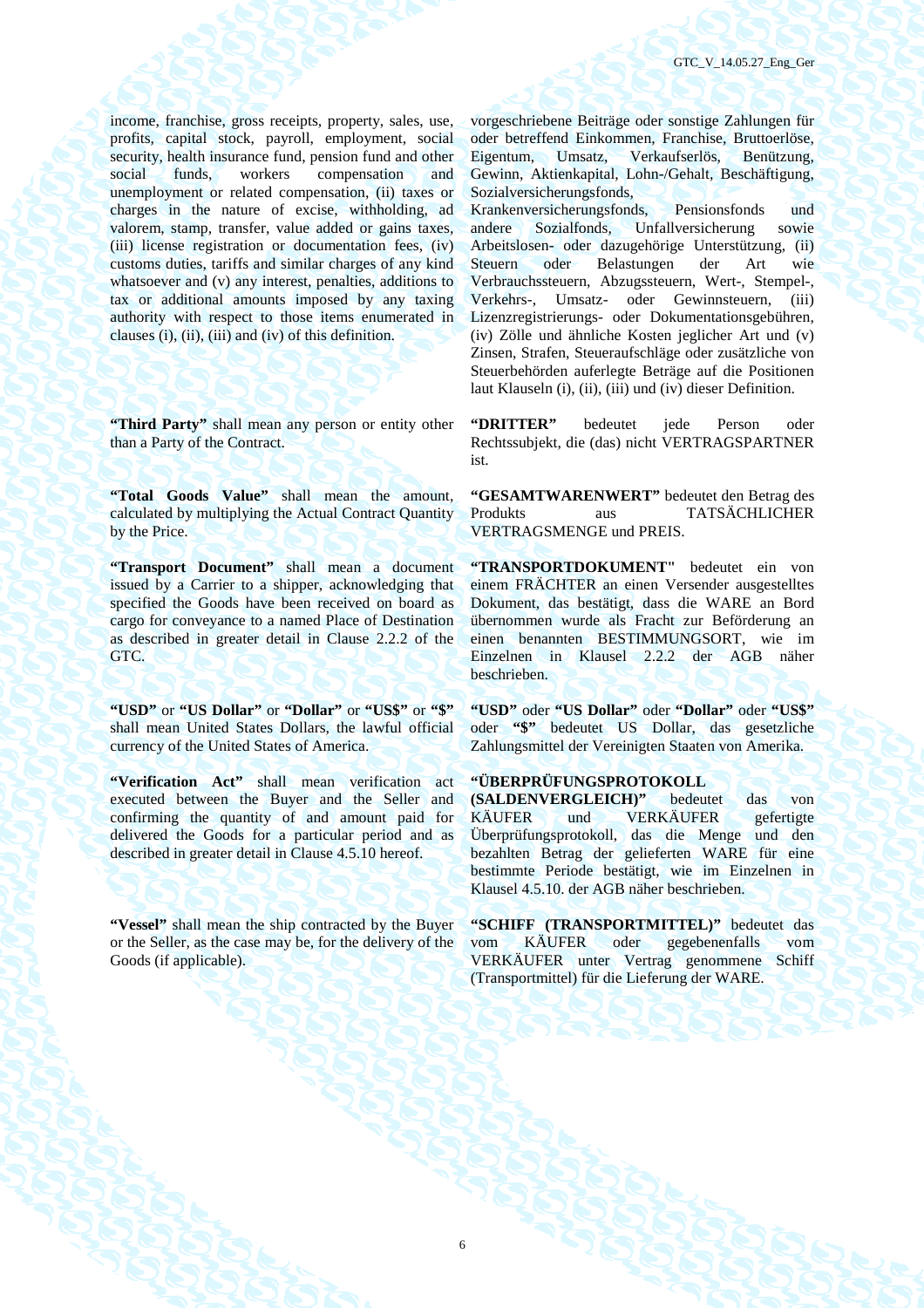# **2.1. Application of the GTC 2.1. Anwendung der AGB**

2.1.1. The GTC shall govern and be incorporated into every Contract.

2.1.2. Execution of the Contract by the Buyer shall (without affecting any other manner in which acceptance of the GTC may otherwise be evidenced) be deemed to constitute unqualified acceptance of the GTC.

2.1.3. If there is any conflict between the terms of the Contract and the GTC, the Contract shall prevail.

2.1.4. The GTC shall apply to the exclusion of, and shall prevail over, any terms or conditions contained in or referred to in the Buyer's acceptance of the Contract, or in any other documentation submitted by the Buyer, or in any correspondence or elsewhere, or implied by trade custom, practice or course of dealing, unless specifically excluded or varied in writing by any authorized representative of the Seller.

2.1.5. If, subsequent to any Contract which is subject to the GTC, a Contract is made with the Buyer in any form without reference to any conditions of sale or purchase, the GTC shall apply to the new Contract.

### **2.2. Delivery 2.2. Lieferung**

a) The delivery shall be in accordance with relevant Incoterms subject to provisions of the Contract and GTC.

b) The Goods may be delivered by the Seller by sea, railroad, road transport or self-delivered by the Buyer as specified by the Contract. If the means of transport is not specified in the Contract, the Seller may choose a means of transport suitable for delivery of the Goods at the Place of Destination at its own discretion; in such event the Buyer hereby unconditionally accepts the means of transport chosen by the Seller and waives any claims in this regard.

c) The Seller shall use its reasonable endeavours to deliver the Goods on the date or between the dates (as the case may be) as specified in the Contract, but the time of delivery shall not be of the essence. The Seller shall notify the Buyer immediately if the delivery dates for the Goods cannot be met; in such a case the Parties shall re-schedule in good faith.

# **PARAGRAPH II ABSCHNITT II CONDITIONS BEDINGUNGEN**

2.1.1. Die AGB regeln jeden VERTRAG und sind dessen integrierender Bestandteil

2.1.2. Die Fertigung des VERTRAGES durch den KÄUFER gilt (ohne Ausschluss eines sonstigen Nachweises der Annahme der AGB) als uneingeschränkte Annahme der AGB.

2.1.3. Im Falle eines Widerspruchs zwischen den Bedingungen des VERTRAGES und den AGB hat der VERTRAG Vorrang.

2.1.4. Die AGB gelten ausschließlich und vorrangig vor in der Auftragsbestätigung des KÄUFERS oder in sonstigen vom KÄUFER vorgelegten Unterlagen oder Korrespondenzen oder sonst wo enthaltenen oder impliziten Bedingungen, oder solchen, die durch Handelsbrauch, -praxis oder im Geschäftsablauf stillschweigend abgeleitet sind, sofern nicht durch einen bevollmächtigten Vertreter des VERKÄUFERS konkret schriftlich ausgeschlossen oder abgeändert.

2.1.5. Wenn nach einem VERTRAG, für den die AGB gelten, ein VERTRAG in irgendeiner Form ohne Hinweis auf Ver- oder Einkaufsbedingungen mit dem KÄUFER abgeschlossen wird, gelten die AGB auch für den neuen VERTRAG.

### 2.2.1. **General Delivery Terms** 2.2.1. **Allgemeine Lieferbedingungen**

а) Die Lieferung erfolgt gemäß den entsprechenden INCOTEREMS vorbehaltlich der Bedingungen des VERTRAGS und der AGB.

b) Die WARE kann vom VERKÄUFER per Schiff, Bahn, Straßentransport geliefert werden oder vom KÄUFER selbst abgeholt werden, wie im VERTRAG angeführt. Ist das TRANSPORTMITTEL nicht im VERTRAG angeführt, kann der VERKÄUFER im eigenen Ermessen ein für die Lieferung der WARE an den BESTIMMUNGSORT geeignetes TRANSPORTMITTEL wählen; in diesem Fall akzeptiert der KÄUFER hiermit bedingungslos das vom VERKÄUFER gewählte TRANSPORTMITTEL und verzichtet auf jegliche Einrede diesbezüglich.

c) Der VERKÄUFER wird alle zumutbaren Bemühungen einsetzen um die WARE zum LIEFERDATUM oder (gegebenenfalls) in der Frist, die im VERTRAG angeführt ist, zu liefern, jedoch ist die die termin- oder fristgemäße Lieferung durch einen VERTRAGSPARTNER nicht Voraussetzung für die vertragsgemäße Erfüllung. Der VERKÄUFER hat den KÄUFER unverzüglich zu benachrichtigen, wenn die Liefertermine oder -fristen für die WARE nicht eingehalten werden können; in solchen Fällen werden die VERTRAGSPARTNER einvernehmlich einen neuen Termin festlegen.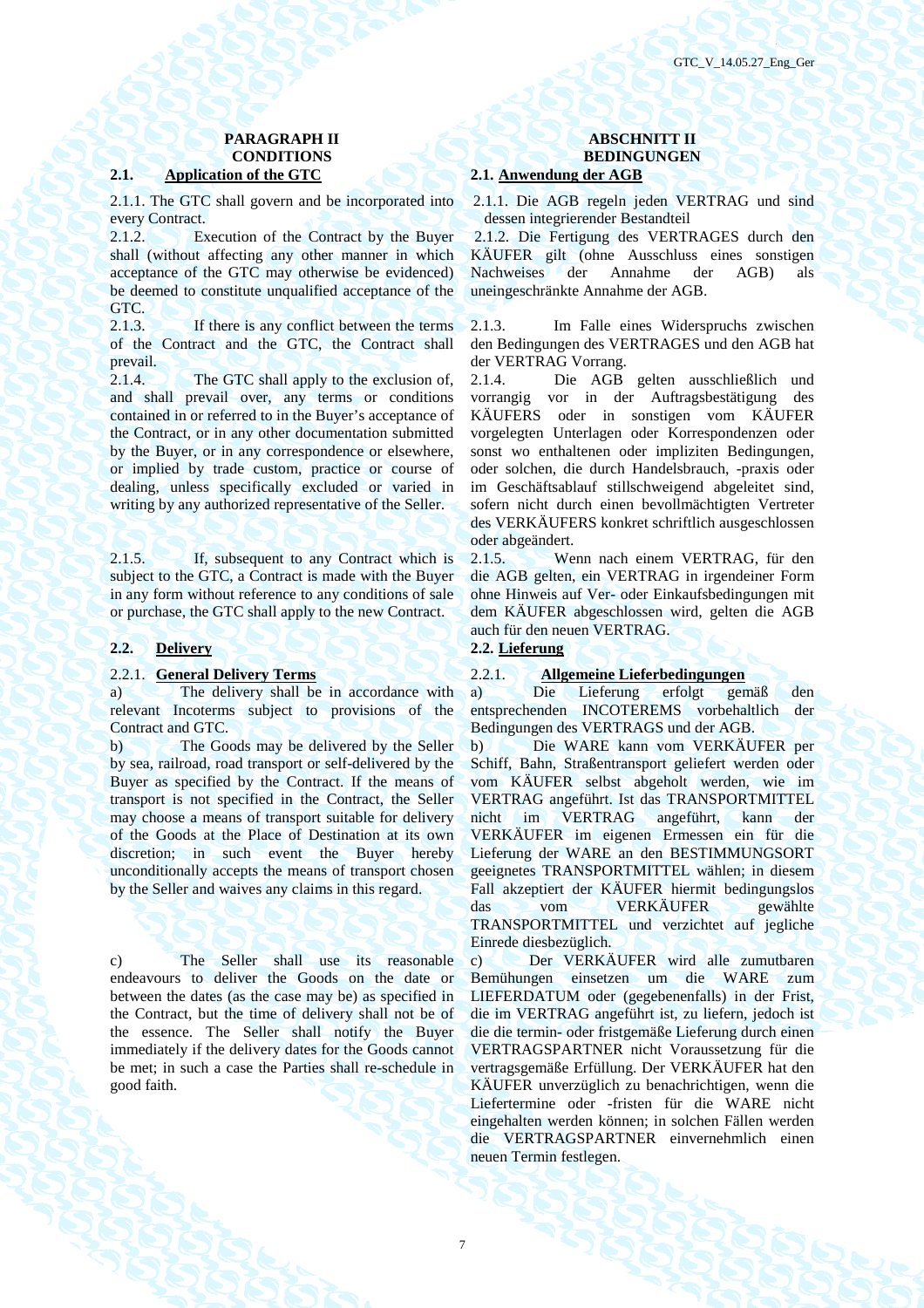a) Transportation documents shall be: **a**)

- Bill of Lading (or "B/L" or "BL" or "BOL") for delivery by sea;
- Railway bill (or "RWB" or "Rail way bill" or "CIM consignment note") – for delivery by railroad;

b) Delivery of the Goods shall be immediately followed and witnessed by presentation by the Seller to the Buyer or Carrier, or the Buyer's representative of a valid transportation document. Such documents shall be signed and marked by the Seller and Carrier of the Goods or by authorized employee / representative of railway Carrier at the place of loading or by Master of the Vessel respectively and shall be a non-disputed proof of delivery by the Seller.

c) The Buyer warrants that the Place of Destination is (i) reachable by the agreed means of transport and (ii) suitable and equipped, if necessary, for unloading of the Goods.

# 2.2.3. **Shipping information** 2.2.3. **Versanddaten**

a) If the Goods' transportation is arranged by the Seller, the Buyer shall submit to the Seller shipping information required for the Goods delivery via facsimile, or by other means agreed upon by the Parties, at least 5 (five) Business Days before the first day of laytime of each shipment.

b) The shipping information shall include: b) Die Versanddaten umfassen:

all instructions regarding customary documentation which may be required at the Place of Destination:

the identity of the terminal(s) at the Place of Destination, with instructions to enable the Carrier to prepare and submit necessary information to the customs or border authorities; and

any other documents requested by the Seller.

c) Should the Buyer fail to timely submit shipping information, the Seller may, at their sole discretion, choose to extend the time for delivery of the Goods which, if so extended, will not constitute a waiver of the Buyer's breach of the Contract. The Seller shall send the shipping details to the Buyer via facsimile or by other means agreed upon by the Parties within 5 (five) Business Days after shipment of the Goods. The shipping details shall include: transport

# 2.2.2. **Transport Documents**<br> **Example 3.2.2. Transportdokumente a TRANSPORTDOKUMENTE** sind:

• Konnossement (Bill of Lading) (oder "B/L" oder "BL" oder "BOL") – für Lieferungen per Schiff; • Eisenbahnfrachtbrief (Railway Bill) (oder "RWB" oder "Railway bill" oder "CIM Frachtbrief") – für Lieferungen per Bahn;

• CMR (or consignment note) – for delivery by road. • CMR (oder Frachtbrief) – für Lieferungen per LKW.

> **b)** Der VERKÄUFER hat dem KÄUFER oder FRÄCHTER oder Vertreter des KÄUFERS unverzüglich nach der Lieferung der WARE diese durch die Vorlage eines gültigen Transportdokuments zu bestätigen. Diese Dokumente sind vom VERKÄUFER und dem FRÄCHTER der WARE oder einem bevollmächtigten Mitarbeiter / Vertreter des Eisenbahnfrächters am Verladeplatz beziehungsweise vom Kapitän des SCHIFFS zu unterzeichnen und zu stempeln und gelten als unstrittiger Nachweis der Lieferung durch den VERKÄUFER.

> **c)** Der KÄUFER garantiert, dass der BESTIMMUNGSORT (i) mit dem vereinbarten TRANSPORTMITTEL erreichbar ist und (ii) geeignet und ausgerüstet, falls erforderlich, für die Entladung der WARE ist.

 a) Wird der Transport der WARE vom VERKÄUFER organisiert, hat der KÄUFER dem VERKÄUFER per Fax oder einem anderen von den VERTRAGSPARTNERN vereinbarten Kommunikationsmittel die für die Lieferung der WARE erforderlichen Lieferdaten mindestens 5 (fünf) GESCHÄFTSTAGE vor dem ersten Tag der Liege- oder Stehzeit jeder Sendung bekanntzugeben.

• sämtliche Instruktionen für die am BESTIMMUNGSORT üblicherweise erforderliche Dokumentation;

• die Angaben über den (die) Terminal(s) am BESTIMMUNGSORT, mit Instruktionen für den FRÄCHTER für die Erstellung und Vorlage der erforderlichen Daten an die Zoll- oder Grenzbehörden; und

• sonstige vom VERKÄUFER verlangte Dokumente.

 c) Sollte der KÄUFER die Versanddaten nicht rechtzeitig melden, kann der VERKÄUFER im eigenen Ermessen die Lieferzeit der WARE verlängern, wobei diese Verlängerung keinen Verzicht auf seine Rechte auf Grund der Verletzung des VERTRAGES durch den KÄUFER darstellt. Der VERKÄUFER wird die Versanddaten dem KÄUFER per Fax oder einem anderen zwischen den VERTRAGSPARTNERN vereinbarten Mittel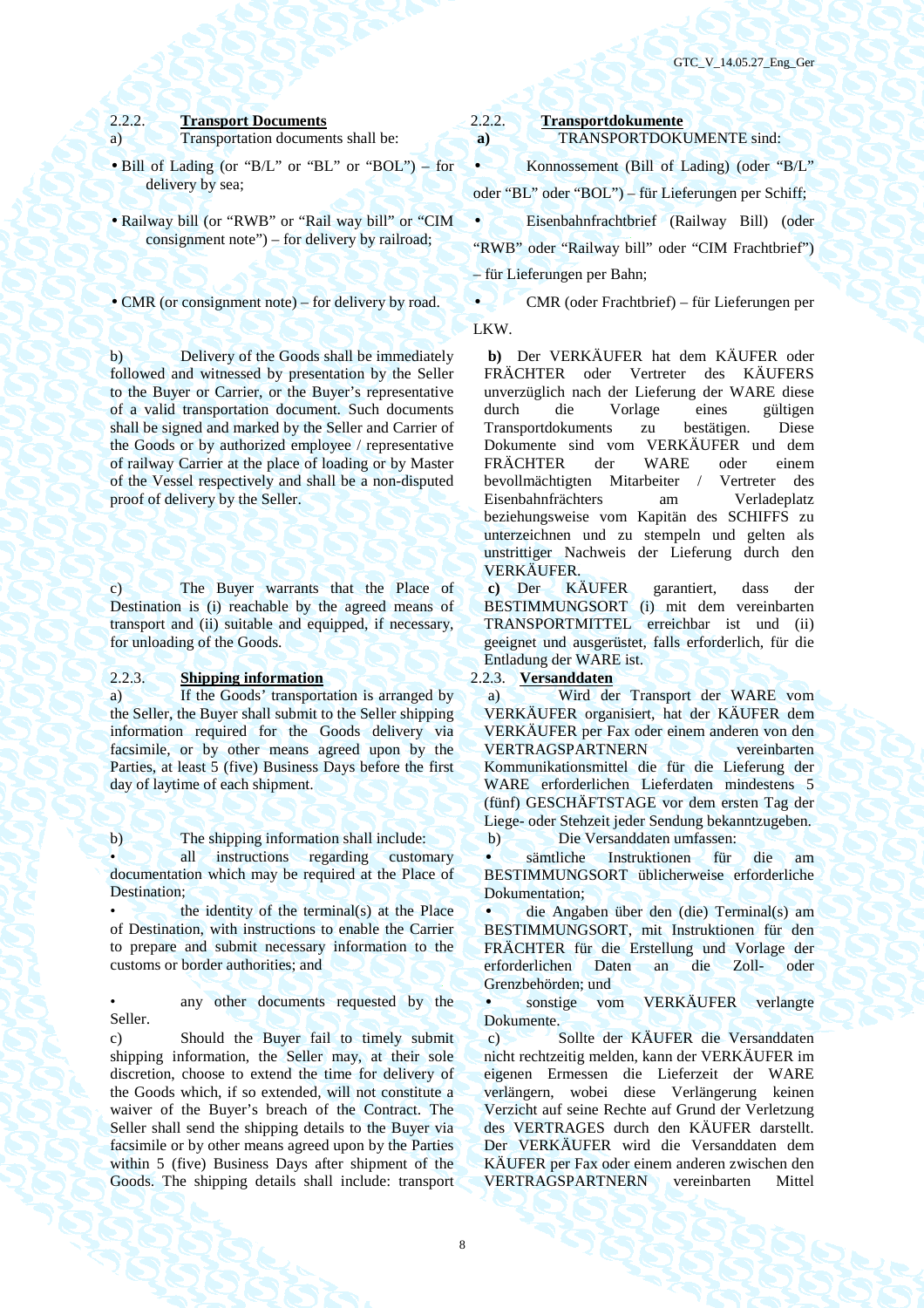details/Vessel name, the Goods quantity and ETA at the Place of Shipment or the Place of Destination (whichever is applicable).

d) Date of shipment shall be the date stamped on the Shipping Document at the departure point.

e) Any delays in loading the Goods at the Place of Shipment (including circumstances where the Seller is entitled to delay shipment) or in unloading the Goods at the Place of Destination caused by the Buyer's failure to provide any necessary information, or as a result of omissions or inaccuracies in the information provided, will be for the Buyer's account. The Buyer shall indemnify the Seller for all costs, losses and damages, including, but not limited to, demurrage and/or detention incurred by the Seller as a result thereof.

The Seller is entitled to refuse at any time to undertake or complete the delivery if:

a) the delivery under an intended or customary route to the Place of Destination becomes unable whatsoever reason beyond the Seller's control;

b) the cost of the delivery to the Place of Destination (including Taxes) and/or insurance, if applicable, has been significantly increased (more than by 20 (twenty)% within 1 (one) month), which could not be expected by the Seller acting reasonably; and/or

c) at any time after the Good's loading but before the commencement of the Goods unloading:

importation of the Goods at the Place of Destination is prohibited under the laws of the country in which such the Goods were produced, or by regulations, rules, directives or guidelines applied by the government of that country or any relevant agency thereof; and/or

ii. the country, state, territory or region at which the Place of Destination becomes an embargoed country,

d) Should the Seller agree to undertake or complete the delivery under an alternative route or at an alternative Place of Destination nominated by the Buyer, that is not subject to any such prohibition and that is acceptable to the Seller (which acceptance shall not be unreasonably withheld), or under changed circumstances as the case may be, the Buyer shall reimburse the Seller for any additional costs and/or expenses incurred by the Seller.

binnen 5 (fünf) Geschäftstagen nach Absendung der WARE bekanntgeben. Die Versanddaten umfassen: Einzelheiten des TRANSPORTMITTELS/Name des SCHIFFS, Menge der WARE und ETA am VERSANDORT oder BESTIMMUNGSORT (je nachdem was zutrifft).

 d) Als Versanddatum gilt das auf dem TRANSPORTDOKUMENT am Abgangsort gestempelte Datum.

 e) Alle Verzögerungen der Verladung der WARE am VERSANDORT (einschließlich von Umständen, die den VERKÄUFER zum Aufschub der Lieferung berechtigen) oder der Entladung der WARE am BESTIMMUNGSORT, die durch Fehlen der vom KÄUFER bereitzustellenden erforderlichen Informationen verursacht wurden, oder das Ergebnis von Auslassungen der oder Fehlern in der bereitgestellten Informationen sind, gehen zu Lasten des KÄUFERS. Der KÄUFER wird dem VERKÄUFER sämtliche Spesen, Verluste und Schäden vergüten, einschließlich unter anderem Steh-, Liege- oder Verwahrungsgelder, die beim VERKÄUFER aus diesem Grunde anfallen.

### 2.2.4. **The Seller's right to refuse** 2.2.4. **Recht des VERKÄUFERS auf Weigerung.**

- Der VERKÄUFER hat das Recht jederzeit die Durchführung oder Fertigstellung der Lieferung zu verweigern, wenn:
- a) die Lieferung auf einer beabsichtigten oder üblichen Route an den BESTIMMUNGSORT aus irgendwelchen Gründen unmöglich wird, die nicht im Einflussbereich des VERKÄUFERS liegen;
- b) die Kosten der Anlieferung an den BESTIMMUNGSORT (einschließlich STEUERN) und/oder Versicherung, falls zutreffend, sich bedeutend erhöht haben (mehr als um 20 (zwanzig) % innerhalb 1 (eines) Monats), was der VERKÄUFER vernünftigerweise nicht erwarten konnte; und/oder
- c) jederzeit nach der Verladung und vor dem Beginn der Entladung der WARE
- i. die Einfuhr der WARE am BESTIMMUNGSORT von den Gesetzen des Landes, in dem die WARE hergestellt wurde, oder durch Vorschriften, Regeln, Richtlinien oder Direktiven der Regierung dieses Landes oder einer seiner ZUSTÄNDIGEN BEHÖRDEN verboten wird; und/oder
- ii. das Land, der Staat, das Territorium oder das Gebiet, in dem der BESTIMMUNGSORT liegt, einem Embargo unterliegt.
- d) Im Falle dass der VERKÄUFER einer Durchführung oder Fertigstellung der Lieferung auf einer vom KÄUFER genannten alternativen Route oder an einen alternativen BESTIMMUNGSORT zustimmt, der keinem solchen Verbot unterliegt und für den VERKÄUFER akzeptabel ist (welche Zustimmung nicht unzumutbarerweise vorenthalten werden darf), oder unter geänderten Umständen, je nach Lage des Falles, hat der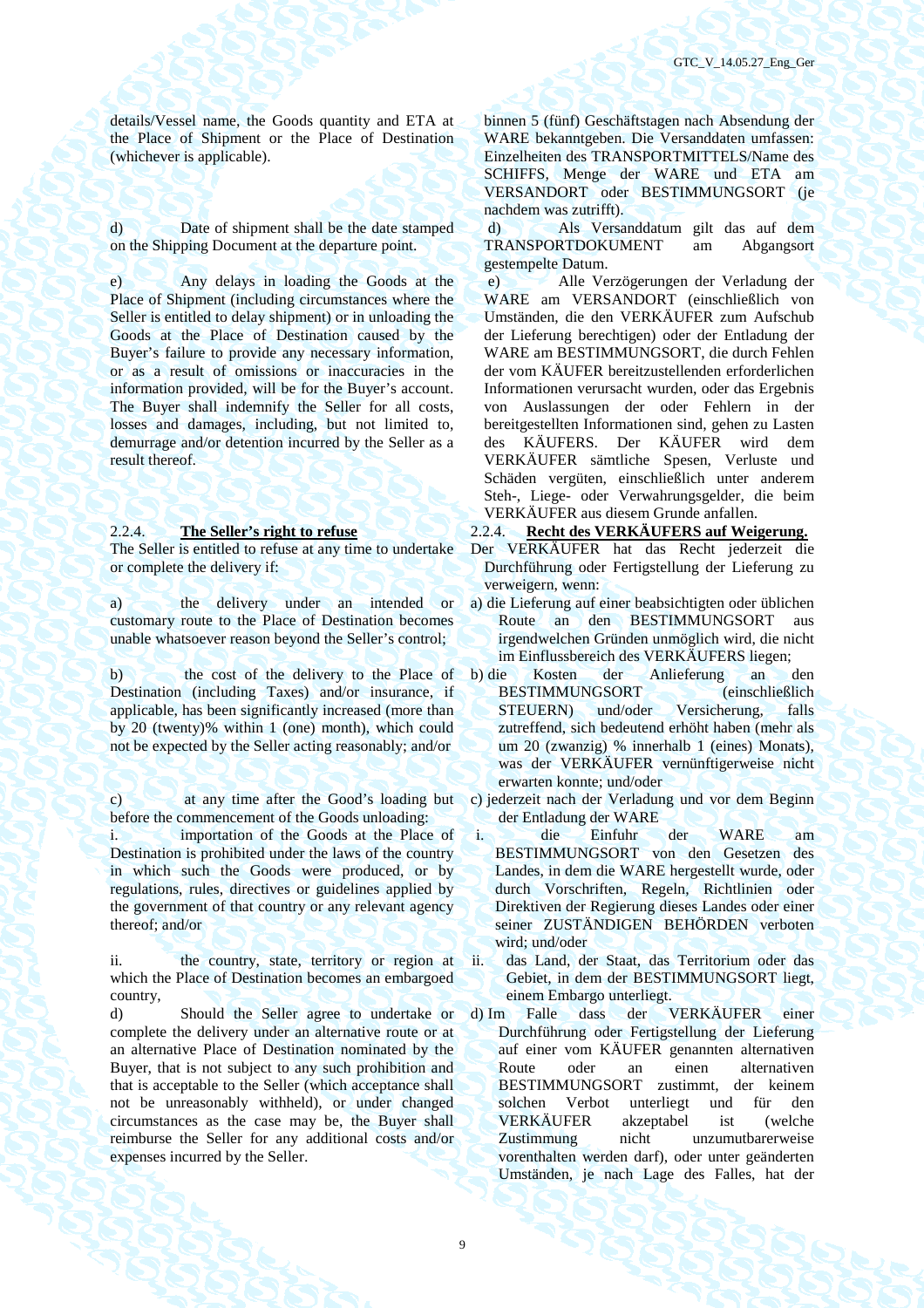The risk and title to the Goods shall transfer from the Seller to the Buyer at the Delivery Date, unless otherwise provided in the Contract or the GTC. The Parties agree that the transfer of risk, and title to, the Goods is not conditional upon delivery of the Transport Document or any other documentation. Neither the time, method, or place of payment, method of transportation, form of shipping document, manner of consignment nor place of acceptance of the Goods shall alter the foregoing.

The time allowed to the Buyer for the loading or unloading of the quantity of the Goods deliverable under the Contract shall be as set out in the Contract. If the amount of laytime permitted is not set out in the Contract laytime shall be 24 (twenty four) hours for the delivery by sea and railroad and 6 (six) hours for the delivery by road respectively or such a lesser period as may be specified in the relevant charterparty, unless otherwise expressly mutually agreed by the Parties in writing. Sundays and Holidays shall be included unless loading on the Sunday or Holiday in question is prohibited by Law or regulation or custom at the unloading terminal. Laytime shall commence: (i) 6 (six) hours after NOR has been tendered (berth or no berth) for each voyage; or when the Vessel is all fast at the berth; whichever is the earlier or  $(ii)$  2 (two) hours after the relevant train or truck has arrived at the Place of Destination. The train will be deemed to have arrived according to the schedule (the exact arrival time, when required, can be evidenced from the records of the relevant train station) and the truck will be deemed to have arrived as of the moment a relevant notice is furnished by the Carrier at the Place of Destination. The Buyer may not refuse to certify the receipt of the notice and if it does so, the Carrier must immediately notify the Seller thereof and the time of arrival shall be according to the Carrier's records. The Carrier may, but not obliged to, to engage a third party to certify the truck's arrival. The Buyer shall pay in full any Carrier's and Seller's expenses and costs related to the Buyer's refusal to certify the notification.

For the purpose of calculating laytime, loading and unloading of the Goods shall be deemed to have been completed upon disconnection of the discharging hoses or the loading or unloading of the last portion of the firm cargo.

KÄUFER dem VERKÄUFER alle zusätzlichen dem VERKÄUFER erwachsenden Kosten und/oder Spesen zu ersetzen.

# 2.2.5. **Transfer of risk and title** 2.2.5. **Übergang von Risiko und Eigentumstitel.**

Risiko und Eigentumsrecht an der WARE gehen am LIEFERDATUM vom VERKÄUFER an den KÄUFER über, sofern nicht im VERTRAG oder in den AGB anders vorgesehen. Die VERTRAGSPARTNER sind sich einig darüber, dass der Übergang von Risiko und Eigentumsrecht an der WARE nicht von der Übergabe der TRANSPORToder sonstigen Dokumente abhängig ist. Weder Zeitpunkt, Methode oder Ort der Zahlung, Transportmethode, Form der Versanddokumente, Versandart oder Übernahmeort der WARE sollen hieran etwas ändern.

# 2.2.6. **Laytime** 2.2.6. **Liege- bzw. Stehzeit.**

Die dem KÄUFER vorgegebene Zeit für Verladung oder Entladung der Menge der vertraglich zu liefernden WARE ist die, welche im VERTRAG spezifiziert ist. Ist die Länge der zulässigen Liegebzw. Stehzeit nicht im VERTRAG angeführt, beträgt sie 24 (vierundzwanzig) Stunden für Lieferung per Schiff und Bahn und 6 (sechs) Stunden für Lieferung per LKW oder entsprechend kürzer gemäß den Angaben des entsprechenden Frachtvertrages, sofern nicht von den VERTRAGSPARTNERN einvernehmlich ausdrücklich anders vereinbart. Sonntage und Feiertage sind inbegriffen, sofern nicht Ladearbeiten an Sonn- und Feiertagen vom Gesetz, Verordnungen oder Usancen am Entladeterminal verboten sind. Die Liege- bzw. Stehzeit beginnt: (i) 6 (sechs) Stunden nachdem NOR angeboten wurde (Liegeplatz oder nicht) für jede Reise; oder wenn das SCHIFF am Liegeplatz festgemacht hat; je nachdem, was früher ist, oder (ii) 2 (zwei) Stunden nachdem der Zug oder LKW am BESTIMMUNGSORT eingetroffen ist. Der Zug gilt als planmäßig angekommen (die genaue Ankunftszeit kann erforderlichenfalls aus den Aufzeichnungen des betreffenden Bahnhofs entnommen werden) und der LKW gilt als angekommen, sobald der FRÄCHTER am BESTIMMUNGSORT eine entsprechende Meldung erstattet. Der KÄUFER kann die Bestätigung des Empfangs der Meldung nicht verweigern, und wenn er das tut, muss der FRÄCHTER diesbezüglich sofort den KÄUFER verständigen, wobei dann die in den Unterlagen des FRÄCHTERS verzeichnete Zeit als Ankunftszeit gilt. Der FRÄCHTER kann, aber muss nicht, einen Dritten beauftragen um die Ankunft des LKW zu bestätigen. Der KÄUFER hat sämtliche Spesen und Kosten des FRÄCHTERS und des VERKÄUFERS zu tragen, die aus der Weigerung des KÄUFERS zur Bestätigung der Meldung herrühren.

Für Zwecke der Errechnung der Liege- bzw. Stehzeit gilt die Verladung und Entladung der WARE als beendet, sobald die Entladeschläuche getrennt wurden oder der letzte Teil der festen Fracht beladen oder entladen ist.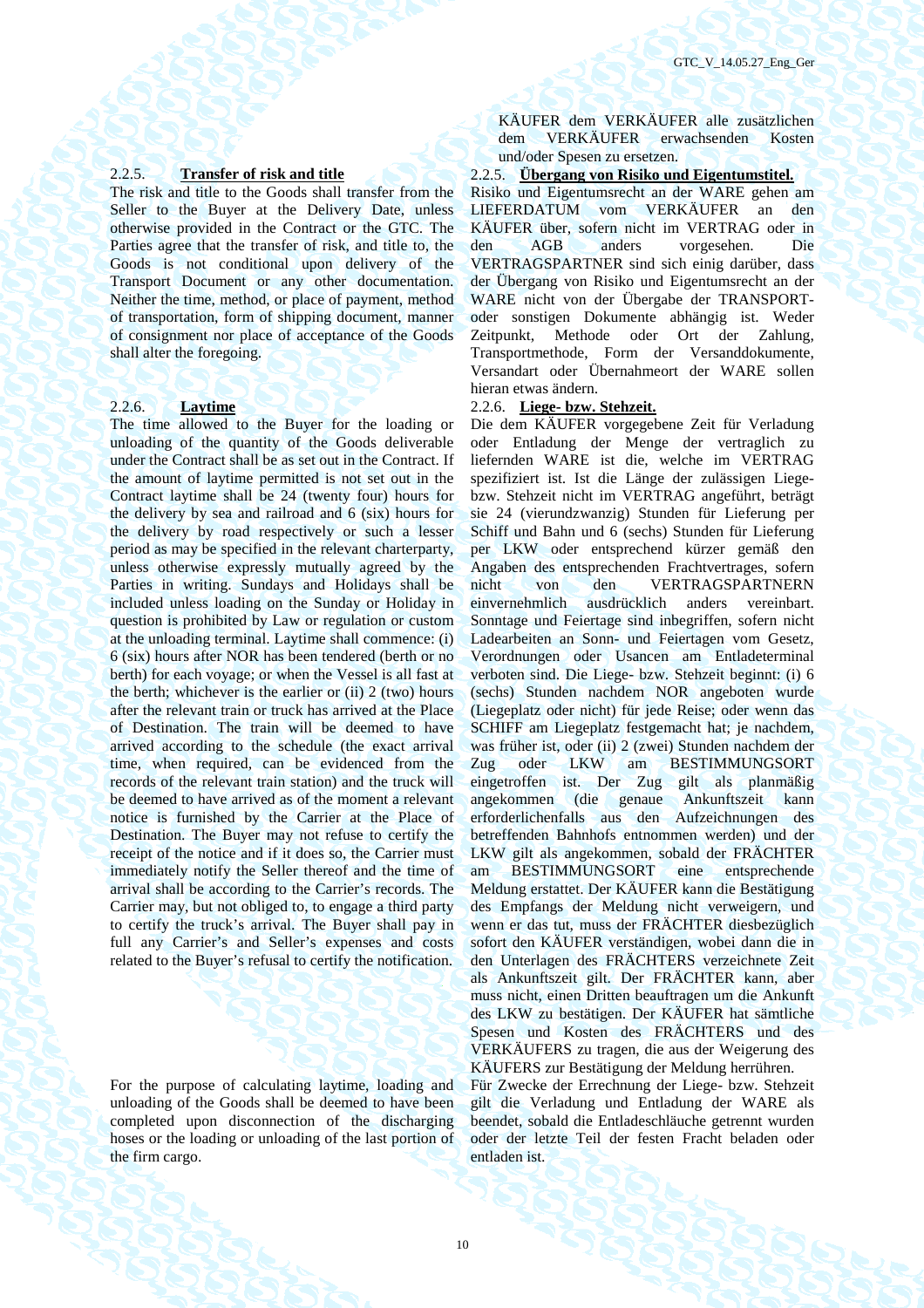a) Without prejudice to the Contract, these demurrage terms apply to all supplies of the Goods, unless they are specified and/or extended in the provisions of a particular Incoterms term.

b) If the Goods are not loaded or unloaded (whichever is applicable) by the Party which shall load/unload the Goods (whichever is applicable) within the time allowed in accordance with the laytime provisions of the Contract, such Party shall pay to the other Party demurrage in respect of the excess time at the rate set out in the Contract. Unless otherwise is provided in the Contract or the GTC, a Force Majeure Event shall not interrupt the running of laytime or vary or excuse the obligation to pay demurrage. The Party which shall load/unload the Goods shall indemnify the other Party for all costs for demurrage or detention of RTC / railway wagon(s) or detention of auto truck(s). In order to be indemnified, such demurrage and/or detention must result from delay in loading or unloading of the Goods by the Party which shall load/unload the Good or its action.

c) Where no demurrage rate has been provided in the Contract, the demurrage rate shall be as set out in the relevant agreement with the Carrier or, if the agreement does not specify a demurrage rate, as per the market rate for the relevant/applicable means and size of transport on the date of the completion of loading/unloading as shall be assessed by a mutually agreed independent broker. In the event that the Parties do not agree on a mutually acceptable broker, then each Party will appoint an independent broker and the two so appointed will appoint a third. The assessment that is the furthest away from the median will be discounted and the applicable demurrage rate will be the average of the two remaining assessments.

d) Unless otherwise agreed in the Contract or the GTC, the Parties understand that demurrage claims could be addressed to the Buyer within 9 (nine) months after the Delivery Date (and the Parties acknowledge this term as reasonable); however, it shall not be considered as time-barred by this Clause. The Parties consider this period reasonable as the Seller usually receives demurrage claims from the Carrier more than 6 (six) months after the Delivery Date.

# 2.2.7. **Demurrage** 2.2.7. **Liege- bzw. Wagenstandsgeld**

 a) Unbeschadet des VERTRAGES gelten diese Liegegeldbedingungen für sämtliche Lieferungen von WAREN, sofern sie nicht in den Bestimmungen eines bestimmten INCOTERMS-Artikels spezifiziert und/oder ergänzt wurden.

b) Wenn die WARE nicht in der gemäß den vertraglichen Liege- bzw. Stehzeitbestimmungen zur Verfügung gestellten Zeit vom dazu verpflichteten VERTRAGSPARTNER ver- oder beladen wird (was immer anwendbar ist), bezahlt dieser VERTRAGSPARTNER dem anderen Liege- bzw. Wagenstandsgeld für die Zeitüberschreitung gemäß dem im VERTRAG festgelegten Satz. Sofern nicht im VERTRAG oder den AGB anders vorgesehen, unterbricht ein EREIGNIS HÖHERER GEWALT nicht den Lauf der Liege- bzw. Stehzeit oder ändert oder entschuldigt nicht die Verpflichtung zur Zahlung von Liege- bzw. Wagenstandsgeld. Der zur Be-<br>Entladung der WARE vernflichtete /Entladung der WARE verpflichtete VERTRAGSPARTNER muss dem anderen VERTRAGSPARTNER sämtliche Kosten von Liege-, Wagenstandsgeld oder der Verwahrung von Tankwaggons (Rail Tank Cars – RTC) / Eisenbahnwaggons oder Verwahrung von LKWs vergüten. Um diese Vergütung beanspruchen zu können, muss ein derartiges Liege- bzw. Wagenstandsgeld und/oder Verwahrungskosten aus einer Verzögerung der Be- oder Entladung der WARE durch den VERTRAGSPARTNER herrühren, der zur Be-/Entladung der WARE oder dazugehörigen Tätigkeiten verpflichtet ist.

c) Ist im VERTRAG kein Liege- bzw. Wagenstandsgeldsatz vorgesehen, gilt sie wie im entsprechenden Vertrag mit dem FRÄCHTER vorgesehen oder, wenn dieser Vertrag keinen Liegebzw. Wagenstandsgeldsatz vorsieht, gemäß dem marktüblichen Satz für das entsprechende/zutreffende TRANSPORTMITTEL der entsprechenden Größe am Tag der Beendigung von Be-/Entladung laut Beurteilung eines gegenseitig vereinbarten unabhängigen Maklers. Im Falle dass die VERTRAGSPARTNER sich nicht auf einen von beiden Seiten annehmbaren Makler einigen, wird jeder VERTRAGSPARTNER einen unabhängigen Makler bestellen, welche beide einen Dritten bestellen werden. Die Beurteilung, die am weitesten vom Mittelwert abweicht, wird ausgeschieden und als anwendbarer Liegegeldsatz gilt der Durchschnitt der beiden verbleibenden Werte.

d) Sofern nicht im VERTRAG oder den AGB anders vereinbart, sind sich die VERTRAGSPARTNER einig, dass Ansprüche auf Liege- bzw. Wagenstandsgeld binnen 9 (neun) Monaten ab dem LIEFERDATUM an den KÄUFER zu stellen sind (wobei die VERTRAGSPARTNER diese Frist als angemessen bestätigen); jedoch gilt sie bei Überschreitung dieser Frist nicht als gemäß dieser Klausel verjährt. Die VERTRAGSPARTNER halten diese Frist für angemessen, da der VERKÄUFER

11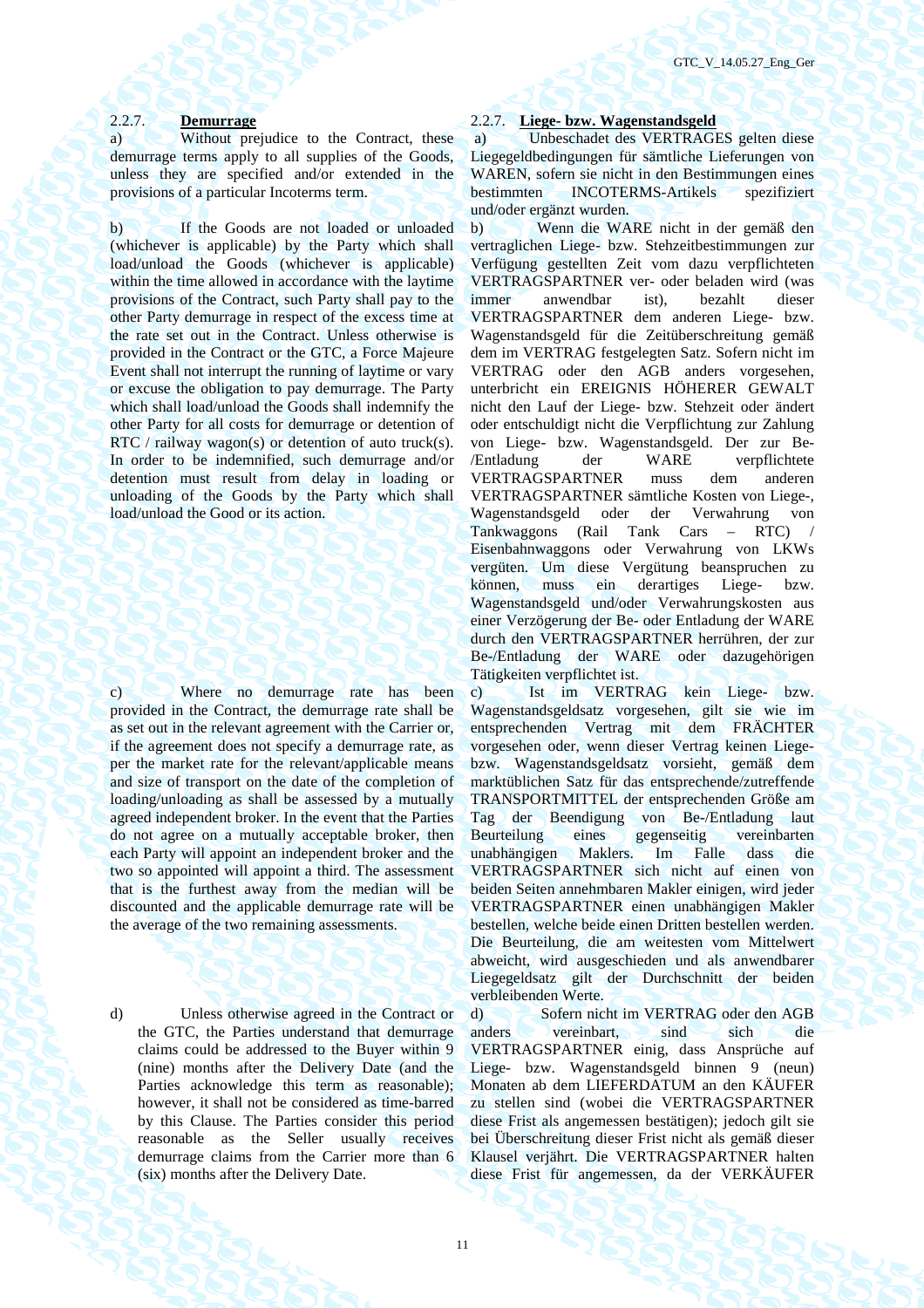e) Demurrage claims shall be considered within 30 (thirty) days after their receipt by a relevant Party and shall be paid by the relevant Party not later than 5 (five) days after receipt of the Seller's invoice. If no motivated comments have been given within the specified 30 days period, the claim shall be deemed accepted.

a) The Goods may be supplied in Transport. The Transport and Transport Return Date are to be specified in the Contract.

b) Late Transport return. In the event that the Buyer (or the Buyer's authorized representative, or the Buyer's Carrier, etc.) fails to return Transport in Transport Return Date, the Buyer shall reimburse all and any Seller's costs and expenses arising out of or in connection with such late Transport return.

c) The Transport, unless otherwise provided in the Contract, shall be returned at the Buyer's expense and risk at the address specified by the Seller.

d) Defective Transport. In the event that the Buyer (or the Buyer's authorized representative, or the Buyer's Carrier, etc.) returns the Transport defective, unrepaired, and/or affected, and/or unclean , and/or not fully unloaded, and/or in other state unfit for purposes. which the Transport is usually used for (the "Defective Transport"), the Buyer shall reimburse all and any Seller's costs and expenses arising out of or in connection with such Defective Transport.

e) Unless otherwise specified in the Contract or the GTC, the Packaging shall be per good commercial practice, taking into account the type of the Goods, transportation, storage used. The Packaging could be returnable and non-returnable as provided in the Contract.

2.2.9. **Documents** 2.2.9. **Dokumente** Both Parties shall perform any and all acts and execute and deliver any and all documents as may be necessary and proper under applicable law or under the circumstances in order to accomplish the intents and purposes of the Contract and to carry out its provisions.

üblicherweise Liege- bzw. Wagenstandsgeldforderungen vom FRÄCHTER später als 6 (sechs) Monate nach dem LIEFERDATUM erhält.

e) Liege- bzw. Wagenstandsgeldforderungen sind binnen 30 (dreißig) Tagen ab deren Erhalt von einem betroffenen VERTRAGSPARTNER zu behandeln und von ihm spätestens 5 (fünf) Tage nach Erhalt der Rechnung des VERKÄUFERS zu bezahlen. Wenn innerhalb der angeführten 30 Tage keine begründeten Einwendungen vorgebracht werden, gilt die Forderung als akzeptiert.

### 2.2.8 **Transport and Packaging** 2.2.8 **Transportmittel und Verpackung**

a) Die WARE kann in TRANSPORTMITTELN angeliefert werden. TRANSPORTMITTEL und RETOURNIERUNGSFRIST DES TRANSPORTMITTELS sind im VERTRAG anzuführen.

b) Verspätete RETOURNIERUNG DES TRANSPORTMITTELS. Im Falle dass der KÄUFER (oder dessen bevollmächtigter Vertreter oder FRÄCHTER, etc.) die RETOURNIERUNG DES TRANSPORTMITTELS innerhalb der vereinbarten Frist verabsäumt, wird der KÄUFER sämtliche Kosten und Spesen des VERKÄUFERS auf Grund dieser verspäteten Rückgabe vergüten.

с) Sofern nicht im VERTRAG anders vorgesehen, sind TRANSPORTMITTEL auf Kosten und Risiko des KÄUFERS an die vom VERKÄUFER angegebene Adresse zurückzustellen.

d) SCHADHAFTE TRANSPORTMITTEL: Im Falle dass der KÄUFER (oder dessen bevollmächtigter Vertreter oder FRÄCHTER, etc.) das TRANSPORTMITTEL schadhaft, unrepariert und/oder beschädigt, und/oder schmutzig, und/oder nicht voll ausgeladen und/ oder in sonstigem Zustand, der für die verkehrsüblichen Zwecke ungeeignet ist, zurückstellt (SCHADHAFTE TRANSPORTMITTEL), wird der KÄUFER sämtliche Kosten und Spesen des VERKÄUFERS auf Grund dieses schadhaften TRANSPORTMITTELS vergüten. е) Sofern im VERTRAG oder den AGB nicht anders angeführt, hat die VERPACKUNG guter Handelspraxis zu entsprechen, dies unter

Berücksichtigung der Art der WARE sowie des Transports und der Lagerung. Die VERPACKUNG kann, je nach VERTRAG, zu retournieren sein oder auch nicht.

VERTRAGSPARTNER haben sämtliche Handlungen durchzuführen und auszuführen und sämtliche gemäß den gelten Gesetzen und Umständen erforderlichen und ordnungsgemäßen Dokumente zu übergeben um Zweck und Ziel des VERTRAGES zu erfüllen und dessen Bestimmungen auszuführen.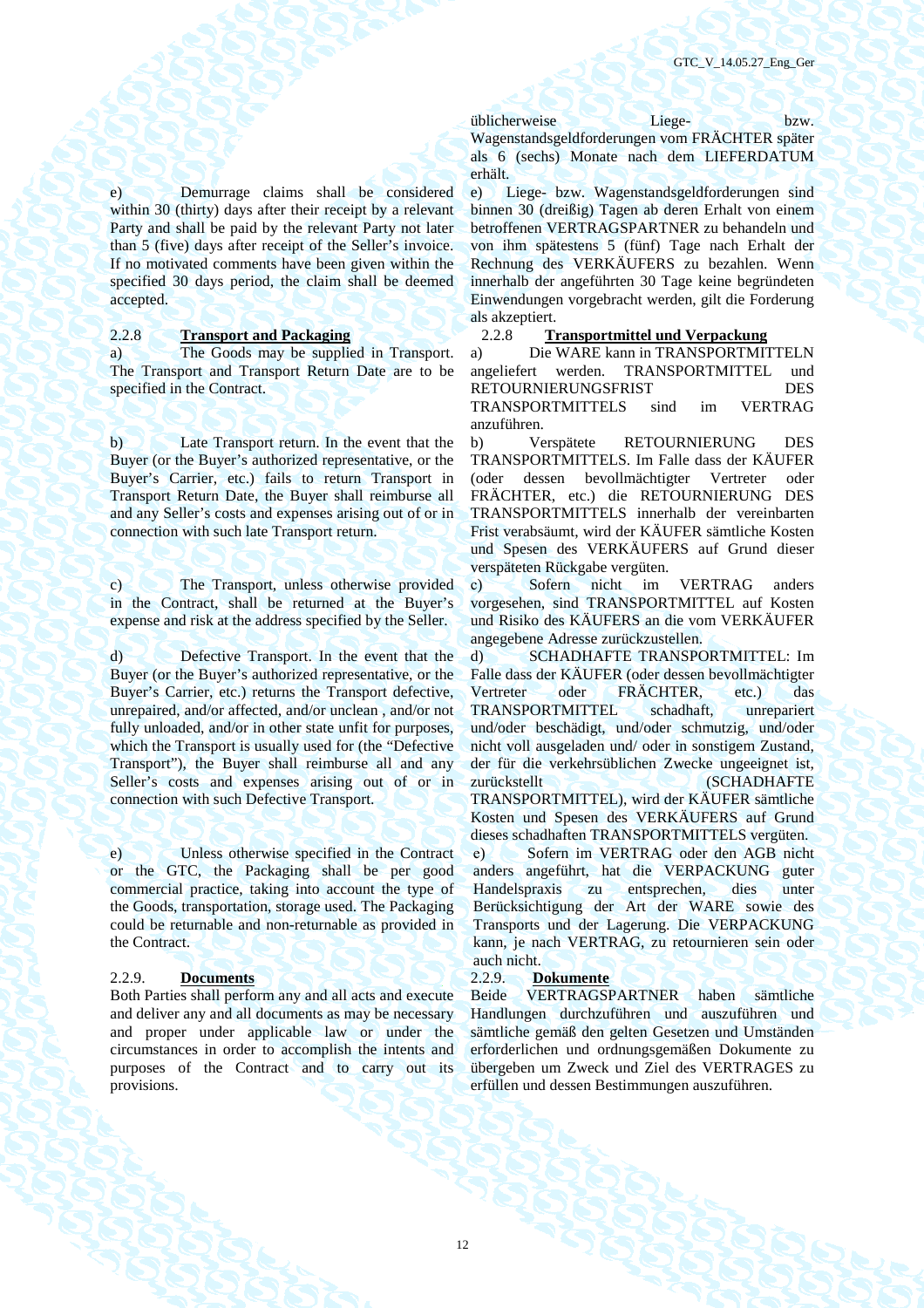# **PARAGRAPH III ABSCHNITT III**

# **DELIVERY CONDITIONS** LIEFERBEDINGUNGEN

### **3.1. EXW 3.1. EXW**

Delivery Date shall mean the moment of the receipt of the Seller's notice to the Buyer, within the agreed shipment period(s), that the Goods are ready for loading.

a) The loading of the Goods at the Place of Shipment shall be at the Buyer's risk and expense; the Seller may load the Goods at the Buyer's risk and expense if specified in Article I of the Contract.

b) The Seller shall provide the usual packaging and marking of the Goods, except when the Buyer gave special instructions to the Seller on this matter within reasonable time before shipment. The Seller may charge the Buyer any additional costs in connection with performing such special instructions unless these special requirements are not provided in the respective Clause of the Contract and considered in the Goods' Price.

Where necessary, the Seller shall provide the Buyer with reasonable support in acquisition of all appropriate export and import licenses and clearances; provided that the Buyer shall reimburse the Seller's costs and expenses arising out of or in connection with such support.

### 3.1.4. **Taxes prior to delivery** 3.1.4. **Steuern vor Lieferung**

All taxes, customs and other duties and fees incurred as a result of the conclusion and execution of the Contract which are levied on the Goods prior to delivery or required for the dispatch of the Goods outside the customs territory of the Russian Federation will be paid by the Seller. However, the Buyer shall reimburse the Seller for any related expenses.

Unless otherwise expressly agreed by the Parties in the Contract, all taxes, customs and other duties and fees incurred as a result of or in connection with the conclusion and execution of the Contract if any, after delivery will be paid by the Buyer.

# **3.2. FCA 3.2. FCA**

# 3.2.1. **Delivery Date** 3.2.1. **Lieferdatum**

The Delivery Date shall mean the moment when: Das LIEFERDATUM bedeutet den Zeitpunkt, an dem:

# 3.1.1. **Delivery Date** 3.1.1. **LIEFERDATUM**

LIEFERDATUM bedeutet den Zeitpunkt des Empfangs der Nachricht des VERKÄUFERS an den KÄUFER innerhalb der vereinbarten Lieferfrist, dass die WARE ladebereit ist.

# 3.1.2. **Delivery Terms** 3.1.2. **LIEFERBEDINGUNGEN**

а) Die Verladung der WARE am VERLADEORT erfolgt auf Risiko und Kosten des KÄUFERS; der VERKÄUFER kann die WARE auf Risiko und Kosten des KÄUFERS verladen, falls in Artikel I des VERTRAGES so angeführt.

b) Der VERKÄUFER wird die WARE mit der üblichen VERPACKUNG und Markierung liefern, sofern ihm nicht der KÄUFER diesbezüglich besondere Weisungen innerhalb angemessener Frist vor dem Versand erteilt hat. Der VERKÄUFER kann dem KÄUFER alle zusätzlichen Kosten in<br>Zusammenhang mit der Ausführung solcher Zusammenhang mit der Ausführung solcher besonderer Weisungen in Rechnung stellen, wenn solche besonderen Vorschriften nicht in Klausel 2.1.5 des VERTRAGES angeführt und im PREIS der WARE berücksichtigt sind.

# 3.1.3. **Licenses and clearances** 3.1.3. **Lizenzen und Bewilligungen**

Wo erforderlich, wird der VERKÄUFER dem KÄUFER angemessene Unterstützung bei der Einholung aller entsprechenden Export- und Importlizenzen und -bewilligungen gewähren; wobei der KÄUFER dem VERKÄUFER dessen Kosten und Auslagen in Zusammenhang mit dieser Unterstützung vergüten wird.

Sämtliche Steuern, Zölle und sonstigen Abgaben und Gebühren in Zusammenhang mit Abschluss und Ausführung des VERTRAGES, die auf die WARE vor der Lieferung erhoben werden oder für die Ausfuhr der WARE aus dem Zollgebiet der Russischen Föderation vorgeschrieben sind, sind vom VERKÄUFER abzuführen. Der KÄUFER wird jedoch dem VERKÄUFER alle damit in Zusammenhang stehenden Kosten vergüten.

### 3.1.5. **Taxes after delivery** 3.1.5. **Steuern nach der Lieferung**

Sofern nicht von den VERTRAGSPARTEIEN im VERTRAG anders ausdrücklich vereinbart, sind sämtliche Steuern, Zölle und sonstigen Abgaben und Gebühren, die als Folge oder in Zusammenhang mit dem Abschluss und der Durchführung des VERTRAGES gegebenenfalls nach der Lieferung anfallen, vom KÄUFER zu entrichten.<br>3.2.  $\mathbf{FCA}$ 

a) Seller's auto truck(s), loaded with the а) Der (die) mit der WARE beladene(n) LKW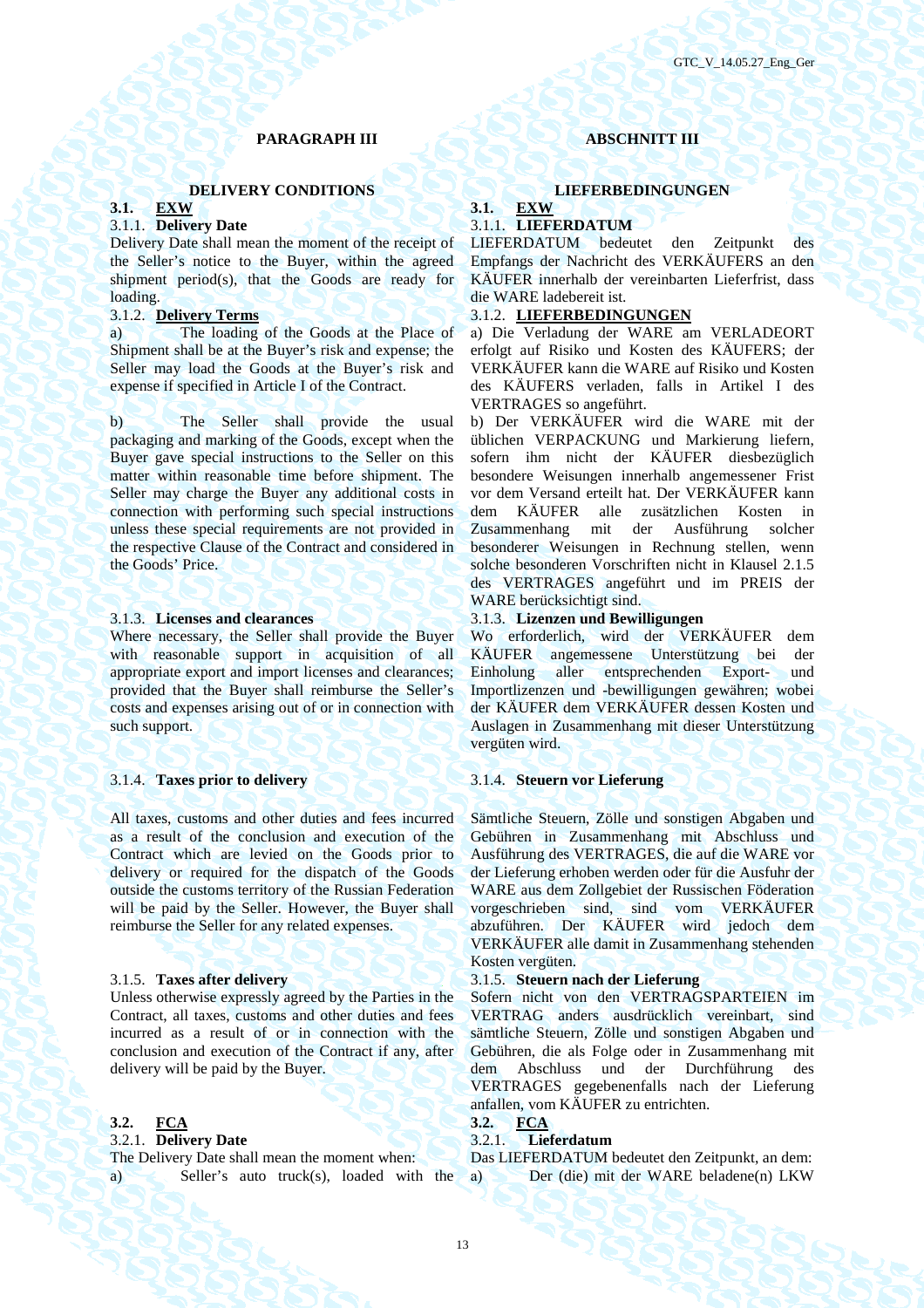Goods, arrive to Place of Destination (or closest possible to the Place of Destination in case the access to the Place of Destination is restricted) and stand ready for unload by Buyer's representative or Carrier.

b) Seller's RTC / railway wagon(s), loaded with the Goods, arrive to Place of Destination (or closest possible to the Place of Destination in case the access to the Place of Destination is restricted) and gives Notice of Arrival ("NOA") to the Carrier or Buyer's representative at the zone of unloading.

c) Seller's Vessel, loaded with the Goods, arrives to Place of Destination (or closest possible to the Place of Destination in case access to the Place of Destination is restricted) and gives Notice of Readiness ("NOR") to the Carrier or the Buyer's representative at the port of unloading.

d) The Goods have been loaded at the Place of Shipment on the means of transport provided by the Carrier nominated by the Buyer – if the delivery is at the Manufacturer or warehouse or storehouse.

a) Discharging and unloading of the Goods is the Buyer's sole responsibility and shall not prejudice completed delivery of the Goods by the Seller, except for the delivery is at the Manufacturer or warehouse or storehouse in which case the loading of the Goods shall be the Seller's responsibility and risk.

b) The Buyer provides the Seller with full and timely information about the Place of Destination and the Carrier, including any special location access instructions and all contact information of the Carrier. The named information is to be provided to the Seller via facsimile or by other means agreed upon by the Parties, at least 5 (five) Business Days prior to each scheduled date of shipment of the Goods by the Seller. Such information can be changed by the Buyer with written notification to the Seller and no later than 1 (one) Business Day before each scheduled shipment.

i. The name of the Carrier (person or entity). i. Name des FRÄCHTERS (physische oder

ii. Documentation testifying Carrier's rights to accept and carry the Goods (should be presented by the Carrier at delivery).

iii. The identity, location and address of Place of Destination, with instructions for access to the Place of Destination.

des VERKÄUFERS am BESTIMMUNGSORT (oder so nahe wie möglich zu diesem im Fall die Zufahrt zu ihm eingeschränkt ist) eintreffen und zur Entladung durch den Vertreter oder FRÄCHTER des KÄUFERS bereitstehen.

b) Der (die) mit der WARE beladene Tankwaggons / Eisenbahnwaggons des VERKÄUFERS am BESTIMMUNGSORT (oder so nahe wie möglich zu diesem im Fall die Zufahrt zu ihm eingeschränkt ist) eintreffen und dem FRÄCHTER oder Vertreter des KÄUFERS die Meldung der Ankunft ("NOA") im Entladebereich übergeben wird.

с) Das mit der WARE beladene SCHIFF des VERKÄUFERS am BESTIMMUNGSORT (oder so nahe wie möglich zu diesem im Fall die Zufahrt zu ihm eingeschränkt ist) eintrifft und dem FRÄCHTER oder Vertreter des KÄUFERS die Meldung der Bereitschaft ("NOR") im Entladehafen übergeben wird.

d) Die WARE am VERSANDORT auf das vom KÄUFER benannte TRANSPORTMITTEL verladen wurde - wenn die Lieferung ab Lager des HERSTELLERS erfolgt.

### 3.2.2. **Delivery Terms** 3.2.2. **Lieferbedingungen**

а) Entladung und Abladung der WARE ist die ausschließliche Verantwortung des KÄUFERS und beeinträchtigt nicht die Fertigstellung der Lieferung der WARE durch den VERKÄUFER, es sei denn die Lieferung erfolgt ab Lager des HERSTELLERS, in welchem Falle die Verladung der WARE auf Verantwortung und Risiko des VERKÄUFERS erfolgt.

b) Der KÄUFER besorgt dem VERKÄUFER vollständige und rechtzeitige Informationen über den BESTIMMUNGSORT und den FRÄCHTER, sowie auch besondere örtliche Zufahrtsinstruktionen und sämtliche Kontaktdaten des FRÄCHTERS. Die genannten Informationen sind dem VERKÄUFER per Fax oder einem anderen von den VERTRAGSPARTNERN vereinbarten Kommunikationsmittel zu übergeben, mindestens 5 (fünf) Geschäftstage vor jedem geplanten Versanddatum von WAREN durch den VERKÄUFER. Diese Informationen können vom KÄUFER durch schriftliche Nachricht an den VERKÄUFER nicht später als 1 (einen) GESCHÄFTSTAG vor jedem angesetzten Versand geändert werden.

The information must include: Die Informationen müssen umfassen:

juristische Person).

ii. Dokumentation mit der Bestätigung der Berechtigung des FRÄCHTERS zur Übernahme und Beförderung der WARE (ist vom FRÄCHTER bei der Anlieferung vorzulegen).

iii. Identität. Ort und Adresse des BESTIMMUNGSORTES, einschließlich der Instruktionen für die Zufahrt zum BESTIMMUNGSORT.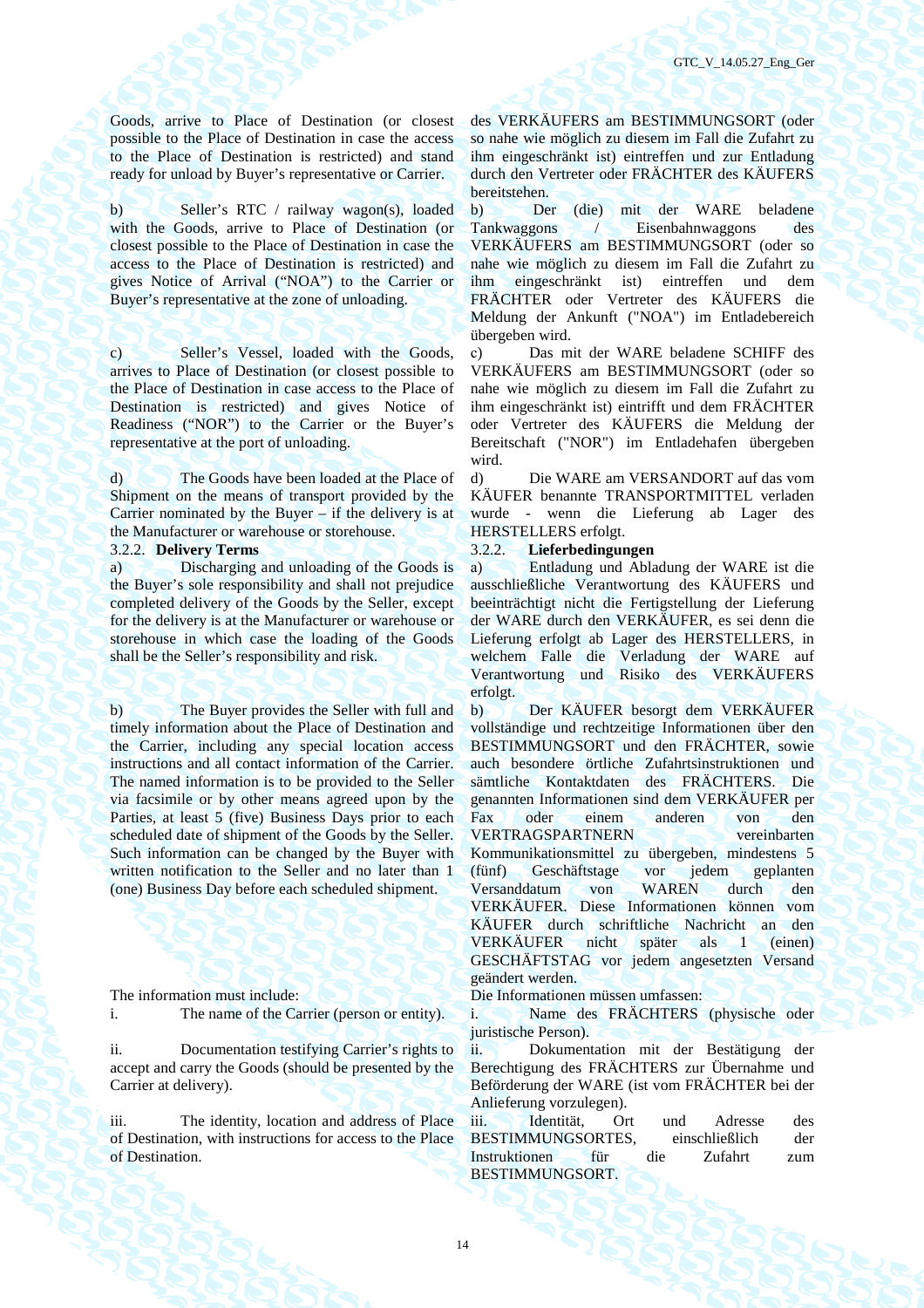iv. Any other information requested by the Seller.

Should the Buyer fail to timely submit the named information, the Seller is not required to initiate the shipping and delivery of the Goods, which will not constitute a waiver of the Buyer's breach of Contract. Any delays in delivery of the Goods which result from inaccuracies of provided information will be on the account of the Buyer and shall not be viewed as breach of Contract by the Seller.

c) If applicable, the Nomination shall be made in accordance with the GTC.

d) Immediately upon the receipt of Seller's Nomination, but not later than one day from the receipt of Seller's Nomination, the Buyer shall provide the Seller with full written instructions regarding the particulars for the Bills of Lading including consignee, contact details and address of the authorized person of the consignee, other information necessary for the delivery and reasonably required by the Seller, number of the copies, addresses, etc. and such other information which may be required by the Place of Shipment, Place of Destination and/or the Seller. The Seller shall have the right to issue its own instructions if the Buyer fails to provide such instructions and/or information required by this Clause. Any delays or time lost caused by any failure of the Buyer to comply with this Clause shall count as laytime or time on demurrage.

e) The Parties shall obtain any licenses, permits and documents which are necessary for successful import and export clearance of the Goods.

f) Export permits shall be timely obtained by the Seller.

g) Import permits shall be timely obtained by the Buyer.

h) All delays for the reason of absence of custom clearance shall be at the expense of the liable Party.

All taxes, customs and other duties and fees incurred as a result of the conclusion and execution of the Contract which are levied on the Goods prior to delivery or required for the dispatch of the Goods outside the customs territory of the Russian Federation will be paid by the Seller.

Unless otherwise expressly agreed by the Parties in the Contract, all taxes, customs and other duties and fees incurred as a result of or in connection with the conclusion and execution of the Contract if any, after delivery will be paid by the Buyer.

iv. Sämtliche sonstigen vom VERKÄUFER verlangten Informationen.

Sollte der KÄUFER die genannten Informationen nicht rechtzeitig vorlegen, ist der VERKÄUFER nicht verpflichtet den Versand und die Lieferung der WARE zu beginnen, was keinen Verzicht auf die Rechte des VERKÄUFERS auf Grund dieser Vertragsverletzung des KÄUFERS darstellt. Sämtliche Verzögerungen der Lieferung der WARE, die aus unrichtig gelieferten Informationen herrühren, gehen zu Lasten des KÄUFERS und gelten nicht als Vertragsverletzung durch den VERKÄUFER.

с) Falls zutreffend, erfolgt die NAMHAFTMACHUNG gemäß den AGB.

d) Unmittelbar nach Erhalt NAMHAFTMACHUNG durch den VERKÄUFER, aber nicht später als einen Tag nach dieser, hat der KÄUFER dem VERKÄUFER schriftlich vollständige Instruktionen über die Einzelheiten der Konnossemente bzw. Frachtbriefe zu übergeben, einschließlich Empfänger, Kontaktdaten und Adresse des Bevollmächtigten des Empfängers, sonstige für die Lieferung erforderlichen und angemessenerweise vom VERKÄUFER erforderlichen Informationen, Anzahl der Kopien, Adressen, etc. und alle sonstigen Informationen, die am VERLADEORT, BESTIMMUNGSORT und/oder vom VERKÄUFER benötigt werden können. Der VERKÄUFER hat das Recht seine eigenen Anweisungen zu erteilen, wenn der KÄUFER dies und/oder die Übergabe gemäß dieser Klausel erforderlicher Informationen unterlässt. Sämtliche Verzögerungen oder Zeitverluste auf Grund einer Unterlassung des KÄUFERS in der Einhaltung dieser Klausel gelten als Liege- bzw. Stehzeitzeit oder Zeit für Liege- bzw. Wagenstandsgeld.

е) Die VERTRAGSPARTNER haben alle Lizenzen, Bewilligungen und Dokumente einzuholen, die für die erfolgreiche Erledigung der Import- und Exportabfertigung der WAREN erforderlich sind.

f) Exportbewilligungen sind zeitgerecht vom VERKÄUFER einzuholen.

g) Importbewilligungen sind zeitgerecht vom KÄUFER einzuholen.

h) Sämtliche Verzögerungen auf Grund von nicht erfolgter Zollabfertigung gehen zu Lasten des dafür verantwortlichen VERTRAGSPARTNERS.

# 3.2.3. **Taxes prior to delivery** 3.2.3. **Steuern vor Lieferung**

Sämtliche Steuern, Zölle und sonstigen Abgaben und Gebühren in Zusammenhang mit Abschluss und Ausführung des VERTRAGES, die auf die WARE vor der Lieferung erhoben werden oder für die Ausfuhr der WARE aus dem Zollgebiet der Russischen Föderation vorgeschrieben sind, sind vom VERKÄUFER zu bezahlen.

# 3.2.4. **Taxes after delivery** 3.2.4. **Steuern nach der Lieferung**

Sofern nicht von den VERTRAGSPARTEIEN im VERTRAG anders ausdrücklich vereinbart, sind sämtliche Steuern, Zölle und sonstigen Abgaben und Gebühren, die als Folge oder in Zusammenhang mit dem Abschluss und der Durchführung des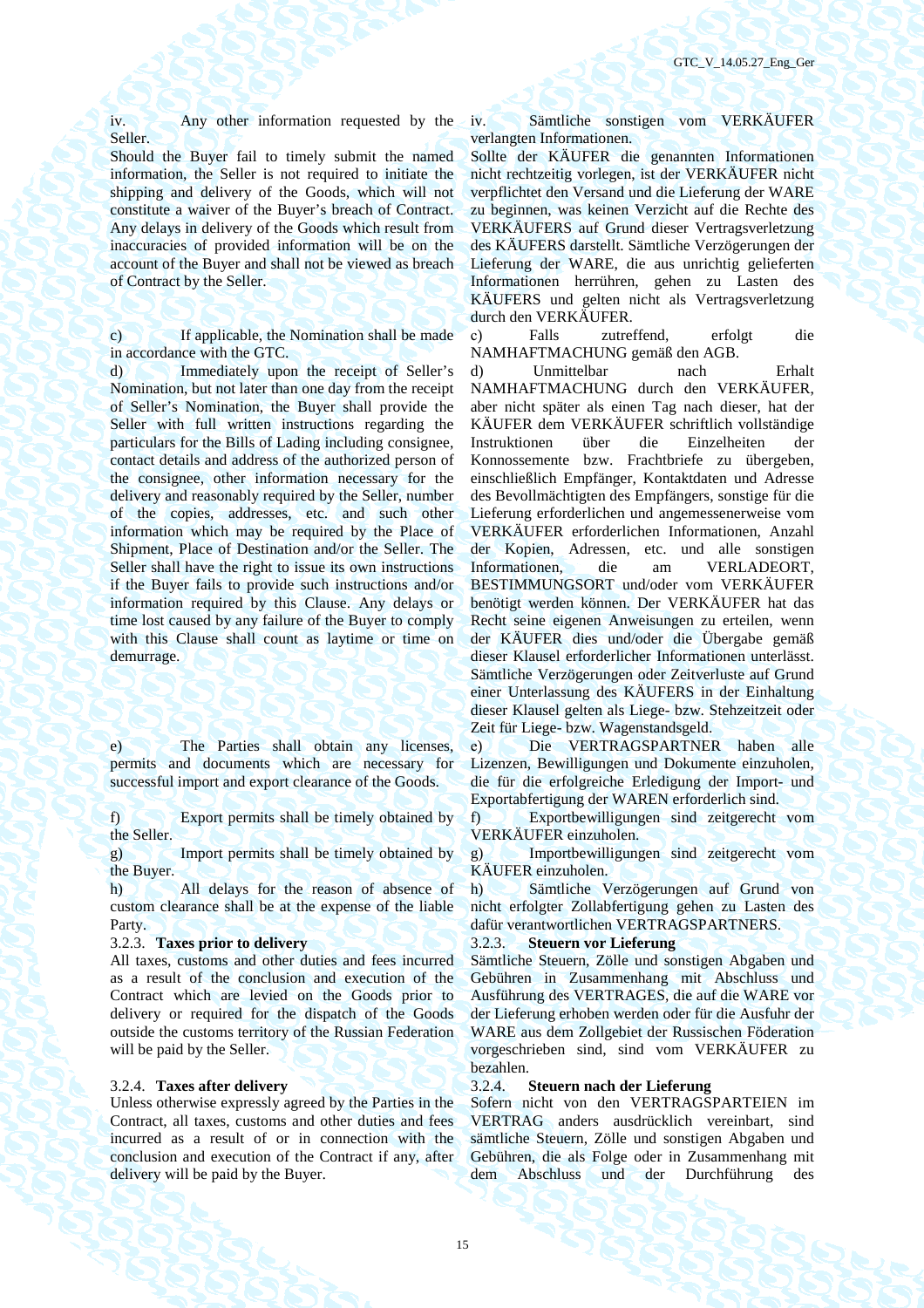### **3.3. FOB 3.3. FOB**

a) The Delivery Date shall mean the moment when the Goods have been loaded on board of the nominated Vessel by customary means of the loading port at the Place of Destination which date is set in the Bill of Lading.

b) For the liquid Goods the Delivery Date means the moment when the Goods passes the flange connection between the delivery hose and the permanent hose connection of the vessel at the Place of destination.

a) Discharging and unloading the Goods is the Buyer's sole responsibility and shall not prejudice completed delivery of the Goods by the Seller.

b) The time required by the Vessel to clean the tanks or otherwise prepare the Vessel for the loading of the Goods or start the voyage shall not be included in the laytime.

c) The Buyer provides the Seller with full and timely information about the Vessel and the Place of Destination, including but not limited to the required documents, the mode of operation. The named information is to be provided to the Seller via facsimile or by other means agreed upon by the Parties, at least 5 (five) Business Days prior to each scheduled date of shipment of the Goods by the Seller.

i. The name of the Place of Destination (loading port).

ii. The identity of the expected arrival terminal(s) at loading port.

iii. The name of the Vessel and Vessel's Master contact information.

iv. Any other information requested by the Seller.

d) Should the Buyer fail to timely submit the named information, the Seller is not required to initiate the shipping and delivery of the Goods, which will not constitute a waiver of the Buyer's breach of Contract. Any delays in delivery of the Goods which result from inaccuracies of provided information will be on the account of the Buyer and shall not be viewed as breach of the Contract by the Seller.

e) The Nomination, if applicable, shall be made in accordance with the GTC.

 The information on the Vessel to be submitted by the Buyer shall include:

ii. position at 10:00 gmt on the date of nomination and ETA loadport;

VERTRAGS gegebenenfalls nach der Lieferung anfallen, vom KÄUFER zu bezahlen.

### 3.3.1. **Delivery Date** 3.3.1. **Lieferdatum**

а) Das LIEFERDATUM bedeutet den Zeitpunkt, an dem die WARE an Bord des benannten SCHIFFES mit konventionellen Mitteln des Ladehafens am BESTIMMUNGSORT verladen wurde und der im Konnossement eingetragen ist.

b) Für flüssige WARE bedeutet das LIEFERDATUM den Zeitpunkt, wenn die WARE die Flanschverbindung zwischen dem Lieferschlauch und der permanenten Schlauchverbindung des SCHIFFES am BESTIMMUNGSORT passiert.

# 3.3.2**. Delivery terms** 3.3.2. **Lieferbedingungen**

a) Entladung und Abladung der WARE ist die ausschließliche Verantwortung des KÄUFERS und hat keine Auswirkung auf die Fertigstellung der Lieferung der WARE durch den VERKÄUFER.

b) Die vom SCHIFF benötigte Zeit für die Reinigung der Tanks oder sonstige Vorbereitung des SCHIFFS für die Verladung der WARE oder den Beginn der Reise ist nicht Bestandteil der Liegezeit.

с) Der KÄUFER besorgt dem VERKÄUFER vollständige und rechtzeitige Informationen über das SCHIFF und den BESTIMMUNGSORT, sowie unter anderem auch die erforderlichen Dokumente und die<br>Durchführungsmodalitäten. Die genannten Durchführungsmodalitäten. Informationen sind dem VERKÄUFER per Fax oder einem anderen von den VERTRAGSPARTNERN vereinbarten Kommunikationsmittel zu übergeben, mindestens 5 (fünf) Geschäftstage vor jedem geplanten Versanddatum von WARE durch den VERKÄUFER: The information must include: Die Informationen müssen umfassen:

> i. Name des BESTIMMUNGSORTES (Ladeortes).

> ii. Identität der voraussichtlichen Ankunftsterminals im Ladehafen.

> iii. Name des SCHIFFES und Kontaktdaten des Schiffskapitäns.

> iv. Sämtliche sonstigen vom VERKÄUFER verlangten Informationen.

> d) Sollte der KÄUFER die genannten Informationen nicht rechtzeitig vorlegen, ist der VERKÄUFER nicht verpflichtet den Versand und die Lieferung der WARE zu beginnen, was keinen Verzicht auf die Rechte des VERKÄUFERS auf Grund dieser Vertragsverletzung des KÄUFERS darstellt. Sämtliche Verzögerungen der Lieferung der WARE, die aus unrichtig gelieferten Informationen herrühren, gehen zu Lasten des KÄUFERS und gelten nicht als Vertragsverletzung durch den VERKÄUFER.

> e) Die NAMHAFTMACHUNG erfolgt gegebenenfalls gemäß den AGB.

> Die vom KÄUFER vorzulegenden Informationen über das SCHIFF umfassen:

i. name of vessel, date built, flag; i. Name des Schiffes, Baujahr, Flagge;

ii. Position um 10:00 Uhr GMT am Tag der NAMHAFTMACHUNG und ETA Ladehafen;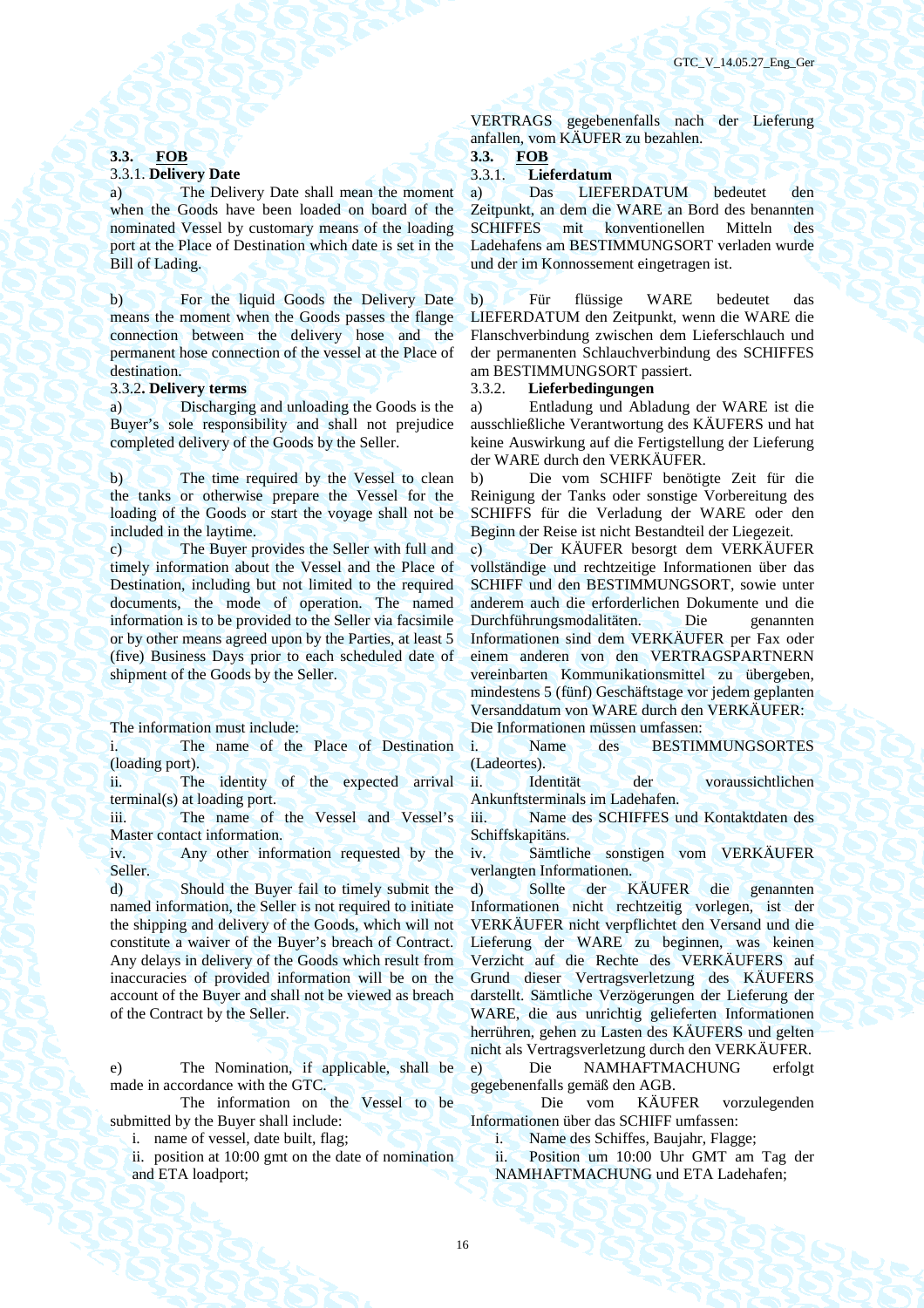- 
- 
- 
- 
- 
- 
- 
- 
- 
- 

xiii. details of any other cargo on board and conditions of segregation.

The substitution of the nominated Vessel shall be subject to acceptance by the Seller and loading terminal.

# 3.3.3 **Notice of Readiness (NOR)** 3.3.3. **Bereitschaftsnachricht**

a) The Buyer shall arrange for the Master of the Vessel loading under the Contract to advise telegraphically to Seller's local representative about the following notices within the limits specified:

i. At least 72 (seventy-two) hours before arrival to advise ETA.

ii. At least 48 (forty-eight) hours before arrival to confirm or amend ETA.

iii. At least 24 (twenty-four) hours before arrival to confirm or amend ETA.

iv. On arrival to advise the exact time of arrival.

b) Upon arrival of the Vessel at the customary anchorage for the Place of Destination, the Master of the Vessel or his local representative shall give Seller's local representative a written NOR evidencing the Vessel's readiness to load the Goods. Such NOR shall not be given until the Vessel has clean tanks ready for loading and has received all clearances required by Customs and/or other local government authorities.

c) The Buyer shall ensure that the Vessel and its Master shall comply with the rules and regulations at Place of Destination. All damage which may occur to the Vessel, port infrastructure, surroundings and people for the reason of such non-compliance shall be on account of the Buyer alone.

d) If the Vessel tenders NOR at the Place of Destination before the first day of the loading daterange allocated to that Vessel, it can be given a loading berth as soon as possible but without commitment or obligation by the Seller to load immediately and laytime shall begin on commencement of loading or at 06:00 hours a.m. local time on the first day of the loading date-range, whichever occurs first.

e) If the Vessel tenders NOR after the loading date-range as well as if the Vessel is not ready (not suitable) for loading of the Goods, the Seller shall not be obligated to deliver the Goods which should have

- iii. deadweight; iii. Tragfähigkeit (Deadweight); iii. Tragfähigkeit (Deadweight);
- iv. draft; iv. Tiefgang; iv. Tiefgang;
- v. length and width; v. Länge und Breite;
- vi. ballast type; vi. Ballasttyp;
- vii. Art des Rumpfs;
- viii. cp speed; viii. CP Geschwindigkeit;
- ix. three previous cargoes; ix. Die drei letzten Frachten;
- x. demurrage rate; x. Liegegeldsatz;
- xi. vessel's approvals; vi. Zulassung des Scheiffs;
- xii. Ship's agents loadport; xii. Ladehafen des Sschiffs;
	- xiii. Einzelheiten über sonstige Fracht an Bord und Art der getrennten Lagerung.

Ersatz des benannten SCHIFFS unterliegt der Genehmigung durch den VERKÄUFER und des Ladeterminals.

а) Der KÄUFER organisiert, dass der Kapitän des vertragsgemäß ladenden SCHIFFES telegraphisch dem Vertreter des VERKÄUFERS vor Ort nachstehende Nachrichten innerhalb der angegebenen Fristen übergibt:

i. Mindestens 72 (zweiundsiebzig) Stunden vor Ankunft Meldung der ETA.

ii. Mindestens 48 (achtundvierzig) Stunden vor Ankunft Bestätigung oder Änderung der Meldung der ETA.

iii. Mindestens 24 (vierundzwanzig) Stunden vor Ankunft Bestätigung oder Änderung der Meldung der ETA.

iv. Bei Ankunft Meldung der tatsächlichen Ankunftszeit.

b) Bei Anlegen des SCHIFFS am üblichen Ankerplatz des BESTIMMUNGSORTES wird der Kapitän des SCHIFFS oder sein Vertreter vor Ort dem Vertreter des VERKÄUFERS vor Ort eine schriftliche NOR übergeben zum Nachweis der Bereitschaft des SCHIFFES zur Verladung der WARE. Diese NOR darf nicht gegeben werden, bis das SCHIFF saubere ladebereite Tanks und alle Abfertigungen des Zolls und/oder anderer lokaler Regierungsbehörden hat.

с) Der KÄUFER hat sicherzustellen, dass das SCHIFF und dessen Kapitän die Vorschriften und Regeln am BESTIMMUNGSORT einhalten. Sämtliche Schäden am SCHIFF, der Hafeninfrastruktur, der Umgebung und an Personen auf Grund solchen Zuwiderhandelns gehen ausschließlich zu Lasten des KÄUFERS.

d) Wenn das SCHIFF am BESTIMMUNGSORT vor dem ersten Tag des dem SCHIFF zugeteilten Ladedatumsbereichs NOR anbietet, kann es so rasch wie möglich einen Ladeplatz erhalten, aber ohne Verpflichtung oder Zusage des VERKÄUFERS für sofortige Verladung, und die Liegezeit beginnt mit Beginn der Verladung bzw. um 06:00 Uhr Lokalzeit des ersten Tages des Ladedatumsbereiches, je nachdem was früher eintritt.

е) Bietet das SCHIFF NOR nach dem Ladedatumsbereich an, sowie wenn das SCHIFF für die Verladung der WARE nicht bereit (geeignet) ist, ist der VERKÄUFER nicht verpflichtet die auf dieses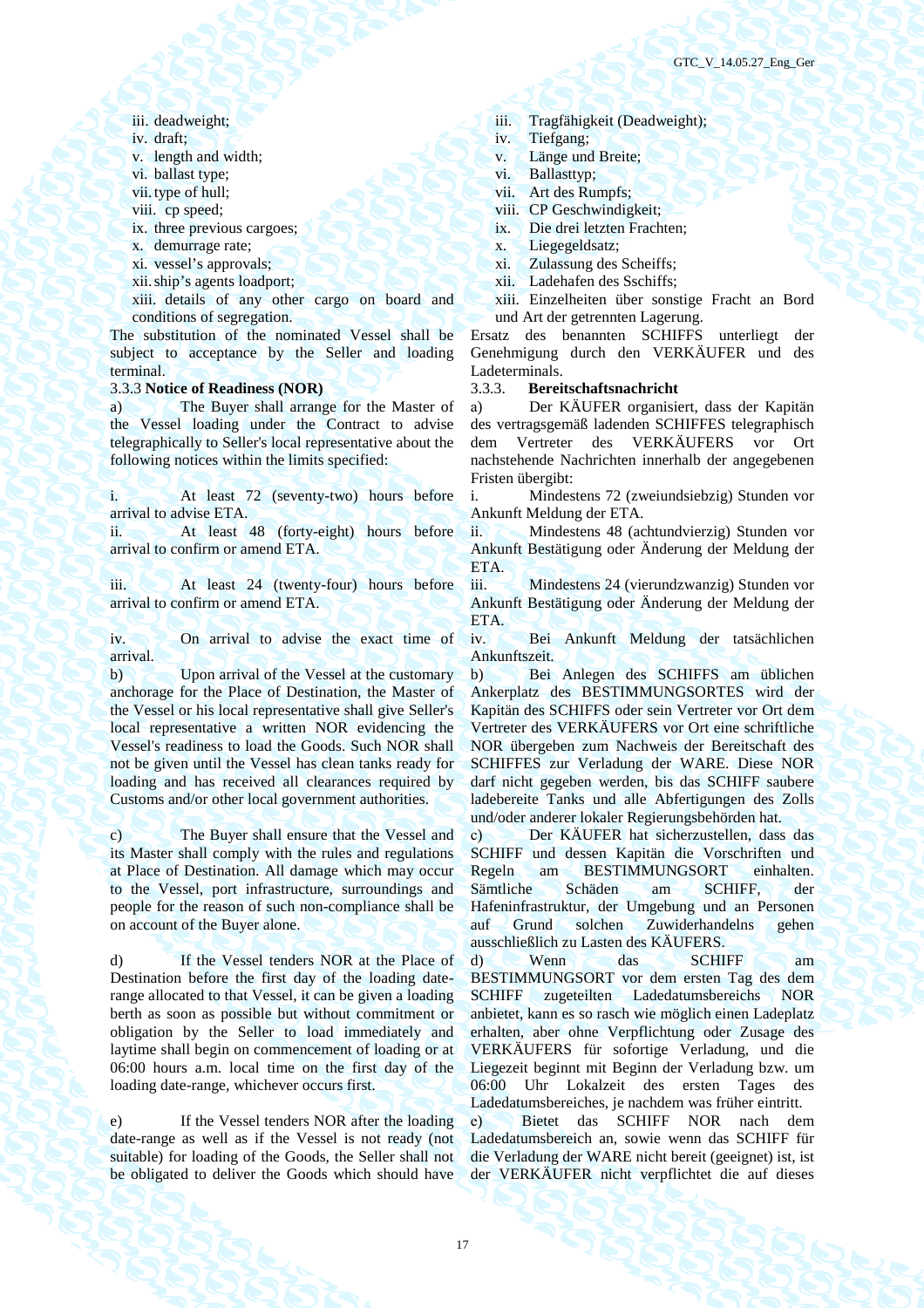been loaded on such Vessel unless the Seller specifically agrees to do so, in which case laytime shall begin when vessel is all fast at berth.

f) In case the Vessel has not arrived at the port within the agreed delivery range, as well as if the Vessel is not ready (not suitable) for loading of the goods but the Seller agrees to deliver the Goods, laytime shall commence when vessel is all fast at berth.

g) If the Buyer fails to submit notifications and NOR when due, the Seller shall not be responsible for any eventual demurrage at loading port.

h) The Parties shall obtain any licenses, permits and documents which are necessary for successful import and export clearance of the Goods.

i) Export permits shall be timely obtained by the Seller.

j) Import permits shall be timely obtained by the Buyer.

k) All delays for the reason of absence of custom clearance shall be at the expense of the liable Party.

3.3.4. **Demurrage** 3.3.4. **Liegegeld** 

a) The Seller shall indemnify the Buyer for all costs for Demurrage. In order to be indemnified, such demurrage must result from delay in loading of the Goods by the Seller's fault beyond allowed laytime.

b) The Seller shall pay demurrage for time used for loading in excess of laytime allowed. Seller's liability for demurrage under the Contract shall not exceed the actual demurrage which the Buyer is held liable for under the terms of the charter party, as evidenced by the Buyer's documentation to Seller's reasonable satisfaction.

c) The Seller shall not be liable for demurrage for any delay due to fault or failure of the Vessel or its Master or crew, or if loading is suspended for Vessel's own purposes, in which case the Buyer shall pay all expenses incurred by the Seller as a result thereof.

d) The demurrage rates referred to above shall be reduced by 50% (fifty per cent) where demurrage is caused by events such as accidents occurring to equipment affecting the loading at the loading port or fire in or near the loading facilities.

e) The Seller shall be unloaded and released from all liability for payment of demurrage if claims for demurrage have not been presented to the Seller in writing with complete supporting documentation

SCHIFF zu verladende WARE anzubieten, es sei denn der VERKÄUFER erklärt sich ausdrücklich damit einverstanden, wobei in diesem Fall die Liegezeit beginnt, sobald das SCHIFF am Liegeplatz festgemacht hat.

f) Wenn das SCHIFF im Hafen nicht innerhalb des vereinbarten Anlieferzeitbereichs eintrifft, sowie wenn das SCHIFF für die Verladung der WARE nicht bereit (geeignet) ist, aber der VERKÄUFER sich ausdrücklich damit einverstanden erklärt die WARE anzuliefern, beginnt die Liegezeit, sobald das SCHIFF am Liegeplatz festgemacht hat.

g) Wenn der KÄUFER die Vorlage der Meldungen und der NOR bei Fälligkeit unterlässt, ist der VERKÄUFER nicht für eventuelle Liegegelder im Verladehafen nicht verantwortlich.

h) Die VERTRAGSPARTNER haben alle Lizenzen, Bewilligungen und Dokumente einzuholen, die für das Gelingen der Import- und Exportabfertigung der WAREN erforderlich sind.

i) Exportbewilligungen sind zeitgerecht vom VERKÄUFER einzuholen.

j) Importbewilligungen sind zeitgerecht vom KÄUFER einzuholen.

k) Sämtliche Verzögerungen auf Grund von nicht erfolgter Zollabfertigung gehen zu Lasten des dafür verantwortlichen VERTRAGSPARTNERS.

а) Der VERKÄUFER vergütet dem KÄUFER sämtliche Liegegelder. Um diese Vergütung zu erhalten, muss ein derartiges Liegegeld aus einer verzögerten Beladung der WARE nach Ablauf der vereinbarten Liegezeit aus Verschulden des VERKÄUFERS herrühren.

b) Der VERKÄUFER hat das Liegegeld für die Ladezeit in Überschreitung der vereinbarten Liegezeit zu bezahlen. Die Haftung des VERKÄUFERS für Liegegeld laut VERTRAG darf das tatsächliche Liegegeld nicht überschreiten, für das der KÄUFER gemäß dem Chartervertrag haftbar gemacht wird, wie es aus den für den VERKÄUFER angemessenerweise zufriedenstellenden Unterlagen des KÄUFERS hervorgeht.

с) Der VERKÄUFER haftet nicht für Liegegeld auf Grund von Verzögerungen, die die Schuld des SCHIFFES oder dessen Kapitäns oder Mannschaft sind, oder wenn die Verladung aus dem SCHIFF zuzurechnenden Gründen unterbrochen wird, in welchem Fall der KÄUFER sämtliche dem VERKÄUFER daraus erwachsenen Kosten trägt.

d) Die obenerwähnten Liegegeldsätze werden um 50% (fünfzig Prozent) reduziert, wenn das Liegegeld von Ereignissen wie Beschädigung der für die Ladung erforderlichen Anlagen im Verladehafen oder Brand in oder in der Nähe der Ladeanlagen verursacht wurde.

е) Der VERKÄUFER ist von sämtlicher Haftung für Bezahlung von Liegegeldern befreit, wenn ihm nicht schriftlich entsprechende Forderungen mit vollständiger zugrundeliegender Dokumentation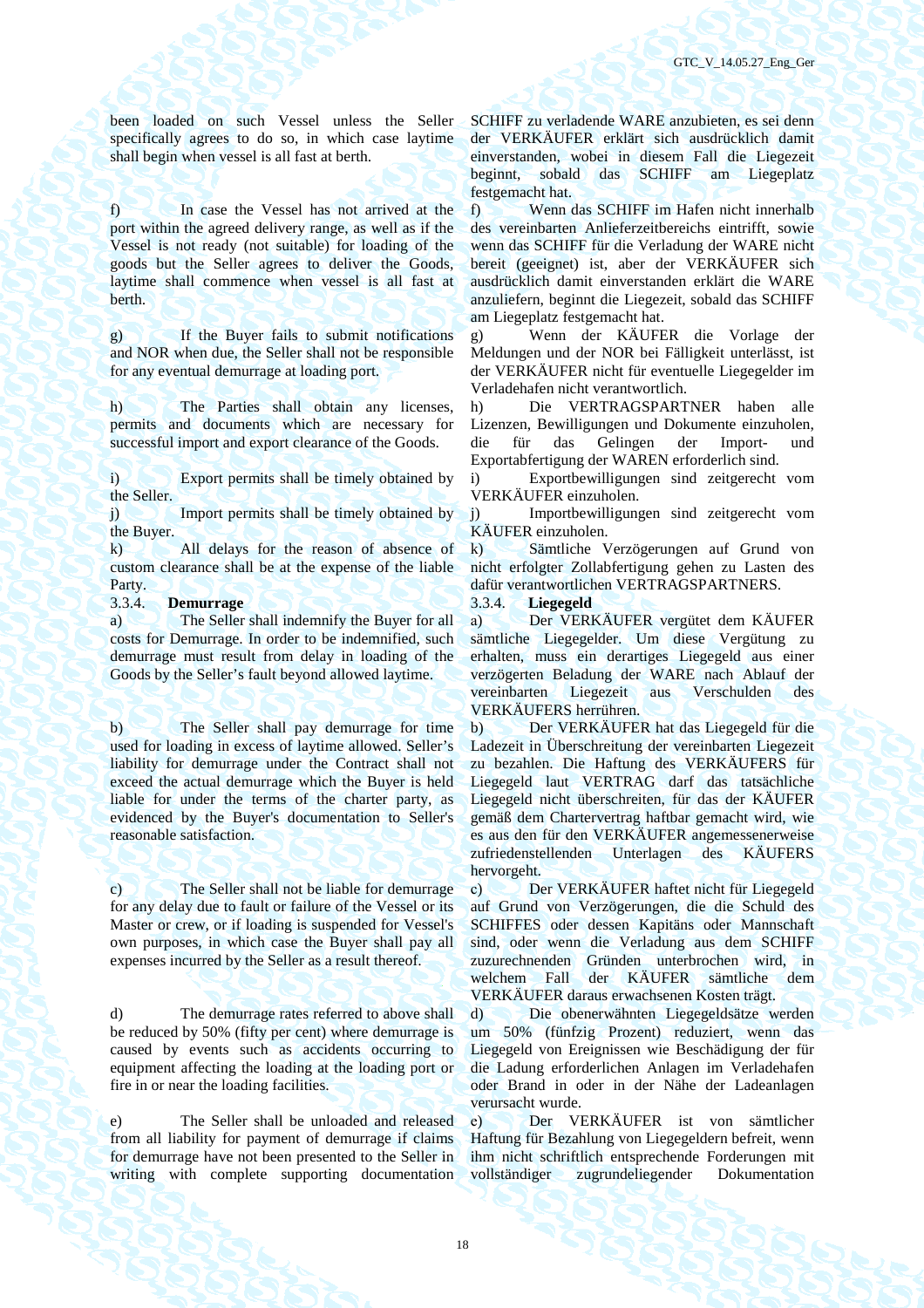within 60 (sixty) days from the date of the Bill of Lading under which the claim for demurrage arises.

# 3.3.5. **Taxes prior to delivery** 3.3.5. **Steuern vor Lieferung**

All taxes, customs and other duties and fees incurred as a result of the conclusion and execution of the Contract which are levied on the Goods prior to delivery or required for the dispatch of the Goods outside the customs territory of the Russian Federation will be paid by the Seller.

Unless otherwise expressly agreed by the Parties in the Contract, all taxes, customs and other duties and fees incurred as a result of or in connection with the conclusion and execution of the Contract if any, after delivery will be paid by the Buyer.

# 3.3.7. **Deadfreight** 3.3.7. **Ausfallfracht**

Only deadfreight through the Seller's fault will be compensated by the Seller. If the Buyer requires the Seller to compensate for the deadfreight it shall provide the Seller with a relevant claim accompanied by all documents substantiating the Buyer's costs and expenses. Only reasonable deadfreight will be compensated.

### **3.4. CFR 3.4 CFR**

### 3.4.1. **Delivery Date** 3.4.1. **Lieferdatum**

a) The Delivery Date shall mean the moment when the Goods have been loaded on board of the nominated Vessel by customary means of the loading port at the Place of Destination which date is set in the Bill of Lading.

b) For the liquid Goods the Delivery Date means the moment when the Goods passes the flange connection between the delivery hose and the permanent hose connection of the vessel at the Place of destination.

c) Discharging and unloading the Goods is the Buyer's sole responsibility and shall not prejudice completed delivery of the Goods by the Seller.

a) The Buyer provides the Seller with full and timely information about the unloading port. The named information along with the Buyer's documentary instructions is to be provided to the Seller via facsimile or by other means agreed upon by the Parties, at least 5 (five) Business Days prior to each scheduled date of shipment of the Goods by the Seller.

ii. All instructions regarding customary documentation which may be required at the unloading port.

iii. The identity of the terminal(s) at unloading iii. Die Angaben über den (die) Terminal(s) im

innerhalb von 60 (sechzig) Tagen ab Datum des Konnossements vorgelegt werden, unter dem die Forderung nach Liegegeld entstand.

Sämtliche Steuern, Zölle und sonstigen Abgaben und Gebühren in Zusammenhang mit Abschluss und Ausführung des Vertrages, die auf die WARE vor der Lieferung erhoben werden oder für die Ausfuhr der WARE aus dem Zollgebiet der Russischen Föderation erforderlich sind, sind vom VERKÄUFER zu bezahlen 3.3.6. **Taxes after delivery** 3.3.6. **Steuern nach der Lieferung** 

Sofern nicht von den VERTRAGSPARTEIEN im VERTRAG anders ausdrücklich vereinbart, sind

sämtliche Steuern, Zölle und sonstigen Abgaben und Gebühren, die als Folge oder in Zusammenhang mit dem Abschluss und der Durchführung des VERTRAGS gegebenenfalls nach der Lieferung anfallen, vom KÄUFER zu bezahlen.

Ausschließlich Ausfallfracht aus Verschulden des VERKÄUFERS wird vom VERKÄUFER vergütet. Wenn der KÄUFER vom VERKÄUFER Vergütung für Ausfallfracht verlangt, hat er ihm einen entsprechenden Anspruch vorzulegen, der sämtliche Unterlagen enthält, die die Kosten und Auslagen des KÄUFERS belegen. Es wird ausschließlich angemessene Ausfallfracht vergütet.<br>3.4 CFR

а) Das LIEFERDATUM bedeutet den Zeitpunkt, an dem die WARE an Bord des benannten SCHIFFES mit konventionellen Mitteln des Ladehafens am BESTIMMUNGSORT verladen wurde und der im Konnossement eingetragen ist.

b) Für flüssige WARE bedeutet das LIEFERDATUM den Zeitpunkt, wenn die WARE die Flanschverbindung zwischen dem Lieferschlauch und der permanenten Schlauchverbindung des SCHIFFES am BESTIMMUNGSORT passiert.

с) Entladung und Abladung der WARE ist die ausschließliche Verantwortung des KÄUFERS und hat keine Auswirkung auf die Fertigstellung der Lieferung der WARE durch den VERKÄUFER.

### 3.4.2. **Delivery terms** 3.4.2. **Lieferbedingungen**

а) Der KÄUFER übergibt dem VERKÄUFER vollständig und zeitgerecht Informationen über den Entladehafen. Die genannten Informationen gemeinsam mit den Dokumenteninstruktionen des KÄUFERS sind dem VERKÄUFER per Fax oder einem anderen von den VERTRAGSPARTNERN vereinbarten Kommunikationsmittel zu übergeben, mindestens 5 (fünf) Geschäftstage vor jedem geplanten Versanddatum von WAREN durch den VERKÄUFER:

### The information must include: Die Informationen müssen umfassen:

i. The name of the unloading port.  $\overrightarrow{\ }$  i. Namen des Entladehafens.

ii. Sämtliche Instruktionen für die im Entladehafen übliche erforderliche Dokumentation.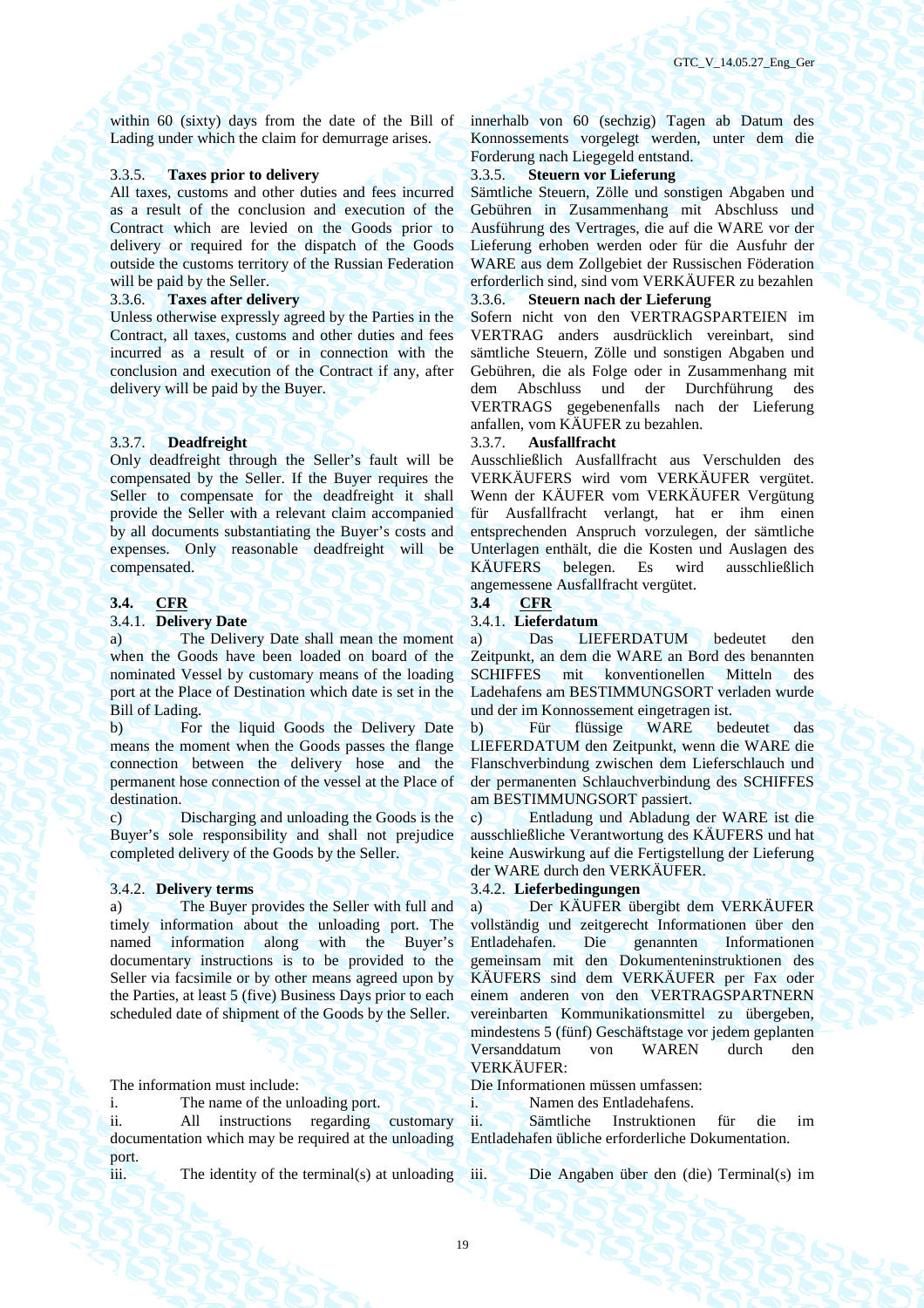port with instruction to enable the Vessel to prepare and submit necessary information to the customs or border authorities.

iv. Any other information requested by the Seller.

Should the Buyer fail to timely submit the named information, the Seller is not required to initiate the shipping and delivery of the Goods, which will not constitute a waiver of the Buyer's breach of Contract. Any delays in delivery of the Goods which result from inaccuracies of provided information will be on the account of the Buyer and shall not be viewed as breach of Contract by the Seller.

b) If applicable, the Nomination shall be made in accordance with the GTC.

c) Where the Seller expressly or impliedly provides the Buyer with a date or a range of dates within which a nominated Vessel shall arrive at the unloading port these shall be indicative only, made by the Seller as an honest assessment without guarantee. The Seller shall not assume any responsibility for the delivery of the Goods at the unloading port in indicated period.

d) Immediately upon the receipt of Seller's Nomination, but not later than one day from the receipt of Seller's Nomination, the Buyer shall provide the Seller with full written instructions regarding the particulars for the Bills of Lading including consignee, contact details and address of the authorized person of the consignee, other information necessary for the delivery and reasonably required by the Seller, number of the copies, addresses, etc. and such other information which may be required by the Place of Shipment, Place of Destination and/or the Seller. The Seller shall have the right to issue its own instructions if the Buyer fails to provide such instructions and/or information required by this Clause. Any delays or time lost caused by any failure of the Buyer to comply with this Clause shall count as laytime or time on demurrage.

The Seller may arrange shipment under the Bills of Lading which incorporate charterparty conditions normally in use for Vessels. Without prejudice to the generality of the foregoing, such conditions shall be deemed to include:

i. the provision that the Goods shall be unloaded from the Vessel at the Buyer's expense; and

ii. the provision that where, at any time after loading, but before the commencement of unloading:

importation of the Goods at the Place of Destination is prohibited under the laws of the country

Entladehafen, mit Instruktionen für die Erstellung und Vorlage der erforderlichen Daten an die Zoll- oder Grenzbehörden.

iv. Sämtliche sonstigen vom VERKÄUFER verlangten Informationen.

Sollte der KÄUFER die genannten Informationen nicht rechtzeitig vorlegen, ist der VERKÄUFER nicht verpflichtet den Versand und die Lieferung der WARE zu beginnen, was keinen Verzicht auf die Rechte des VERKÄUFERS auf Grund dieser Vertragsverletzung des KÄUFERS darstellt. Sämtliche Verzögerungen der Lieferung der WARE, die aus unrichtig gelieferten Informationen herrühren, gehen zu Lasten des KÄUFERS und gelten nicht als Vertragsverletzung durch den VERKÄUFER:

b) Falls zutreffend, erfolgt die NAMHAFTMACHUNG gemäß den AGB.

с) Wenn der VERKÄUFER ausdrücklich oder implizit dem KÄUFER ein Datum oder einen Zeitbereich bekanntgibt, innerhalb dessen ein benanntes SCHIFF im Entladehafen eintreffen soll, sind diese nur unverbindlich eine ehrliche Einschätzung des VERKÄUFERS ohne Garantie. Der VERKÄUFER übernimmt keine Verantwortung für die Lieferung der WARE im Entladehafen in der angegebenen Zeitspanne.

d) Unmittelbar nach Erhalt der NAMHAFTMACHUNG durch den VERKÄUFER, aber nicht später als einen Tag nach dieser, hat der KÄUFER dem VERKÄUFER vollständige schriftliche Instruktionen über die Einzelheiten der Konnossemente zu übergeben, einschließlich Adressat, Kontaktdaten und Adresse der bevollmächtigten Person des Adressaten, sonstige für die Lieferung erforderlichen und angemessener weise vom VERKÄUFER erforderlichen Informationen, Anzahl der Kopien, Adressen, etc. und alle sonstigen Informationen, die am LADEORT, BESTIMMUNGSORT und/oder vom VERKÄUFER benötigt werden können. Der VERKÄUFER hat das Recht seine eigenen Anweisungen zu erteilen, wenn der KÄUFER diese und/oder Informationen, die gemäß dieser Klausel erforderlich sind, nicht bekanntgibt. Sämtliche Verzögerungen oder Zeitverluste auf Grund einer Unterlassung des KÄUFERS in der Einhaltung dieser Klausel gelten als Liegezeit oder Zeit für Liegegeld.

# 3.4.3. **Charterparty Conditions** 3.4.3. **Bedingungen des Frachtvertrags**

Der VERKÄUFER kann die Sendung mit einem Konnossement vornehmen, das die normalerweise für SCHIFFE üblichen Frachtvertragsbedingungen enthält. Unbeschadet der Allgemeingültigkeit des Vorstehenden sollen diese Bedingungen enthalten:

i. die Bestimmung, dass die WARE vom SCHIFF auf Kosten des KÄUFERS entladen wird; und

ii. die Bestimmung dass dort, wo jederzeit nach der Verladung, jedoch vor Beginn der Entladung:

- die Einfuhr der WARE am BESTIMMUNGSORT von den Gesetzen des Landes,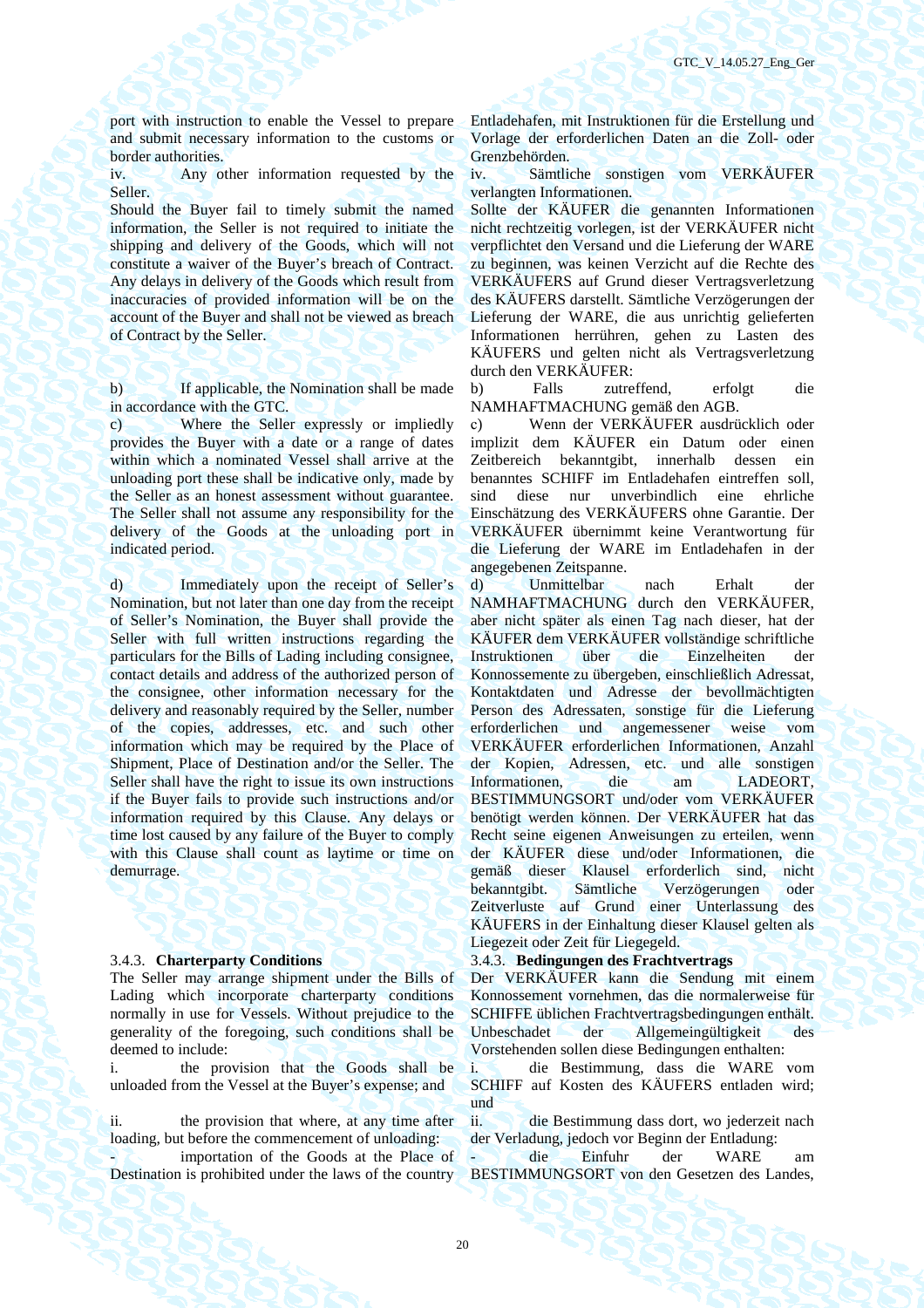in which such the Goods were produced, or by regulations, rules, directives or guidelines applied by the government of that country or any relevant agency thereof; and/or

the country, state, territory or region at which the Place of Destination becomes an embargoed country,

the Goods shall be unloaded at an alternative safe port nominated by the Buyer that is not subject to any such prohibition and that is acceptable to the Seller (which acceptance shall not be unreasonably withheld).

In such circumstances, such alternative port of unloading shall be deemed to be the unloading port stipulated under the contract for the shipment in question and all extra expenses (if any) involved in the Vessel's reaching such alternative Place of Destination and/or in the unloading of the shipment thereat shall be for the Buyer's account.

(i) The Parties shall obtain any licenses, permits and documents which are necessary for successful import and export clearance of the Goods.

(ii) Export permits shall be timely obtained by the Seller.

(iii) Import permits shall be timely obtained by the Buyer.

(iv) All delays for the reason of absence of custom clearance shall be at the expense of the liable Party.

### 3.4.5. **Taxes prior to delivery** 3.4.5. **Steuern vor Lieferung**

All taxes, customs and other duties and fees incurred as a result of the conclusion and execution of the Contract which are levied on the Goods prior to delivery or required for the dispatch of the Goods outside the customs territory of the Russian Federation will be paid by the Seller.

Unless otherwise expressly agreed by the Parties in the Contract, all taxes, customs and other duties and fees incurred as a result of or in connection with the conclusion and execution of the Contract if any, after delivery will be paid by the Buyer.

### 3.4.7. **Customs formalities** 3.4.7. **Zollformalitäten**

If Goods are exported from the customs territory of the Russian Federation, the Buyer shall ensure the departure of Goods from the territory of the Russian Federation within 180 (one hundred and eighty) calendar days from the date when the customs procedures for export are completed on the territory of the Russian Federation (date of the stamp "Clearance allowed" in CCD).

For the delivery by sea the Buyer shall provide the Seller by e-mail or fax with the certified copies of the following documents with legible notes not later than in dem die WARE hergestellt wurde, oder durch Vorschriften, Regeln, Richtlinien oder Direktiven der Regierung dieses Landes oder einer seiner zuständigen Behörden verboten ist; und/oder

- das Land, der Staat, das Territorium oder das Gebiet, in dem der BESTIMMUNGSORT liegt, einem Embargo unterliegt,

die WARE in einem anderen sicheren vom KÄUFER bestimmten Hafen entladen wird, in dem ein solches Verbot nicht gilt und mit dem der VERKÄUFER einverstanden ist (welches Einverständnis nicht unzumutbarer weise vorenthalten werden darf).

Unter solchen Umständen gilt ein solcher Ausweichhafen für die Entladung als Entladehafen laut VERTRAG für die in Rede stehende Fracht und sämtliche zusätzlichen Kosten (falls aufgelaufen) für die Anreise des SCHIFFES an diesen Ausweich-BESTIMMUNGSORT und/oder für die Entladung der Fracht dort gehen zu Lasten des KÄUFERS.

# 3.4.4. **Licenses and clearances** 3.4.4. **Lizenzen und Bewilligungen**

(i) Die VERTRAGSPARTNER haben alle Lizenzen, Bewilligungen und Dokumente einzuholen, die für eine erfolgreiche Import- und Exportabfertigung der WAREN erforderlich sind.

(ii) Exportbewilligungen sind zeitgerecht vom VERKÄUFER einzuholen.

(iii) Importbewilligungen sind zeitgerecht vom KÄUFER einzuholen.

(iv) Sämtliche Verzögerungen auf Grund von nicht erfolgter Zollabfertigung gehen zu Lasten des dafür verantwortlichen VERTRAGSPARTNERS.

Sämtliche Steuern, Zölle und sonstigen Abgaben und Gebühren in Zusammenhang mit Abschluss und Ausführung des VERTRAGES, die auf die WARE vor der Lieferung erhoben werden oder für die Ausfuhr der WARE aus dem Zollgebiet der Russischen Föderation erforderlich sind, sind vom VERKÄUFER zu bezahlen.

### 3.4.6. **Taxes after delivery** 3.4.6. **Steuern nach der Lieferung**

Sofern nicht von den VERTRAGSPARTEIEN im VERTRAG anders ausdrücklich vereinbart, sind sämtliche Steuern, Zölle und sonstigen Abgaben und Gebühren, die gegebenenfalls als Folge oder in Zusammenhang mit dem Abschluss und der Durchführung des VERTRAGES nach der Lieferung anfallen, vom KÄUFER zu bezahlen.

Wenn die WARE aus dem Zollgebiet der Russischen Föderation exportiert wird, muss der KÄUFER sicherstellen, dass diese das Gebiet der Russischen Föderation innerhalb von 180 (einhundertachtzig) Kalendertagen ab dem Tag der Beendigung der Ausfuhrzollformalitäten im Gebiet der Russischen Föderation verlassen (Datum des Stempels "Abfertigung zugelassen" auf der CCD [Warenerklärung]).

Für Lieferungen per SCHIFF muss der KÄUFER dem VERKÄUFER per E-Mail oder Fax beglaubigte Kopien nachstehender Dokumente mit lesbaren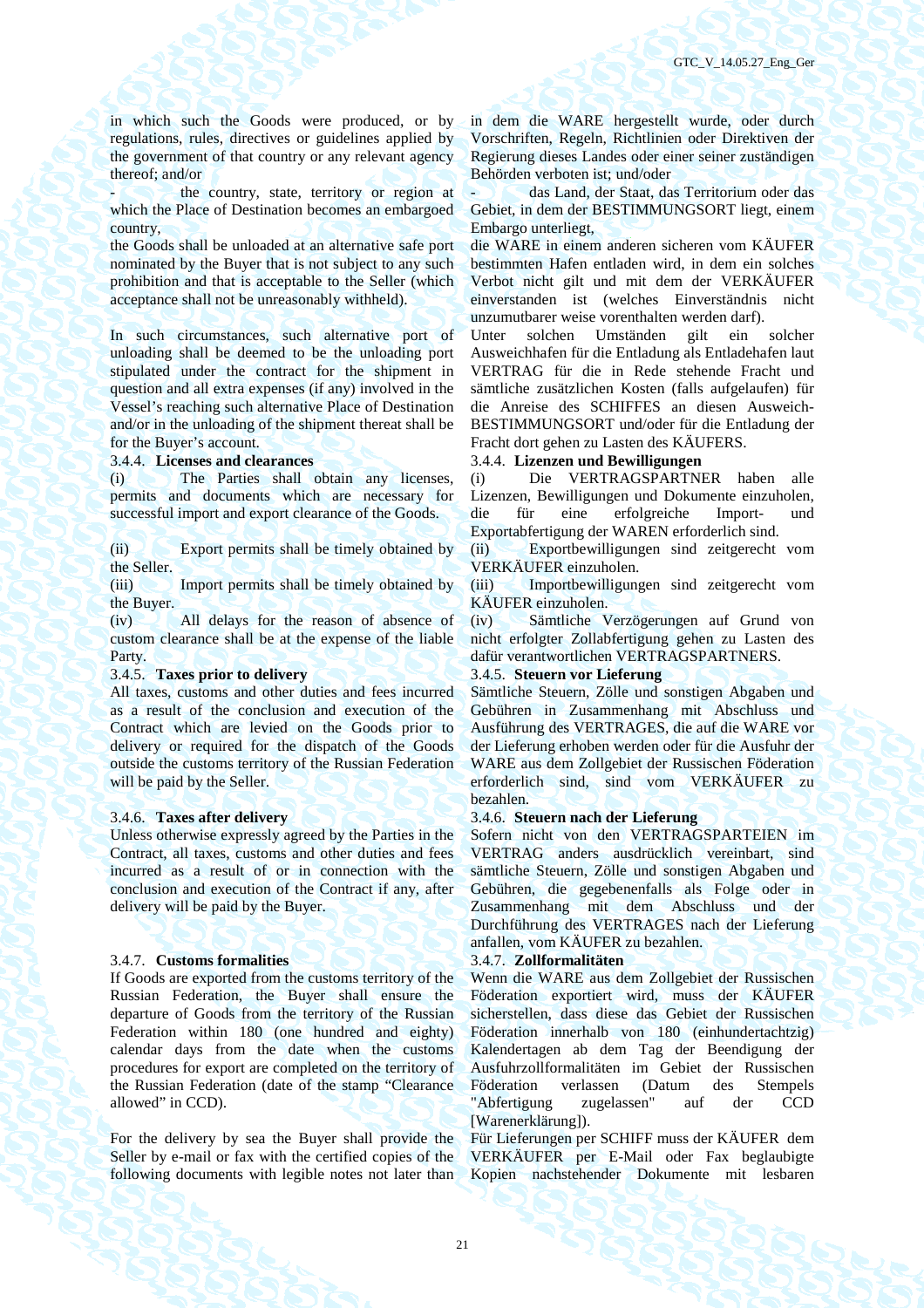14 (fourteen) calendar days from the date of issue of bill in port on the territory of the Russian Federation:

- loading order (for Goods) indicating the port of discharge (POD) with stamp "loading is allowed" in CCD made by Russian Federation frontier customs authority,

- bill of lading indicating in column "POD" the place outside the customs territory of the Russian Federation.

In case the Buyer fails to fulfill the obligations under this Clause the Buyer shall pay the Seller liquidated damages amounting to 22,5% of Goods' value, export of which is documentary unsupported in accordance with this Clause.

The Parties expressly agreed that the above liquidated damages are the genuine pre-estimate of the Seller's losses in the event the railway bills are not provided to the Seller within specified period.

### 3.5.1. **Delivery Date** 3.5.1. **Lieferdatum**

The Delivery Date shall mean the moment when the Goods have been loaded on board of the nominated Vessel by customary means of the loading port at the Place of Shipment which date is set in the Bill of Lading.

For the liquid Goods the Delivery Date means the moment when the Goods passes the flange connection between the delivery hose and the permanent hose connection of the vessel at the Place of Shipment.

a) Indicative dates of arrival. Where the Seller expressly or impliedly provides the Buyer with a date or a range of dates within which a nominated Vessel shall arrive at the Place of Destination these shall be indicative only, made by the Seller as an honest assessment without guarantee. The Seller shall not assume any responsibility for the arrival of the Goods at the Place of Destination.

b) If applicable, the Nomination shall be made in accordance with the GTC.

c) Where the Seller expressly or impliedly provides the Buyer with a date or a range of dates within which a nominated Vessel shall arrive at the unloading port these shall be indicative only, made by the Seller as an honest assessment without guarantee. The Seller shall not assume any responsibility for the delivery of the Goods at the unloading port in indicated period.

d) Immediately upon, but not later than one day from the receipt of the Seller's Nomination, the Buyer shall provide the Seller with the following information:

• full written instructions regarding the particulars for the Bills of Lading (consignee, contact Eintragungen spätestens 14 Tage ab dem Datum der Ausstellung des Konnossements im Hafen im Gebiet der Russischen Föderation übergeben:

-Verladeauftrag (der WARE) mit Angabe des Entladehafens (POD - port of discharge) mit dem Stempel der Grenzzollbehörde der Russischen Föderation "Ladung erlaubt" auf der CCD.

- Konnossement mit Angabe des Ortes außerhalb des Zollgebiets der Russischen Föderation in der Spalte POD.

Im Falle dass der KÄUFER die Durchführung der Verpflichtungen dieser Klausel unterlässt, muss er dem VERKÄUFER ein Pönale in Höhe von 22,5% des Wertes der WARE bezahlen, deren Export nicht gemäß dieser Klausel dokumentiert ist.

Die VERTRAGSPARTNER vereinbaren ausdrücklich, dass obiges Pönale dem echten im Voraus geschätzten Wert des Verlustes des VERKÄUFERS für den Fall entspricht, dass dieser die Dokumente nicht in der angegebenen Frist erhält.

### **3.5. CIF 3.5. CIF**

Das LIEFERDATUM bedeutet den Zeitpunkt, an dem die WARE an Bord des benannten SCHIFFES mit konventionellen Mitteln des Ladehafens am VERSANDORT verladen wurde und der im Konnossement eingetragen ist.

Für flüssige WARE bedeutet das LIEFERDATUM den Zeitpunkt, wenn die WARE die Flanschverbindung zwischen dem Lieferschlauch und der permanenten Schlauchverbindung des SCHIFFES am VERSANDORT passiert.

### 3.5.2. **Delivery terms** 3.5.2. **Lieferbedingungen**

а) Voraussichtliches Ankunftsdatum. Wenn der VERKÄUFER ausdrücklich oder implizit dem KÄUFER ein Datum oder einen Zeitbereich bekanntgibt, innerhalb dessen ein benanntes SCHIFF im BESTIMMUNGSORT eintreffen soll, sind diese nur unverbindlich eine ehrliche Einschätzung des VERKÄUFERS ohne Garantie. Der VERKÄUFER übernimmt keine Verantwortung für die Ankunft der WARE am BESTIMMUNGSORT.

b) Falls zutreffend, erfolgt die NAMHAFTMACHUNG gemäß den AGB.

c) Wenn der VERKÄUFER ausdrücklich oder implizit dem KÄUFER ein Datum oder einen Zeitbereich bekanntgibt, innerhalb dessen ein benanntes SCHIFF im Entladehafen eintreffen soll, sind diese nur unverbindlich eine ehrliche Einschätzung des VERKÄUFERS ohne Garantie. Der VERKÄUFER übernimmt keine Verantwortung für die Lieferung der WARE im Entladehafen in der angegebenen Zeitspanne.

d) Unmittelbar nach, aber nicht später als einen Tag ab Erhalt der NAMHAFTMACHUNG seitens des VERKÄUFERS wird der KÄUFER diesem nachstehende Informationen übermitteln:

• vollständige schriftliche Anweisungen betreffend die Einzelheiten des Konnossements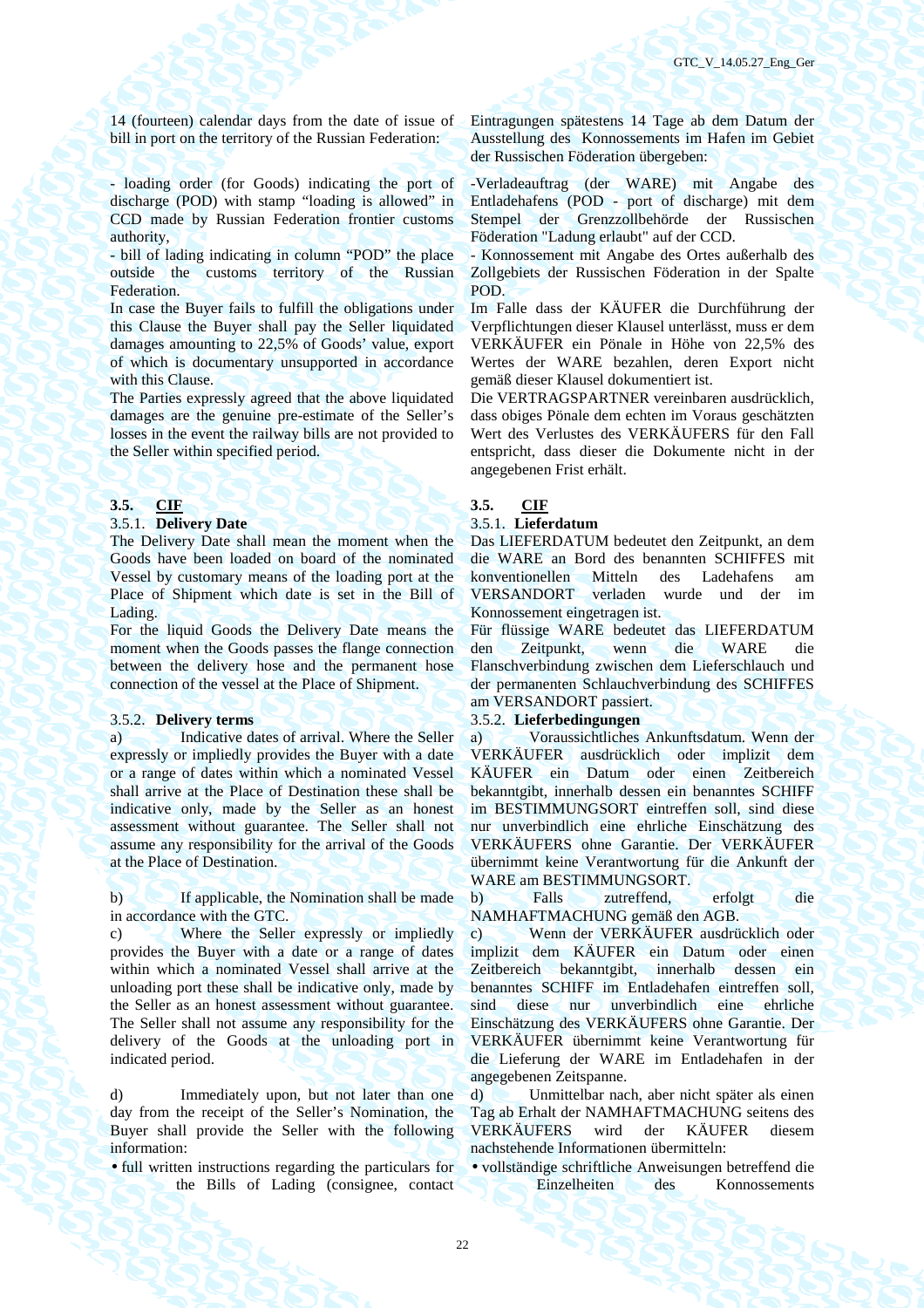details and address of the authorized person);

- other information necessary for the delivery and reasonably required by the Seller (number of the copies, addresses, etc.);
- other information which may be required or by the Place of Shipment, Place of Destination and/or the Seller.

e) The Seller shall have the right to issue its own instructions if the Buyer fails to provide such instructions and/or information required by this Clause. Any delays or time lost caused by any failure of the Buyer to comply with this Clause shall count as laytime or time on demurrage.

The Seller may arrange shipment under the Bills of Lading which incorporate charterparty conditions normally in use for Vessels. Without prejudice to the generality of the foregoing, such conditions shall be deemed to include:

i. the provision that the Goods shall be unloaded from the Vessel at the Buyer's expense unless the Seller informed the Buyer reasonably in advance that the Seller bears the unloading costs; and

ii. the provision that where, at any time after loading, but before the commencement of unloading: • importation of the Goods at the Place of Destination

- is prohibited under the laws of the country in which such the Goods were produced, or by regulations, rules, directives or guidelines applied by the government of that country or any relevant agency thereof; and/or
- the country, state, territory or region at which the Place of Destination becomes an embargoed country,

the Goods shall be unloaded at an alternative safe port nominated by the Buyer that is not subject to any such prohibition and that is acceptable to the Seller (which acceptance shall not be unreasonably withheld).

In such circumstances, such alternative port of unloading shall be deemed to be the unloading port stipulated under the contract for the shipment in question and all extra expenses (if any) involved in the Vessel's reaching such alternative Place of Destination and/or in the unloading of the shipment thereat shall be for the Buyer's account.

Where necessary, the Seller shall provide the Buyer with reasonable support in acquisition of all appropriate licenses and clearances for the unloading of the Goods; provided that the Buyer shall reimburse the Seller's costs and expenses arising out of or in connection with such support.

(Empfänger, Kontaktdaten und Adresse der bevollmächtigten Person);

- sonstige für die Lieferung erforderlichen und vom VERKÄUFER angemessenerweise geforderten Informationen (Anzahl Kopien, Adressen, etc.);
- sonstige Informationen, die über den VERSANDORT, BESTIMMUNGSORT und/oder vom VERKÄUFER benötigt werden.

е) Der VERKÄUFER hat das Recht seine eigenen Anweisungen zu erteilen, wenn der KÄUFER dies und/oder die Abgabe von Informationen gemäß dieser Klausel unterlässt. Sämtliche Verzögerungen oder Zeitverluste auf Grund einer Unterlassung des KÄUFERS in der Einhaltung dieser Klausel gelten als Liegezeit oder Zeit für Liegegeld.

### 3.5.3. **Charterparty Conditions** 3.5.3. **Bedingungen des Frachtvertrags**

Der VERKÄUFER kann die Sendung mit einem Konnossement vornehmen, das die normalerweise für SCHIFFE üblichen Frachtvertragsbedingungen enthält. Unbeschadet der Allgemeingültigkeit des Vorstehenden sollen diese Bedingungen enthalten:

i. Die Bestimmung, dass die WARE aus dem SCHIFF auf Kosten des KÄUFERS entladen wird, sofern nicht der VERKÄUFER den KÄUFER angemessene Zeit im Voraus informiert hat, dass er die Entladekosten trägt; und

ii. Die Bestimmung, dass dort, wo jederzeit nach der Verladung, jedoch vor Beginn der Entladung: • die Einfuhr der WARE am BESTIMMUNGSORT

> von den Gesetzen des Landes, in dem die WARE hergestellt wurde, oder durch Vorschriften, Regeln, Richtlinien oder Direktiven der Regierung dieses Landes oder einer seiner zuständigen Behörden verboten ist; und/oder

• das Land, der Staat, das Territorium oder das Gebiet, in dem der BESTIMMUNGSORT liegt, einem Embargo unterliegt,

die WARE in einem anderen sicheren vom KÄUFER bestimmten Hafen entladen wird, in dem ein solches Verbot nicht gilt und mit dem der VERKÄUFER einverstanden ist (welches Einverständnis nicht unzumutbarer weise vorenthalten werden darf).

Unter solchen Umständen gilt ein solcher Ausweichhafen als Entladehafen laut VERTRAG für die in Rede stehende Fracht und sämtliche zusätzlichen Kosten (falls aufgelaufen) für die Anreise des SCHIFFES an diesen Ausweich-BESTIMMUNGSORT und/oder für die Entladung der Fracht dort gehen zu Lasten des KÄUFERS.

### 3.5.4. **Licenses and clearances** 3.5.4. **Lizenzen und Bewilligungen**

Wo erforderlich, wird der VERKÄUFER dem KÄUFER angemessene Unterstützung bei der Einholung aller entsprechenden Lizenzen und Bewilligungen für die Entladung der WARE gewähren; wobei der KÄUFER dem VERKÄUFER dessen Kosten und Auslagen auf Grund von oder in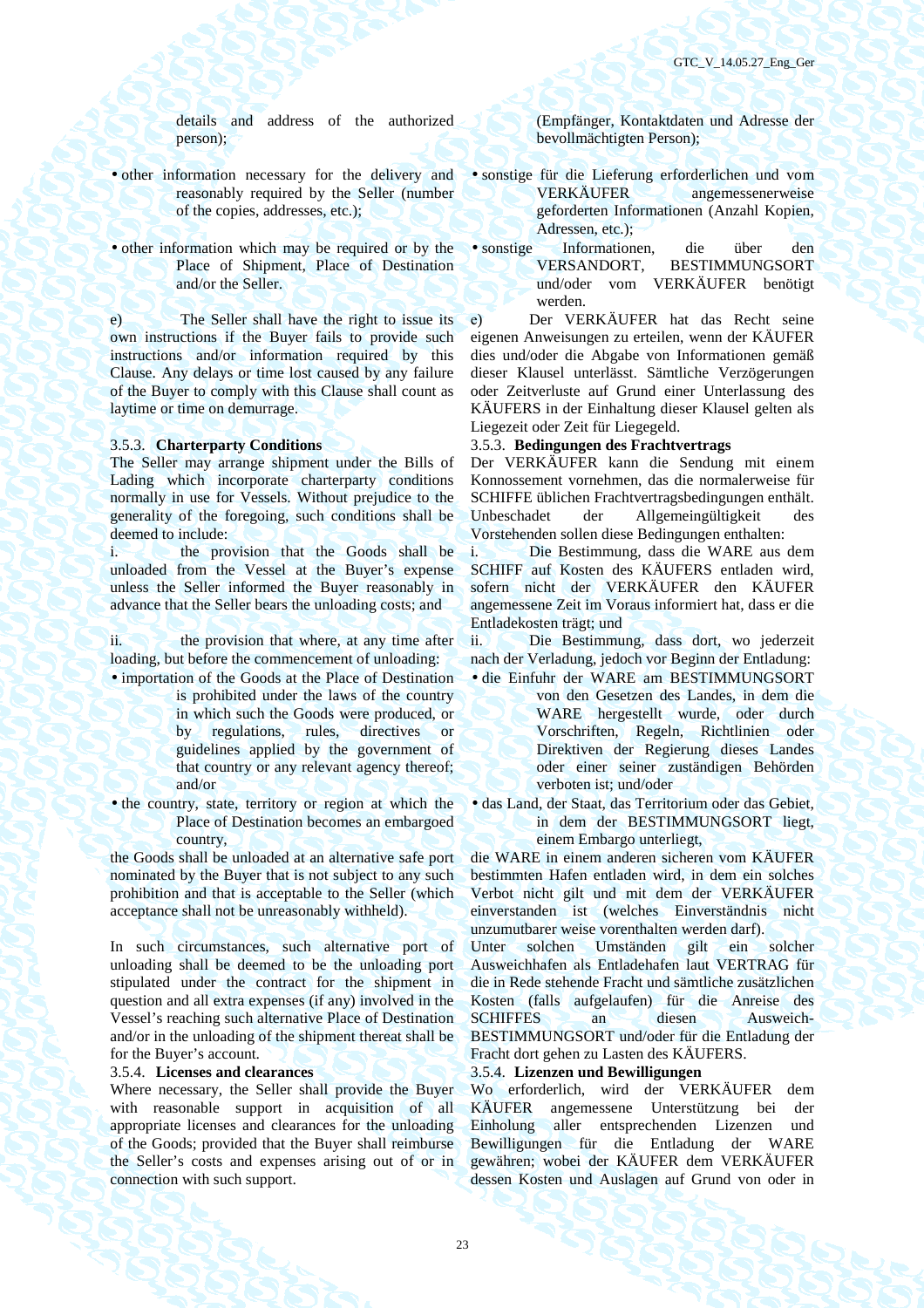### 3.5.5. **Taxes prior to delivery** 3.5.5. **Steuern vor Lieferung**

All taxes, customs and other duties and fees incurred as a result of the conclusion and execution of the Contract which are levied on the Goods prior to delivery or required for the dispatch of the Goods outside the customs territory of the Russian Federation will be paid by the Seller.

Unless otherwise expressly agreed by the Parties in the Contract, all taxes, customs and other duties and fees incurred as a result of or in connection with the conclusion and execution of the Contract if any, after delivery will be paid by the Buyer.

### 3.6.1 **Delivery Date** 3.6.1. **Lieferdatum**

The Delivery Date shall mean the day when the Goods are loaded

i.  $\qquad$  in Seller's auto truck(s) to be shipped to the Place of Destination named by the Buyer which day is stated in the stamp on the CMR at the Place of Shipment;

ii. in RTC / railway wagon(s) to be shipped to the Place of Destination named by the Buyer which day is stated in the stamp on the Railway Bill at the Place of Shipment (dispatched railway station);

 $iii.$  in Vessel(s) to be shipped to the Place of Destination named by the Buyer which day is stated in the stamp on the Bill of Lading at the Place of Shipment.

a) Discharging and unloading the Goods at the Place of Destination is the Buyer's sole responsibility and shall not prejudice completed delivery of the Goods by the Seller.

b) The Buyer provides the Seller with full and timely information about the Place of Destination, including any special location access instructions. The named information is to be provided to the Seller via facsimile or by other means agreed upon by the Parties, at least 5 (five) Business Days prior to each scheduled date of shipment of the Goods by the Seller.

The identity, location and full address of the Place of Destination, with instructions for access to the Place of Destination.

ii. All instructions regarding customary documentation which may be required at the Place of Destination (if any).

Zusammenhang mit dieser Unterstützung vergüten wird.

Sämtliche Steuern, Zölle und sonstigen Abgaben und Gebühren in Zusammenhang mit Abschluss und Ausführung des VERTRAGES, die auf die WARE vor der Lieferung erhoben werden oder für die Ausfuhr der WARE aus dem Zollgebiet der Russischen Föderation erforderlich sind, sind vom VERKÄUFER zu bezahlen.

# 3.5.6. **Taxes after delivery** 3.5.6. **Steuern nach der Lieferung**

Sofern nicht von den VERTRAGSPARTEIEN im VERTRAG anders ausdrücklich vereinbart, sind sämtliche Steuern, Zölle und sonstigen Abgaben und Gebühren, die gegebenenfalls als Folge oder in Zusammenhang mit dem Abschluss und der Durchführung des VERTRAGS nach der Lieferung anfallen, vom KÄUFER zu bezahlen.

### **3.6. CPT 3.6. CPT**

"LIEFERDATUM" bedeutet den Zeitpunkt, an dem die WARE verladen wird

i. in den (die) LKW des VERKÄUFERS zum Transport an den vom KÄUFER benannten BESTIMMUNGSORT, wobei dieses Datum auf dem Stempel am CMR-Frachtbrief am VERLADEORT gestempelt wird;

ii. in den (die) Tankwaggon(s) Eisenbahnwaggons zum Transport an den vom KÄUFER benannten BESTIMMUNGSORT, wobei dieses Datum auf dem Stempel am Bahnfrachtbrief am VERLADEORT (Versandbahnhof) gestempelt wird;

iii. im SCHIFF zum Transport an den vom KÄUFER benannten BESTIMMUNGSORT, wobei dieses Datum auf dem Stempel am Konnossement am VERLADEORT gestempelt ist;

# 3.6.2. **Delivery terms** 3.6.2. **Lieferbedingungen**

a) Entladung und Abladung der WARE am<br>BESTIMMUNGSORT ist die ausschließliche BESTIMMUNGSORT ist die Verantwortung des KÄUFERS und hat keine Auswirkung auf die Fertigstellung der Lieferung der WARE durch den VERKÄUFER.

b) Der KÄUFER besorgt dem VERKÄUFER vollständige und rechtzeitige Information über den BESTIMMUNGSORT sowie auch besondere örtliche Zufahrtsinstruktionen. Die genannten Informationen sind dem VERKÄUFER per Fax oder einem anderen von den VERTRAGSPARTNERN vereinbarten Kommunikationsmittel zu übergeben, mindestens 5 (fünf) Geschäftstage vor Versanddatum von WAREN durch den VERKÄUFER.

The information must include: Die Informationen müssen umfassen:

i. Identität, Ort und vollständige Adresse des BESTIMMUNGSORTES, einschließlich der Instruktionen für die Zufahrt zum BESTIMMUNGSORT.

ii. Sämtliche Instruktionen für die gegebenenfalls am BESTIMMUNGSORT übliche Dokumentation.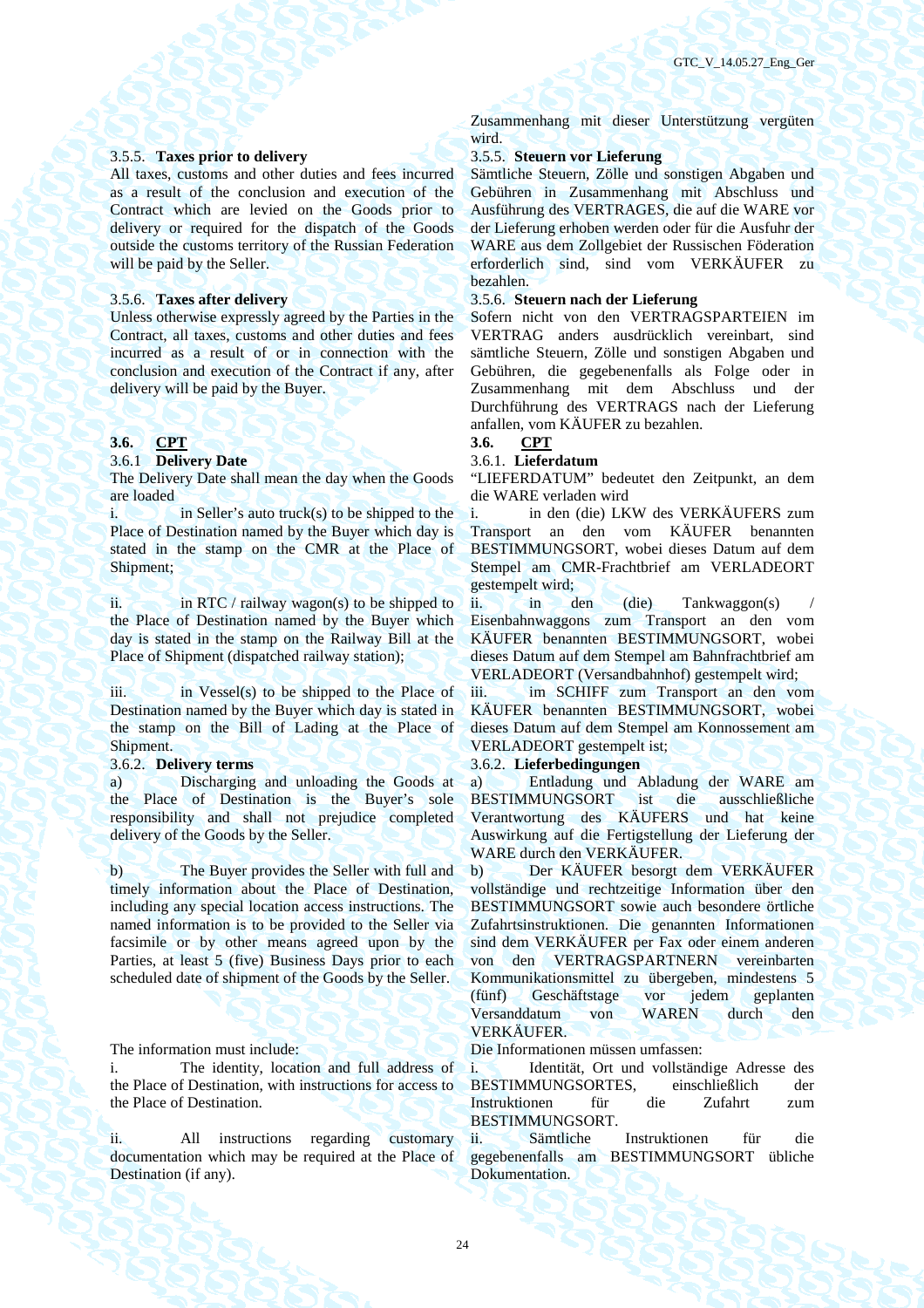iii. Any other information requested by the Seller.

Should the Buyer fail to timely submit the named information, the Seller is not required to initiate the shipping and delivery of the Goods, which will not constitute a waiver of the Buyer's breach of Contract. Any delays in delivery of the Goods which result from inaccuracies of provided information will be on the account of the Buyer and shall not be viewed as breach of Contract by the Seller.

If applicable, the Nomination shall be made in accordance with the GTC.

(i) The Parties shall obtain any licenses, permits and documents which are necessary for successful import and export clearance of the Goods.

(ii) Export permits shall be timely obtained by the Seller.

(iii) Import permits shall be timely obtained by the Buyer.

(iv) All delays for the reason of absence of custom clearance shall be at the expense of the liable Party.

# 3.6.5. **Taxes prior to delivery**

All taxes, customs and other duties and fees incurred as a result of the conclusion and execution of the Contract which are levied on the Goods prior to delivery or required for the dispatch of the Goods outside the customs territory of the Russian Federation will be paid by the Seller.

Unless otherwise expressly agreed by the Parties in the Contract, all taxes, customs and other duties and fees incurred as a result of or in connection with the conclusion and execution of the Contract if any, after delivery will be paid by the Buyer.

### 3.6.7. **Customs formalities** 3.6.7. **Zollformalitäten**

If Goods are exported from the customs territory of the Russian Federation, the Buyer shall ensure the departure of Goods from the territory of the Russian Federation within 180 (one hundred and eighty) calendar days from the date when the customs procedures for export are completed on the territory of the Russian Federation (date of the stamp "Clearance allowed" in CCD).

For the delivery by sea the Buyer shall provide the Seller by e-mail or fax with the certified copies of the following documents with legible notes not later than 14 (fourteen) calendar days from the date of issue of bill in port on the territory of the Russian Federation:

- loading order (for Goods) indicating the port of

iii. Sämtliche sonstige vom VERKÄUFER verlangten Informationen.

Sollte der KÄUFER die genannten Informationen nicht rechtzeitig vorlegen, ist der VERKÄUFER nicht verpflichtet den Versand und die Lieferung der WARE zu beginnen, was keinen Verzicht auf die Rechte des VERKÄUFERS auf Grund dieser Vertragsverletzung des KÄUFERS darstellt. Sämtliche Verzögerungen der Lieferung der WARE, die aus ungenau gelieferten Informationen herrühren, gehen zu Lasten des KÄUFERS und gelten nicht als Vertragsverletzung durch den VERKÄUFER.

### 3.6.3. **Nomination** 3.6.3. **Namhaftmachung**

Falls zutreffend, erfolgt die NAMHAFTMACHUNG gemäß den AGB.

# 3.6.4. **Licenses and clearances** 3.6.4. **Lizenzen und Bewilligungen**

(i) Die VERTRAGSPARTNER haben alle Lizenzen, Bewilligungen und Dokumente einzuholen, die für das Gelingen der Import- und Exportabfertigung der WAREN erforderlich sind.

(ii) Exportbewilligungen sind zeitgerecht vom VERKÄUFER einzuholen.

(iii) Importbewilligungen sind zeitgerecht vom KÄUFER einzuholen.

(iv) Sämtliche Verzögerungen auf Grund von nicht erfolgter Zollabfertigung gehen zu Lasten des dafür verantwortlichen VERTRAGSPARTNERS.<br>3.6.5. Steuern vor Lieferung

Sämtliche Steuern, Zölle und sonstigen Abgaben und Gebühren in Zusammenhang mit Abschluss und Ausführung des VERTRAGES, die auf die WARE vor der Lieferung erhoben werden oder für die Ausfuhr der WARE aus dem Zollgebiet der Russischen Föderation erforderlich sind, sind vom VERKÄUFER zu bezahlen.

# 3.6.6. **Taxes after delivery** 3.6.6. **Steuern nach der Lieferung**

Sofern nicht von den VERTRAGSPARTEIEN im VERTRAG anders ausdrücklich vereinbart, sind sämtliche Steuern, Zölle und sonstigen Abgaben und Gebühren, die als Folge oder in Zusammenhang mit dem Abschluss und der Durchführung des VERTRAGS gegebenenfalls nach der Lieferung anfallen, vom KÄUFER zu bezahlen.

Wenn die WARE aus dem Zollgebiet der Russischen Föderation exportiert wird, muss der KÄUFER sicherstellen, dass diese das Gebiet der Russischen Föderation innerhalb von 180 (einhundertachtzig) Kalendertagen ab dem Tag der Beendigung der Ausfuhrzollformalitäten im Gebiet der Russischen Föderation verlassen (Datum des Stempels "Abfertigung zugelassen" auf der CCD [Warenerklärung]).

Für Lieferungen per SCHIFF muss der KÄUFER dem VERKÄUFER per E-Mail oder Fax beglaubigte Kopien nachstehender Dokumente mit lesbaren Eintragungen spätestens 14 Tage ab dem Datum der Ausstellung des Konnossements im Hafen im Gebiet der Russischen Föderation übergeben:

- Verladeauftrag (der WARE) mit Angabe des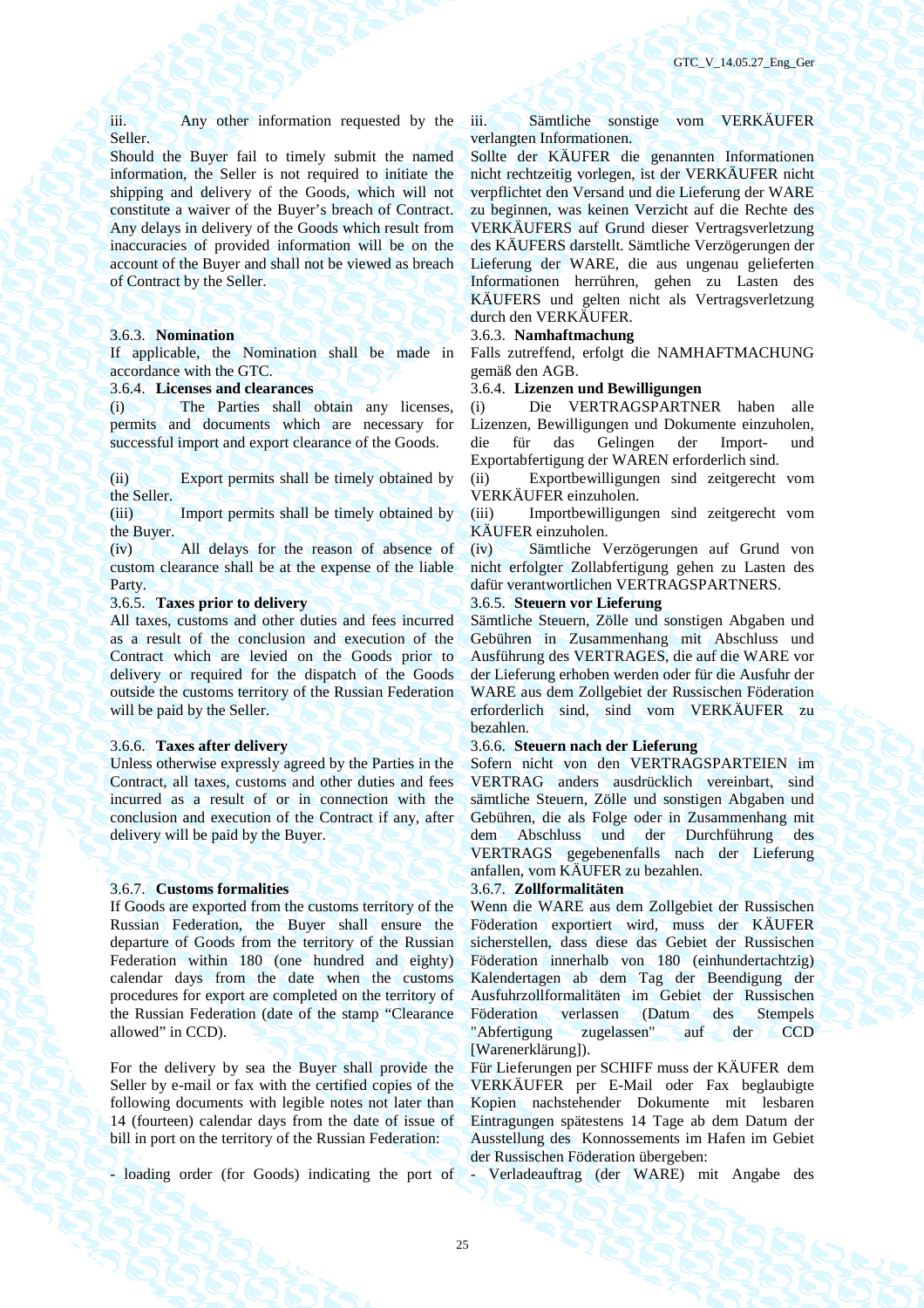discharge (POD) with stamp "loading is allowed" in CCD made by Russian Federation frontier customs authority,

- bill of lading indicating in column "POD" the place outside the customs territory of the Russian Federation.

For the delivery by road transport and/or for the delivery by railroad within 7 (seven) days upon request of the Seller the Buyer shall provide the copies of railway bills with legible notes made by the destination railway station and/or CMR with legible notes of border crossing».

In case the Buyer fails to fulfill the obligations under this Clause the Buyer shall pay the Seller liquidated damages amounting to 22,5% of Goods' value, export of which is documentary unsupported in accordance with this Clause.

The Parties expressly agreed that the above liquidated damages are the genuine pre-estimate of the Seller's losses in the event the railway bills are not provided to the Seller within specified period.

### **3.7. DAP**  $\overline{\phantom{a}}$  **DAP**

### 3.7.1. **Delivery Date** 3.7.1. **Lieferdatum**

a) Delivery Date shall mean the moment of the Goods arrival at the Place of Destination ready for unloading.

b) The time of the Goods arrival shall be indicated in the Transport Documents. In the event that Transport Documents do not specify the exact time of the Goods arrival, it is presumed that the Goods are arrived for unload:

 $i.$  for the delivery by sea – as of the moment NOR is tendered to the Buyer by the vessel's master upon arrival to unloading port;

ii. for the delivery by railroad – as of the scheduled time of arrival for a relevant train (unless the moment is specified in the Seller's/Carrier's notice to the Buyer); and

iii. for the delivery by road transport – as of the moment of the Goods arrival specified in the Seller's/Carrier's notice to the Buyer.

c) The Buyer may argue the actual time of the Goods arrival within 2 (two) days following a respective delivery, otherwise it is considered that the Buyer has no objections as regards the arrival time.

The unload of the Goods at the Place of Destination shall be at the Buyer's risk and expense. If the unload is included in the price of transportation under the agreement with the Carrier, the Seller may nevertheless invoice the Buyer relevant unload expenses, unless such expenses are attributed to the Seller in above.

Entladehafens (POD - port of discharge) mit dem Stempel der Grenzzollbehörde der Russischen Föderation "Ladung erlaubt" auf der CCD.

- Konnossement mit Angabe des Ortes außerhalb des Zollgebiets der Russischen Föderation in der Spalte POD.

Für Lieferung auf der Straße oder Bahn wird der KÄUFER innerhalb 7 (sieben) Tagen nach Aufforderung durch den VERKÄUFER Kopien des Bahnfrachtbriefes mit lesbarer Eintragung des Bestimmungsbahnhofes beziehungsweise des CMR mit lesbarer Eintragung des Grenzübertritts übergeben. Im Falle dass der KÄUFER die Durchführung der Verpflichtungen dieser Klausel unterlässt, muss er dem VERKÄUFER ein Pönale in Höhe von 22,5% des Wertes der WARE bezahlen, deren Export nicht gemäß dieser Klausel dokumentiert ist.

Die VERTRAGSPARTNER vereinbaren ausdrücklich, dass obiges Pönale dem echten im Voraus geschätzten Wert des Verlustes des VERKÄUFERS für den Fall entspricht, dass dieser die Dokumente nicht in der angegebenen Frist erhält.

а) LIEFERDATUM bedeutet den Zeitpunkt, an dem die WARE am BESTIMMUNGSORT bereit zur Entladung ist.

b) Die Ankunftszeit der WARE ist in den TRANSPORTDOKUMENTEN anzuführen. Im Falle dass die TRANSPORTDOKUMENTE nicht den genauen Zeitpunkt der Ankunft der WARE angeben, gilt die WARE als zur Entladung angekommen:

i. bei Lieferung mit Schiff - im Zeitpunkt, wenn der Kapitän des SCHIFFS dem KÄUFER die NOR bei Ankunft am Entladehafen bekanntgibt;

ii. für Lieferung per Bahn - zum planmäßigen Ankunftsdatum des entsprechenden Zuges (sofern der Zeitpunkt nicht in der Meldung des VERKÄUFERS/FRÄCHTERS an den KÄUFER enthalten ist); und

iii. für Lieferung per LKW – zum Zeitpunkt der Ankunft der WARE, der in der Meldung des VERKÄUFERS/FRÄCHTERS an den KÄUFER angeführt ist.

с) Der KÄUFER kann den tatsächlichen Zeitpunkt der Ankunft der WARE innerhalb von 2 (zwei) Tagen nach der entsprechenden Lieferung bestreiten, ansonsten wird angenommen, dass der KÄUFER diesbezüglich keine Einwendungen hat.

### 3.7.2. **Delivery terms** 3.7.2. **Lieferbedingungen**

Die Entladung der WARE am BESTIMMUNGSORT erfolgt auf Risiko und Kosten des KÄUFERS. Wenn die Entladung in der Fracht laut VERTRAG mit dem FRÄCHTER enthalten ist, kann der VERKÄUFER trotzdem dem KÄUFER entsprechende Entladekosten in Rechnung stellen, sofern diese Kosten nicht wie oben angeführt dem VERKÄUFER zu Lasten des VERKÄUFERS gehen.

### 3.7.3. **Licenses and clearances** 3.7.3. **Lizenzen und Bewilligungen**

Where necessary, the Seller and the Buyer shall Wo erforderlich, werden VERKÄUFER und KÄUFER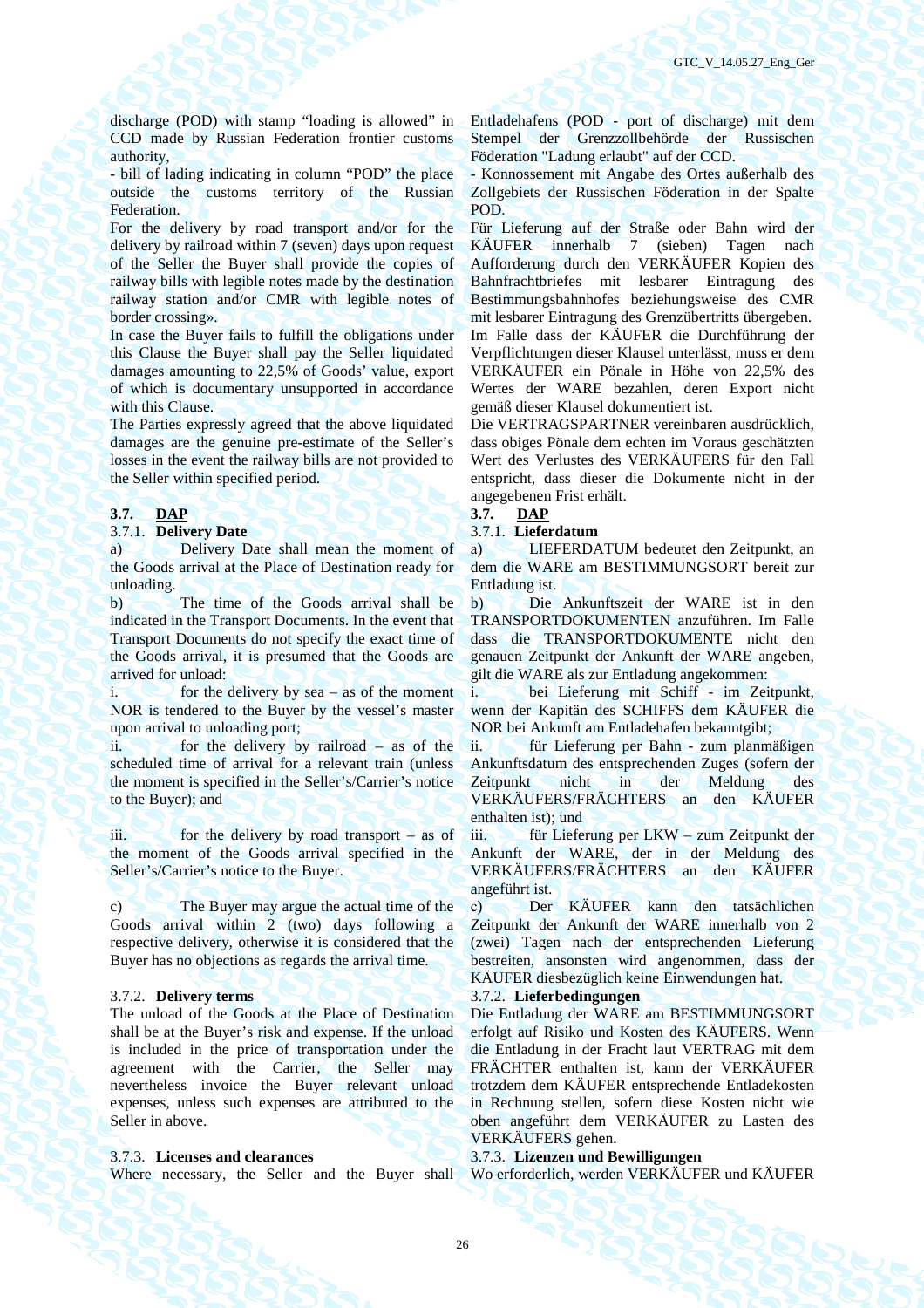provide each other with reasonable support in acquisition of all appropriate export and import licenses and clearances; provided that the other party shall reimburse for the costs and expenses arising out of or in connection with such support.

# 3.7.4. **Import Taxes and customs formalities** 3.7.4. **Steuern und Zollformalitäten**

All taxes, customs and other duties and fees incurred as a result of the conclusion and execution of the Contract which are levied on the Goods in the country of delivery, as well as any other customs formalities in the country of delivery, will be paid and/or performed by the Buyer. If the Buyer fails to pay or perform the above when due, the risk shall pass to the Buyer before the Delivery Date. If the Buyer delays the fulfilment of its obligations under this Clause for more than 2 (two) days, the Seller is entitled, but not obliged: (i) to make any relevant payments and formalities on its own; or (ii) if the Goods are not released in the country of delivery, to place the Goods at a customs warehouse (in this case the moment of placing the Goods shall be the Delivery Date, any further costs will be at the Buyer's expense). The above Seller's rights shall be without prejudice to the Seller's other rights under the Contract or the applicable Law. In addition, the Buyer shall indemnify the Seller for all costs, losses and damages, including, but not limited to, demurrage and/or detention incurred by the Seller as a result of the Buyer's failure to perform or duly perform obligations under this Clause.

### **3.8. DDP** 3.8. **DDP**

### 3.8.1. **Delivery Date** 3.8.1. **Lieferdatum**

Delivery Date shall mean the moment of the Goods arrival at the Place of Destination ready for unload.

b) The time of the Goods arrival shall be indicated in the Transport Documents. In the event that Transport Documents do not specify the exact time of the Goods arrival, it is presumed that the Goods are arrived for unload:

i. for the delivery by sea – as of the moment NOR is sent to the Buyer;

ii. for the delivery by railroad – as of the scheduled time of arrival for a relevant train (unless the moment is specified in the Seller's/Carrier's notice to the Buyer); and

iii. for the delivery by road transport – as of the moment of the Goods arrival specified in the Seller's/Carrier's notice to the Buyer.

The Buyer may argue the actual time of the Goods arrival within 2 (two) days following a respective delivery, otherwise it is considered that the Buyer has

einander angemessene Unterstützung bei der Einholung aller entsprechenden Export- und Importlizenzen und -bewilligungen gewähren; wobei der jeweilige VERTRAGSPARTNER dem anderen Kosten und Auslagen in Zusammenhang mit dieser Unterstützung vergüten wird.

Sämtliche Steuern, Zölle und sonstigen Abgaben und Gebühren in Zusammenhang mit Abschluss und Ausführung des VERTRAGES, die auf die WARE im Lieferland erhoben werden sowie sonstige Zollformalitäten im Lieferland sind vom KÄUFER zu bezahlen beziehungsweise abzuführen. Wenn der KÄUFER die Bezahlung und Abfuhr der obigen Beträge bei Fälligkeit unterlässt, geht das Risiko vor dem LIEFERDATUM auf den KÄUFER über. Wenn der KÄUFER mit der Erfüllung seiner Verpflichtungen gemäß dieser Klausel länger als 2 (Tage) im Verzug ist, ist der VERKÄUFER berechtigt, aber nicht verpflichtet: (i) sämtliche entsprechenden Zahlungen und Formalitäten selbst zu erledigen; oder (ii) wenn die WARE im Ankunftsland nicht freigegeben wird diese in ein Zollager zu verbringen (in diesem Fäll ist der Zeitpunkt de Einlagerung das LIEFERDATUM und sämtliche weiteren Kosten gehen zu Lasten des KÄUFERS). Obige Rechte des VERKÄUFERS gelten unbeschadet seiner übrigen Rechte laut VERTRAG oder geltenden Gesetzen. Darüber hinaus wird der KÄUFER dem VERKÄUFER sämtliche Spesen, Verluste und Schäden vergüten, einschließlich unter anderem Liegeoder Verwahrungsgelder, die beim VERKÄUFER auf Grund des Verzugs des KÄUFERS in der ordnungsgemäßen Erfüllung seiner Verpflichtungen gemäß dieser Klausel auflaufen.

а) LIEFERDATUM bedeutet den Zeitpunkt, an dem die WARE am BESTIMMUNGSORT bereit zur Entladung ist.

b) Die Ankunftszeit der WARE ist in den TRANSPORTDOKUMENTEN anzuführen. Im Falle dass die TRANSPORTDOKUMENTE nicht den genauen Zeitpunkt der Ankunft der WARE angeben, gilt die WARE zur Entladung angekommen:

i. bei Lieferung mit Schiff - im Zeitpunkt, wenn die NOR an den KÄUFER bekanntgegeben wird:

ii. für Lieferung per Bahn - zum planmäßigen des entsprechenden Zuges (sofern der Zeitpunkt nicht in der Meldung des VERKÄUFERS/FRÄCHTERS an den KÄUFER enthalten ist); und

iii. für Lieferung per LKW- im Zeitpunkt, der für die Ankunft der WARE in der Meldung des VERKÄUFERS/FRÄCHTERS an den KÄUFER angeführt ist.

Der KÄUFER kann den tatsächlichen Zeitpunkt der Ankunft der WARE innerhalb von 2 (zwei) Tagen nach der entsprechenden Lieferung bestreiten,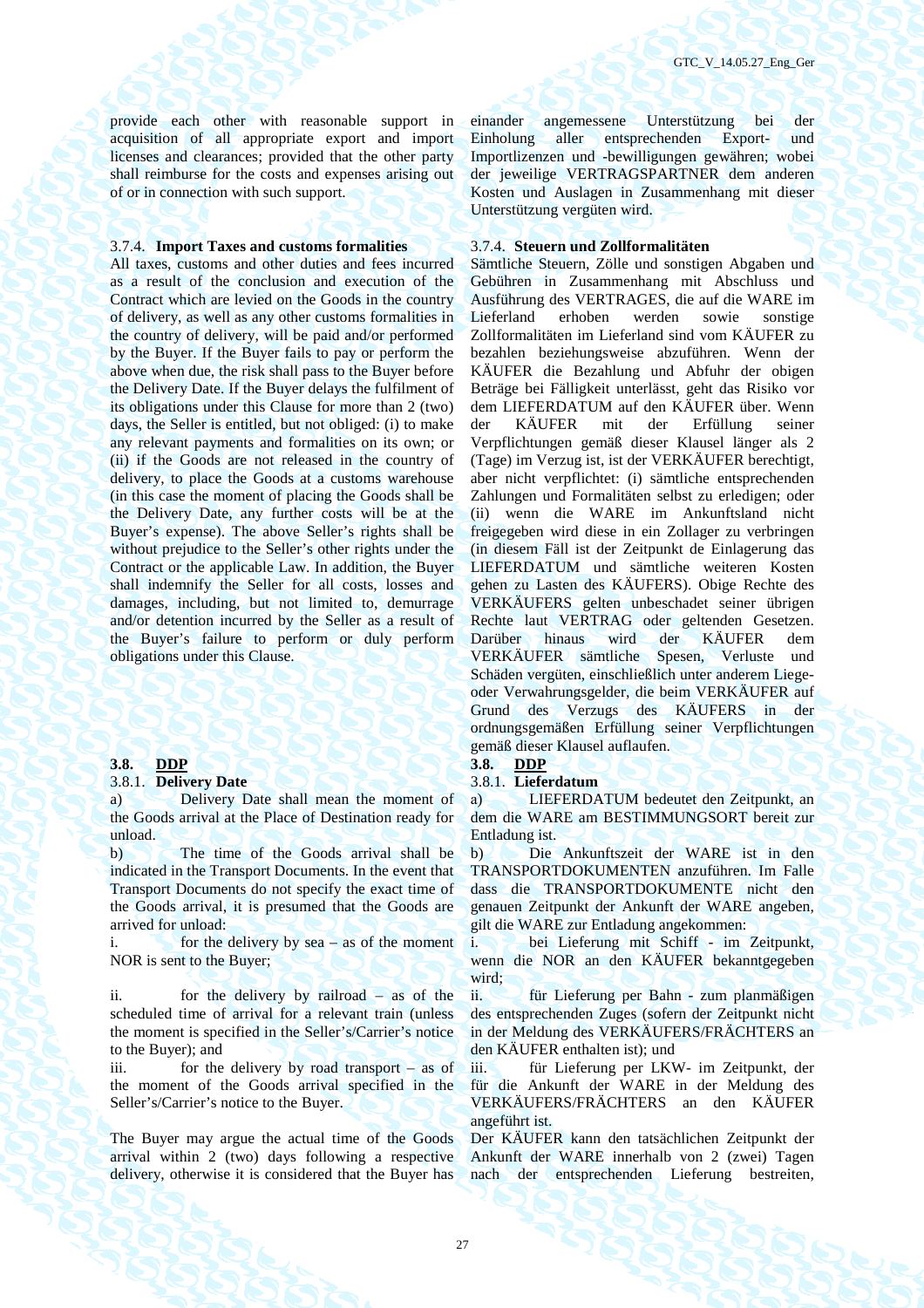### 3.8.2. **Delivery Terms** 3.8.2. **Lieferbedingungen**

a) The unload of the Goods at the Place of Destination shall be at the Buyer's risk and expense, unless the expense are attributed to the Seller in Article I of the Contract.

b) If any of licenses, clearances, other customs formalities or Taxes in the country of import could be performed, arranged or paid only by the Buyer or at the Buyer's side, the Buyer shall (i) inform the Seller thereof as a part of shipping information to be submitted to the Seller according to the GTC and (ii) perform, arrange and pay the same in due time. The Seller shall compensate the Buyer for documented direct expenses in relation thereto, provided that the Buyer furnishes the Seller with primary accounting documents substantiating the Buyer's costs such as acts, invoices, reports, etc. If the Buyer fails to perform or duly perform the obligation under this Clause, any adverse consequences to the Seller, Carrier and/or the Goods, including (i) delayed delivery and (ii) related penalties, fines, Taxes, costs, expenses will be at the Buyer's cost and risk. The Buyer shall indemnify the Seller for all costs, losses and damages, including, but not limited to, demurrage and/or detention incurred by the Seller as a result thereof.

a) Prior to concluding a Contract in case if the Buyer is a company registered in the EU, the Buyer should provide the Seller with its VAT Identification Number.

b) In case if: b) Im Falle dass:

(ii) the Buyer wants to receive a VAT-exempt invoice;

(iii) the Buyer purchases the Goods from the Seller on the DDP basis at the Place of Destination in a certain country, picks up the Goods itself and moves the Goods out of this certain country;

the Buyer shall within two weeks from the Delivery Date provide the Seller with copies of the Transport Documents, confirming that the Goods have been moved out of the country where they have been purchased.

If the abovementioned Transport Documents (specified in Clause 2.2.2 ) have not been provided on time, the Seller has the right to issue a credit note to the original VAT-exempt invoice and issue a new invoice, increased by the amount of VAT that has to be paid by the Buyer within 7 (seven) days after the date invoice

no objections as regards the arrival time. ansonsten wird angenommen, dass der KÄUFER diesbezüglich keine Einwendungen hat.

а) Die Entladung der WARE am BESTIMMUNGSORT erfolgt auf Risiko und Kosten des KÄUFERS, sofern nicht der VERKÄUFER diese Kosten laut Artikel I des VERTRAGES zu tragen hat. b) Wenn eine der Bewilligungen, Abfertigungen oder sonstigen Zollformalitäten oder STEUERN im Einfuhrland nur vom KÄUFER oder auf Seiten des KÄUFERS erledigt, vereinbart oder bezahlt werden kann, hat der KÄUFER (i) den VERKÄUFER gemäß AGB davon im Rahmen der dem VERKÄUFER vorzulegenden Versandinformationen zu informieren und (ii) dies zeitgerecht zu erledigen, zu vereinbaren oder zu bezahlen. Der VERKÄUFER wird dem KÄUFER dokumentierte direkte diesbezügliche Auslagen vergüten, vorausgesetzt dass der KÄUFER dem VERKÄUFER Originaldokumente in verbuchbarer Form zur Verfügung stellt, die die Kosten des KÄUFERS belegen, also offizielle Dokumente, Rechnungen, Berichte etc. Im Falle dass der KÄUFER die Erfüllung oder ordnungsgemäße Erfüllung der Verpflichtung laut dieser Klausel unterlässt, gehen sämtliche nachteiligen Folgen für den VERKÄUFER, den FRÄCHTER und/oder die WARE zu Lasten des KÄUFERS und auf sein Risiko, betreffend unter anderem (i) Lieferverzug und (ii) damit in Zusammenhang stehende Pönalien, Strafen STEUERN, Kosten und Spesen. Der KÄUFER wird dem VERKÄUFER sämtliche Spesen, Verluste und Schäden vergüten, einschließlich unter anderem Liegeoder Verwahrungsgelder, die beim VERKÄUFER aus diesem Grunde anfallen.

### 3.8.3. **VAT** 3.8.3. **Umsatzsteuer**

а) Ist der KÄUFER ein in der EU registriertes Unternehmen, hat er vor Vertragsabschluss dem VERKÄUFER seine Umsatzsteuer-Identifikationsnummer bekanntzugeben.

(i) the Buyer is a company Registered in EU; (i) der KÄUFER ein in der EU registriertes Unternehmenist;

> (ii) der KÄUFER eine umsatzsteuerfreie Rechnung wünscht;

> (iii) der KÄUFER die WARE vom VERKÄUFER auf der Grundlage DDP am BESTIMMUNGSORT in einem bestimmten Land erwirbt, die WARE selbst abholt und sie aus diesem genannten Land ausführt;

muss der KÄUFER innerhalb von zwei Wochen ab dem LIEFERDATUM dem VERKÄUFER Kopien der TRANSPORTDOKUMENTE zur Verfügung stellen, die bestätigen, dass die WARE aus dem Land, in dem sie erworben wurden, ausgeführt wurden.

Wenn die erwähnten Transportdokumente (angeführt in Klausel 2.2.2) nicht rechtzeitig übergeben werden, ist der VERKÄUFER berechtigt, innerhalb von 7 (sieben) Tagen nach Rechnungsdatum eine Gutschrift zur ursprünglichen mehrwertsteuerfreien Rechnung und eine neue Rechnung auszustellen, die den vom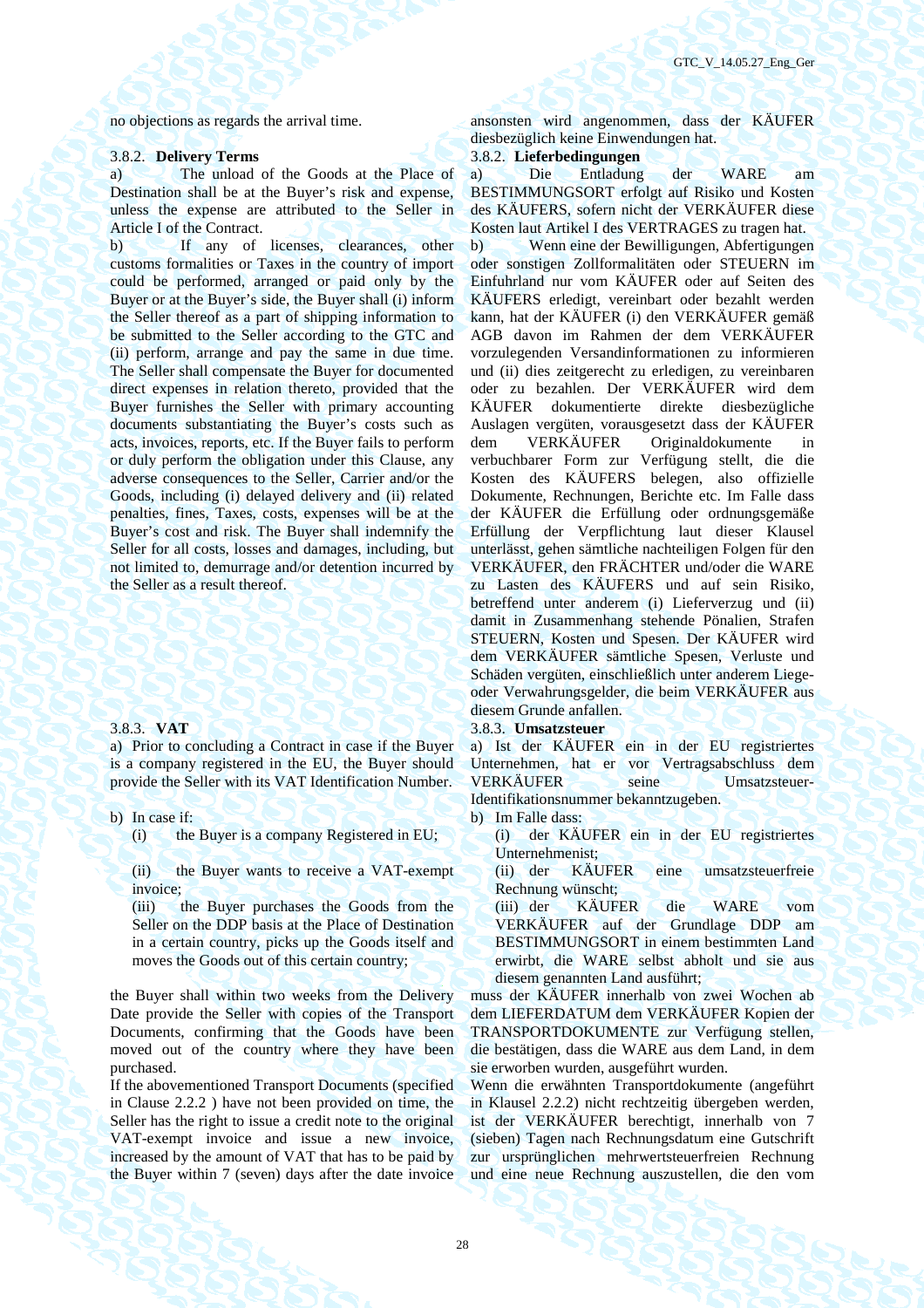issued. KÄUFER zu entrichtenden Betrag an Umsatzsteuer enthält und innerhalb von 7 Tagen nach Ausstellung der Rechnung zu bezahlen ist.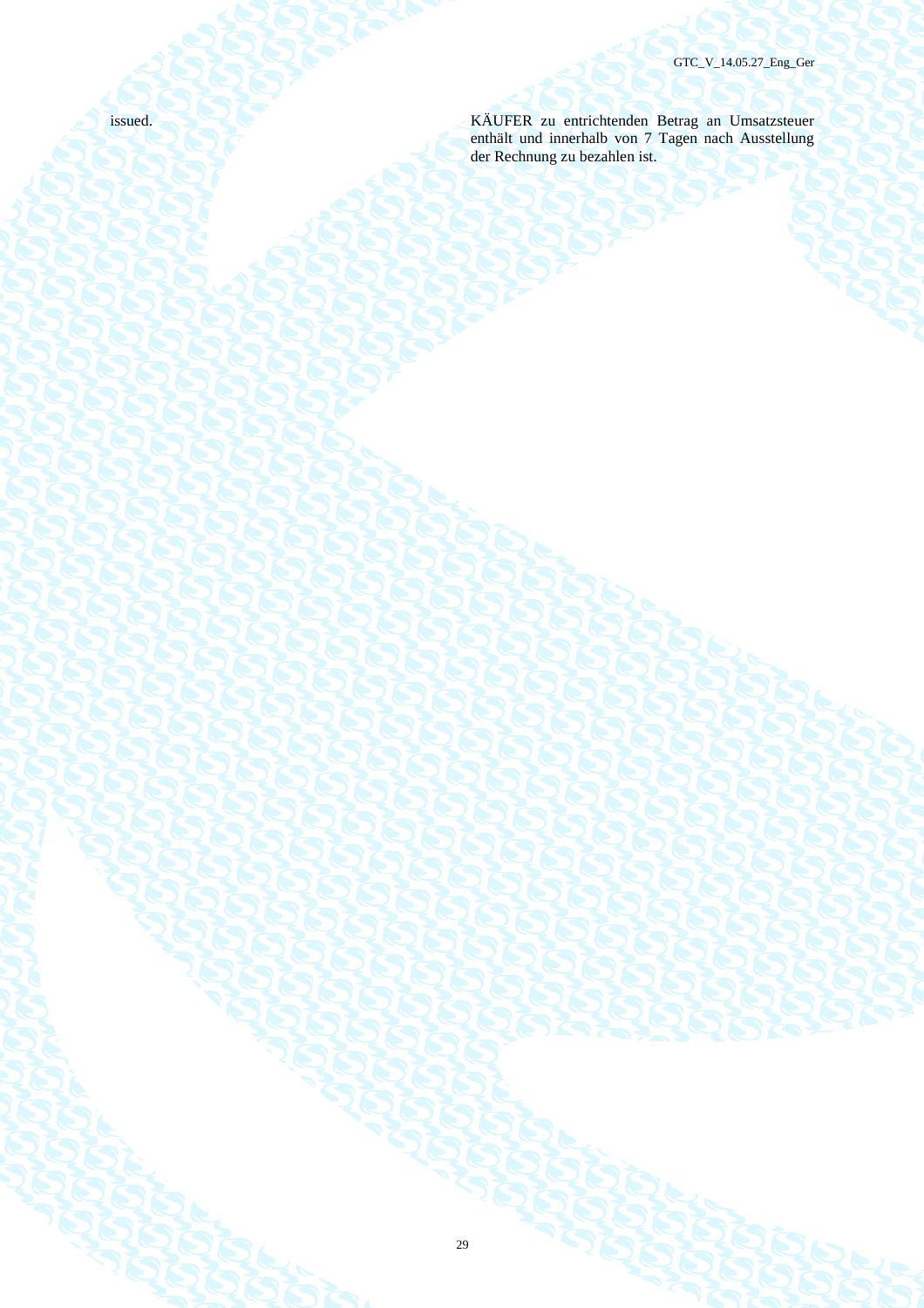4.1.1. Where the Seller expressly or impliedly provides the Buyer with a range of dates within an agreed period of delivery or arrival of the Vessel at Place of Destination, delivery may be performed on any of the dates provided.

4.1.2. On the next day after dispatch of the Goods the Seller shall provide the Buyer with all information necessary for unloading of the Goods:

- a) The Contract reference number. а) Auftragsnummer.
- b) The name of arriving Vessel, from which the Goods must be unloaded.
- c) Description of the Goods and their Bill of Lading quantity.
- d) Estimated Time of Arrival and date of Bill of Lading.
- e) Number of copies of Bill of Lading. (e) Anzahl der Konnossement Kopien.
- f) Details of any other cargo on board of the Vessel, if it can have any influence on unloading of the Goods process.

4.1.3. Where the Buyer shall charter the Vessel, the Buyer shall ensure the Vessel's fitness and cleanliness satisfactory for delivery of the Goods in time and without affecting their quality. The cleanliness shall be evidenced by an appropriate certificate issued by Saybolt, SGS or other reliable body; however, it does not preclude the Seller to conduct an inspection of the Vessel and suspend the Goods' loading if there are reasonable doubts in the Vessel's condition. In this case the Parties shall promptly initiate an independent inspection, splitting relevant costs evenly. If the Vessel is found unsatisfactory, the Buyer may either: (i) clean the Vessel or (ii) substitute the Vessel with a satisfactory one or (iii) request to proceed with loading taking all risks related to adverse affect on the Goods. Option (iii) is allowed only upon the Seller's consent. Any related costs and expenses shall be born/compensated (paid in full) by the Buyer to the Seller, including, without limitations, the Seller's costs and expenses related to delay in the delivery of the Goods.

a) the unloading port and unloading terminal, indicated as the Place of Destination, shall comply and shall remain fully compliant with the requirements of the International Ship and Port Facility Security (ISPS)

### **PARAGRAPH IV ABSCHNITT IV SPECIAL CONDITIONS BESONDERE BEDINGUNGEN TRANSPORT AND TRANSPORT**

# **4.1. Special Conditions of Delivery by Sea 4.1 Besondere Bedingungen für Lieferung per Schiff**

4.1.1. Wenn der VERKÄUFER ausdrücklich oder implizit dem KÄUFER eine Anzahl Daten innerhalb eines Zeitraumes bekanntgibt, innerhalb dessen ein benanntes SCHIFF im Verladehafen eintreffen soll, kann die Lieferung an jedem der bekanntgegeben Daten erfolgen.

4.1.2. Am Tag nach Versand der WARE hat der VERKÄUFER dem KÄUFER sämtliche für die Entladung der WARE erforderlichen Daten bekanntzugeben:

- 
- b) Name des ankommenden SCHIFFES, aus dem die WARE zu entladen ist.
- с) Beschreibung der WARE und ihrer Menge laut Konnossement.
- d) VORAUSSICHTLICHES

ANKUNFSDATUM und Datum des Konnossements.

f) Angaben über sonstige Fracht an Bord des SCHIFFES, ob diese auf den Entladevorgang der WARE Einfluss hat.

4.1.3. Wenn der KÄUFER das SCHIFF chartert, wird er die Eignung und Sauberkeit des SCHIFFES, die für die zeitgerechte Lieferung der WARE ohne Beeinträchtigung deren Qualität ausreichend ist, sicherstellen. Die Sauberkeit ist durch ein entsprechendes von Saybolt, SGS oder einer sonstigen verlässlichen Organisation erstelltes Zertifikat nachzuweisen; dies hindert jedoch nicht den VERKÄUFER eine Besichtigung des SCHIFFES vorzunehmen und die Beladung der WARE zu unterbrechen, wenn es angemessene Zweifel am Zustand des SCHIFFES gibt. In diesem Fall werden die VERTRAGSPARTNER umgehend eine unabhängige Besichtigung veranlassen, deren Kosten sie sich teilen werden. Wird das SCHIFF für ungeeignet befunden, kann der KÄUFER entweder (i) das SCHIFF reinigen lassen, oder (ii) das SCHIFF gegen ein zufriedenstellendes austauschen; oder (iii) auf der Fortsetzung der Verladung bestehen, wobei er sämtliche Risiken einer Beeinträchtigung der WARE au sich nimmt. Option (iii) ist nur mit Zustimmung des VERKÄUFERS möglich. Sämtliche damit in Zusammenhang stehenden Kosten und Spesen sind (zur Gänze) vom KÄUFER zu tragen und dem VERKÄUFER zu ersetzen, einschließlich unter anderem die Kosten und Spesen des VERKÄUFERS auf Grund des Lieferverzugs der WARE.

### 4.1.4. **The Buyer warrants that:** 4.1.4. **Der KÄUFER gewährleistet dass:**

а) der Entladehafen und Entladeterminal, der als BESTIMMUNGSORT angegeben ist, sämtliche Vorschriften des ISPS Code erfüllt und auch in Hinkunft erfüllen wird;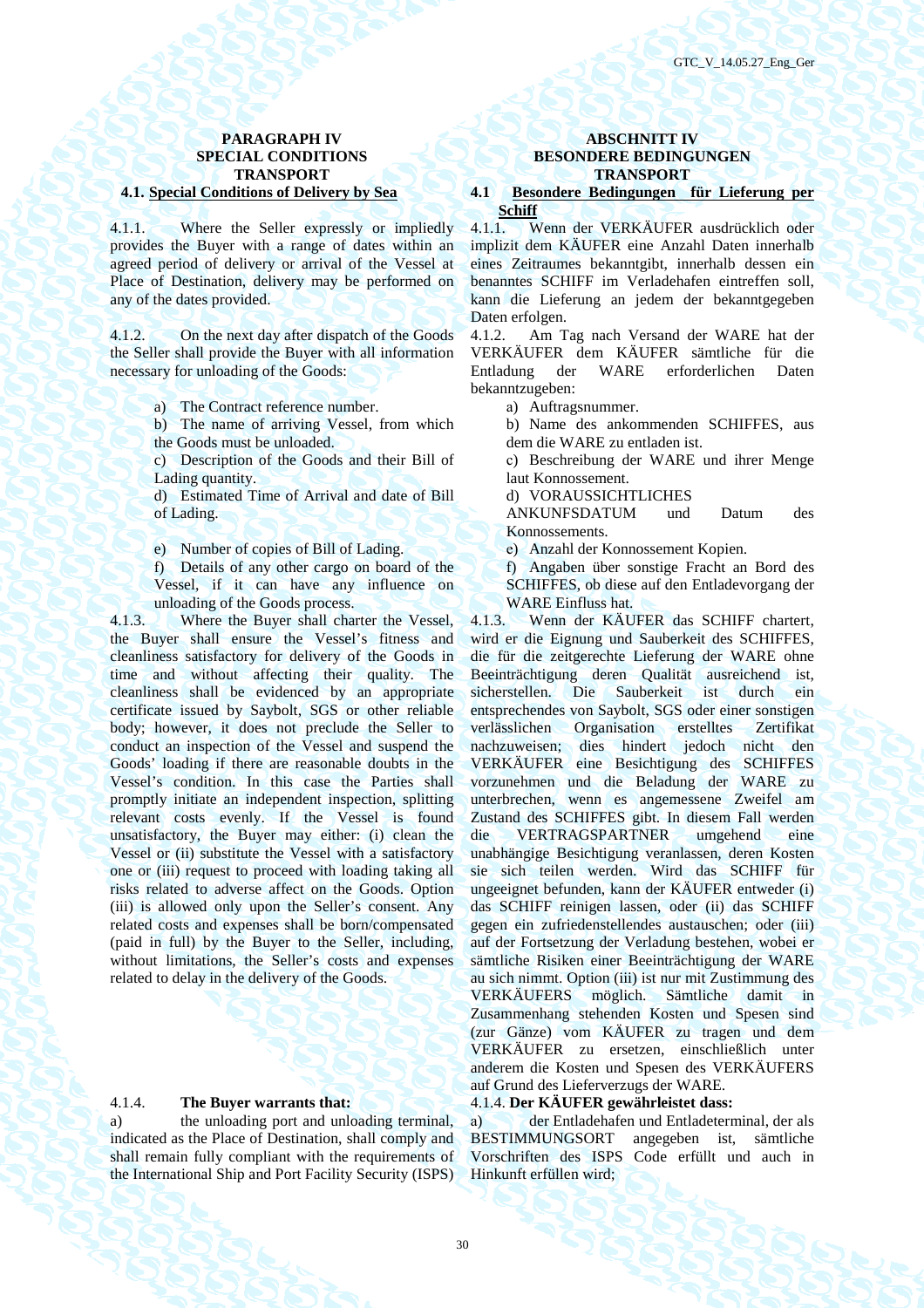### Code;

b) the Buyer shall provide a safe port and safe berth for the Vessel and the Vessel shall when fully laden be able to safely reach, lie at, unload the Goods at and depart from the unloading terminal, always safely afloat, free from air draft and other physical restrictions and without causing damage to the unloading terminal, rivers, canals, shores, berths, docks, jetties, surroundings, environment and people.

4.1.5. The Buyer shall be liable for and shall indemnify the Seller in respect of any loss or damage, including but not limited to any liability for damage to the Vessel, the berth, terminal, rivers, canals, shores, berths, docks, jetties, surroundings, environment and people, additional freight costs or any deviation costs or any demurrage or detention, or expenses arising out of and in relation to any failure of the Buyer to comply with Clause 4.1.4. Any costs or expenses arising out of or related to security regulations or measures required at the Place of Destination by the unloading port or facility or any relevant authority in accordance with the ISPS Code, if applicable, including but not limited to, security guards, launch services, tug escorts, port security fees or Taxes and inspections; and any delays caused by any additional or special security measures, inspections or other action required at the Place of Destination by the unloading port or facility or any relevant authority as a result of the nominated Vessel's previous ports of call shall all be for the Buyer's account and such time shall count as laytime or time on demurrage.

a) Unless otherwise provided in the Contract, bulk cargo deliveries will require nomination of the Vessel and deliveries of other categories of the Goods will not require nomination.

b) If the nomination is required, a Party chartering the Vessel shall not later than 5 (five) days prior to the first day of the laytime at loading port, nominate for the other Party's acceptance (and such acceptance not to be unreasonably withheld) the Vessel which is to be loaded with the Goods for each scheduled shipment (the "Nomination").

- c) The Nomination shall include: с) Die NAMHAFTMACHUNG muss enthalten:
	- (i) the Contract reference number; (i) Auftragsnummer;
	- (ii) the name of the Vessel on which the Goods will be loaded;

b) er einen sicheren Hafen und Anlegeplatz für das SCHIFF zur Verfügung stellen wird und das SCHIFF mit voller Ladung am Entladeterminal einlangen, anlegen, die WARE entladen und vom Entladeterminal abreisen können muss, immer frei schwimmend, frei von Begrenzungen des Air Draft und sonstigen physischen Beschränkungen und ohne Verursachung von Schäden am Entladeterminal, Flüssen, Kanälen, Küsten, Anlegeplätzen, Docks, Landungsbrücken, der Umgebung, der Umwelt und Personen.

4.1.5. Der KÄUFER haftet und ist dem VERKÄUFER ersatzpflichtig für alle Schäden oder Verluste, einschließlich unter anderem der Haftung für Schaden am SCHIFF, dem Anlegeplatz, Terminal, Flüssen, Kanälen, Küsten, Anlegeplätzen, Docks, Landungsbrücken, Umgebung, Umwelt und Personen, zusätzlichen Frachtkosten oder Kosten für den Umweg oder Liegegeld oder für Verwahrung, oder Spesen aus oder in Zusammenhang mit Unterlassungen des KÄUFERS hinsichtlich der Einhaltung der Klausel …

. Sämtliche Kosten oder Spesen aus oder in Zusammenhang mit Sicherheitsvorschriften oder maßnahmen, die am BESTIMMUNGSORT seitens des Entladehafens oder -anlagen oder zuständiger Behörden, falls zutreffend, gemäß den ISPS Code entstehen, einschließlich unter anderem für Sicherheitswachen, Begleitung, Schleppescorte, Hafensicherheitsgebühren oder -steuern und inspektionen; sämtliche Verzögerungen auf Grund von zusätzlichen oder besonderen Sicherheitsmaßnahmen, -inspektionen und sämtliche Verzögerungen, die durch zusätzliche oder besondere Sicherheitsmaßnahmen, Inspektionen oder sonstige Handlungen verursacht werden, die am BESTIMMUNGSORT vom Entladehafen oder -anlage oder einer zuständigen Behörde infolge der früheren angelaufenen Häfen des bestellten SCHIFFES verlangt werden, gehen zu Lasten des KÄUFERS, wobei solche Zeiten als Liegezeiten oder Liegegeldzeiten zählen.

### 4.1.6. **Nomination** 4.1.6. **Namhaftmachung**

а) Sofern nicht anders im VERTRAG vorgesehen, ist die NAMHAFTMACHUNG des SCHIFFES für Massengut/Schüttgutlieferungen erforderlich, nicht jedoch für Lieferungen anderer Kategorien von WAREN.

b) Ist die NAMHAFTMACHUNG erforderlich, muss ein das SCHIFF charternder VERTRAGSPARTNER spätestens 5 (fünf) Tage vor dem ersten Tag des Liegens im Ladehafen dem anderen VERTRAGSPARTNER zwecks Genehmigung (welche nicht unzumutbarerweise verweigert werden darf) das SCHIFF bekanntgeben, auf das die WARE für jeden angesetzten Versand verladen werden soll.

(ii) Name des SCHIFFES auf das die WARE verladen wird;

(iii) a description of the Goods and approximate (iii) Beschreibung der WARE und ihrer ungefähren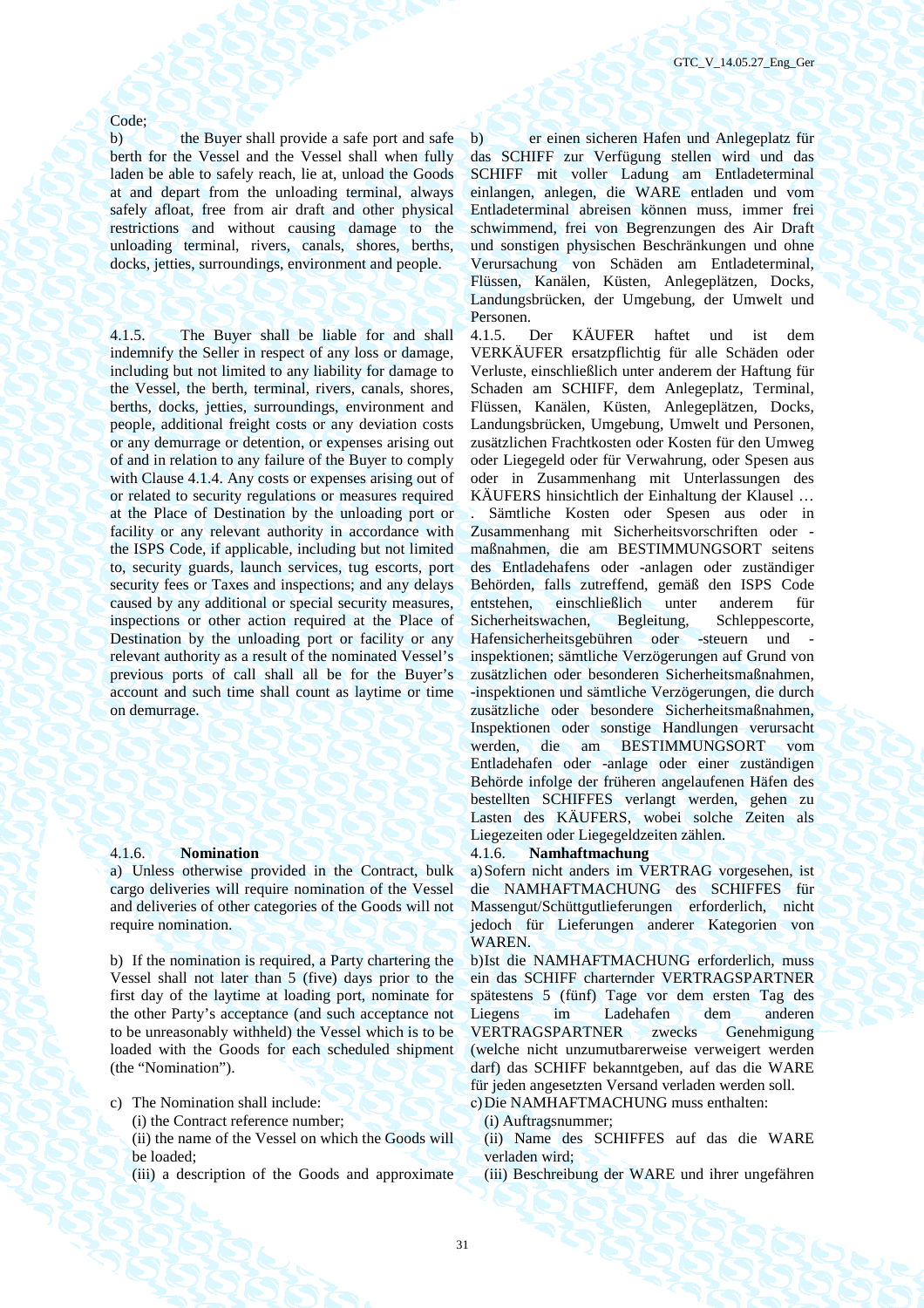quantity or the Bill of Lading quantity (if available);

(iv) ETA of the Vessel; (iv) ETA des SCHIFFES;

(v) the Vessel(s) loading laytime; (v) Verladeliegezeit des SCHIFFS;

(vi) details of any other cargo on board or to be loaded on board if loading a part of cargo;

(vii) details of the last 3 (three) cargoes of the Vessel and such cargoes shall be of a nature, which are unlikely to have an adverse effect on the quality of the Goods;

(viii) Details of the agent at the Place of Destination (if available).

d) The acceptance or reasonable rejection of the Vessel shall be advised by the consenting Party as soon as possible, however not later than 12 (twelve) hours upon receipt of such nomination.

e) Unless otherwise specified herein, the nominating Party may substitute any Vessel named in the Nomination not later than 5 (five) days prior to the first day of the ETA at the loading port. Such substitution shall always be subject to the requirements that a Vessel of a similar size be provided and that the quantity to be loaded shall not, without prior written consent of the other Party, differ by more than the acceptable deviation from the quantity of the Goods as provided in Clause 4.8.4 from the quantity specified in the Nomination. Where a Vessel is substituted, the nominating Party shall send to other Party a revised Nomination in the form set out above.

### 4.1.7. **NOR** 4.1.7. **NOR**

Upon arrival of the Vessel at the Place of Destination (the unloading port or customary anchorage or area or such other place as the Vessel may be ordered to await unload) or other closest possible point to the Place of Destination, the Vessel shall tender its notice of readiness (NOR).The Buyer is obliged to ensure his timely presence at Place of Destination at the date of delivery for unloading of the Goods.

The Buyer's (or the Buyer's representative / agent's) absence at the Place of Destination shall not prejudice the fact that the Seller had successfully performed delivery of the Goods for the purpose of the Contract.

The Seller may arrange shipment under Bills of Lading which incorporate charterparty conditions normally in use for Vessels. Without prejudice to the generality of the foregoing, such conditions shall be deemed to include the provision that where, at any time after loading but before the commencement of unload:

a) Importation of the Goods at the unloading port a) die Einfuhr der WARE am Entladeort von den

Menge oder der Menge laut Konnossement (falls verfügbar);

(vi) Einzelheiten über andere an Bord befindliche oder zu verladende Fracht, wenn ein Teil der Fracht verladen wird;

(vii) Einzelheiten der letzten 3 (drei) Ladungen des SCHIFFS, die von einer Art sein müssen, dass

 eine Beeinträchtigung der Qualität der WARE nicht zu erwarten ist;

(viii) Name des Agenten am BESTIMMUNGSORT (falls zutreffend).

d) Die Annahme oder gerechtfertigte Ablehnung des SCHIFFES ist vom für die Zustimmung zuständigen VERTRAGSPARTNER so rasch wie möglich, spätestens jedoch 12 (zwölf) Stunden nach Erhalt dieser NAMHAFTMACHUNG mitzuteilen.

е) Sofern hierin nicht anders festgelegt, kann der bekanntgebende VERTRAGSPARTNER jedes in der NAMHAFTMACHUNG benannte SCHIFF bis spätestens fünf Tage vor dem ersten Tag der ETA im Verladehafen austauschen. Ein solcher Austausch unterliegt immer dem Erfordernis, dass ein SCHIFF ähnlicher Größe zu stellen ist und die zu verladende Menge ohne vorherige schriftliche Zustimmung des anderen VERTRAGSPARTNERS nicht mehr als die akzeptable Abweichung von der Menge der WARE<br>laut Klausel 4.8.4 von der in der Klausel 4.8.4 von der in der NAMHAFTMACHUNG angeführten Menge abweichen darf. Wird ein SCHIFF ausgetauscht, hat der bekanntgebende VERTRAGSPARTNER dem anderen eine revidierte NAMHAFTMACHUNG in der oben dargelegten Form zu übermitteln.

Bei Ankunft des SCHIFFS am BESTIMMUNGSORT (dem Entladehafen oder gewöhnlichen Ankerplatz oder -bereich oder einem anderen Platz, wo dem SCHIFF das Abwarten der Entladung aufgetragen werden kann) oder einem anderen so nahe wie möglich zum BESTIMMUNGSORTES liegenden Platz hat das SCHIFF seine Bereitschaftsmeldung (NOR) abzugeben. Der KÄUFER ist verpflichtet seine rechtzeitige Anwesenheit am BESTIMMUNGSORT am Tag der Anlieferung zur Entladung der WARE sicherzustellen.

Die Nichtanwesenheit des KÄUFERS (oder seines Vertreters / Agenten) am BESTIMMUNGSORT beeinträchtigt nicht die Tatsache, dass der VERKÄUFER die Lieferung der WARE im Sinne des VERTRAGES erfolgreich ausgeführt hat.

### 4.1.8. **Charterparty Conditions** 4.1.8**. Bedingungen des Frachtvertrags**

Der VERKÄUFER kann die Sendung mit einem Konnossement vornehmen, das die normalerweise für SCHIFFE üblichen Frachtvertragsbedingungen enthält. Unbeschadet der Allgemeingültigkeit Vorstehenden müssen diese Bedingungen enthalten, dass dort, wo zu irgendeinem Zeitpunkt nach der Verladung, jedoch vor dem Beginn der Entladung: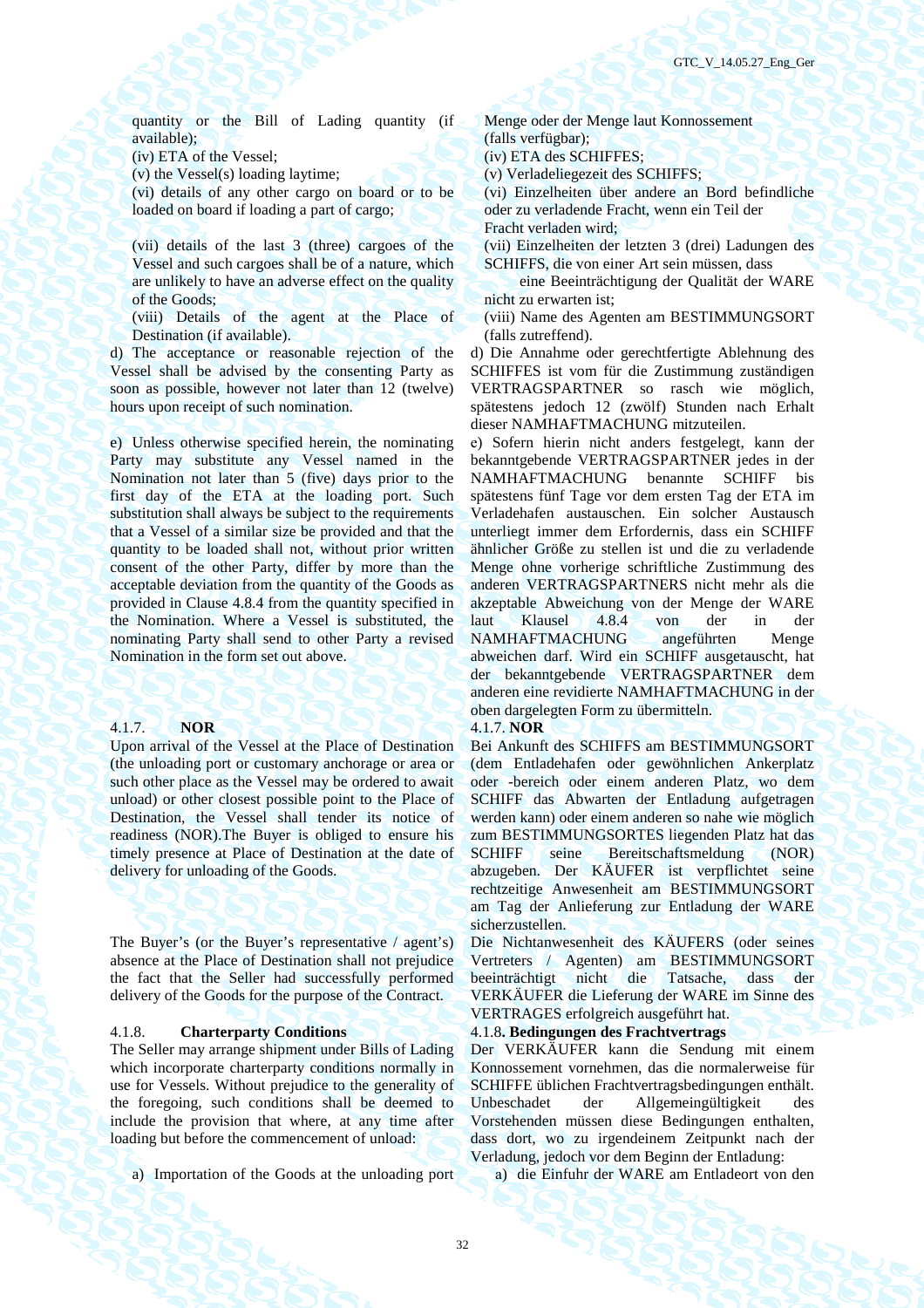is prohibited under the laws of the country in which such Goods were produced, or by regulations, rules, directives or guidelines applied by the government of that country or any relevant agency thereof; and/or

b) The country, state, territory or region at which the Place of Destination becomes an embargoed country,

the shipment shall be unloaded at an alternative safe port nominated by the Buyer that is not subject to any such prohibition and that is acceptable to the Seller (which acceptance shall not be unreasonably withheld).

In such circumstances, such alternative port of unloading shall be deemed to be the Place of Destination stipulated under the Contract for the shipment in question and all extra expenses (if any) involved in the Vessel's reaching such alternative Place of Destination shall be for the Buyer's account.

Where the Buyer, by written instruction to the Seller, requests that the Vessel:

- a) co-mingle different grades of the Goods belonging to the Buyer; and/or
- b) otherwise breach the Vessel's natural segregation; and/or
- c) dope the Goods by introducing additives after loading; and/or
- 
- e) perform on board blending of the Goods; and/or
- f) carry additives/dye in drums on deck; and/or
- g) carry out such other cargo operation as the Buyer may reasonably require and always providing that the Vessel is capable of performing such operations and that such operations are within the scope of the charterparty conditions or otherwise agreed by the Vessel's owners;

then the Buyer shall indemnify and hold the Seller harmless against any liability, loss, damage, delay or expense that the Seller may sustain by reason of complying with the Buyer's request. The indemnity given by the Buyer to the Seller shall be no less in scope than the indemnity required by the Vessel's owners to comply with the Buyer's request.

a) to direct any Vessel to undertake or to complete the voyage to the Place of Destination if such Vessel is required in the performance of the Contract, in the Seller's opinion, to risk its safety or to risk ice damage, or to transit or to

Gesetzen des Landes, in dem die WARE hergestellt wurde, oder durch Vorschriften, Regeln, Richtlinien oder Direktiven der Regierung dieses Landes oder einer seiner zuständigen Behörden verboten ist; und/oder

b) das Land, der Staat, das Territorium oder das Gebiet, in dem der BESTIMMUNGSORT liegt, einem Embargo unterliegt,

die WARE in einem anderen sicheren vom KÄUFER bestimmten Hafen entladen wird, in dem ein solches Verbot nicht gilt und mit dem der VERKÄUFER einverstanden ist (welches Einverständnis nicht unzumutbarerweise vorenthalten werden darf).

Unter solchen Umständen gilt ein solcher Ausweichentladehafen als BESTIMMUNGSORT laut VERTRAG für die in Rede stehende Fracht und sämtliche zusätzlichen Kosten (falls aufgelaufen) für die Anreise des SCHIFFES in diesen Ausweich-BESTIMMUNGSORT gehen zu Lasten des KÄUFERS.

### 4.1.9. **The Buyer's Right to Require** 4.1.9. **Zusätzliche Rechte des KÄUFERS**

Wenn der KÄUFER mit schriftlichem Auftrag an den VERKÄUFER verlangt, dass das SCHIFF:

- (a) verschiedene Arten von dem KÄUFER gehörenden WAREN gemeinsam transportiert; und/oder
- (b) auf sonstige Weise die natürliche Trennung der WAREN am SCHIFF verletzt; und/oder
- (c) die WAREN durch Hinzufügung von Zusätzen nach der Verladung verfälscht; und/oder
- d) add dye to the Goods after loading; and/or (d) die WAREN durch Hinzufügung von Farbe nach der Verladung verfärbt; und/oder
	- (e) die WAREN an Bord vermischt; und/oder
	- (f) Zusätze/Farbe in Trommeln an Deck befördert; und/oder
	- (g) sonstige Manipulationen an der Fracht vornimmt, die der KÄUFER angemessenerweise verlangen kann, immer vorausgesetzt dass das SCHIFF solche Manipulationen ausführen kann und diese den Frachtvertragsbedingungen entsprechen oder sonst wie vom Reeder gebilligt werden;

hat der KÄUFER den VERKÄUFER schad- und klaglos zu halten für jede Haftung, Verlust, Schaden, Verzögerung oder Kosten, die dem VERKÄUFER auf Grund der Erfüllung der Forderung des KÄUFERS erwachsen. Die dem VERKÄUFER vom KÄUFER gewährte Schadloshaltung darf nicht geringer sein als die erforderliche Schadloshaltung des Reeders für die Erfüllung der Forderung des KÄUFERS.

# 4.1.10. **The Seller's Right to Refuse** 4.1.10. **Recht des VERKÄUFERS auf Ablehnung.**

The Seller reserves the right to refuse at any time: Der VERKÄUFER behält sich das Recht auf jederzeitige Ablehnung vor hinsichtlich:

> а) Anweisung an ein SCHIFF die Reise an den BESTIMMUNGSORT durchzuführen oder fertigzustellen, wenn dieses SCHIFF in der Ausführung des VERTRAGES nach Meinung des VERKÄUFERS seine Sicherheit oder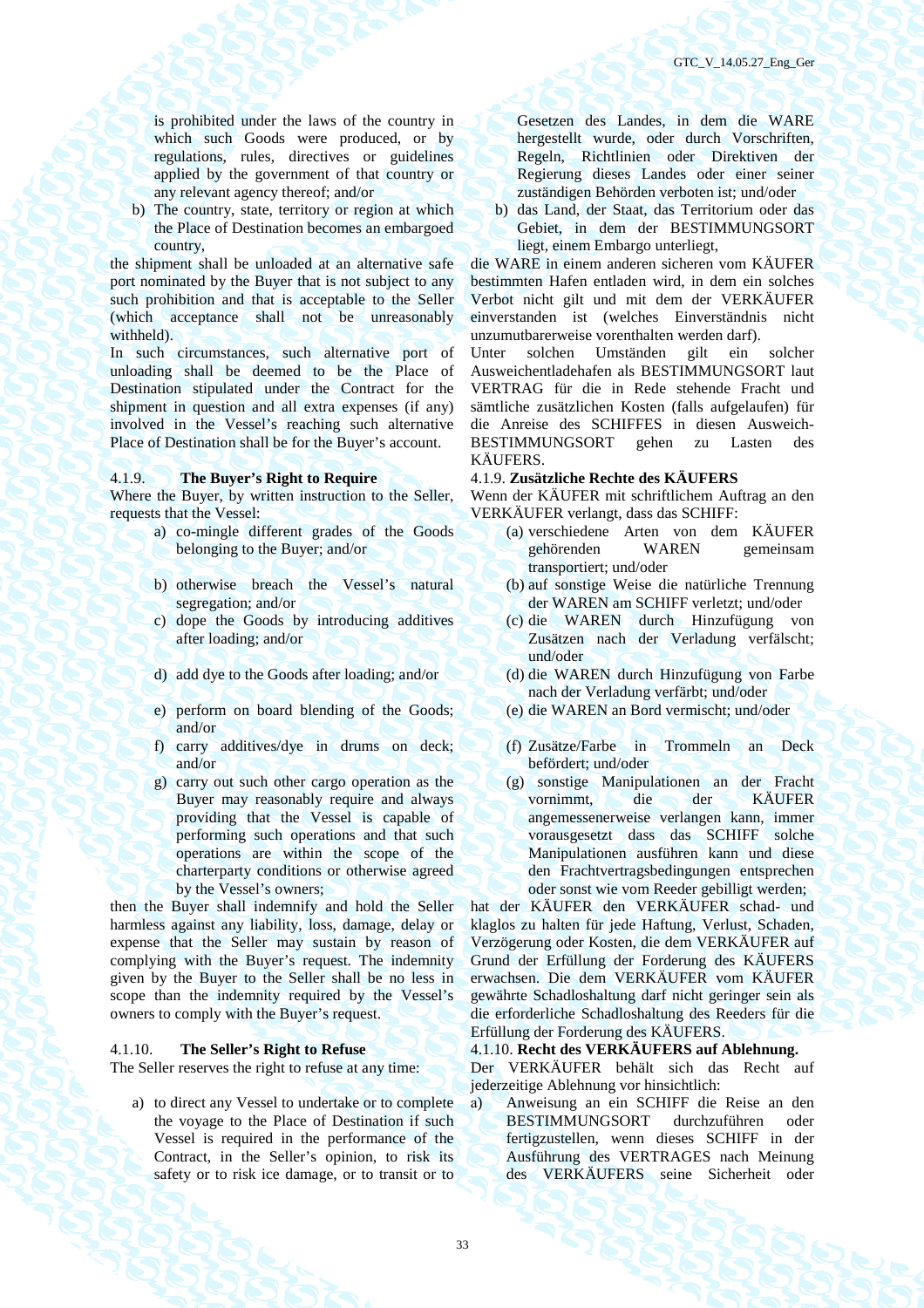proceed or to remain in waters where there is war (whether declared or not), terrorism, piracy or threat thereof; or

- b) to direct the Vessel to undertake the voyage to the intended Place of Destination if such Vessel is required in the performance of the Contract to transit waters, which in the Seller's reasonable opinion, would involve abnormal delay; or
- c) to undertake any activity in furtherance of the voyage which in the opinion of the Vessel's master could place the Vessel, its cargo or crew at risk.

If the Seller agrees to direct the Vessel to undertake or to complete a voyage as referred to in this Clause, the Buyer undertakes to reimburse the Seller, in addition to the Total Goods Value payable under the Contract, for all costs incurred by the Seller in respect of any additional, freight, demurrage, insurance premium and any other sums that the Seller may be required to pay to the Vessel's owner including but not limited to any sums in respect of any amounts deductible under such owners' insurance and any other costs and/or expenses incurred by the Seller.

### 4.1.11. **Ice Clause** 4.1.11. **Eisklausel**

- a) In case of ice at the Place of Destination or on the voyage to the Place of Destination which directly prevents or hinders safe navigation, the Vessel may only follow a path cut by ice breakers, provided that the master considers such navigation safe. Under no circumstances will the Vessel be obliged to force a path through the ice. If required, the Buyer shall, at its own expense, place icebreakers at the Vessel's disposal.
- -
	- ii. The cost of any ice damage incurred less any sum which is recovered under the applicable insurance policy or policies; and
	- iii. Any charter hire paid by the Seller for the period of repair necessitated by ice damage, including hire paid by the Seller for the Vessel's deviation to the repair yard.
- c) In the event that the Place of Destination is inaccessible due to ice, or in the event that the master deems the Vessel to be at risk of being unable to leave the Place of Destination due to ice, the Vessel will proceed to the nearest ice-free position and request revised orders. Immediately upon receipt of such request, the Buyer shall

Eisschaden riskieren muss, oder in oder durch Gewässer reisen oder in diesen sich aufzuhalten muss, in denen Krieg (erklärt oder nicht), Terrorismus, Piraterie herrscht oder droht; oder

- b) Anweisung an das SCHIFF die Reise an den vorgesehenen BESTIMMUNGSORT zu unternehmen, wenn dieses SCHIFF bei der Erfüllung des VERTRAGES durch Gewässer reisen muss, die nach angemessener Einschätzung des VERKÄUFERS abnormale Verzögerung mit sich bringen würde; oder
- с) Durchführung einer Tätigkeit zur Unterstützung der Reise, die nach Meinung des Schiffskapitäns das SCHIFF, seine Ladung oder Mannschaft einem Risiko aussetzen würde.

Wenn der VERKÄUFER sich einverstanden erklärt, dem SCHIFF Anweisung zu erteilen eine in diesem Absatz beschriebene Reise durchzuführen oder fertigzustellen, verpflichtet sich der KÄUFER dem VERKÄUFER gegenüber, zusätzlich zum vertraglich zahlbaren Gesamtwert der WARE sämtliche beim VERKÄUFER angefallenen Kosten für zusätzliche Fracht, Liegegeld, Versicherungsprämien und sonstige Beträge, die der VERKÄUFER möglicherweise dem Reeder bezahlen muss, zu bezahlen, einschließlich unter anderem Beträge für Selbstbehalt der Versicherung des Reeders und alle sonstigen Kosten und/oder Spesen, die dem VERKÄUFER entstanden sind.

а) Im Falle von Vereisung am BESTIMMUNGSORT oder während der Reise an den BESTIMMUNGSORT, die die sichere Navigation direkt verhindert oder behindert, kann das SCHIFF nur einem von Eisbrechern geschlagenen Pfad folgen, vorausgesetzt der Kapitän hält diese Navigation für sicher. Unter keinen Umständen ist das SCHIFF verpflichtet einen Pfad durch das Eis zu schlagen. Nötigenfalls muss der KÄUFER auf eigene Kosten dem SCHIFF Eisbrecher zur Verfügung stellen.

b) The Buyer shall reimburse the Seller for: b) Der KÄUFER wird dem VERKÄUFER vergüten:

- i. Any additional insurance premium incurred; i. Alle zusätzlich aufgelaufenen Versicherungsprämien;
	- ii. Die Kosten von angefallenen Eisschäden abzüglich aller von anwendbaren Versicherungspolizzen rückvergüteten Beträge; und
	- iii. Sämtliche vom VERKÄUFER für die Dauer der Reparatur des Eisschadens ausgelegte Chartertahlungen, einschließlich der vom VERKÄUFER für die Umleitung des SCHIFFS in die Reparaturwerft ausgelegten Zahlungen.

с) Im Falle dass der BESTIMMUNSORT wegen Vereisung nicht erreichbar ist, oder wenn der Kapitän es für das SCHIFF riskant hält aus dem BESTIMMUNGSORT wegen Eis auszulaufen, wird das SCHIFF die nächste eisfreie Destination ansteuern und neue Instruktionen einholen. Unmittelbar nach Erhalt einer solchen Forderung wird der KÄUFER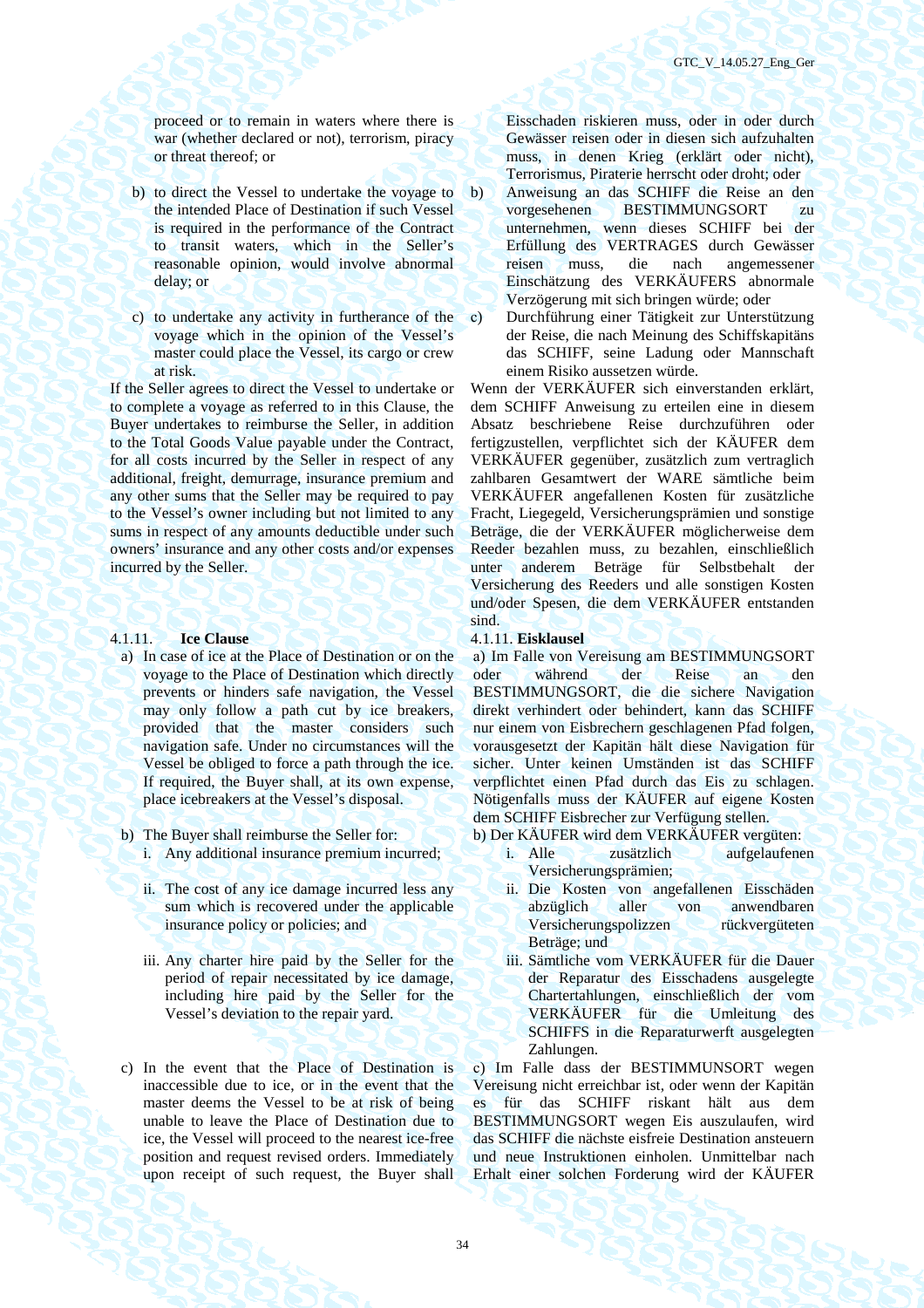nominate an alternate ice-free and accessible port or facilities for receiving the Goods, provided that if the Place of Destination is a loading port then such an alternative ice-free and accessible port or facilities shall be agreed with the Seller. Any additional freight, expenses, demurrage and/or dues incurred as a result of such revised orders shall be for the account of the Buyer.

# **4.2. Special Conditions of Delivery by RTC/railway wagon(s)**

4.2.1**.** Where the Seller expressly or impliedly provides the Buyer with a range of dates within an agreed period of delivery or arrival of RTC / railway wagon(s) loaded with the Goods, delivery may be performed on any of the dates provided.

4.2.2. No later than 3 (three) Business Days after shipment of the Goods by RTC / railway wagon(s) the Seller shall provide by electronic post or facsimile to the Buyer all information necessary for unloading of the Goods:

- (a) The Contract reference number. (а) Auftragsnummer;
- 
- (c) RTC / railway wagon(s) identification number(s).
- (d) Description of the Goods and their Railway Bill quantity.

4.2.3. The Buyer at his own option can provide the Seller with written instructions regarding information necessary for efficient unloading of the Goods by the Carrier or the Buyer's representative. In case such information is provided, the Seller or his representatives / employees undertake to honestly follow the instructions where applicable, to partially assist in efficient unloading of the Goods by the Carrier or the Buyer's representative. Such assistance is not a duty, but an option of the Seller.

4.2.4. **The Buyer warrants** that the railway zone at Place of Destination shall be safe and well suited for delivery of the Goods. The Buyer shall be liable for and shall indemnify the Seller in respect of any loss or damage, including but not limited to any liability for damage to the RTC / railway wagon(s), surroundings, environment and people, additional costs or expenses arising out of and in relation to any failure of the Buyer to nominate a safe railway zone at Place of Destination.

a) The railway station administration using available contact information of the Buyer presents the Notice of Arrival of the Goods to the Place of Destination station ("NOA") to the Buyer in accordance with customary rules at the railway station. Such NOA corresponds to performed delivery of the Goods by the Seller.

einen alternativen eisfreien und erreichbaren Hafen oder Anlagen für die Übernahme der WARE namhaft machen, vorausgesetzt dass, wenn der BESTIMMUNGSORT ein Ladehafen ist, ein solcher alternativer eisfreier und erreichbarer Hafen oder Anlage mit dem VERKÄUFER zu vereinbaren ist. Sämtliche zusätzlichen Frachtkosten, Liegegelder und/oder -Gebühren infolge solcher geänderter Orders gehen zu Lasten des KÄUFERS.

# **4.2.Besondere Bedingungen für Lieferung per Tankwaggon(s) / Bahnwaggon(s)**

4.2.1. Wenn der VERKÄUFER ausdrücklich oder implizit dem KÄUFER eine Anzahl Daten innerhalb eines Zeitraums bekanntgibt, innerhalb dessen (ein) mit WARE beladene(r) Tankwaggon(s) / Waggon(s) eintreffen soll(en), kann die Lieferung an jedem der bekanntgegeben Daten erfolgen.

4.2.2. Spätestens drei Geschäftstage nach Versand der WARE per Tankwaggon(s) / Bahnwaggon hat der VERKÄUFER dem KÄUFER per E-Mail oder Fax sämtliche für die Entladung der WARE erforderlichen Daten bekanntzugeben:

- 
- (b) Railway Bill reference number(s). (b) Nummer des Eisenbahnfrachtbriefs.
	- (с) Identifikationsnummer(n) der Tankwaggon(s) / Bahnwaggons.
	- (d) Beschreibung der WARE und ihrer Menge laut Bahnfrachtbrief.

4.2.3. Der KÄUFER kann nach seiner Wahl dem VERKÄUFER schriftliche Instruktionen betreffend die Informationen erteilen, die erforderlich sind damit die WARE vom FRÄCHTER oder dem Vertreter des KÄUFERS effizient entladen werden kann. Im Falle dass diese Informationen bekanntgegeben werden, sind der VERKÄUFER oder seine Vertreter / Mitarbeiter verpflichtet diese nach Möglichkeit genau einzuhalten um die effiziente Entladung der WARE durch den FRÄCHTER oder den Vertreter des KÄUFERS zu unterstützen. Diese Unterstützung ist keine Pflicht des VERKÄUFERS, er ist jedoch dazu berechtigt.

4.2.4. **Der KÄUFER gewährleistet**, dass der Bahnbereich am BESTIMMUNGSORT für die Ablieferung der WARE sicher und geeignet ist. Der KÄUFER haftet und ist dem VERKÄUFER ersatzpflichtig für alle Schäden oder Verluste, einschließlich unter anderem der Haftung für Schaden an Tankwaggon(s) / Bahnwaggon(s), Umgebung, Umwelt und Personen, Zusatzkosten oder -spesen aus oder in Zusammenhang mit der Unterlassung des<br>KÄUFERS einen sicheren Bahnbereich am sicheren Bahnbereich am BESTIMMUNGSORT namhaft zu machen.

# 4.2.5. **Notice of Arrival** 4.2.5. **Meldung der Ankunft**

a) Die Bahnhofsverwaltung gibt gemäß der am Bahnhof üblichen Regelung dem KÄUFER unter Benützung seiner vorhandenen Kontaktdaten die MELDUNG DER ANKUNFT der WARE am Bahnhof des BESTIMMUNGSORTES ("NOA" - NOTICE OF ARRIVAL) bekannt. Diese NOA gilt als Erfüllung der Lieferung der WARE durch den VERKÄUFER.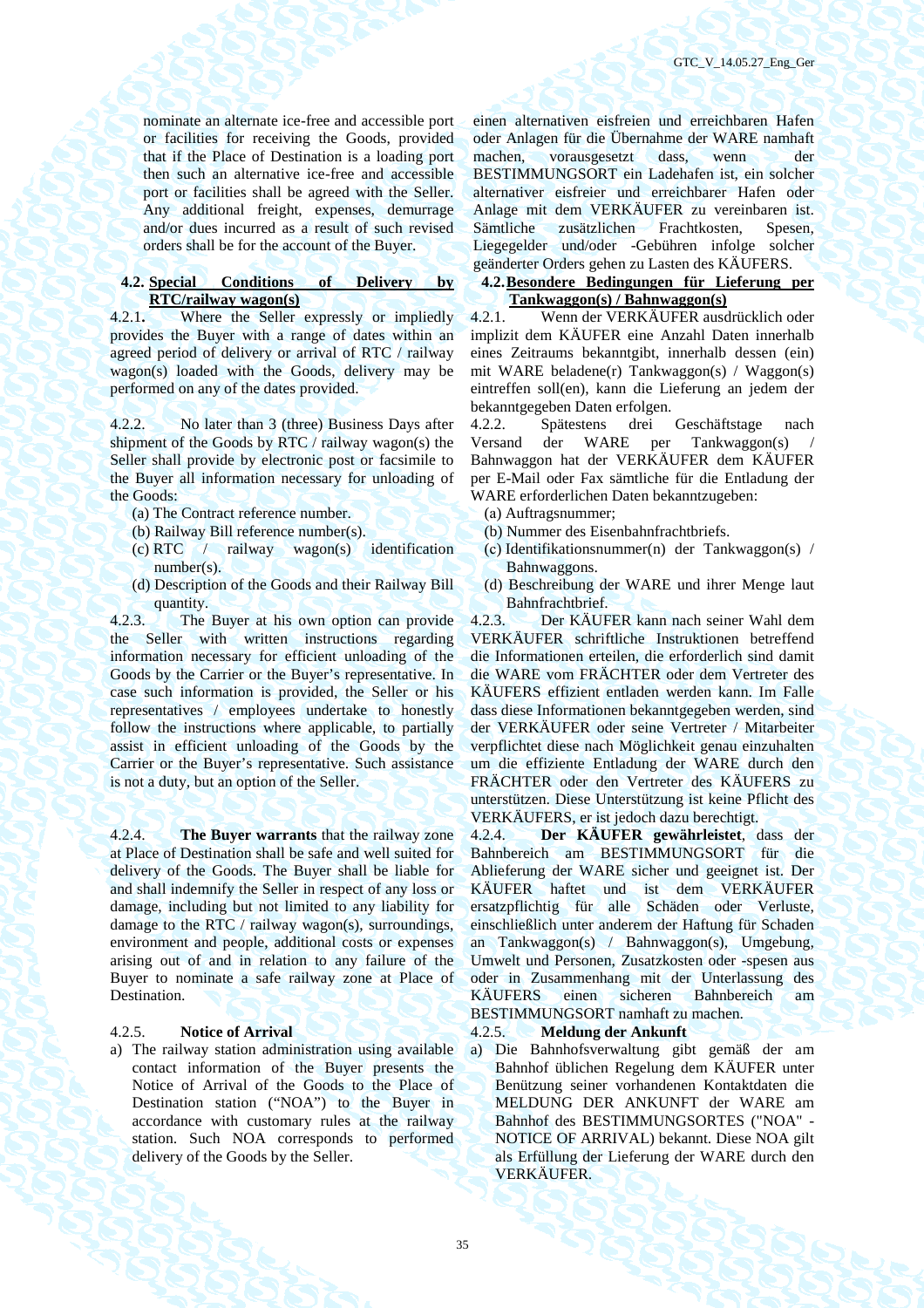- b) The Buyer is obliged to ensure Carrier's timely presence at Place of Destination at the Date of delivery for unloading of the Goods.
- c) Carrier's absence at the Place of Destination shall not prejudice the fact that Seller had successfully performed delivery of the Goods for the purpose of the Contract.

# 4.2.6. **Laytime** 4.2.6. **Stehzeit**

- a) Laytime per each RTC / railway wagon(s) shall be as set out in the Contract. In the event the laytime is not set out in the Contract, then such laytime shall be 24 (twenty four) hours starting on and including the date of arrival to the station as stated on the Railway Bills and shall run until the completion of unloading. For every day of delay the Buyer shall cover the rate amounting to the railcar owner's tariff (as of the date of this version of the GTC – 40,00 (forty) USD per wagon per day, and as may be amended from time to time) in accordance with invoices provided by the Seller, or such other period as may be customary at the Place of Destination, unless otherwise expressly mutually agreed by the Parties in writing. Sundays and Holidays shall be included (SHINC) unless loading on the Sunday or Holiday in question is prohibited by law or regulation or custom at the unload railway zone.
- b) Laytime shall commence 2 (two) hours after NOA b) Die Stehzeit beginnt 2 (zwei) Stunden nach has been tendered; or when the RTC / railway wagon stands ready at the station / railway unloading zone; whichever is the earlier. For the purpose of calculating of unloading time, unloading shall be deemed to have been completed upon disconnection of the discharging hoses or loading/loading of the last potion of the Goods of the last railway wagon cargo.
- c) If the train has not released the railroad track within the laytime period or promptly thereafter through no fault of the Seller (e.g. if the Buyer is to unload the Goods and has failed to unload them when due) and this resulted in additional costs, expenses or losses of the Seller, then the Buyer shall pay in full the Seller for such costs, expenses or losses within 5 (five) Business Days after the relevant claim of the Seller.

# 4.2.7. **Railway Transportation Contract Conditions**

- a) The Seller may arrange shipment with respect to a standard railway transportation contract. Without prejudice to the generality of the foregoing, such conditions shall be deemed to include the provision that where, at any time after loading but before the commencement of unloading;
- b) Importation of the Goods at the unloading railway zone is prohibited under the laws of the country in
- b) Der KÄUFER ist verpflichtet dafür zu sorgen, dass der FRÄCHTER zeitgerecht zum LIEFERDATUM am BESTIMMUNGSORT anwesend ist um die WARE zu entladen.
- c) Die Nichtanwesenheit des FRÄCHTERS hat keine Auswirkung auf die Tatsache, dass der VERKÄUFER die Lieferung der WARE im Sinne des VERTRAGES erfolgreich ausgeführt hat.

- a) Die Stehzeit für jeden Tankwaggon(s) Bahnwaggon bestimmt sich nach dem VERTRAG. Ist im VERTRAG keine Stehzeit festgelegt, beträgt diese 24 (vierundzwanzig) Stunden, beginnend mit und einschließlich des Datums der Ankunft im Bahnhof laut Bahnfrachtbrief und läuft bis zur Fertigstellung der Entladung. Für jeden Tag Verzug oder einen sonstigen am BESTIMMUNSORT üblichen Zeitraum bezahlt der KÄUFER den Satz laut Tarif des Waggoneigentümers (jeweils gültiger Satz, zum Datum der Erlassung dieser Version der AGB - 40 (vierzig) USD pro Waggon und Tag), auf der Grundlage der vom VERKÄUFER übergebenen Rechnungen, sofern nicht ausdrücklich von den VERTRAGSPARTNERN schriftlich anders vereinbart. Sonntage und Feiertage sind inbegriffen, sofern nicht Ladearbeiten an den entsprechenden Sonn- und Feiertagen vom Gesetz,<br>Verordnungen oder Usancen im Verordnungen oder Usancen im Bahnentladebereich verboten sind.
- Bekanntgabe der NOA, oder sobald der Tankwaggon / Bahnwaggon im Bahnhof / im Bahnentladebereich bereitsteht, je nachdem was früher eintritt. Für Zwecke der Errechnung der Entladezeit, gilt die Entladung der WARE als fertiggestellt, sobald die Entladeschläuche getrennt wurden oder der letzte Teil der Fracht vom letzten Waggon beladen/entladen ist.
- c) Hat der Zug den Bahnkörper nicht innerhalb der Stehzeit oder unmittelbar danach ohne Verschulden des VERKÄUFERS verlassen (z.B. wenn der KÄUFER mit der Entladung der WARE säumig ist) und dies zu zusätzlichen Kosten, Spesen oder Verlusten des VERKÄUFERS führt, hat der KÄUFER diese Kosten, Spesen oder Verlust zur Gänze binnen 5 (fünf) Geschäftstagen nach der entsprechenden Reklamation des VERKÄUFERS an diesen zu bezahlen.<br>4.2.7. **Vertragsbedingungen** für

# 4.2.7. **Vertragsbedingungen für den Bahntransport**

- а) Der VERÄUFER kann den Versand gemäß den Standardbedingungen für Bahntransport vornehmen. Unbeschadet der Allgemeingültigkeit des Vorstehenden müssen diese Bedingungen enthalten, dass, wenn dort zu irgendeinem Zeitpunkt nach der Verladung, jedoch vor dem Beginn der Entladung:
- b) Die Einfuhr der WARE im Bahnentladebereich von den Gesetzen des Landes, in dem die WARE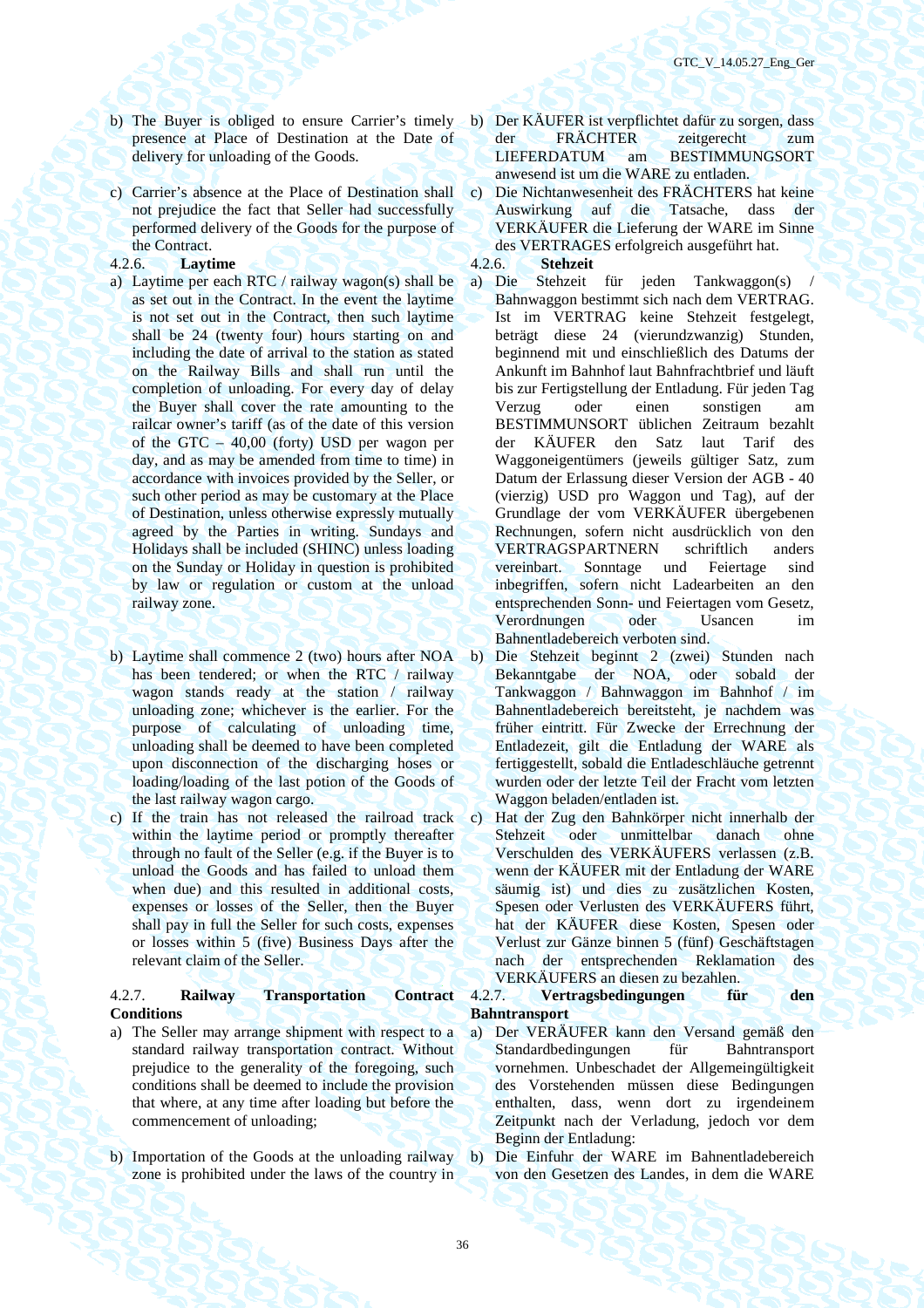which such Goods were produced, or by regulations, rules, directives or guidelines applied by the government of that country or any relevant agency thereof; and/or

- c) The country, state, territory or region at which the Place of Destination is located becomes an restricted zone, the Goods shall be unloaded at an alternative railway zone nominated by the Buyer that is not subject to any such prohibition and that is acceptable to the Seller (which acceptance shall not be unreasonably withheld).
- d) In such circumstances, such alternative railway unloading zone shall be deemed to be the Place of Destination stipulated under the Contract for the shipment in question and all extra expenses (if any) involved in the RTC's / railway wagon(s) reaching such alternative Destination Place shall be for the Buyer's account.

The Buyer has the right to require extra services in relation to the Goods at the Place of Destination which shall not be viewed as included in the Total Goods Value. The Parties shall decide on a possibility of provision of such services by mutual written agreement no later than 3 (three) days before Estimated Time of Arrival of the RTC / railway wagon(s). Where the Buyer, by written instruction to the Seller, requests that such services should be provided, then the Buyer shall indemnify and hold the Seller harmless against any liability, loss, damage, delay or expense that the Seller may sustain by reason of complying with the Buyer's request. The indemnity given by the Buyer to the Seller shall be no less in scope than the indemnity required by RTC / railway wagon(s) owners to comply with the Buyer's request.

- a) It is presumed that RTC and railway wagons arrive at the Place of Destination for unloading in good condition, unless the Buyer has promptly (but not later than 3 (three) hours after the RTC and railway wagons arrival) informed of the defects. If the defects will be revealed after that the Buyer shall pay repair costs or expenses of the Carrier or the Seller within 5 (five) Business days upon the Seller's or Carrier's respective invoice.
- b) Within 3 (three) Business days prior to the beginning of dispatches, the Buyer shall provide the Seller with the instruction for filling in the shipping documents for the Goods dispatch, including the delivery period, reference to the number and date of the relevant Contract, quantity

hergestellt wurde, oder durch Vorschriften, Regeln, Richtlinien oder Direktiven der Regierung dieses Landes oder einer seiner zuständigen Behörden verboten ist; und/oder

- c) Das Land, der Staat das Territorium oder Gebiet, in dem der BESTIMMUNGSORT liegt, zu einer verbotenen Zone wird, die WARE in einem anderen sicheren vom KÄUFER bestimmten Bahnbereich entladen wird, in dem ein solches Verbot nicht gilt und mit dem der VERKÄUFER einverstanden ist (welches Einverständnis nicht unzumutbarerweise vorenthalten werden darf).
- d) Unter solchen Umständen gilt ein solcher Ausweichentladebahnbereich als BESTIMMUNGSORT laut VERTRAG für die in Rede stehende Fracht und sämtliche zusätzlichen Kosten (falls aufgelaufen) für die Anreise des (der) Tankwaggon (s) / Bahnwaggons an diesen Ausweich-BESTIMMUNGSORT gehen zu Lasten des KÄUFERS.

### 4.2.8. **Buyer's Right to Require** 4.2.8. **Zusätzliche Rechte des Käufers.**

Der KÄUFER hat das Recht zusätzliche Dienstleistungen für die WARE am BESTIMMUNGSORT anzufordern, die nicht als im GESAMTWARENWERT inbegriffen gelten. Die VERTRAGSPARTNER entscheiden einvernehmlich schriftlich über die Leistung solcher Dienste spätestens 3 (drei) Tage vor der VOAUSSICHTLICHEN ANKUNFTSZEIT des (der) Tankwaggon(s) / Bahnwaggons. Wenn der KÄUFER durch schriftliche Beauftragung des VERKÄUFERS die Leistung solcher Dienste anfordert, hält der KÄUFER den VERKÄUFER schad- und klaglos für jede Haftung, Verlust, Schaden, Verzögerung oder Kosten, die dem VERKÄUFER auf Grund der Erfüllung der Forderung des KÄUFERS erwachsen. Die dem VERKÄUFER vom KÄUFER gewährte Schadloshaltung darf nicht geringer sein als die erforderliche Schadloshaltung des Eigentümers der Bahnwaggons gegenüber der Forderung des KÄUFERS.

# 4.2.9. **Damage to RTC and Wagons** 4.2.9. **Schaden an Tankwaggon(s) und Bahnwaggons**

- a) Es wird vorausgesetzt, dass Tankwaggons und Bahnwaggons in gutem Zustand zur Entladung am BESTIMMUNGSORT eintreffen, es sei denn der KÄUFER hat unmittelbar (spätestens 3 (drei) Stunden nach Ankunft von Tankwaggons / Bahnwaggons Schäden gemeldet. Wenn Schäden zu einem späteren Zeitpunkt entdeckt werden, wird der KÄUFER die Reparaturkosten oder -spesen des FRÄCHTERS oder des VERKÄUFERS binnen 5 (fünf) Geschäftstagen nach entsprechender Rechnungslegung des VERKÄUFERS oder FRÄCHTERS begleichen.
	- b) Binnen 3 (drei) Geschäftstagen vor Versandbeginn erteilt der KÄUFER dem VERKÄUFER die Instruktionen für das Ausfüllen der Versanddokumente für den Versand der WARE, einschließlich der Lieferzeit, Anführung von Nummer und Datum des entsprechenden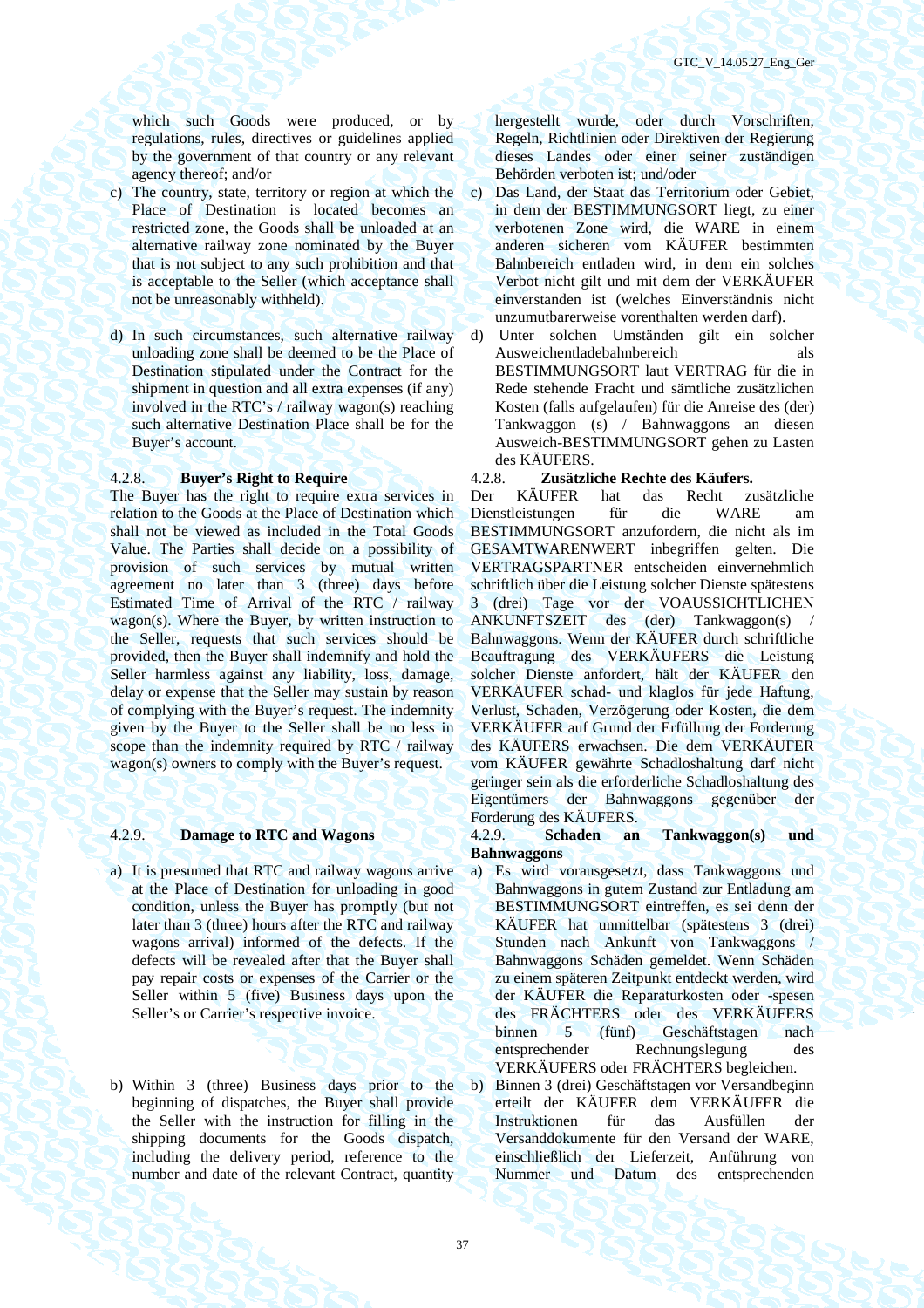of the Goods, full name and address of the consignee, railway code of the consignee, name of the destination station's railway roads, railway station confirmation to accept the Goods.

- c) Under the Buyer's applications the Seller shall arrange for plans (the "Plans") for transportation of the Goods by railways. The procedure and dates for issuance of the Plans shall be regulated by the applicable local laws and regulation.
- d) Should, through the fault of either of the Parties, the Plans no be fulfilled, the Party at fault will be held liable for all damages or fines imposed by the railway(s).
- e) In case of impossibility to unload the Goods due to the technical reasons during periods indicated in the Clauses "Laytime" the Buyer shall notify the Seller on such effect (by telegram, fax, mail or email) within 24 (twenty-four) hours from the moment the rail tank-car arrival to the station of destination.
- f) In case of rail tank-car damage caused within the time period of its disposal of the Buyer or the Buyer's counterparties, the Buyer shall immediately inform the Seller about the occurrence of such event and recover losses incurred due to rail tank-car damage within 60 (sixty) days from the date of the Seller's demand. In case a rail tankcar is lost within the time period of its disposal by the Buyer or the Buyer's counterparties, the Buyer shall pay to the Seller the amount that covers market value of a rail tank-car of identical model and year of manufacture including costs incurred for putting it into operation. A rail tank-car is considered lost if it is not returned to Seller within 120 (one hundred and twenty) days from the date of the Goods dispatch.
- g) In case of readdressing the Goods by the Buyer or impossibility to accept the Goods, the Buyer shall notify the Seller of these changes in writing not later than 3 (three) Business Days before the planned date of dispatch. All the expenses of the Seller (including fines and penalties), caused by the Buyers' actions, shall be paid by the Buyer. The Parties shall undertake their best efforts to mitigate losses.

VERTRAGES, Menge der WARE, vollständiger Name und Adresse des Empfängers, Bahncode des Empfängers, Bezeichnung der Bahnlinie des Bestimmungsbahnhofs, Bestätigung des Bahnhofs, dass die WARE angenommen wird.

- c) Binnen 3 (drei) Geschäftstagen vor Versandbeginn erteilt der KÄUFER dem VERKÄUFER die Instruktionen für das Ausfüllen der Versanddokumente für den Versand der WARE, einschließlich der Lieferzeit, Anführung von Nummer und Datum des entsprechenden VERTRAGES, Menge der WARE, vollständiger Name und Adresse des Empfängers, Bahncode des Empfängers, Bezeichnung der Bahnlinie des Bestimmungsbahnhofs, Bestätigung des Bahnhofs, dass die WARE angenommen wird.
- d) Sollten aus Verschulden eines der VERTRAGSPARTNER die PLÄNE nicht eingehalten werden, haftet der schuldige VERTRAGSPARTNER für sämtlichen von der Bahn auferlegten Schadenersatz oder Strafen.
- e) Falls aus technischen Gründen die Entladung der WARE nicht während der in den Klauseln "'Stehzeit" angeführten Fristen erfolgen kann, wird der KÄUFER den VERKÄUFER darüber per Telegramm, Fax oder E-Mail innerhalb von 24 (vierundzwanzig) Stunden nach Ankunft der Tankwaggons / Bahnwaggonsim Bestimmungsbahnhof informieren.
- f) Im Falle einer Beschädigung von Tankwaggons / Bahnwaggons innerhalb der Zeit, in der diese dem KÄUFER oder den Vertragspartnern des KÄUFERS zur Verfügung stehen, wird der KÄUFER den VERKÄUFER unverzüglich nach Eintritt eines solchen Ereignisses informieren und auf Grund von Waggonschaden eingetretene Verluste binnen 60 (sechzig) Tagen ab dem Datum der Anforderung des KÄUFERS ersetzen. Im Falle eines Abhandenkommens vonTankwaggons / Bahnwaggons innerhalb der Zeit, in der diese dem KÄUFER oder den Vertragspartnern des KÄUFERS zur Verfügung stehen, wird der KÄUFER den VERKÄUFER den Betrag bezahlen, der den Marktwert der Tankwaggons / Bahnwaggons des gleichen Modells und Baujahres abdeckt, einschließlich Inbetriebnahmekosten. Ein Tankwaggon / Bahnwaggon gilt als abhanden gekommen, wenn er dem VERKÄUFER nicht binnen 120 (einhundertzwanzig) Tagen ab dem Versanddatum der WARE zurückgestellt wird.
- g) Wenn die WARE vom KÄUFER umadressiert wird oder er die WARE nicht übernehmen kann, wird er den VERKÄUFER über diese Änderung schriftlich spätestens 3 (drei) Geschäftstage vor dem vorgesehenen Versanddatum informieren. Sämtliche durch Handlungen des KÄUFERS verursachten Spesen des VERKÄUFERS (einschließlich Strafen und Pönale) sind vom KÄUFER zu bezahlen. Die VERTRAGSPARTNER werden alles in ihren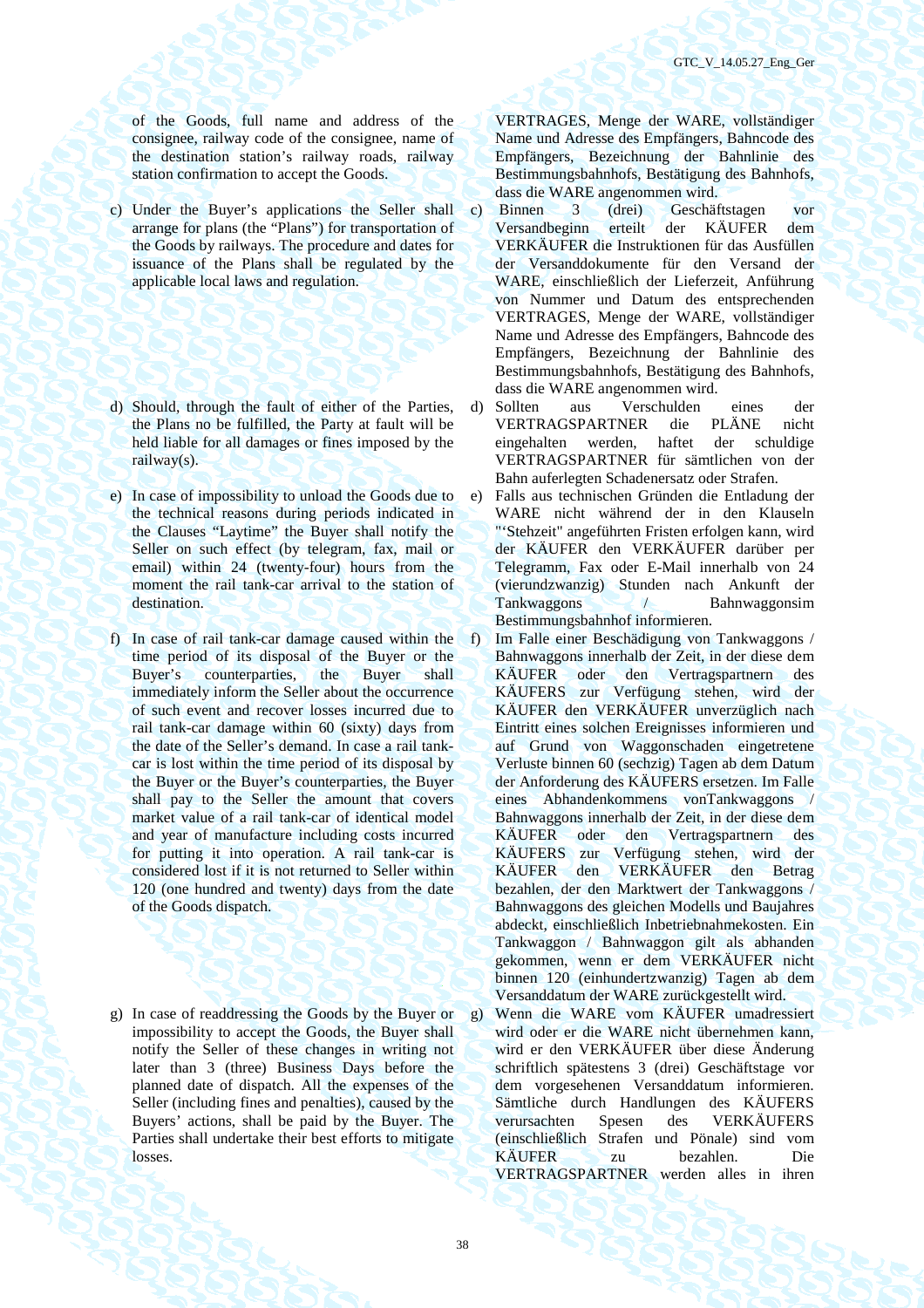- h) Redirection of the rail tank-cars by the Buyer (or the Buyer's consignee) without Seller's permission is prohibited. The Seller is entitled to charge the Buyer (the Buyer's consignee) at the rate at least 35 (thirty five) USD (unless otherwise stated in the customary rules of the respective railroad station) for each day of usage of each rail tank-car for improper fulfilment of this provision. The Buyer ensures that the rail tank-cars are unloaded to a level of 0.7 (one tenth of seven per cent) bar. The Buyer and/or consignee shall return the empty rail tank cars in acceptable technical and commercial condition and complete cargo documents with seal to the shipper's initial loading station or any other station as per Seller's instructions.
- i) The Buyer shall reimburse Seller for the i) documented costs and expenses caused by the incorrect filling of the shipping documents for the empty rail tank-car return, resulted in the rail tankcar arrival to improper railway stations. In case the documents for the rail-tank cars return are filled in accordance with the Seller's instruction, the Buyer shall not be responsible for their return emptied to improper railway stations.
- j) Instructions for empty rail tank-cars to be advised to the Buyer by the Seller in writing not later than the arrival of full rail tank-cars to the Place of Destination (the date of the Goods' delivery). Otherwise the Buyer shall not be held liable for possible costs which may arise due to absence of the instructions and/or incorrect filling-in the return railway bills for return of empty rail tank-cars.
- k) After a rail tank-car (a specialized rail tank-car for transportation of liquefied petroleum gases under excessive pressure) is unloaded, the Buyer shall install plugs at corner and control valves to seal the neck bonnet and to fix it by all bolts. The removal of the bonnet from the neck flange is not allowed. The Seller is entitled to charge the Buyer with incurred losses for the plugs at corner and control valves of the rail tank-car not installed at the place of unloading.
- l) Subject to the condition that the Place of Destination is within the Russian Federation territory the Buyer shall provide Seller by e-mail or fax with the certified copies of railway bills with

Kräften stehende unternehmen um Verluste zu mildern.

- h) Umleitung von Tankwaggons / Bahnwaggons durch den KÄUFER (oder dessen Adressaten) ohne Genehmigung des VERKÄUFERS ist nicht gestattet. Der VERKÄUFER ist berechtigt dem KÄUFER (dessen Adressaten) einen Satz von mindestens 35 (fünfunddreißig) USD (oder einen entsprechend anderen in den üblichen Regelungen des entsprechenden Bahnhofs enthaltenen Satz) für jeden Tag der Benützung eines Tankwaggons / Bahnwaggons auf Grund von Verletzung dieser Bestimmung in Rechnung zu stellen. Der KÄUFER stellt sicher, dass die Tankwaggons auf ein Niveau von 0,7 (sieben Zehntel Prozent) bar entladen werden. Der KÄUFER und/oder Adressat haben den leeren Tankwaggon / Bahnwaggon in zufriedenstellendem technischen und kommerziellen Zustand sowie die vollständigen abgestempelten Frachtdokumente an den Versandbahnhof des Absenders oder einen sonstigen vom VERKÄUFER benannten Bahnhof zu retournieren.
	- i) Der KÄUFER wird dem VERKÄUFER die nachgewiesenen Kosten und Spesen vergüten, die durch unrichtiges Ausfüllen der Versanddokumente für den Rücktransport der leeren Waggons durch die Fahrt der Waggons an einen falschen Bahnhof entstanden sind. Im Falle dass die Dokumente für die Rückführung des/der Waggons gemäß den Instruktionen des VERKÄUFERS ausgestellt sind, trägt der KÄUFER keine Verantwortung, wenn die leeren Waggons an einen falschen Bahnhof zurückgestellt wurden.
- j) Die Anweisungen betreffend leere Waggons hat der VERKÄUFER dem KÄUFER schriftlich spätestens bei Ankunft der beladenen Waggons am BESTIMMUNGSORT bekanntzugeben (dem LIEFERDATUM der WARE). Ansonsten trägt der KÄUFER keine Haftung für mögliche Kosten auf Grund von fehlenden oder falsch ausgestellten Anweisungen in den Retourfrachtbriefen für die Rückführung leerer Waggons.
- k) Nach Entladung eines Tankwaggons (eines speziellen Tankwaggons für den Transport von verflüssigtem Erdölgas unter Überdruck) hat der KÄUFER Stopfen an den Eck- und Steuerventilen anzubringen, um den Ansatzflansch zu versiegeln und alles zu verriegeln. Die Entfernung des Deckels vom Ansatzflansch ist nicht gestattet. Der VERKÄUFER kann dem KÄUFER aufgelaufene Verluste für die Ansatzflanschstopfen und Steuerventile des Tankwaggons in Rechnung stellen, die am Entladeplatz nicht angebracht wurden.
- l) Vorbehaltlich der Bedingung, dass der BESTIMMUNGSORT auf dem Gebiet der Russischen Föderation liegt, hat der KÄUFER dem VERKÄUFER per E-Mail oder Fax

39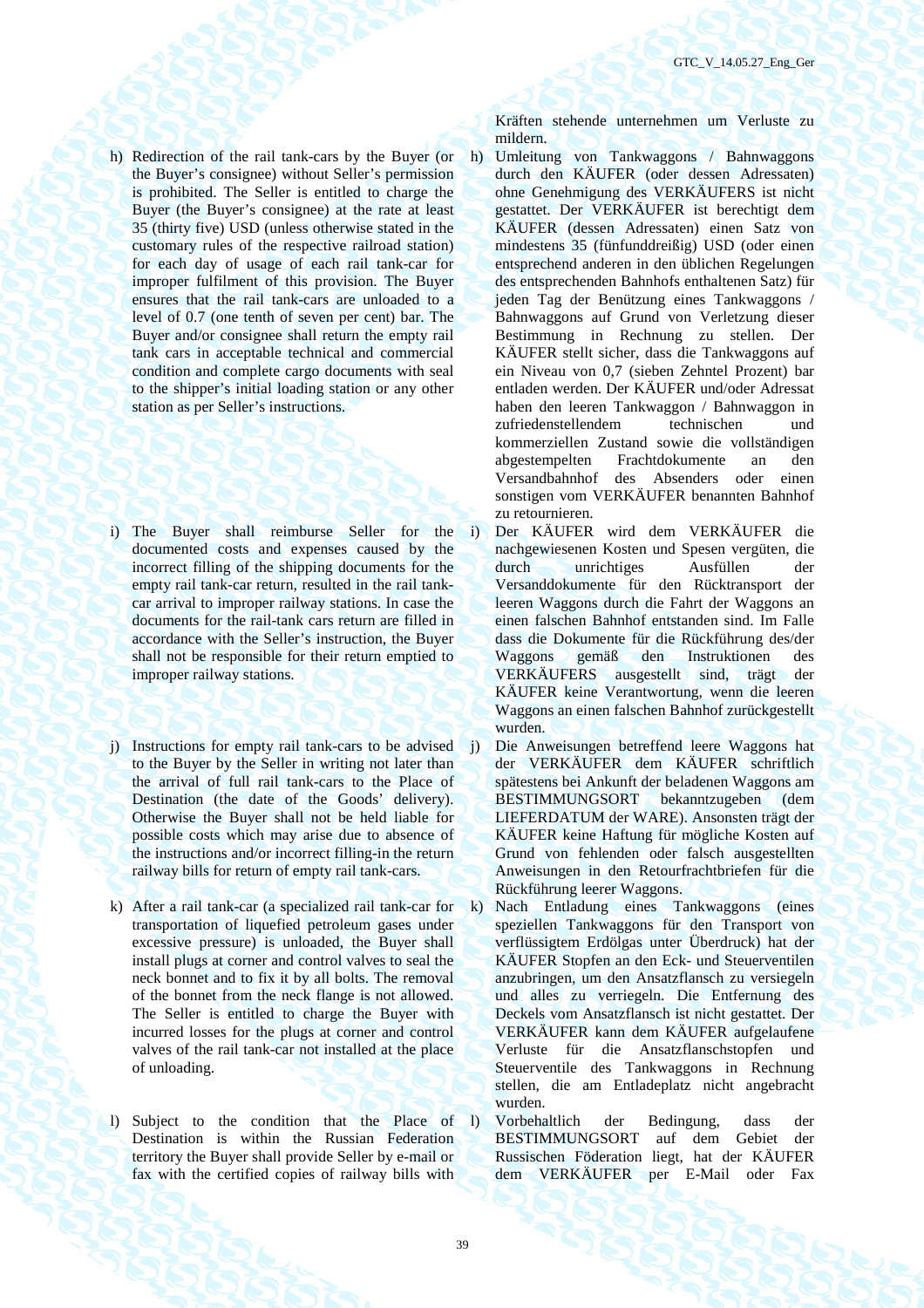legible notes made at the Place of Destination at the border crossing points within 30 (thirty) days from the date when the customs procedures for export are completed on the territory of the Russian Federation (date of the stamp "Clearance Allowed" in the cargo customs declaration (CCD)) failing which the Buyer shall pay the Seller liquidated damages amounting to 22,5% of Goods' value, export of which is documentary unsupported, at the latest the 180th (one hundred eightieth) day from the date of export customs clearance completion on the territory of the Russian Federation (date of the stamp "Clearance allowed" in the Cargo Customs Declaration (CCD)). The Parties agreed that the above liquidated damages are the genuine preestimate of the Seller's losses in the event the railway bills are not provided to the Seller within specified period.

## **4.3. Special Conditions of Delivery by Auto Truck(s)**

4.3.1. Where the Seller expressly or impliedly provides the Buyer with a range of dates within an agreed period of delivery of arrival of auto truck(s) loaded with the Goods, any of the provided dates can result in delivery.

4.3.2. No later than 1 (one) day after shipment of the Goods by auto truck(s) the Seller shall provide by electronic post or facsimile to the Buyer all information necessary for unloading of the Goods:

- (a) The Contract reference number. (a) Auftragsnummer.
- (b) CMR consignment note reference number(s). (b) Nummer des CMR Frachtbriefes.
- (c) Auto truck identification number(s). (c) Kennzeichen des LKW.
- (d) Description of the Goods and their CMR consignment note quantity.
- 

4.3.3. The Seller has the right to substitute any of identified auto truck(s) and provide the Buyer with new information not later than 2 (two) days before Estimated Time of Arrival of auto truck(s). Such substitution shall always be subject to the requirements that auto truck(s) shall be of a similar size be provided and that the quantity to be loaded shall not, without prior written consent of the Buyer, differ by more than 5 (five) % from the quantity specified in the present Contact.

4.3.4. The Buyer at his own option can provide the Seller with written instructions regarding information necessary for efficient unloading of the Goods by the Buyer. In case such information is provided, the Seller, his Carrier or his representatives / employees undertake to honestly follow the beglaubigte Kopien der Bahnfrachtbriefe mit lesbarer Eintragung des BESTIMMUNGSORTES (an den Grenzübertrittsstellen) binnen 30 (dreißig) Tagen nach Abschluss der Exportzollbehandlung auf dem Gebiet der Russischen Föderation (Datumstempel "Abfertigung Genehmigt" in der Frachtzollerklärung (CCD - Cargo Customs Declaration)) zu übergeben, widrigenfalls der KÄUFER dem VERKÄUFER Pönale in Höhe von 22,55% des Wertes der WARE zu bezahlen hat, deren Export nicht dokumentarisch belegt ist, spätestens am 180. (einhundertachtzigsten) Tag ab dem Datum der Fertigstellung der Exportzollabfertigung auf dem Gebiet der Russischen Föderation (Datumstempel "Abfertigung Genehmigt" in der Frachtzollerklärung (CCD - Cargo Customs Declaration)). Die VERTRAGSPARTNER vereinbaren, dass obiges Pönale dem echten im Voraus geschätzten Wert des Schadens des VERKÄUFERS für den Fall entspricht, dass dieser die Bahnfrachtbriefe nicht in der angegebenen Frist erhält.

**4.3.Besondere Bedingungen für Lieferung per LKW** 

4.3.1. Wenn der VERKÄUFER ausdrücklich oder implizit dem KÄUFER eine Anzahl Daten innerhalb eines vereinbarten Zeitraums bekanntgibt, innerhalb dessen (ein) mit WARE beladene(r) LKW's eintreffen soll(en), kann die Lieferung an jedem der bekanntgegeben Daten erfolgen.

4.3.2. Spätestens einen Tag nach Versand der WARE per LKW hat der VERKÄUFER dem KÄUFER per E-Mail oder Fax sämtliche für die Entladung der WARE erforderlichen Daten bekanntzugeben:

- 
- 
- 
- (d) Beschreibung der WARE und ihrer Menge laut CMR Frachtbrief.
- (e) Estimated Time of Arrival of auto truck(s). (e) Voraussichtlicher Ankunftstermin des (der) LKW.
- (f) Number of issued CMR consignment notes. (f) Anzahl der ausgestellten CMR Frachtbriefe.

4.3.3. Der VERKÄUFER hat das Recht jeden der benannten LKWs zu tauschen und dem KÄUFER neue Daten spätestens 2 (zwei) Tage vor dem voraussichtlichen Ankunftstermin des LKW zu melden. Ein solcher Tausch unterliegt immer dem Erfordernis, dass LKWs ähnlicher Größe zu stellen sind und die zu verladende Menge ohne vorherige schriftliche Zustimmung des KÄUFERS nicht mehr als 5 (fünf) % von der vertraglichen Menge abweicht.

4.3.4. Der KÄUFER kann nach seiner Wahl dem VERKÄUFER schriftliche Instruktionen betreffend die Informationen erteilen, die erforderlich sind, damit die WARE vom KÄUFER effizient entladen werden kann. Im Falle dass diese Informationen bekanntgegeben werden, sind der VERKÄUFER, sein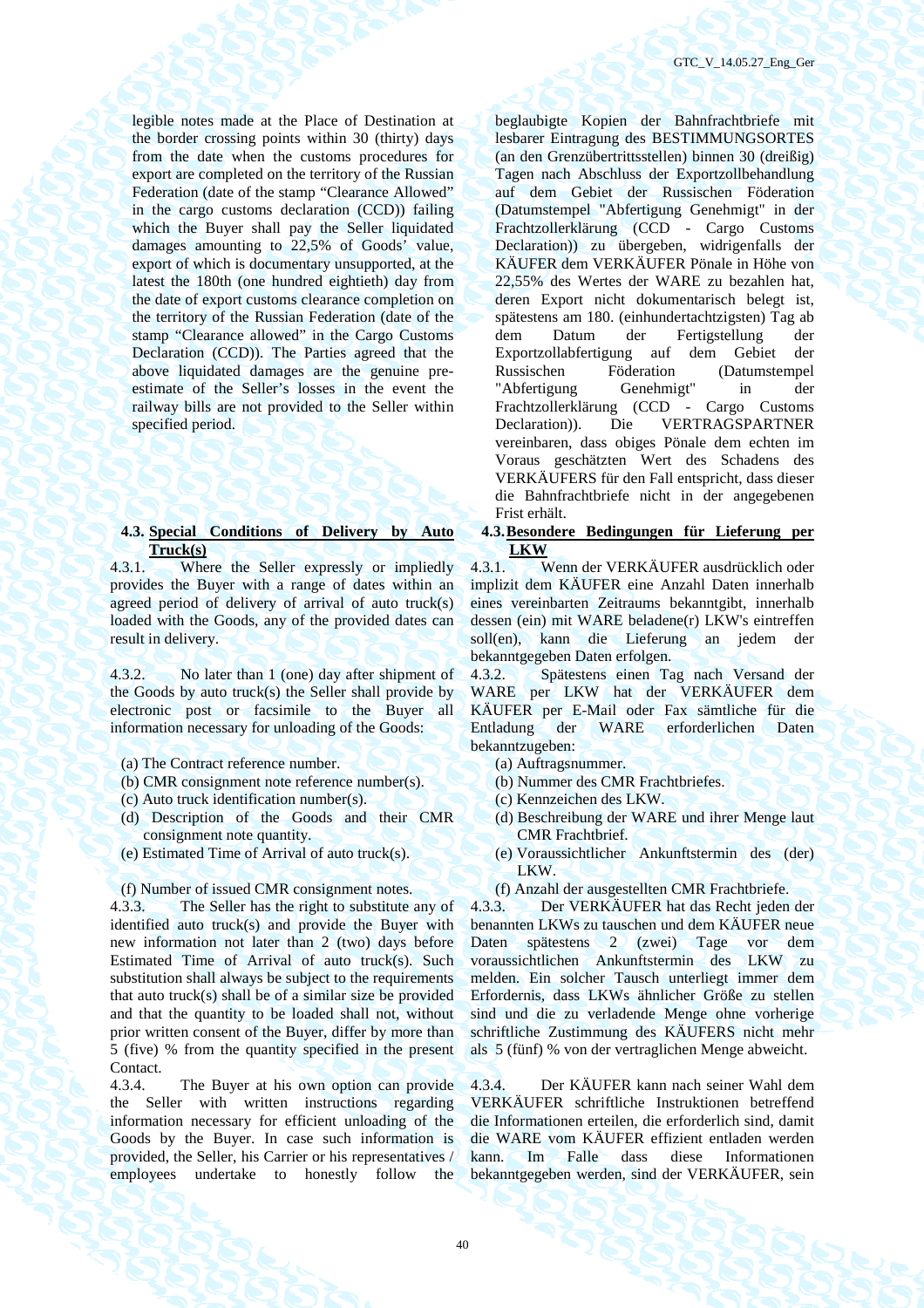instructions where applicable, to partially assist in efficient unloading of the Goods by the Buyer. Such assistance is not a duty but an option of the Seller.

4.3.5. **The Buyer warrants** that the Place of Destination shall be safe and well suited for delivery of the Goods. The Buyer shall be liable for and shall indemnify the Seller in respect of any loss or damage, including but not limited to any liability for damage to auto truck(s), surroundings, environment and people, additional costs or expenses arising out of and in relation to any failure of the Buyer to nominate a safe Place of Destination.

4.3.6**. The Buyer is obliged** to ensure his timely presence at Place of Destination at the Delivery Date for unloading of the Goods. Buyer's absence at the Place of Destination shall not prejudice the fact that the Seller had successfully performed Delivery of the Goods for the purpose of the Contract.

### 4.3.7. **Time for Unloading** 4.3.7. **Entladedauer**

- a) The time allowed to the Buyer for the unloading of the quantity of the Goods deliverable under the Contract by each auto truck shall be as set out in Article I of the Contract.
- b) Unloading time shall commence 2 (two) hours after the arrival of each auto truck to the Place of Destination. For the purpose of calculating unloading time, unloading shall be deemed to have been completed upon removal of last item of the Goods from last auto truck's cargo space.

4.3.8. Carriage of the Goods by Road Contract **Conditions** 

- a) The Seller may arrange transportation with respect to a standard carriage of the Goods by road contract. Without prejudice to the generality of the foregoing, such contract shall be deemed to include the provision that where, at any time after loading but before the commencement of unloading;
	- (i) mportation of the Goods at the Place of Destination is prohibited under the laws of the country in which such Goods were produced, or by regulations, rules, directives or guidelines applied by the government of that country or any relevant agency thereof; and/or
	- (ii) The country, state, territory or region at which the Place of Destination is located becomes a restricted zone,

the Goods shall be unloaded at an alternative location nominated by the Buyer that is not subject to any such prohibition and that is acceptable to the Seller (which acceptance shall not be unreasonably withheld).

FRÄCHTER oder seine Vertreter / Mitarbeiter verpflichtet diese nach Möglichkeit genau einzuhalten um die effiziente Entladung der WARE durch den KÄUFER mit zu unterstützen. Diese Unterstützung ist keine Pflicht des VERKÄUFERS, er ist jedoch dazu berechtigt.

4.3.5. Der KÄUFER gewährleistet, dass der BESTIMMUNGSORT für die Ablieferung der WARE sicher und geeignet ist. Der KÄUFER haftet und ist dem VERKÄUFER ersatzpflichtig für alle Schäden oder Verluste, einschließlich unter anderem der Haftung für Schaden an LKW(s), Umgebung, Umwelt und Personen, Zusatzkosten oder -spesen aus oder in Zusammenhang mit der Unterlassung des KÄUFERS einen sicheren BESTIMMUNGSORT namhaft zu machen.

4.3.6. Der KÄUFER ist verpflichtet zeitgerecht zum LIEFERDATUM am BESTIMMUNGSORT anwesend zu sein um die WARE zu entladen. Die Nichtanwesenheit des KÄUFERS am BESTIMMUNGSORT hat keine Auswirkung auf die Tatsache, dass der VERKÄUFER die Lieferung der WARE im Sinne des VERTRAGES erfolgreich ausgeführt hat.

- a) Die dem KÄUFER vorgegebene Zeit für Entladung der Menge der vertraglich von jedem LKW zu liefernden WARE ist die, welche im VERTRAG in Artikel I spezifiziert ist.
- b) Die Entladedauer beginnt 2 (zwei) Stunden nach Ankunft jedes LKW am BESTIMMUNGSORT. Für Zwecke der Errechnung der Entladezeit gilt die Entladung der WARE als fertiggestellt, sobald die letzte Position der WARE vom letzten LKW Laderaum entladen ist.

4.3.8. Bedingungen für den Straßentransport der WARE

- a) Der VERKÄUFER kann den Transport gemäß einem Standardvertrag für Straßentransporte vornehmen. Unbeschadet der Allgemeingültigkeit des Vorstehenden muss dieser VERTRAG eine Bestimmung enthalten, dass wenn zu irgendeinem Zeitpunkt nach der Verladung, jedoch vor dem Beginn der Entladung:
	- (i) die Einfuhr der WARE am BESTIMMUNGSORT von den Gesetzen des Landes, in dem die WARE hergestellt wurde, oder durch Vorschriften, Regeln, Richtlinien oder Direktiven der Regierung dieses Landes oder einer seiner zuständigen Behörden verboten ist; und/oder
	- (ii) (ii) das Land, der Staat, das Territorium oder das Gebiet, in dem der BESTIMMUNGSORT liegt, zu einem Beschränkungen unterliegenden Gebiet wird,

die WARE an einem anderen vom KÄUFER bestimmten Ort entladen wird, in dem ein solches Verbot nicht gilt und mit dem der VERKÄUFER einverstanden ist (welches Einverständnis nicht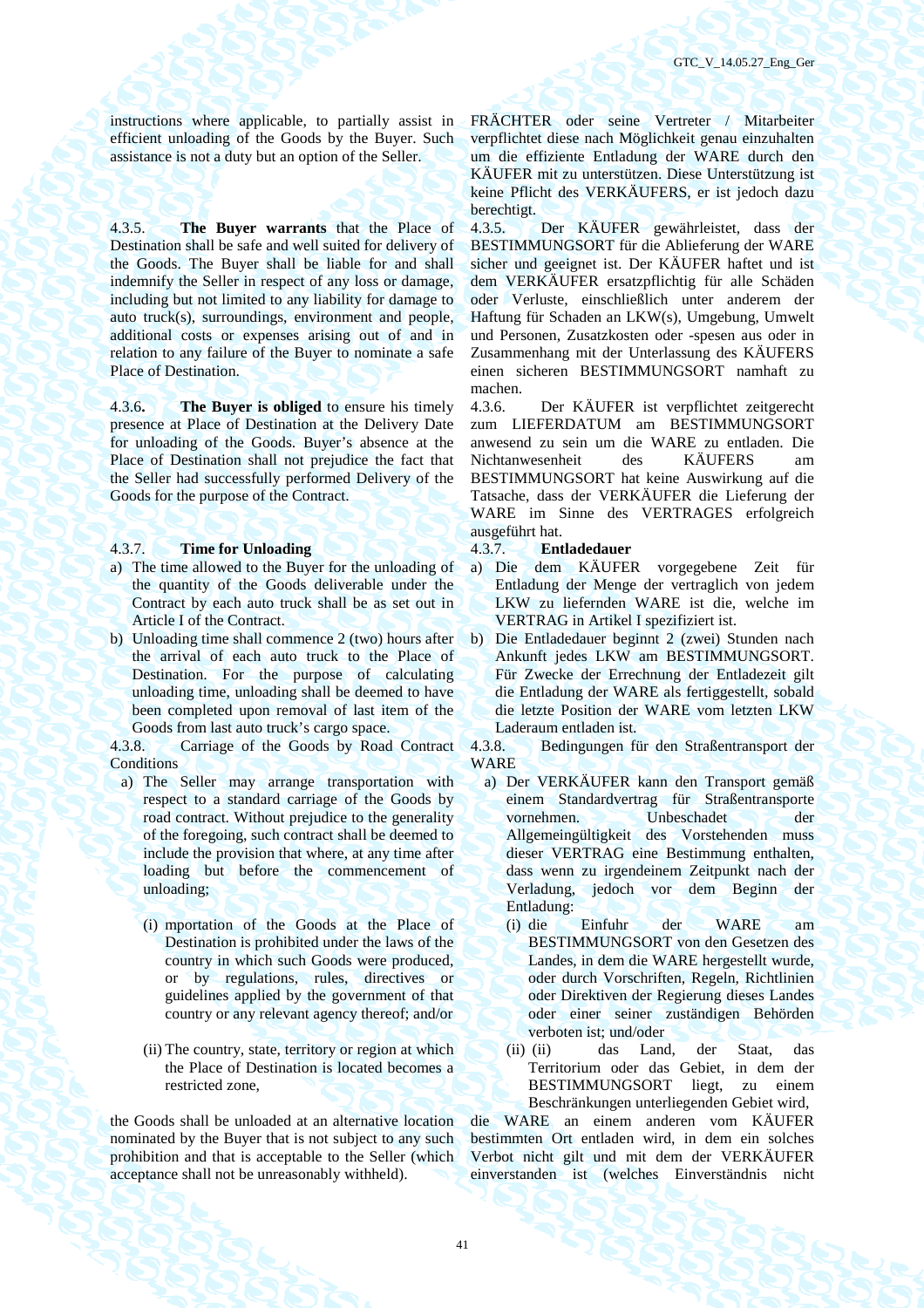b) In such circumstances, such alternative Place of Destination shall be deemed to be the Place of Destination stipulated under this GTC for the shipment in question and all extra expenses (if any) involved in the auto truck's reaching such alternative Place of Destination shall be for the Buyer's account.

The Buyer has the right to require extra services in relation to the Goods at Place of Destination which shall not be viewed as included in the Total Goods Value. The Parties shall decide on a possibility of provision of such services by mutual written agreement no later than 3 (three) days before Estimated Time of Arrival of the auto truck(s). Where the Buyer, by written instruction to the Seller, requests that such services should be provided, then the Buyer shall indemnify and hold the Seller harmless against any liability, loss, damage, delay or expense that the Seller may sustain by reason of complying with the Buyer's request. The indemnity given by the Buyer to the Seller shall be no less in scope than the indemnity required by auto trucks' owner to comply with the Buyer's request.

# **4.4. Special Conditions of Delivery in Shipping Containers**

4.4.1. The period of free use and payment for excess use of containers in port of unloading shall be according to the applicable rules of the forwarder's agent/container owner or customary at the Place of Destination.

4.4.2. In the event a container is damaged while it is in possession of the Buyer or the Buyer's counterparties, the Buyer shall promptly inform the Seller thereof and within 30 (thirty) days after the Seller's request pay to the Seller the documented repair full costs, including, without limitations, expenses on transportation of the container to the place of repair and surveyor's services. If the owner of the container (or the forwarder agent, if authorized) decides that the repair of the container is impossible or not reasonable as a result of the incurred damage, the container is considered to be lost. In that case the Buyer shall pay the Seller the amount that covers value of the corresponding size and type of container, but in any case not less than the cost of the container set by the owner.

4.4.3. The assessment of damage to the container during its possession by the Buyer shall be done by the Seller or an expert engaged by the Seller or by the owner or by the expert engaged by the owner. The expert costs are born by the Seller or the owner. Upon

unzumutbarerweise vorenthalten werden darf).

b) Unter solchen Umständen gilt ein solcher Ausweichentladebereich als BESTIMMUNGSORT laut VERTRAG für die in Rede stehende Fracht und sämtliche zusätzlichen Kosten (falls aufgelaufen) für die Anreise des LKW an diesen Ausweich-BESTIMMUNGSORT gehen zu Lasten des

KÄUFERS.<br>4.3.9. Zusätz 4.3.9. **Buyer's right to require** 4.3.9. Zusätzliche Rechte des Käufers.

> Der KÄUFER hat das Recht zusätzliche Dienstleistungen für die WARE am BESTIMMUNGSORT anzufordern, die nicht als im GESAMTWARENWERT inbegriffen gelten. Die VERTRAGSPARTNER entscheiden einvernehmlich schriftlich über die Durchführung solcher Dienstleistungen spätestens 3 (drei) Tage vor der VOAUSSICHTLICHEN ANKUNFTSZEIT des (der) LKW. Wenn der KÄUFER durch schriftliche Beauftragung des VERKÄUFERS die Leistung solcher Dienste anfordert, hält der KÄUFER den VERKÄUFER schad- und klaglos für jede Haftung, Verlust, Schaden, Verzögerung oder Kosten, die dem VERKÄUFER auf Grund der Erfüllung der Forderung des KÄUFERS erwachsen. Die dem VERKÄUFER vom KÄUFER gewährte Schadloshaltung darf nicht geringer sein als die erforderliche Schadloshaltung des LKW Eigentümers gegenüber der Forderung des KÄUFERS.

## **4.5. Besondere Bedingungen für Lieferung in Versandcontainern**

4.4.1. Die Dauer der kostenlosen Verwendung und Zahlungen für deren Überschreitung im Entladeort ist gemäß den geltenden Regeln des Agenten des Spediteurs/Eigentümers der Container oder den Usancen am BESTIMMUNGSORT geregelt.

4.4.2. Im Falle dass ein Container während seiner Benützung durch den KÄUFER oder dessen VERTRAGSPARTNERN beschädigt wird, hat der KÄUFER den VERKÄUFER unverzüglich diesbezüglich zu informieren und binnen 30 (dreißig) Tagen ab Aufforderung durch den KÄUFER diesem die vollständigen nachgewiesenen Reparaturkosten zu bezahlen, einschließlich unter anderem die Kosten des Transports des Containers zum Reparaturort und die Dienste des Havariekommissärs. Entscheidet der Eigentümer des Containers (oder, falls bevollmächtigt, der Spediteur), dass die Reparatur des Containers unmöglich oder nicht sinnvoll ist angesichts des eingetretenen Schadens, gilt der Container als verlustig. In diesem Falle bezahlt der KÄUFER dem VERKÄUFER den Betrag, der dem Wert der entsprechenden Größe und Type des Containers entspricht, jedoch mindestens die vom Eigentümer festgestellten Anschaffungskosten des Containers.

4.4.3. Die Schätzung des Schadens des Containers, solange dieser sich im Besitz des KÄUFERS befindet, erfolgt durch den VERKÄUFER oder einen von diesem bestellten Sachverständigen oder durch den Eigentümer oder einen von diesem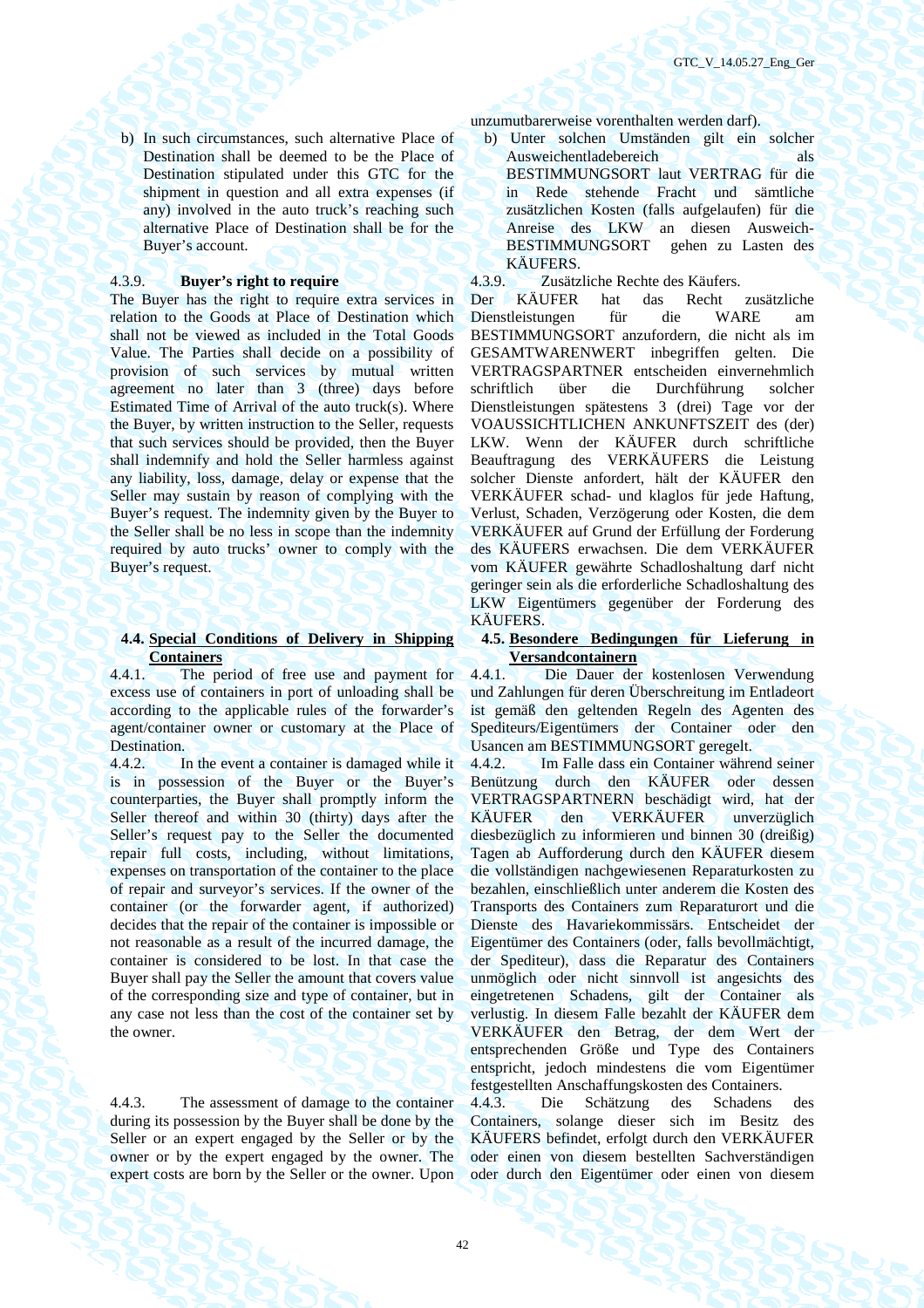the results of the assessment the expert shall prepare an act based on which the owner of the container shall resolve on the feasibility of the container's repair. The expert costs shall be paid in full by the Buyer to the Seller.

4.4.4. The Buyer shall return the container in accordance with the Seller written instructions as soon as possible following the completion of the shipment and in any event within the free use period stated in the customary rules at the Place of Destination. The container is to be freed from all particles of the cargo and material used for the Goods separation.

4.4.5. Should the Buyer fail to return the empty and clean container to the forwarder (or the forwarding agent) within the free use period, such container is considered to be lost. In that case the Buyer shall pay the Seller the amount that covers value of the corresponding size and type of container, but in any case not less than the cost of the container set by the owner.

4.4.6. Should the Buyer fail to return the container within the free use period, the Seller is entitled at its own discretion: (i) to claim the cost of the lost container; or (ii) extend the return period and charge 35 (thirty five) USD per each day of use beyond the free use period or such a bigger rate as may applicable to the forwarder's agent/container owner or customary at the Place of Destination. In the event the container is lost or deemed to be lost (as described in this Clause 4.4), the charge for the use beyond the free use period shall be calculated until the payment of the cost of the lost container.

4.4.7. The Buyer shall provide the Seller with full written instructions regarding the particulars for the Bills of Lading including consignee, contact details and address of the authorized person of the consignee, other information necessary for the delivery and reasonably required by the Seller, number of the copies, addresses, etc. and such other information which may be required by the Place of Shipment, Place of Destination and/or the Seller. The Seller shall have the right to issue its own instructions if the Buyer fails to provide such instructions and/or information required by this Clause.

# **4.5. Payment Conditions 4.5. Zahlungsbedingungen**

bestellten Sachverständigen. Die Kosten des Sachverständigen gehen zu Lasten des VERKÄUFERS oder des Eigentümers. Auf der Grundlage des Ergebnisses der Bewertung erstellt der Sachverständige ein Protokoll, auf dessen Grundlage der Eigentümer des Containers über die Zweckmäßigkeit der Reparatur des Containers entscheidet. Die Kosten des Sachverständigen sind vom KÄUFER dem VERKÄUFER zur Gänze zu vergüten.

4.4.4. Der KÄUFER retourniert den Container gemäß den schriftlichen Anweisungen des VERKÄUFERS so rasch wie möglich nach Beendigung des Versandes und auf jeden Fall innerhalb der Dauer der kostenlosen Benützung laut den am BESTIMMUNGSORT üblichen Usancen. Der Container ist von allen Resten der Ladung und des für die Trennung der WARE benützten Rohmaterials zu reinigen.<br>4.4.5.

4.4.5. Sollte der KÄUFER die Retournierung des leeren und gereinigten Containers an den FRÄCHTER (oder Spediteur) innerhalb der Dauer der kostenlosen Benützung verabsäumen, gilt dieser Container als verlustig. In diesem Falle bezahlt der KÄUFER dem VERKÄUFER den Betrag, der dem Wert der entsprechenden Größe und Type des Containers entspricht, jedoch mindestens die vom Eigentümer festgestellten Anschaffungskosten des Containers.

4.4.6. Sollte der KÄUFER die Retournierung des leeren und gereinigten Containers innerhalb der Dauer der kostenlosen Benützung verabsäumen, kann der VERKÄUFER in seinem eigenen Ermessen: (i) die Kosten des verlustigen Containers fordern; oder (ii) die Rückgabefrist verlängern und 35 (fünfunddreißig) USD pro Tag der Verwendung nach Ablauf der Gratisbenützungsperiode in Rechnung stellen, oder einen entsprechend höheren Satz, den der Spediteur/Eigentümer des Containers bezahlen muss oder der am BESTIMMUNGSORT üblich ist. Im Falle dass der Container verlustig ist oder als verlustig gilt (laut Bestimmungen in dieser Klausel), ist der Preis für die Benützung über die Gratisperiode hinaus bis zur Zahlung der Kosten des verlustigen Containers in Rechnung zu stellen.

4.4.7. Der KÄUFER hat dem VERKÄUFER vollständige schriftliche Instruktionen über die Einzelheiten der Konnossemente zu übergeben, einschließlich Empfänger, Kontaktdaten und –adressen des Bevollmächtigten des Empfängers, sonstige der für die Lieferung erforderlichen und angemessenerweise vom VERKÄUFER erforderlichen Informationen, Anzahl der Kopien, Adressen, etc. und alle sonstigen Informationen, die am VERSANDORT, BESTIMMUNGSORT und/oder vom VERKÄUFER benötigt werden können. Der VERKÄUFER hat das Recht seine eigenen Anweisungen zu erteilen, wenn der KÄUFER gemäß dieser Klausel erforderliche Instruktionen und/oder Informationen unterlässt.

PAYMENT **EXAMPLE 2018 ZAHLUNG**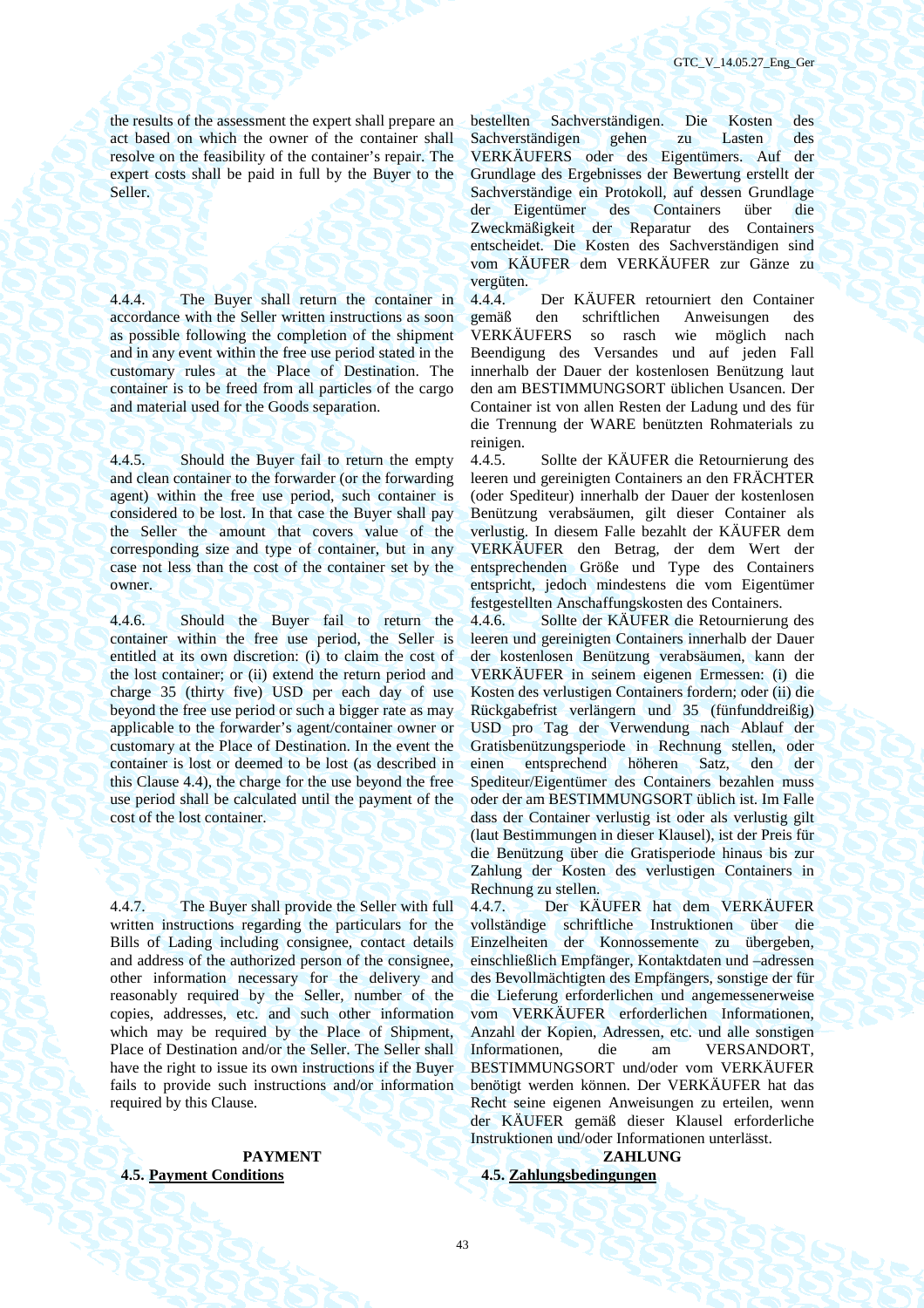4.5.1. **Price.** The Price for the Goods shall be paid by the Buyer according to the Contract.

4.5.2. **Time of payment**. Time for payment shall be of the essence.

4.5.3. **Bank details**. Bank details of the Seller shall be indicated in the invoice. The Buyer shall effect the payment in accordance with the Article I of the Contract by telegraphic transfer and, unless otherwise follows from the context or specifically provided in the Contract or the GTC, with indicating the number and the date of the Contract/Amendment and the number and the date of the invoice issued by the Seller in the payment reference (the purpose of payment).

4.5.4. **SWIFT confirmation**. The Buyer shall provide the Seller with a copy of SWIFT confirmation within 1 (one) Business Day after the payment has been effected.

4.5.5. **VAT**. Unless otherwise expressly defined in the Contract the Price is exclusive of any VAT and the Seller shall have the right to invoice the Buyer for any such VAT in so far as such taxes are not for the account of the Seller according to the Contract.

4.5.6. **The date of payment**. The date of payment is considered the date of crediting of the Seller's bank account for 100% (one hundred per cent) of the amount specified in the Seller's invoice.

4.5.7. **Withholdings**. Unless otherwise expressly agreed to the contrary in the Contract, all payments due or payable to the Seller under the Contract shall be paid in full, regardless of whether the Buyer is required to withhold or to apply any Taxes on payments made under the Contract. If the Buyer is required to withhold or to apply any Taxes on payments made under the Contract, then Buyer shall gross up such payments so that the Seller receives after the deduction of Tax, the full sum due and payable under the Contract as if no such Taxes had been deducted, regardless of any withholdings or application of any Taxes on payments made under the Contract. The Total Goods Value and all other amounts payable by the Buyer to the Seller under the Contract shall be payable without the right to any discount, deduction, set-off, lien, claim or counterclaim.

4.5.8. **Interest.** If the Total Goods Value or any other amounts due by the Buyer to the Seller under the Contract are not paid when due, interest shall be accrued and shall be paid on all amounts outstanding until payment in full is received into the Seller's bank account as described in Clause 4.10.2.

4.5.1. **PREIS.** Der PREIS für die WARE ist vom KÄUFER gemäß dem VERTRAG zu entrichten.

4.5.2. **Zeitpunkt der Zahlung**. Der Zeitpunkt der Zahlung, einschließlich unter anderem, die Bedingungen über eine Anzahlung oder Zahlungsbedingungen per AKKREDITIV, sind ein wesentlicher Vertragsbestandteil.

4.5.3. **Bankverbindung**. Die Bankverbindung des VERKÄUFERS ist in der Rechnung anzuführen. Der KÄUFER hat die Zahlung gemäß Artikel I des VERTRAGES telegraphisch durchzuführen und, soweit nicht aus dem Kontext anders hervorgeht oder besonders im VERTRAG oder den AGB vorgesehen, unter Angabe (im Zahlungszweck oder der Zahlungsreferenz) der Nummer und des Datums des VERTRAGES/des Nachtrags und von Nummer und Datum der vom VERKÄUFER ausgestellten Rechnung.

4.5.4. **SWIFT Bestätigung.** Der KÄUFER wird dem VERKÄUFER die Kopie der SWIFT Bestätigung innerhalb 1 (eines) Geschäftstages nach Durchführung der Zahlung übermitteln.

4.5.5. **Umsatzsteuer.** Sofern nicht ausdrücklich im VERTRAG anders vorgesehen, ist im PREIS keine Umsatzsteuer inbegriffen und der VERKÄUFER ist berechtigt diese Umsatzsteuer dem KÄUFER in Rechnung zu stellen, soweit diese Steuer laut VERTRAG nicht zu Lasten des VERKÄUFERS geht.<br>4.5.6. Der Tag der Zahlung. Als Tag der

4.5.6. **Der Tag der Zahlung.** Als Tag der Zahlung gilt das Datum der Gutschrift von 100% (einhundert Prozent) des Rechnungsbetrages des VERKÄUFERS am Bankkonto des VERKÄUFERS.

4.5.7. **Einbehaltungen.** Soweit nicht ausdrücklich im VERTRAG gegenteilig vereinbart ist, sind sämtliche an den VERKÄUFER gemäß dem VERTRAG zu entrichtenden oder fälligen Beträge ohne Abzüge zu bezahlen, gleichgültig, ob der KÄUFER verpflichtet ist STEUERN auf laut dem VERTRAG durchgeführte Zahlungen einzubehalten oder einzuheben. Wenn der KÄUFER verpflichtet ist STEUERN auf gemäß dem VERTRAG erfolgte Zahlungen einzubehalten oder einzuheben, wird er die Beträge dieser Zahlungen so erhöhen, dass der VERKÄUFER nach Abzug der STEUER den vollen laut VERTRAG fälligen und zahlbaren Betrag erhält, so als ob keine STEUERN abgezogen worden wären, gleichgültig ob Einbehaltungen oder Abführungen von STEUERN auf Zahlungen gemäß dem VERTRAG erfolgten. Der GESAMTWARENWERT sowie alle anderen vom KÄUFER an den VERKÄUFER laut VERTRAG zu entrichtenden Beträge sind ohne Abzug, Rabatt, Gegenverrechnung, Pfandrecht, Zurückbehaltung oder Gegenforderung zu bezahlen.

4.5.8. **Zinsen.** Wurden der GESAMTWARENWERT oder sonstige vom KÄUFER dem VERKÄUFER gemäß dem VERTRAG zahlbaren Beträge nicht bei Fälligkeit bezahlt, fallen Zinsen an und sind auf alle offenen Beträge bis zum Erhalt der vollständigen Bezahlung auf das Bankkonto des VERKÄUFERS laut Klausel 4.10.2 zu entrichten.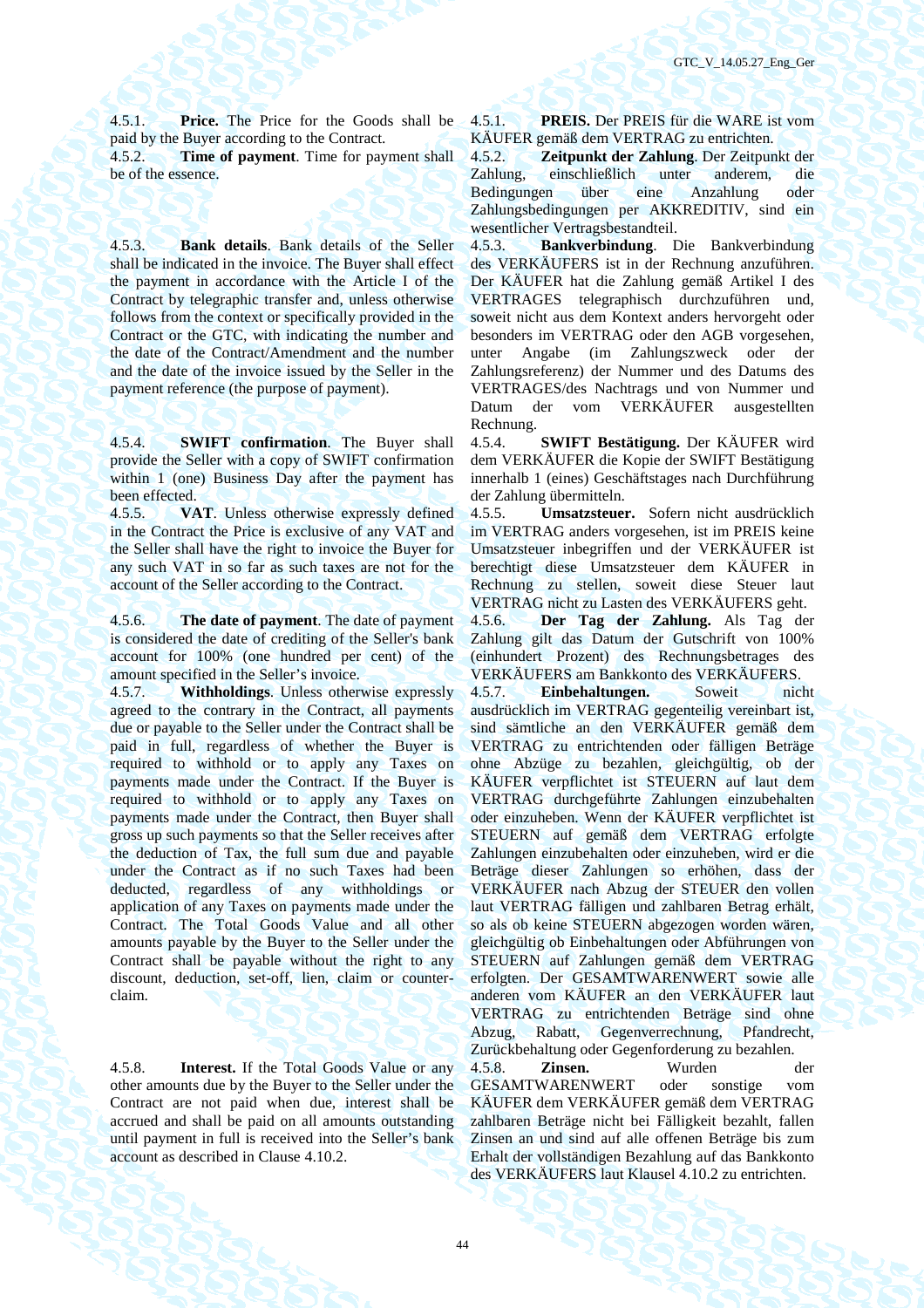GTC\_V\_14.05.27\_Eng\_Ger

4.5.9. **Banking expenses.** All expenses at the Seller's bank and at the Seller's correspondent bank shall be for the account of the Seller. All expenses outside the Seller's bank and at the Seller's correspondent bank shall be for the account of the Buyer.

4.5.10. **Verification Act**. On a quarterly basis the Verification Act should be fully executed by both Parties. The Seller shall send by fax or by email to the Buyer the Verification Act signed by the Seller once in a quarter. Within 2 (two) days from the date of receipt of the Verification Act signed by the Seller the Buyer shall check the Goods delivered quantity, amount paid for the Goods, and provide the Seller with its motivated objections (if any). The Seller shall consider such motivated objections within 7 (seven) days and put the corrections into the Verification Act or negotiate with the Buyer on the amicable basis the content of the Verification Act which should be executed by both Parties. Without prejudice to the above, the Verification Act shall be executed upon any Party request if any.

### **4.6. Payment terms 4.6.Zahlungsbedingungen**

- 4.6.1. **Letter of Credit** 4.6.1. **AKKREDITIV**
- a) **Issuance of the Letter of Credit** а) **Ausstellung des AKKREDITIVS** 
	- The Buyer shall issue Letter of Credit within 5 (five) Business Days from the Signing Date in strict accordance with the terms and conditions set out in this Clause.

- The validity period for the Letter of Credit shall cover the payment period envisaged in the Contract plus 30 (thirty) days, provided, however, that the minimal validity period could not be less than 90 (ninety) days. The foregoing is saved that the Buyer shall extend respectively the validity of the Letter of Credit in case of Force Majeure Event.
- 

c) **Documents** с) **Dokumente**  The documents to be provided by the Seller pursuant to the requirements of a Letter of Credit shall be the following:

- 
- 

Documents prepared in Russian language are acceptable.

Minor mistakes and misprints in the documents are acceptable.

4.5.9. **Bankspesen.** Alle Spesen der Bank des VERKÄUFERS und der Korrespondenzbank des VERKÄUFERS gehen zu Lasten des VERKÄUFERS. Alle Spesen, die außerhalb der BAnk des VERKÄUFERS und der Korrespondenzbank des VERKÄUFERS anfallen, gehen zu Lasten des KÄUFERS.

4.5.10. **ÜBERPRÜFUNGSPROTOKOLL**. Vierteljährlich ist ein ÜBERPRÜFUNGSPROTOKOLL von beiden VERTRAGSPARTNERN zu fertigen. Der VERKÄUFER übersendet per Fax oder E-Mail vierteiljährlich dem KÄUFER das vom VERKÄUFER unterzeichnete ÜBERPRÜFUNGSPROTOKOLL. Innerhalb von 2 (zwei) Tagen ab dem Tag des Erhalts des vom VERKÄUFER unterzeichneten ÜBERPRÜFUNGSPROTOKOLLS hat der KÄUFER die gelieferte Menge der WARE sowie den für die WARE bezahlen Betrag zu überprüfen und (gegebenenfalls) dem KÄUFER seine begründeten Einwände bekanntzugeben. Der VERKÄUFER wird solche begründeten Einwände binnen 7 (sieben) Tagen überprüfen und Berichtigungen im ÜBERPRÜFUNGSPROTOKOLL anbringen oder mit dem KÄUFER auf gütlicher Basis den Inhalt des ÜBERPRÜFUNGSPROTOKOLLS aushandeln, das von beiden VERTRAGSPARTNERN zu unterfertigen ist. Unbeschadet des oben Gesagten ist das ÜBERPRÜFUNGSPROTOKOLL auf Anforderung von jedem VERTRAGSPARTNER zu unterzeichnen.

- - Binnen 5 (fünf) Geschäftstagen ab dem UNTERZEICHNUNGSDATUM wird der KÄUFER ein AKKREDITIV in genauer Übereinstimmung mit den in dieser Klausel angeführten Bedingungen eröffnen.

# b) **Validity period of the Letter of Credit** b) **Gültigkeitsdauer des AKKREDITIVS**

Die Gültigkeitsdauer des AKKREDITIVS hat sich auf die im VERTRAG vorgesehene Zahlungsfrist plus 30 (dreißig) Tage zu erstrecken, darf jedoch die Mindestgültigkeitsdauer von 90 (neunzig) Tagen nicht unterschreiten. Im Falle eines EREIGNISSES HÖHERER GEWALT wird der KÄUFER die Gültigkeit des AKKREDITIVS entsprechend verlängern.

Die vom VERKÄUFER gemäß den Akkreditivbedingungen zu erbringenden Dokumente sind:

i. Seller's invoice (fax or email copy); i. Rechnung des VERKÄUFERS (Fax oder E-Mail Kopie);

ii. Transport Document (fax or email copy). ii. TRANSPORTDOKUMENT (Fax oder E-Mail Kopie);

Dokumente in russischer Sprache werden akzeptiert.

Geringfügige Fehler und Tippfehler in den Dokumenten werden akzeptiert.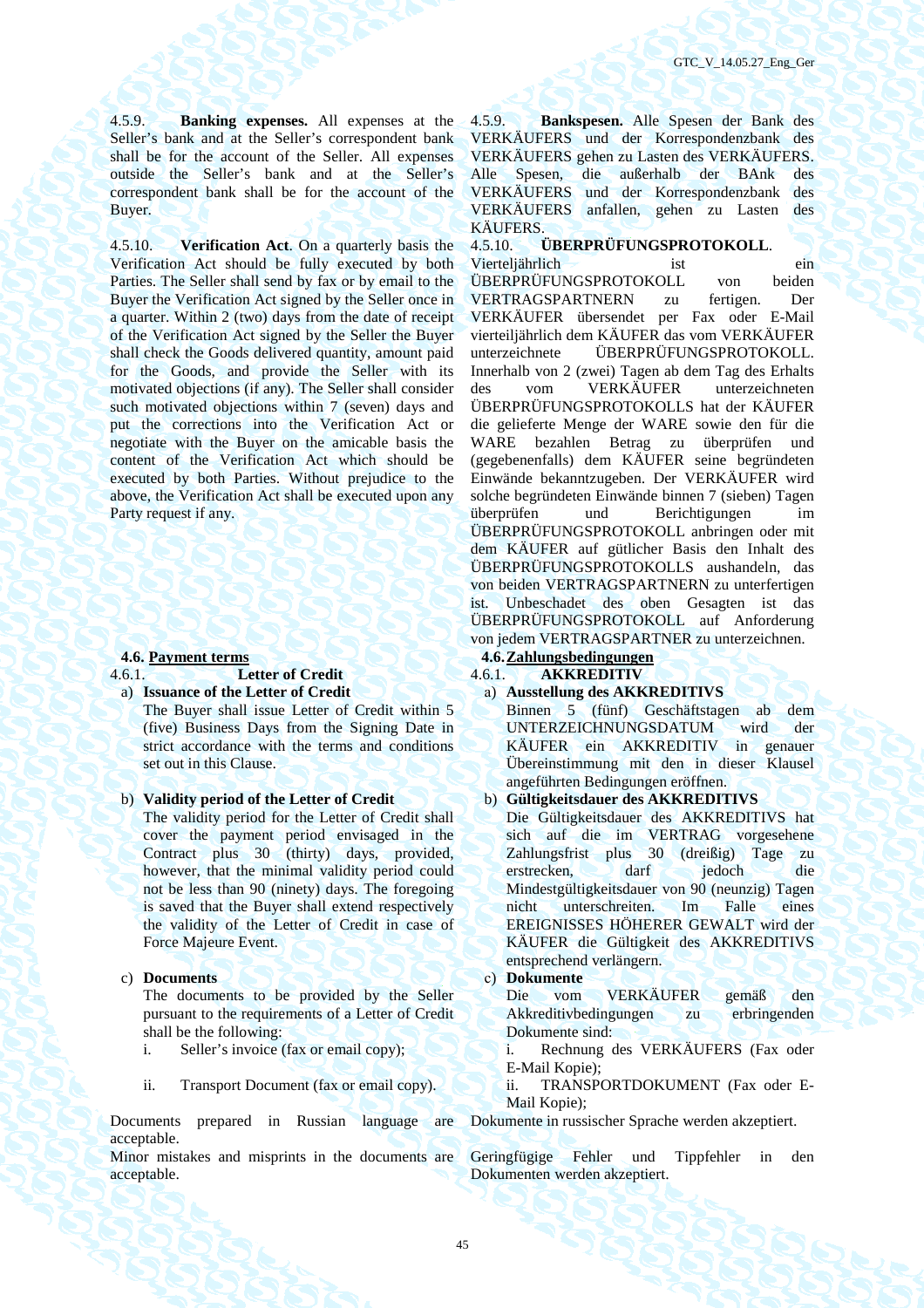### d) **Letter of Credit Conditions** d) **Akkreditivbedingungen**

The payment for the Goods shall be effected by the Buyer as follows:

- i. The Buyer shall issue in favor of the Seller an irrevocable and divisible Letter of Credit payable at sight in strict accordance with the terms and from a bank and in a form confirmed in writing by the Seller but in any case prior to the Goods dispatch.
- ii. The Buyer shall provide the Seller with the draft of such irrevocable Letter of Credit for the preliminary Seller's written approval.
- iii. Expenses in connection with the opening, amendment and utilization of the Letter of Credit shall be paid by the Buyer.
- iv. The Letter of Credit shall be issued in the amount of 110% (one hundred and ten per cent) of the Price multiplied by the shipment quantity of the Goods to be delivered.

### 4.6.2. **Prepayment (advance payment)** 4.6.2. **Vorauszahlung (Anzahlung)**

The payment for the Goods shall be effected by the Buyer as follows:

- a) The Buyer shall pay 100% (one hundred per cent) of the amount specified in the Seller's proforma invoice in advance within 5 (five) Business Days after the date of the Seller's proforma invoice but in any case at least 3 (three) Business Days prior to the Goods dispatch by the Manufacturer.
- b) The Buyer shall effect the payment in accordance with the Contract by telegraphic transfer and without deduction into the Seller's bank account and the Buyer shall indicate the number and the date of the Contract/Amendment and proforma invoice number in the payment reference (the purpose of payment).
- c) In case of the amount paid by the Buyer as the Prepayment for the Goods is less than the amount due to be paid for the Actual Contract Quantity or the Actual Monthly Quantity (as the case may be) the Buyer shall effect the payment of such outstanding balance within 5 (Five) days of an appropriate Seller's invoice.
- d) In case of the amount paid by the Buyer as the Prepayment for the Goods exceeds the amount due to be paid for the Actual Contract Quantity or the Actual Monthly Quantity (as the case may be) the Parties shall mutually agree if (i) such difference between the amounts will be applied to the further deliveries if applicable or (ii) the Seller shall return such difference

Die Zahlung für die WARE ist vom KÄUFER wie folgt zu entrichten.

- i. Der KÄUFER eröffnet zu Gunsten des VERKÄUFERS ein unwiderrufliches und teilbares AKKREDITIV, das auf Sicht in genauer Übereinstimmung mit den Bedingungen zahlbar ist, bei einer Bank und in einer Form, die vom VERKÄUFER schriftlich zu bestätigen sind, in jedem Fall jedoch vor Versand der WARE.
- ii. Der KÄUFER wird dem VERKÄUFER einen Entwurf eines solchen unwiderruflichen AKKREDITIVS zwecks vorheriger schriftlicher Genehmigung des VERKÄUFERS übersenden.
- iii. Sämtliche in Zusammenhang mit der Eröffnung, Erhöhung und Ausnützung des AKKREDITIVS verursachten Spesen sind vom KÄUFER zu bezahlen
- iv. Das AKKREDITIV ist über 110% (einhundertzehn Prozent) des PREISES, multipliziert mit der Versandmenge der zu liefernden WARE, zu eröffnen.

Die Zahlung für die WARE ist vom KÄUFER wie folgt zu entrichten:

- а) Der KÄUFER bezahlt 100% (einhundert Prozent) des Betrages der Proformarechnung des VERKÄUFERS im Voraus innerhalb von 5 (fünf) Geschäftstagen ab dem Datum der Proformarechnung des VERKÄUFERS, in jedem Fall jedoch mindestens 3 (drei) Geschäftstage vor Versand der WARE durch den HERSTELLER.
- b) Der KÄUFER hat die Zahlung vertragsgemäß telegraphisch und ohne Abzug auf das Bankkonto des VERKÄUFERS zu entrichten und wird im Zahlungsbezug (Zahlungszweck) Nummer und Datum des VERTRAGES/des Nachtrags und die Nummer der Proformarechnung einsetzen.
- с) Im Falle dass der vom KÄUFER als Anzahlung für die WARE entrichtete Betrag geringer ist als der für die TATSÄCHLICHE VERTRAGSMENGE oder (gegebenenfalls) die TATSÄCHLICHE MONATSMENGE, wird der KÄUFER die Bezahlung eines solchen offenen Saldos binnen 5 (fünf) Tagen ab dem Datum der entsprechenden Rechnung des VERKÄUFERS bezahlen.
- d) Im Falle dass der vom KÄUFER als Anzahlung für die WARE entrichtete Betrag höher ist als der für die TATSÄCHLICHE VERTRAGSMENGE oder (gegebenenfalls) die TATSÄCHLICHE MONATSMENGE, werden die VERTRAGSPARTNER einvernehmlich vereinbaren ob (i) dieser Differenzbetrag der Beträge gegebenenfalls für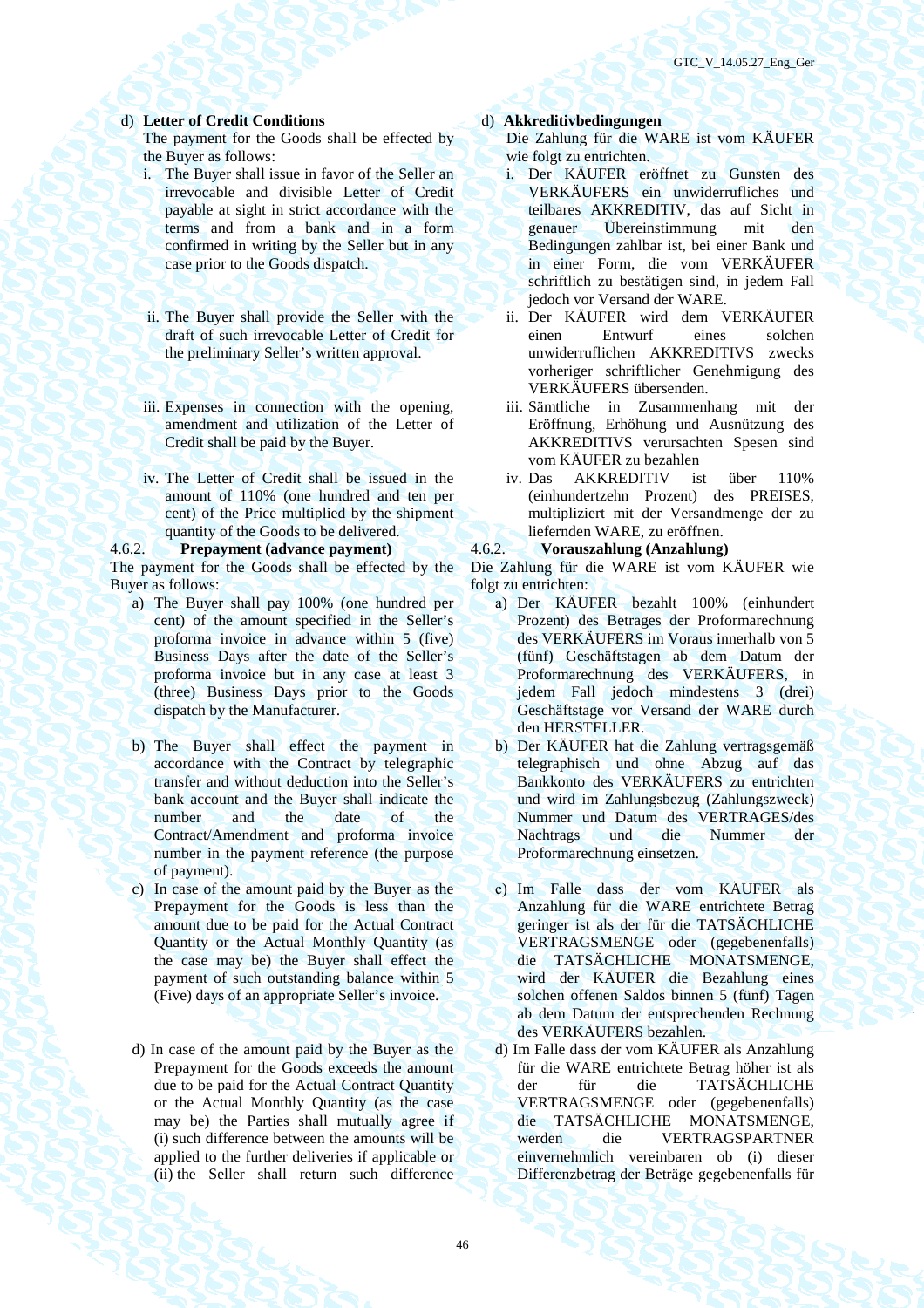between the amounts within 5 (Five) days of an appropriate Verification Act is executed by the Parties.

a) The Buyer shall pay 100% (one hundred per cent) of the amount specified in the Seller's invoice not later than date specified in the Contract.

b) Partial payments shall be allowed. b) Teilzahlungen sind gestattet.

### 4.6.4. **Documents against Payment** 4.6.4. **Dokumente gegen Zahlung**

The payment for the Goods shall be effected by the Buyer as follows:

The Buyer shall pay the Goods via Documents against payment at sight (hereinafter referred to as "D/P at sight" or "DaP at sight" or "DP at sight") in accordance with the conditions specified below.

The payment for the Goods shall be effected by the Buyer as follows:

- a) Within ten (10) Business days after the date when the documents stating the right of disposal of the Goods were issued the Seller shall (i) transfer the originals of such documents to the Seller's Bank and (ii) send the copy of such documents to the Buyer.
- b) The Seller's Bank shall transfer the originals of such documents to the Buyer's Bank; provided that such Buyer's Bank was expressly preliminary approved by the Seller in writing.
- c) UNDER NO CIRCUMSTANCES THE BUYER'S BANK MAY TRANSFER THE ORIGINALS OF THE DOCUMENTS STATING THE RIGHT OF DISPOSAL OF THE GOODS TO THE BUYER PRIOR OF THE DATE WHEN THE SELLER'S BANK CONFIRMED THAT ALL AMOUNT FOR THE GOODS WERE DULY PAID BY THE BUYER IN ACCORDANCE WITH THE SELLER'S INVOICE AND ALL AMOUNT WAS ENTERED INTO THE SELLER'S ACCUNT.
- d) The Buyer shall pay 100% (one hundred per cent) amount specified in the copy of the original invoice provided by the Seller via email or mail or fax or any other type of transfer within 5 (five) Business days from the date of receipt of the documents stating the right of disposal of the Goods by the Buyer's Bank.

e) The Buyer shall effect the payments specified in this Clause by telegraphic transfer and without deduction into the Seller's bank account and the Buyer shall indicate the number and the date of the Contract and invoice number in the payment reference (the purpose of payments).

f) The Parties expressly have acknowledged and agreed that the following documents are

weitere Lieferungen angewendet wird oder (ii) der VERKÄUFER diesen Unterschiedsbetrag innerhalb von 5 (fünf) Tagen ab Fertigung des entsprechenden

ÜBERPRÜFUNGSPROTOKOLLS

zurückzubezahlen hat.

# 4.6.3. **Post payment** 4.6.3. **Zahlung nach Erhalt der WARE**

- а) Der KÄUFER bezahlt 100% (einhundert Prozent) des in der Rechnung des VERKÄUFERS angeführten Betrages spätestens am im VERTRAG angeführten Datum.
- 
- 

Die Zahlung für die WARE ist vom KÄUFER wie folgt zu entrichten:

Der KÄUFER bezahlt die WARE via Dokumente gegen Zahlung auf Sicht (nachstehend "D/P at sight" oder "DaP at sight" oder "DP at sight") gemäß den nachstehend angeführten Bedingungen.

Die Zahlung für die WARE ist vom KÄUFER wie folgt zu entrichten:

а) Innerhalb von zehn (10) Geschäftstagen nach Ausstellung der Dokumente, die das Verfügungsrecht über die WARE bestätigen wird der VERKÄUFER (i) die Originale dieser Dokumente an die Bank des VERKÄUFERS weiterleiten und (ii) eine Kopie dieser Dokumente an den KÄUFER senden.

b) Die Bank des VERKÄUFERS leitet die Originale dieser Dokumente an die Bank des KÄUFERS weiter; vorausgesetzt, dass die Bank des KÄUFERS vorher vom VERKÄUFER ausdrücklich schriftlich akzeptiert wurde.

c) UNTER KEINEN UMSTÄNDEN DARF DIE BANK DES KÄUFERS DIE ORIGINALE DER DOKUMENTE, DIE DAS VERFÜGUNGSRECHT ÜBER DIE WARE BESTÄTIGEN, VOR DEM DATUM AN DEN KÄUFER WEITERLEITEN, AN DEM DIE BANK DES VERKÄUFERS BESTÄTIGT, DASS DER GESAMTBETRAG FÜR DIE WARE VOM KÄUFER ORDNUNGSGEMÄSS BEZAHLT WURDE GEMÄSS DER RECHNUNG DES VERKÄUFERS UND DER GESAMTBETRAG AM KONTO DES VERKÄUFERS GUTGESCHRIEBEN IST.

d) Der KÄUFER bezahlt 100% (einhundert Prozent) des Betrages laut Kopie der vom VERKÄUFER per E-Mail oder Post oder Fax oder einer anderen Übertragungsart übermittelten Rechnung binnen 5 (fünf) Geschäftstagen ab dem Datum des Erhalts der das Verfügungsrecht über die WARE bestätigenden Dokumente seitens der Bank des KÄUFERS.

e) Der KÄUFER hat die in dieser Klausel angeführten Zahlungen vertragsgemäß telegraphisch und ohne Abzug auf das Bankkonto des VERKÄUFERS zu entrichten und wird im Zahlungsbezug (Zahlungszweck) Nummer und Datum des VERTRAGES / des Nachtrags und die Nummer der Rechnung einsetzen.

f) Die VERTRAGSPARTNER bestätigen und vereinbaren, dass nahstehende Dokumente als die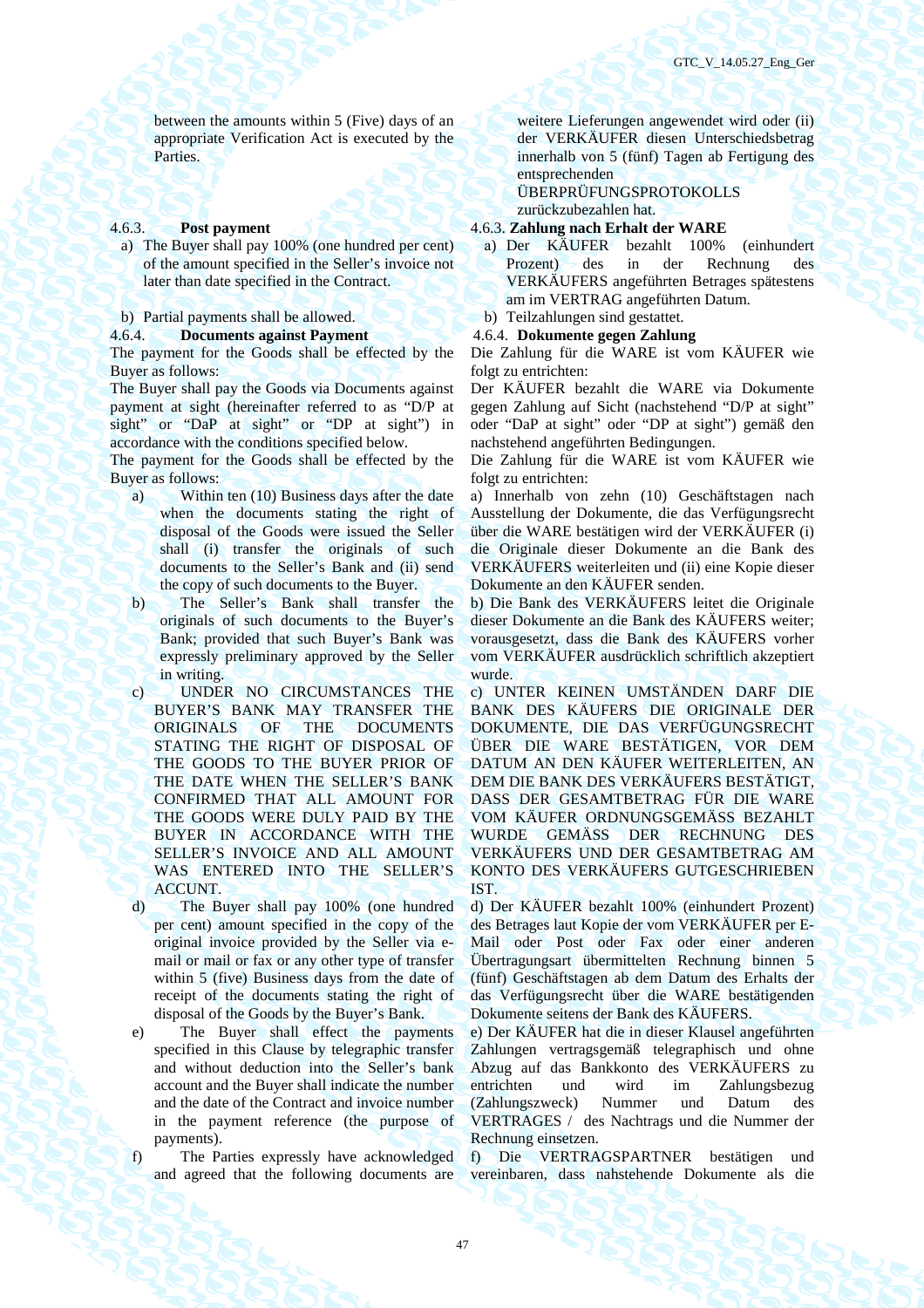considered as the documents stating the right of disposal of the Goods:

I. Commercial invoice;

II. Bill of lading – for delivery by sea,

or

Railway bill – for delivery by railroad,

or

CMR – for delivery by road;

III. Packing list issued by the Seller.

The Parties may mutually agree in writing in the Contract other documents stating the right of disposal of the Goods depend on the reasonable requirement of the respective authority.

The Buyer shall provide the Seller with the Buyer's parent company guarantee securing the performance of all the Buyer's obligations under the Contract. The guarantee shall be provided within 10 (ten) Business Days after a relevant Seller's request and shall be in writing, in the form satisfactory for the Seller and issued for the term of the Contract plus 6 (six) months. In the absence of the Buyer's parent company, the guarantee may be issued by an Affiliate(s) or other third party(ies) as agreed with the Seller.

The Seller is not obliged to supply the Goods until the requested guarantee is duly furnished and the Buyer shall pay to the Seller any and all related costs in connection with such delay. If the Buyer delays the provision of the guarantee for more than 10 (ten) Business Days, the Seller is entitled to terminate the Contract.

### 4.7.2. **Defective Performance of Obligations** 4.7.2. **Leistungsstörungen**

In the event the Buyer fails to perform or delays the performance of any obligations hereunder at least 2 (two) times during any consecutive 6 (six) months or delays any of the obligations at least once for more than for 1 (one) month, then the Seller shall be entitled by written notice to the Buyer: (i) change the payment terms of the Goods to Prepayment (Clause 4.6.2) and/or (ii) request from the Buyer additional reasonable means of security of obligations, which the Buyer must provide within 15 (fifteen) Business Days following the relevant request. The change shall come into force with the next dispatch of the Goods after the notification. The Seller is entitled to suspend delivery of the Goods until the Goods are paid (as provided in Clause 4.6.2) and/or additional security of obligations

Dokumente gelten, die das Verfügungsrecht über die WARE bestätigen:

I. Handelsrechnung;

II. Konnossement – für Lieferungen per Schiff,

oder

Eisenbahnfrachtbrief – für Lieferungen per Bahn,

oder

CMR – für Lieferungen per LKW;

III. Packliste, ausgestellt vom VERKÄUFER. Je nach den angemessenen Vorschriften der zuständigen Behörde können die<br>VERTRAGSPARTNER einvernehmlich im VERTRAGSPARTNER einvernehmlich im VERTRAG schriftlich andere Dokumenten vereinbaren, die das Verfügungsrecht über die WARE bestätigen.

**4.7. Security of the Buyer's Payment Obligations 4.7. Sicherung der Zahlungsverpflichtungen des KÄUFERS** 

## 4.7.1. **Parent company guarantee** 4.7.1. **Garantie der Muttergesellschaft**

Der KÄUFER übergibt dem VERKÄUFER eine Garantie der Muttergesellschaft des KÄUFERS zur Sicherung der Erfüllung sämtlicher vertraglichen Verpflichtungen des KÄUFERS. Die Garantie ist binnen 10 (zehn) Geschäftstagen nach entsprechender Anforderung des VERKÄUFERS zu stellen und hat schriftlich in einer für den VERKÄUFER zufriedenstellenden Form ausgestellt zu sein mit Gültigkeit für die Dauer des VERTRAGES plus 6 (sechs) Monate. Mangels einer Muttergesellschaft des KÄUFERS kann die Garantie von einer NAHESTEHENDEN PERSON oder einem oder mehreren Dritten laut Vereinbarung mit dem VERKÄUFER ausgestellt sein.

Der VERKÄUFER ist nicht zur Lieferung der WARE verpflichtet, bis die verlangte Garantie ordnungsgemäß vom KÄUFER übermittelt wird, wobei der KÄUFER dem VERKÄUFER sämtliche entsprechenden Kosten in Zusammenhang mit einer solchen eventuellen Verzögerung bezahlt. Wenn der KÄUFER die Stellung der Garantie länger als 10 (zehn) Geschäftstage verzögert, ist der VERKÄUFER berechtigt den VERTRAG zu beenden.

Im Falle dass der KÄUFER die Erfüllung von Verpflichtungen aus diesem VERTRAG mindestens 2 (zwei) malig während einer ununterbrochenen 6 (sechs) Monatsperiode unterlässt oder mit sonstigen Verpflichtungen mindestens länger als 1 (ein) Monat im Verzug ist, ist der VERKÄUFER berechtigt mittels schriftlicher Nachricht an den KÄUFER: (i) die Zahlungsbedingungen für die WARE auf Vorauszahlung (Klausel 4.6.2.) abzuändern und/oder (ii) vom VERKÄUFER zusätzliche angemessene Sicherungsinstrumente für die Verpflichtungen zu verlangen, die der KÄUFER binnen 15 (fünfzehn) Geschäftstagen ab der entsprechenden Anforderung zu stellen hat. Die Änderung tritt mit der nächsten auf die Benachrichtigung folgenden Sendung in Kraft. Der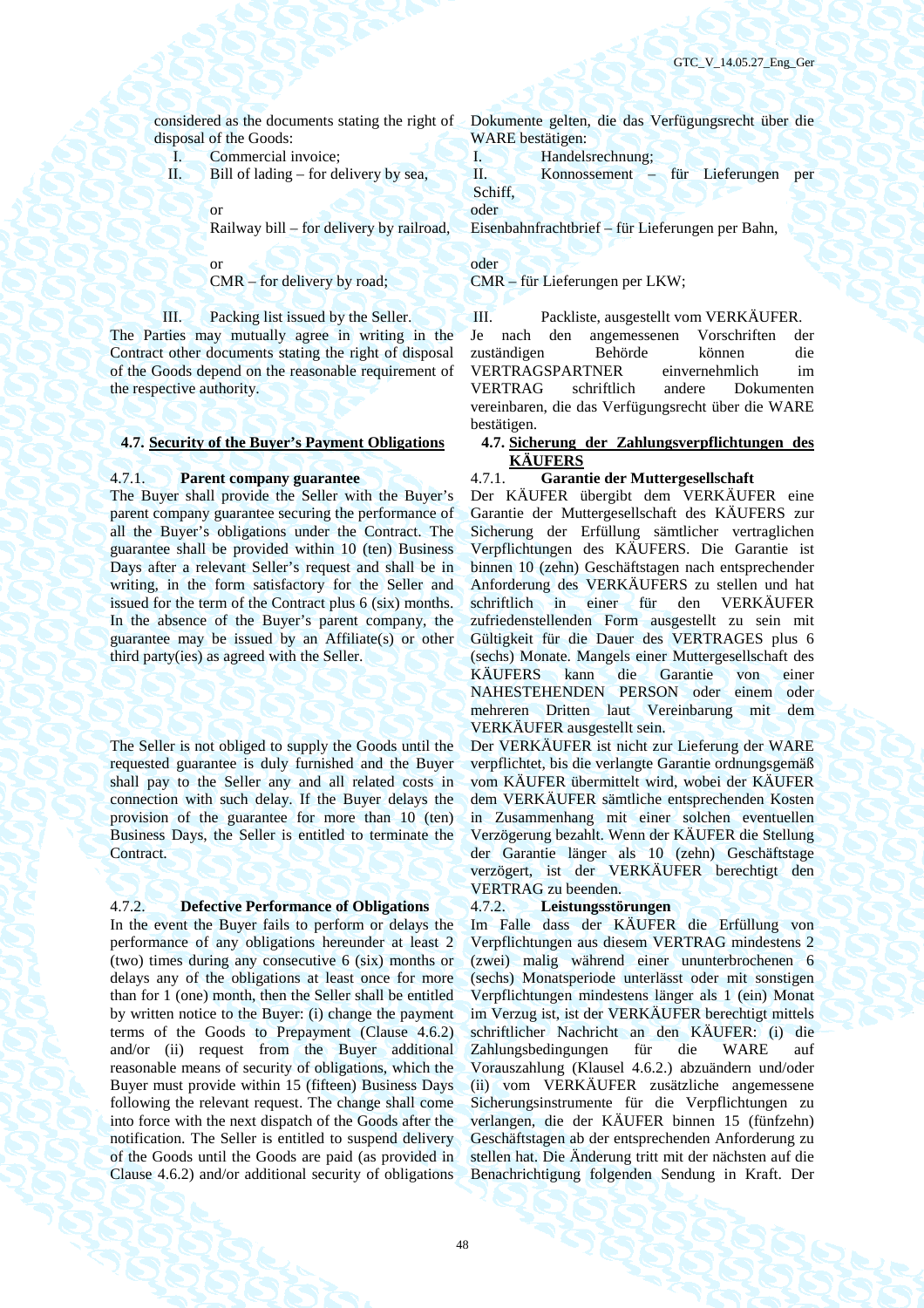### 4.7.3. **Stand-by Letter of Credit** 4.7.3. **AKKREDITIV**

- a) **Issuance of the Stand-by Letter of Credit** а) **Ausstellung des AKKREDITIVS**  The Buyer shall issue the Stand-by Letter of Credit within 5 (five) Business Days from the Signing Date in strict accordance with the terms and conditions set out in Article I of the Contract.
- b) **The validity period for the Stand-by Letter of Credit**

The validity period for the Stand-by Letter of Credit is 90 (ninety) days.

The documents to be provided by the Seller pursuant to the requirements of a Stand-by Letter of Credit shall be the following:

The Buyer shall effect the payment 100% (one hundred per cent) of the amount specified in the Seller's invoice within the term specified in the Contract.

In case of the Buyer's failure to effect the payment on the due date in accordance with the Contract the payment should be done by the aforesaid Stand-By Letter of Credit against the presentation by the Seller to the Seller's bank specified in the Seller's invoice of the following documents:

- (i) the Seller's (Beneficiary) letter with the following statements (telex, fax or email acceptable):
	- the Seller has delivered the Goods in conformity with the Contract and that the invoice has been sent to the Buyer; and
		- the payment in accordance with the Seller's invoice for delivery of the Goods is properly due to the Seller, and such payment has not been made to the Seller by the Buyer within the terms of the Contract;
- (ii) copy of the Seller's invoice (telex, fax or email acceptable);
- (iii) Transport Documents (telex, fax or email acceptable).

### e) **Stand-by Letter of Credit Conditions** e) **Bedingungen des AKKREDITIVS**

The payment for the Goods shall be effected by the Buyer as follows:

i. The Buyer shall issue in favor of the Seller an irrevocable Stand-By Letter of Credit payable in strict accordance with the terms and from a bank and in a form confirmed in writing by the Sellers but in any case prior to the Goods

is provided. VERKÄUFER ist berechtigt die Warenlieferungen solange auszusetzen, bis die WARE (gemäß Klausel 4.6.2.) bezahlt ist und/oder es wird eine zusätzliche Sicherheit für die Erfüllung der Verpflichtungen gestellt.

Der KÄUFER wird ein AKKREDITIV binnen 5 (fünf) Geschäftstagen ab dem Datum der Unterzeichnung in genauer Übereinstimmung mit den in Klausel I des VERTRAGES angeführten Bedingungen eröffnen.

### b) **Gültigkeitsdauer des AKKREDITIVS**

Die Gültigkeitsdauer des AKKREDITIVS beträgt 90 (neunzig) Tage.

c) **Documents** с) **Dokumente** 

Die vom VERKÄUFER gemäß den Bedingungen des AKKREDITIVS zu erbringenden Dokumente sind:

- (i) Seller`s invoice (fax or email copy); i. (i) Rechnung des VERKÄUFERS (Fax oder E-Mail Kopie);
- (ii) Transport Document (fax or email copy). ii. TRANSPORTDOKUMENT (Fax oder E-Mail Kopie);
- d) **Stand-By Letter of Credit procedure** d) **Vorgangsweise bei AKKREDITIV**

Der KÄUFER bezahlt 100% (einhundert Prozent) des in der Rechnung des VERKÄUFERS angeführten Betrages innerhalb der im VERTRAG angeführten Frist.

Im Falle dass der KÄUFER die vertragsgemäße Zahlung bei Fälligkeit unterlässt, hat sie aus dem vorgenannten AKKREDITIV zu erfolgen, gegen Vorlage nachstehender Dokumente durch den VERKÄUFER an die in der Rechnung des VERKÄUFERS angeführte Bank des VERKÄUFERS:

- (i) Brief des VERKÄUFERS (des Begünstigten) mit nachfolgenden Erklärungen (Telex, Fax oder E-Mail ausreichend):
	- der VERKÄUFER hat die WARE vertragsgemäß geliefert und die Rechnung an den KÄUFER gesandt; und
- die Zahlung gemäß der Rechnung des VERKÄUFERS für Lieferung der WARE ist ordnungsgemäß an den VERKÄUFER fällig, jedoch wurde sie vom KÄUFER an den VERKÄUFER nicht vertragsgemäß durchgeführt;
- (ii) Kopie der Rechnung des VERKÄUFERS (Telex, Fax oder E-Mail ausreichend);
- (iii) TRANSPORTDOKUMENT (Telex, Fax oder E-Mail ausreichend).

Die Zahlung für die WARE ist vom KÄUFER wie folgt zu entrichten:

i. Der KÄUFER eröffnet zu Gunsten des VERKÄUFERS eine unwiderrufliches AKKREDITIV bei einer Bank und in einer Form, die vom VERKÄUFER schriftlich zu bestätigen sind, in jedem Fall jedoch vor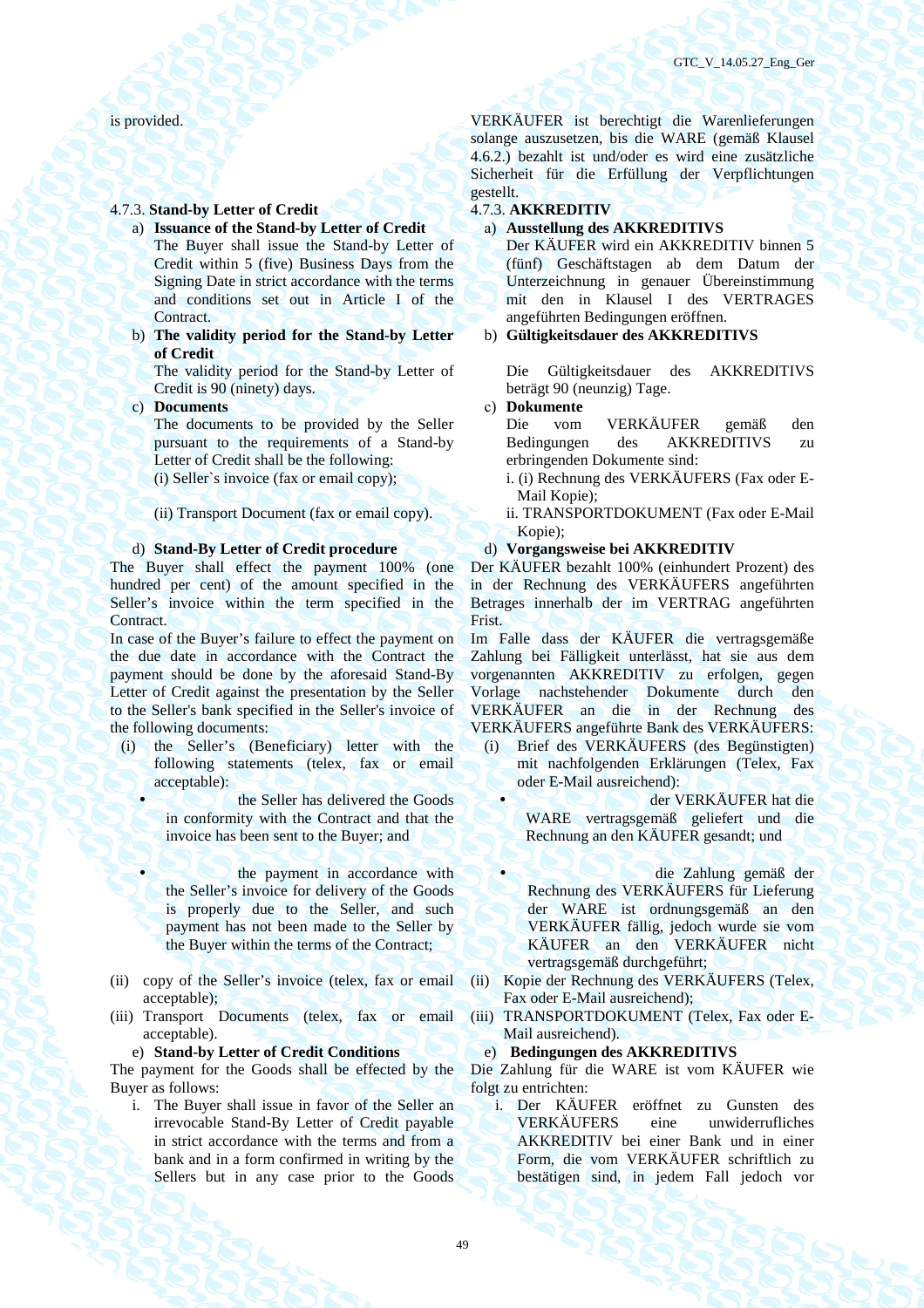- ii. The Stand-By Letter of Credit shall be issued in the amount of 110 % (one hundred and ten per cent) of the Planned Contract Quantity or the Planned Monthly Quantity as the case may be and shall be valid for a period specified in Article I of the Contract, save that the Buyer shall extend respectively the validity of the Stand-by Letter of Credit in case of Force Majeure Event.
- iii. The Buyer shall provide the Seller with the draft of such a Stand-By Letter of Credit for the preliminary Seller's written approval.
- iv. Expenses in connection with the opening, amendment and utilization of the Stand-By Letter of Credit shall be paid by the Buyer.
- v. Any and all costs, loss or damage incurred by the Seller as a result of the Buyer's failure to comply with this Clause 4.6 shall be for the Buyer's account.

### 4.7.4. **Reissue of the Guarantee**

If the guarantee, including but not limited to, bank guarantee, of a parent company or of any other third party(ies) specified in the Clause 4.7.1. hereof and/or the Letter of Credit, and/or the Stand-by Letter of Credit, which were provided by the Buyer to the Seller in accordance herewith, (hereinafter referred to as the "Guarantee", collectively - the "Guarantees") ceases or threatens to cease to be effective and/or valid due to US sanctions and/or EU sanctions, bankruptcy, insolvency, reorganization, liquidation, revocation of a licence or similar proceedings in respect of bank, parent company or any other third party(ies) specified in the Clause 4.7.1. hereof, and/or for any other reason, not related to the Seller, prior to the term herein stipulated, the Buyer shall reissue such Guarantee on the terms and conditions and in accordance with proceedings hereof, promptly but not later than 10 (ten) days from the occurrence of any event indicated in this Clause. Where the Buyer fails to reissue the Guarantee within the specified term, the Seller is entitled upon written notification of the Buyer to suspend performance of all and any obligations hereunder until the new Guarantee is provided, and/or cancel and/or resell or otherwise dispose of the Goods to any third party. The Seller shall be not liable for such suspense of the obligation's $(s')$  performance, and/or cancellation, and/or resale and any other disposal of the Goods. The Buyer shall not be entitled for any claims in connection with such acts of the Seller notwithstanding anything to the contrary herein and in the applicable law.

dispatch. Versand der WARE, die in genauer Übereinstimmung mit den Bedingungen zahlbar ist.

- ii. Das AKKREDITIV hat auf einen Betrag in Höhe von 110% (einhundertzehn Prozent) der VORGESEHENEN VERTRAGSMENGE oder gegebenenfalls der VORGESEHENEN MONATSMENGE zu lauten und muss für eine in Artikel I des VERTRAGES angeführte Dauer gültig sein, wobei der KÄUFER die Gültigkeit des AKKREDITIVS in einem Fall HÖHERERE GEWALT entsprechend zu verlängern hat.
- iii. Der KÄUFER wird dem VERKÄUFER einen Entwurf eines solchen AKKREDITIVS zur vorherigen schriftlichen Genehmigung des VERKÄUFERS übersenden.
- iv. In Zusammenhang mit der Eröffnung, Erhöhung und Ausnützung des AKKREDITIVS verursachte Spesen sind vom KÄUFER zu bezahlen.
- v. Sämtliche Kosten, Verluste oder Schäden, die dem VERKÄUFER infolge der Unterlassung der Einhaltung dieser Klausel erwachsen, gehen zu Lasten des KÄUFERS.

# 4.7.4. **Neuausstellung der Garantie**

Wenn eine Garantie, einschließlich unter anderem eine Bankgarantie, eine Garantie der Muttergesellschaft oder eine Garantie eines in Klausel 4.7.1. angeführten Dritten und/oder ein Akkreditiv und/oder ein Reserveakkreditiv, die vom KÄUFER dem VERKÄUFER vertragsgemäß übergeben wurden, (nachstehend "Guarantie", gemeinsam "Guarantien") einstellt oder es gibt Androhung, eingestellt zu werden vor Ablauf der vorgeschriebenen Frist, gültig und/oder wirksam wegen Sanktionen von USA und/oder Sanktionen von der EU, Konkurs, Insolvenz, Restrukturierung, Zwangsverwaltung, Abwicklung, Entziehung der Lizenz oder ähnliche Verfahren gegenüber der Bank, der Muttergesellschaft oder eines in Klausel 4.7.1. angeführten Dritten, und/oder aus einem anderen mit dem VERKÄUFER ungebundenen Grund, zu sein, hat der KÄUFER solche Garantie unter den in diesem NACHTRAG enthaltenen Bedingungen und laut dem Verfahren dieses NACHTRAGES neuauszustellen, unverzüglich, aber spätestens 10 (zehn) Tage ab der Entstehung beliebiges in dieser Klausel angerührten Ereignisses. Wenn der KÄUFER unterlässt die Garantie fristgemäß neuauszustellen, ist der VERKÄUFER berechtigt nach der Notifizierung des KÄUFERS, vorläufig die Erbringung aller Leistungen bis eine neue Garantie übergeben wird, einzustellen und/oder aufzuheben, und/oder weiterzuverkaufen oder anderswie mit den Waren gegenüber einem Dritten umzugehen. Der VERKÄUFER haftet nicht für solche vorläufige Einstellung der Erbringung der Leistung(en), und/oder Aufhebung, und/oder den Weiterverkauf und andere Umgehung mit den Waren. Der KÄUFER ist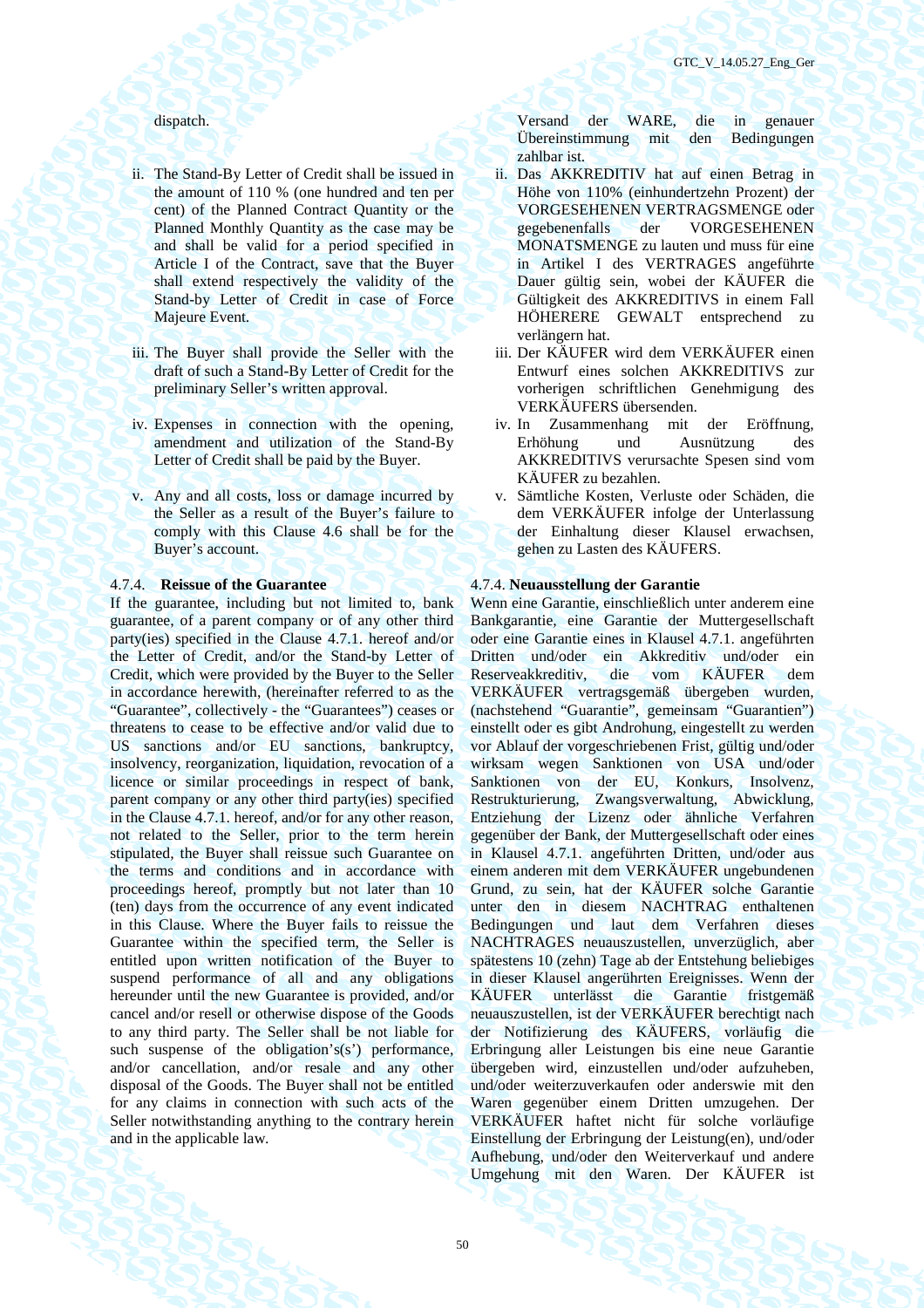In any case the Buyer shall reimburse to the Seller within 7 (seven) days from receipt of the written demand all and any costs, charges, expenses and losses, including related to storage, transport, resale and disposal of the Goods, demurrage, incurred by the Seller in connection with non-performance or improper performance of obligation for the Guarantee's/Guarantees' reissue by the Buyer.

# **4.8. Quality and Quantity of the Goods 4.8. Qualität und Menge der WARE**

Save where the Buyer requires a quality inspection pursuant to Clause 4.8.3, the quality of the Goods shall be confirmed by a Certificate of Quality issued by the Seller or by the Manufacturer of the Goods as the case may be.

# 4.8.2. **Quantity** 4.8.2. **Menge**

- a) The Planned Contract Quantity and/or the Planned Monthly Quantity specified (as the case may be) in the Contract, unless otherwise agreed by the Parties in the Contract, shall be subject to a tolerance of +/-10% (plus/minus ten per cent) in the Seller's option.
- b) The Actual Contract Quantity and/or the Actual Monthly Quantity delivered under the Contract shall be equal to the quantity stated in respective Transport Document.
- c) The Actual Contract Quantity shall be the basis for determining the Total Goods Value.
- d) Subject to the Contract terms and conditions the tolerance for Actual Contract Quantity or the Actual Monthly Quantity (as the case may be) may be 10% (ten per cent) of the Planned Contract Quantity or the Planned Monthly Quantity respectively without any right for the Buyer to claim that the Seller will have to meet the Planned Contract Quantity or the Planned Monthly Quantity specified in the Contract, and/or take back any surplus quantities to the Planned Contract Quantity or the Planned Monthly Quantity specified in the Contract as the case may be.
- e) In the event that the Seller is not able to supply the Planned Monthly Quantity or the Planned Contract Quantity of the Goods within specified period because of the reduction of the Manufacture production capacity, provided that the Seller informed the Buyer of this reasonably

berechtigt keine Förderung in Zusammenhang mit den Handlungen des VERKÄUFERS abweichwend hiervon und von anwendbaren Recht geltend zu machen.

In jedem Fall jedoch hat der KÄUFER innerhalb von 7 (sieben) Tagen ab dem Empfang des Mahnbriefes sämtliche dem VERKÄUFER erwachsende Kosten, Gebühren, Auslagen und Ausfälle, einschließlich Lagerkosten, Beförderungskosten, Verkaufsausgaben und Umgehungsausgaben, Liege- bzw. Wagenstandsgeld wegen der vom KÄUFER Unterlassung oder der nichtgehörigen Erfüllung der Neuausstellungverpflichtung der Guarantie/Guarantien.

### 4.8.1. **Quality** 4.8.1. **Qualität**

Mit Ausnahme von Fällen, in denen der KÄUFER eine Qualitätsinspektion gemäß Klausel 4.8.3. verlangt, ist die Qualität der WARE durch ein QUALITÄTSZERTIFIKAT zu bestätigen, ausgestellt vom VERKÄUFER oder gegebenenfalls vom HERSTELLER der WARE.

- а) Die VORGESEHENE VERTRAGSMENGE und/oder (gegebenenfalls) VORGESEHENE MONATSMENGE, die im VERTRAG angeführt ist, unterliegt, sofern nicht von dem VERTRAGSPARTNERN im VERTRAG anders vereinbart, einer Toleranz von +/- 10 % (plus/minus zehn Prozent) nach Wahl des VERKÄUFERS.
- b) Die TATSÄCHLICHE VERTRAGSMENGE und/oder TATSÄCHLICHE MONATSMENGE, die gemäß VERTRAG geliefert wird, soll der im entsprechenden TRANSPORTDOKUMENT angegebene Menge entsprechen.
- с) Die TATSÄCHLICHE VERTRAGSMENGE ist die Grundlage für die Bestimmung des GESAMTWARENWERTS.
- d) Die TATSÄCHLICHE VERTRAGSMENGE oder (gegebenenfalls) die TATSÄCHLICHE MONATSMENGE kann bis zu höchstens 10% (zehn Prozent) von der VORGESEHENEN VERTRAGSMENGE beziehungsweise von der VORGESEHENEN MONATSMENGE abweichen, ohne dass der KÄUFER ein Recht hat zu verlangen, dass der VERKÄUFER die VORGESEHENE VERTRAGSMENGE oder die VORGESEHENE MONATSMENGE laut<br>VERTRAG einzuhalten und/oder VERTRAG einzuhalten und/oder Überlieferungen zur VORGESEHENEN VERTRAGSMENGE oder gegebenenfalls zur VORGESEHENEN MONATSMENGE laut VERTRAG zurückzunehmen hat.
- е) Im Falle dass der VERKÄUFER auf Grund von Reduktion der Herstellungskapazität nicht in der Lage ist die VORGESEHENE VERTRAGSMENGE oder die VORGESEHENE MONATSMENGE der WARE termingerecht zu liefern, werden die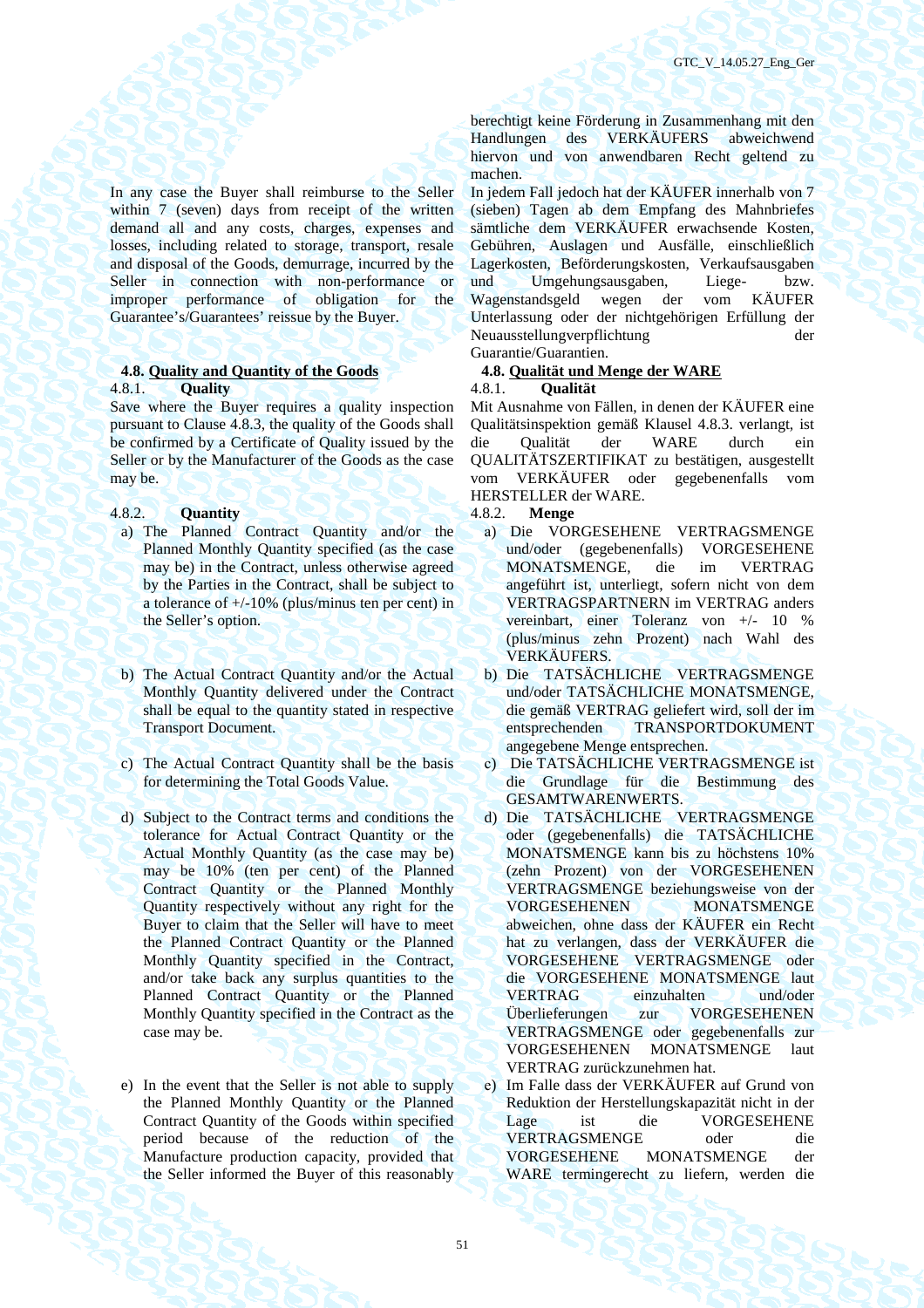in advance, the Parties shall mutually agree delivery terms for the outstanding quantity of the Goods, and the Seller's suggestions shall be taken into account; provided, however, that it is agreed and acknowledged by the Parties that the Seller will not be obliged and is not expected and may not be required to supply in excess of the production capacity of the Manufacture. The Parties acknowledge that the remedy provided in this Clause will be the sole remedy that the Buyer will have in the event the Seller is not able to supply the Planned Monthly Quantity or the Planned Contract Quantity of Goods during the relevant period.

f) In the event that the Buyer orders less Goods than the Planned Monthly Quantity or the Planned Contract Quantity for a relevant period, the Seller at its own discretion may either: (i) agree to supply the outstanding quantity of the Goods in the next period (the supply schedule shall be decided by the Seller, however, the Buyer's suggestions may be taken into account); or (ii) request the payment of 10% (ten per cent) of the Price of the outstanding quantity of the Goods as liquidated damages of the Seller (the Parties agree that the above amount is genuine preestimate of liquidated damages the Seller will suffer if the Seller supplies the Goods less than the Planned Monthly Quantity or the Planned Contract Quantity. Without prejudice to the above, however, if the amount of actual damages exceeds the above amount, the right of the Seller to claim the actual amount of damages shall not be limited). The Seller shall notify the Buyer the option it chooses to proceed in writing, however, the failure to notify will not evidence the waiver of the Seller's rights described above.

a) Unless agreed otherwise, quality and quantity inspection is to be determined at the Place of Shipment (applicable for EXW, FCA, CPT, CIF, FOB, CFR) or the Place of Destination (applicable

VERTRAGSPARTNER, vorausgesetzt dass der VERKÄUFER den KÄUFER darüber angemessenerweise im Voraus informiert hat, einvernehmlich Liefertermine für die offene Warenmenge vereinbaren, wobei Vorschläge des VERKÄUFERS berücksichtigt werden; vorausgesetzt jedoch, dass beide Parteien darüber einig sind, dass der VERKÄUFER nicht verpflichtet ist und nicht von ihm erwartet und verlangt werden kann Lieferungen zu tätigen, die die Produktionskapazität des HERSTELLERS überschreiten. Die VERTRAGSPARTNER bestätigen, dass der in dieser Klausel vorgesehene Rechtbehelf das einzige ist, das dem KÄUFER zur Verfügung steht, wenn der VERKÄUFER die VORGESEHENE VERTRAGSMENGE oder die VORGESEHENE MONATSMENGE der WARE nicht termingemäß liefern kann.

f) Im Falle dass der KÄUFER weniger WARE als die VORGESEHENE MONATSMENGE oder die VORGESEHENE VERTRAGSMENGE für eine entsprechende Periode abruft, kann der VERKÄUFER im eigenen Ermessen entweder: (i) die nicht gelieferte Menge in der nächsten Periode liefern (der Lieferplan ist vom VERKÄUFER festzulegen, jedoch können Vorschläge des KÄUFERS berücksichtigt werden); oder (ii) die Bezahlung von 10% (zehn Prozent) des PREISES der nicht gelieferten Menge der WARE als Pönale für den VERKÄUFER verlangen (die VERTRAGSPARTNER vereinbaren, dass obiger Betrag eine gerechtfertigte Vorausschätzung des Ersatzes des Schadens ist, den der VERKÄUFER erleiden wird, wenn er weniger WARE als die VORGESEHENE MONATSMENGE oder die VORGESEHENE VERTRAGSMENGE liefert. Unbeschadet des Vorhergehenden ist jedoch das Recht des VERKÄUFERS auf Forderung des tatsächlichen Schadensbetrages nicht limitiert, wenn der tatsächliche Schaden den obigen Wert überschreitet). Der VERKÄUFER wird den KÄUFER schriftlich informieren wie er sich entscheidet, jedoch die Unterlassung der Meldung ist kein Verzicht des VERKÄUFERS auf seine oben beschriebenen Rechte. Die VERTRAGSPARTNER bestätigen, dass der in dieser Klausel vorgesehene Rechtsbehelf der einzige ist, den der VERKÄUFER hat, falls der KÄUFER die VORGESEHENE MONATSMENGE oder die VORGESEHENE VERTRAGSMENGE der WARE nicht in der entsprechenden Periode abruft.

### 4.8.3. **Quality and Quantity Inspection** 4.8.3. **Qualitäts- und Mengeninspektion**

а) Sofern nicht anders vereinbart hat die Qualitätsund Mengeninspektion am VERSANDORT zu erfolgen (bei EXW, FCA, CPT, CIF, FOB, CFR) oder am BESTIMMUNGSORT (bei DAP, DDP)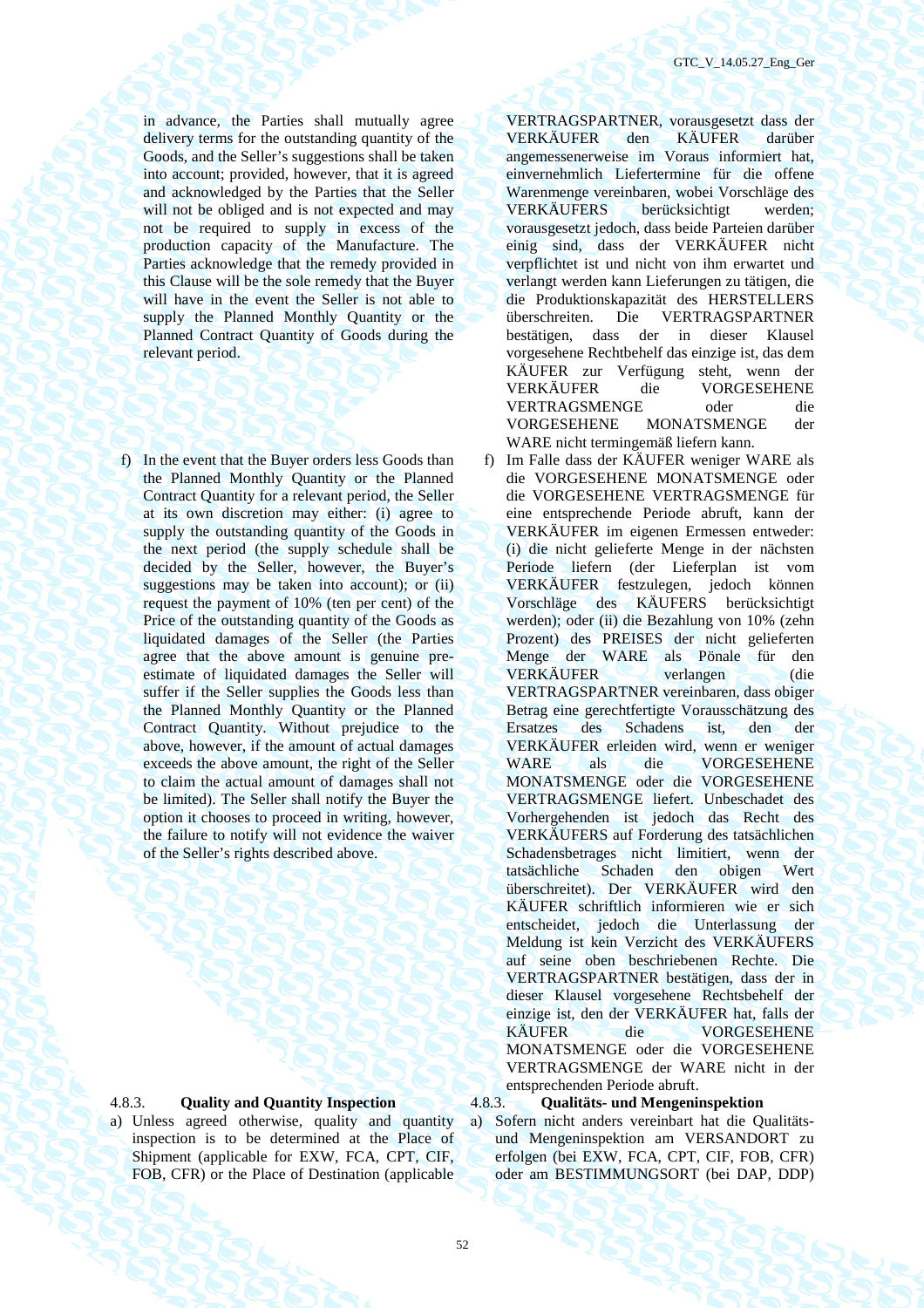for DAP, DDP) (as may be applicable in accordance with the Contract or the GTC) by an Inspector such as SGS or similar internationally recognized inspection company mutually agreed between the Parties and in accordance with the standard practice (i) at the place of the inspection or (ii) of the Inspector if there is no standard practice at the place of inspection, unless the Contract or the GTC provides otherwise.

- b) The quantity Inspection of the liquid Goods shall be as per the quantity in vacuum (unless the Contract explicitly applies measurement in air). The Bill of Loading quantity of the Goods shall be stated based on the Inspection. Inspection of the other categories of the Goods is to be made upon the Buyers request, the Seller shall be notified of the inspection at least 7 (seven) days in advance and the Buyer shall provide the Seller's representative opportunity to present in order to observe the Inspection.
- c) The inspection results shall be documented in the Inspector's Report and shall be conclusive and binding on the Parties for invoicing purposes, for quality purposes and/or for quantity purposes and shall be final and binding for both Parties, except in case of fraud or manifest error.
- d) In the event that (i) the quality of the Goods does not conform with the contractual Specification or (ii) the quantity of the Goods does not conform the conditions of the Contract, the Parties shall discuss the Buyer's remedies for such non-conforming the Goods. The remedies may include, for example, a price adjustment for the Goods. The outcome of the Parties' discussion shall be documented in a written Amendment.
- e) The costs of the inspection (as per terms of Clauses a) and b)) shall be equally shared between the Seller and the Buyer (and the terminal, if the terminal participates in the inspection). Any other inspections and related services, if required by the Buyer, shall be paid solely by the Buyer; provided, however, that only results of the inspections as provided in Clauses a) and b) will have the final and binding effect on the Parties.
- f) The Inspector shall issue his report to the Seller and the Buyer as soon as practicable. The Inspector shall retain samples taken for at least 90 (ninety) days from the date of inspection.

# 4.8.4. **Deviation from the Planned Amount of the Goods**

a) In case the Actual Contract Quantity or the Actual Monthly Quantity (as the case may be) is

(sofern anwendbar gemäß VERTRAG oder AGB), durch einen INSPEKTOR wie SGS oder eine ähnliche international anerkannte Inspektionsfirma laut Vereinbarung der VERTRAGSPARTNER und gemäß üblicher Praxis (i) am Ort der Inspektion, oder (ii) des INSPEKTORS, wenn es am Ort der Inspektion keine Standardpraxis gibt, sofern nicht VERTRAG oder AGB anderes vorsehen.

- b) Die Mengeninspektion von flüssiger WARE gilt für die Menge im Vakuum (sofern der VERTRAG nicht ausdrücklich Messung in Luft vorsieht). Die Menge der WARE im Konnossement ist auf der Grundlage der Inspektion anzuführen. Inspektion anderer Warenkategorien erfolgt auf Anforderung des KÄUFERS, der VERKÄUFER ist über die Inspektion mindestens 7 (sieben) Tage im Voraus zu informieren und der KÄUFER muss dem Vertreter des VERKÄUFERS ermöglichen zur Beobachtung der Inspektion anwesend zu sein.
- с) Die Inspektionsergebnisse sind im INSPEKTIONSBERICHT zu dokumentieren und sind schlüssig und verbindlich für die VERTRAGSPARTNER für Fakturierungszwecke, für Qualitätszwecke und/oder für Mengenzwecke und sind endgültig und verbindlich für beide VERTRAGSPARTNER, mit Ausnahme von Betrug oder offensichtlichen Fehlern.
- d) Im Falle dass (i) die Qualität nicht den vertraglichen SPEZIFIKATIONEN oder (ii) die Menge der WARE nicht den vertraglichen Bestimmungen entspricht, werden die VERTRAGSPARTNER die Rechte des KÄUFERS für diese mangelnde Entsprechung der WARE besprechen. Die Rechte können beispielsweise eine Preisanpassung für die WARE umfassen. Das Ergebnis der Verhandlung der VERTRAGSPARTNER ist in einem schriftlichen Vertragsnachtrag festzuhalten.
- е) Die Kosten der Inspektion (laut Klauseln 4.8.3.a) und 4.8.3.b)) tragen VERKÄUFER und KÄUFER zu gleichen Teilen (sowie der Terminal, wenn er an der Inspektion teilnimmt). Andere Inspektionen und verwandte Dienstleistungen, wenn diese vom KÄUFER verlangt werden, sind ausschließlich vom KÄUFER zu bezahlen; vorausgesetzt jedoch, dass nur Ergebnisse von Inspektionen laut Klauseln 4.8.3.a) und 4.8.3.b) endgültige und verbindliche Wirkung für die VERTRAGSPARTNER haben.
- f) Der INSPEKTOR wird seinen Bericht so rasch wie durchführbar an den VERKÄUFER und KÄUFER senden. Der INSPEKTOR hat gezogene Muster mindestens 90 (neunzig) Tage ab dem Datum der Inspektion aufzubewahren.

# 4.8.4. **Abweichung von der Vorgesehenen Warenmenge**

а) Im Falle dass die TATSÄCHLICHE VERTRAGSMENGE oder gegebenenfalls die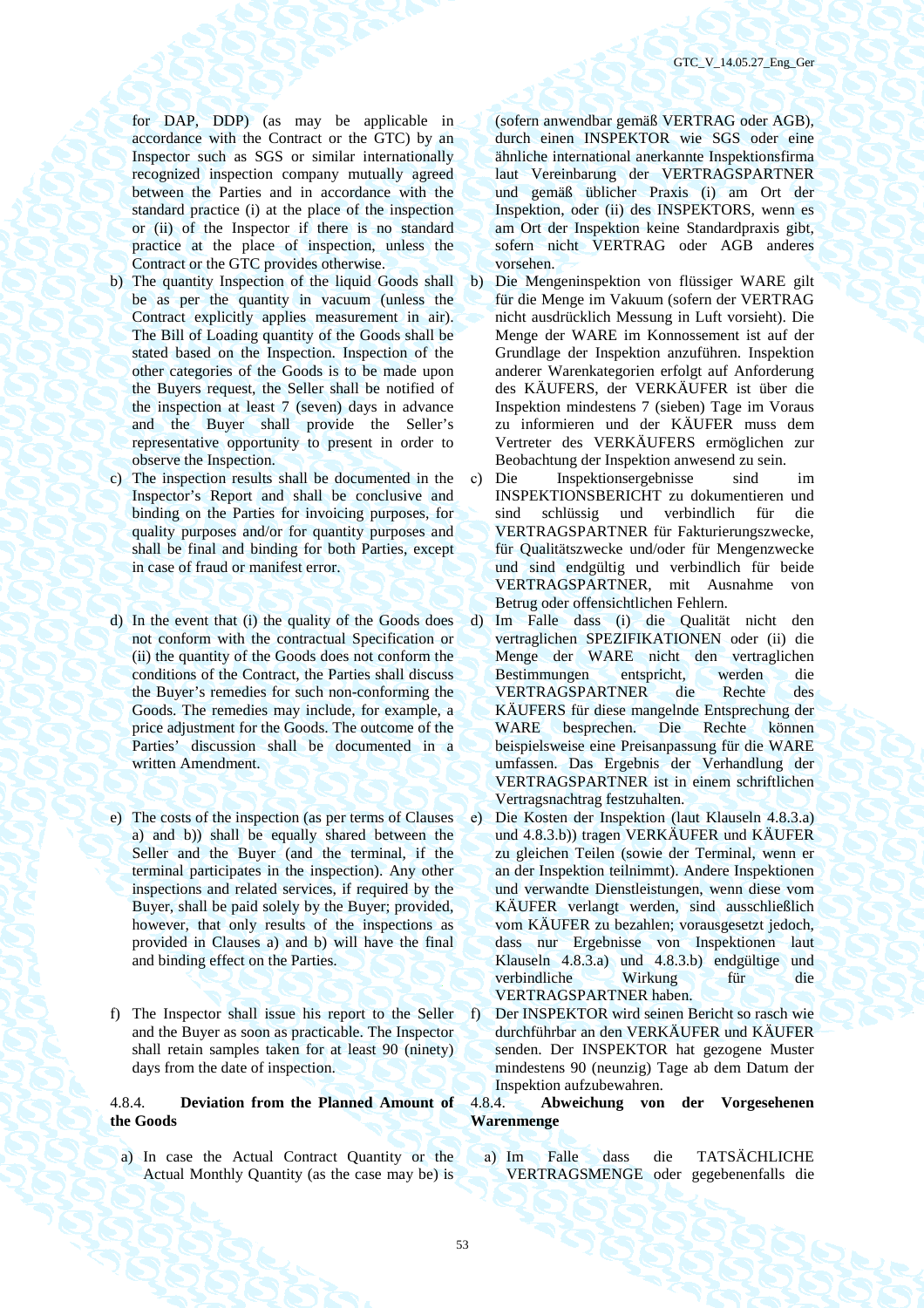in excess of 100% (one hundred per cent) but less than or equal to 110% (one hundred and ten per cent) of the Planned Contract Quantity or the Planned Monthly Quantity respectively the Buyer shall effect the payment of such outstanding balance within 5 (Five) Days of an appropriate Seller's invoice.

- b) In case the Actual Contract Quantity or the Actual Monthly Quantity (as the case may be) is less than 100% (one hundred per cent) but in excess of or equal to 90% (ninety per cent) of the Planned Contract Quantity or the Planned Monthly Quantity respectively, the Seller at its own decision has the option to either: (i) meet the Planned Contract Quantity or the Planned Monthly Quantity (as the case may be) in further deliveries, or (ii) repay to the Buyer (pay back, return) the Prepayment paid by the Buyer for the Goods not delivered within 3 (three) Days after the execution of the respective Verification Act (option (ii) is not applicable to post payment of the Goods); or (iii) apply such amount of the Prepayment paid by the Buyer for the Goods not delivered to the further deliveries of the Goods (if applicable). In either event the conditions set forth in this Сlause shall be the Buyer's sole and exclusive remedy for such short delivery, howsoever caused, always excepting fraud, and the Seller shall have no other liability to the Buyer whatsoever.
- c) In the event that the Actual Contract Quantity or the Actual Monthly Quantity (as the case may be) is in excess of 110% (one hundred and ten per cent) of the Planned Contract Quantity or the Planned Monthly Quantity respectively, the Buyer at its own option shall have the right to either: (i) return any quantity in excess of 110% (one hundred and ten per cent) of the Planned Contract Quantity or the Planned Monthly Quantity respectively to the Seller at the Seller's expense, or (ii) to retain any Goods quantity in excess of 110% (one hundred and ten per cent) of the Planned Contract Quantity or the Planned Monthly Quantity respectively upon its agreement to pay the Price for the entire quantity taken provided that any of such Buyer's decisions shall be made within 1 (one) day after Delivery Date of the respective Goods. The payment for such Goods shall be made by the Buyer within 5 (five) days after the Seller's invoice date.
- d) In the event that the Actual Contract Quantity or the Actual Monthly Quantity (as the case may be)

TATSÄCHLICHE MONATSMENGE zwischen 100% (einhundert Prozent) und einschließlich 110% (einhundertzehn Prozent) der VORGESEHENEN VERTRAGSMENGE beziehungsweise VORGESEHENEN MONATSMENGE liegt, wird der KÄUFER die Zahlung dieser überschüssigen Differenz innerhalb von 5 (fünf) Tagen nach der entsprechenden Rechnung bezahlen.

b) Im Falle dass die TATSÄCHLEICHE VERTRAGSMENGE oder gegebenenfalls die TATSÄCHLICHE MONATSMENGE zwischen einschließlich 90% (neunzig) und 100% (einhundert Prozent) der VORGESEHENEN VERTRAGSMENGE beziehungsweise MONATSMENGE liegt, wird der VERKÄUFER im eigenen Ermessen entweder: (i) die VORGESEHENEN VERTRAGSMENGE oder (gegebenenfalls) MONATSMENGE in nachfolgenden Lieferungen nachliefern, oder (ii) dem KÄUFER die von ihm für die nicht gelieferte WARE erlegte Anzahlung binnen 3 (drei) Tagen nach Fertigung des entsprechenden ÜBERPRÜFUNGSPROTOKOLLS

zurückzahlen (Option (ii) gilt nicht bei Zahlung nach Erhalt der WARE); oder (iii) den entsprechenden vom KÄUFER für (gegebenenfalls) nicht gelieferte WARE erlegten Anzahlungsbetrag für weitere Warenlieferungen verwenden. In jeden Falle sind die in dieser Klausel festgelegten Bedingungen das einzige und ausschließliche Recht des KÄUFERS für solche Minderlieferungen, gleichgültig aus welchem Grund sie erfolgten, immer mit Ausnahme von Betrug, und der VERKÄUFER hat gegenüber dem KÄUFER keinerlei sonstige Verpflichtung.

- с) Im Falle dass die TATSÄCHLICHE VERTRAGSMENGE oder gegebenenfalls die TATSÄCHLICHE MONATSMENGE über 110% (hundertzehn Prozent) der VORGESEHENEN VERTRAGSMENGE beziehungsweise MONATSMENGE liegt, wird der KÄUFER im eigenen Ermessen entweder: (i) alle 110% (einhndertzehn Prozent) übersteigenden Mengen auf Kosten des VERKÄUFERS an diesen retournieren, oder (ii) alle Mengen, einschließlich der 110% (einhundertzehn Prozent) übersteigenden Mengen gegen Entrichtung des PREISES für die gesamte übernommene Menge behalten, vorausgesetzt dass er diese Entscheidung innerhalb 1 (eines) Tages nach dem LIEFERDATUM der entsprechenden WAREN trifft. Die Bezahlung für diese WARE hat der KÄUFER innerhalb von 5 (fünf) Tagen ab Datum der Rechnung des VERKÄUFERS zu entrichten.
- d) Im Falle dass die TATSÄCHLICHE VERTRAGSMENGE oder (gegebenenfalls) die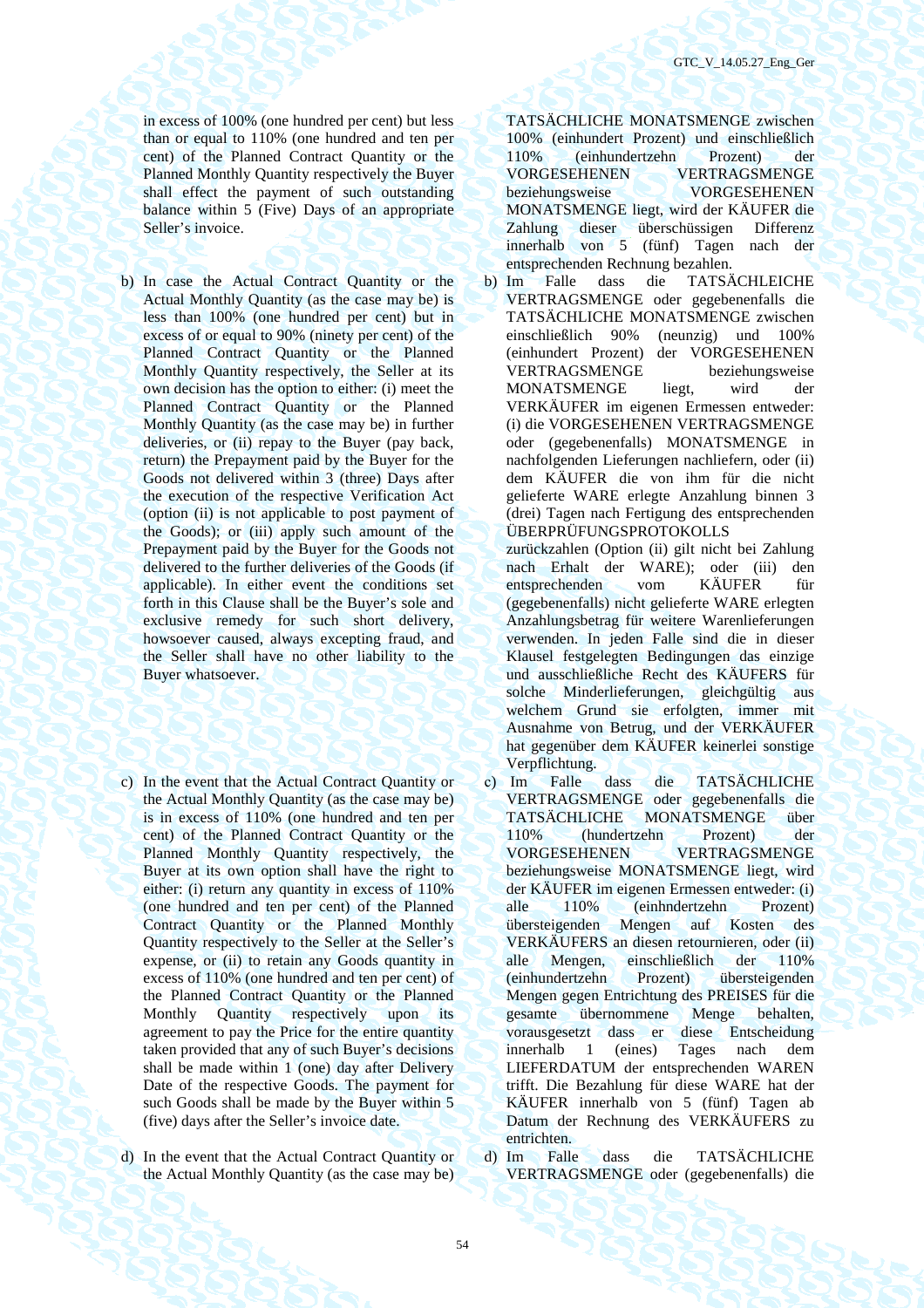is less than 90% (ninety per cent) of the Planned Contract Quantity or the Planned Monthly Quantity respectively, the Buyer has the right to require the Seller to pay to the Buyer direct losses incurred by the Buyer in connection with the event where Actual Contract Quantity or the Actual Monthly Quantity (as the case may be) is less than 90% (ninety per cent) of the Planned Contract Quantity or the Planned Monthly Quantity respectively, provided that such direct losses are evidenced by the sufficient documents; such payment shall be made within 7 (seven) days after the execution of the respective Verification Act by the Parties. It is expressly mutually agreed and acknowledged by the Parties that in any case maximum amount of the direct losses may not exceed 10% (ten per cent) of the price of the Goods which were not delivered. Subject to all other conditions of the GTC, where the Seller is exempt from any liability (responsibility), in either event the Buyer's rights set forth in this clause shall be the Buyer's sole and exclusive remedy for such short delivery, howsoever caused, always excepting intentional breach and gross negligence, and the Seller shall have no other liability to the Buyer whatsoever.

- e) In the event that the Actual Contract Quantity or the Actual Monthly Quantity (as the case may be) is in excess of 110% (one hundred and ten per cent) of the Planned Contract Quantity or the Planned Monthly Quantity respectively and the Buyer fails to state its intention to return excess the Goods within the period specified above, the Buyer will be deemed irrevocably to have retained the excess the Goods and will accordingly pay for the excess the Goods retained within 5 (five) days after the Seller's invoice.
- f) In the event that the Actual Contract Quantity or the Actual Monthly Quantity (as the case may be) is less than 90% (ninety per cent) of the Planned Contract Quantity or the Planned Monthly Quantity respectively and the Buyer fails to state request to compensate within 10 (ten) days after the Delivery Date, the Buyer will be deemed irrevocably agreed with the Seller's obligation to meet the Planned Contract Quantity or the Planned Monthly Quantity respectively (as the case may be) in further deliveries.

TATSÄCHLICHE MONATSMENGE weniger als 90% (NEUNZIG Prozent) der VORGESEHENEN VERTRAGSMENGE beziehungsweise der VORGESEHENEN MONATSMENGE beträgt, hat der KÄUFER das Recht vom VERKÄUFER die Bezahlung seiner direkten Verluste in Folge des Umstands zu verlangen, dass die TATSÄCHLICHE VERTRAGS- oder (gegebenenfalls) MONATSMENGE weniger als 90% (neunzig Prozent) der VORGESEHENEN VERTARGSbeziehungsweise MONATSMENGE ausmacht, vorausgesetzt dass solche direkte Verluste ausreichend nachgewiesen werden; diese Zahlung hat innerhalb von 7 (sieben) Tagen nach Fertigung des entsprechenden ÜBERPRÜFUNGSPROTOKOLLS durch die VERTRAGSPARTNER zu erfolgen. Es wird ausdrücklich gegenseitig von den VERTRAGSPARTNERN vereinbart und bestätigt, dass in jedem Fall der Höchstbetrag des Ersatzes der direkten Verluste 10% (zehn Prozent) des PREISES es der nicht gelieferten WARE nicht übersteigen darf. Vorbehaltlich aller sonstigen Bedingungen der AGB, die den<br>VERKÄUFER von jeglicher Haftung VERKÄUFER von jeglicher Haftung (Verantwortung) befreien, sind in jedem Fall die in dieser Klausel festgelegten Rechte des KÄUFERS sein einziges und ausschließliches Rechtsmittel im Falle solcher Minderlieferungen, aus welchem Grund auch immer sie erfolgen, immer ausgenommen vorsätzlicher Vertragsbruch und grobe Fahrlässigkeit, und der VERKÄUFER hat gegenüber dem KÄUFER keine weitere Haftung.

- е) Im Falle dass die TATSÄCHLICHE VERTRAGSMENGE oder gegebenenfalls die TATSÄCHLICHE MONATSMENGE über 110% (einhundertzehn Prozent) der VORGESEHENEN VERTRAGSMENGE beziehungsweise MONATSMENGE liegt, und der KÄUFER erklärt keine Absicht die Mehrmenge innerhalb der obenerwähnten Frist zu returnieren, wird angenommen, dass er die Mehrmenge unwiderruflich behalten hat und dementsprechend die überschüssige WARE innerhalb von 5 (fünf) Tagen ab dem Datum der Rechnung des VERKÄUFERS bezahlen wird.
- f) Im Falle dass die TATSÄCHLICHE VERTRAGSMENGE oder gegebenenfalls die TATSÄCHLCIHE MONATSMENGE unter 90% (neunzig Prozent) der VORGESEHENEN VERTRAGSMENGE beziehungsweise MONATSMENGE liegt, und der KÄUFER erklärt keine Forderung nach Ersatz innerhalb von 10 (zehn) Tagen nach dem Datum der Lieferung, wird angenommen, dass der KÄUFER unwiderruflich mit der Zusage des VERKÄUFERS einverstanden ist, die VORGESEHENE VERTRAGS-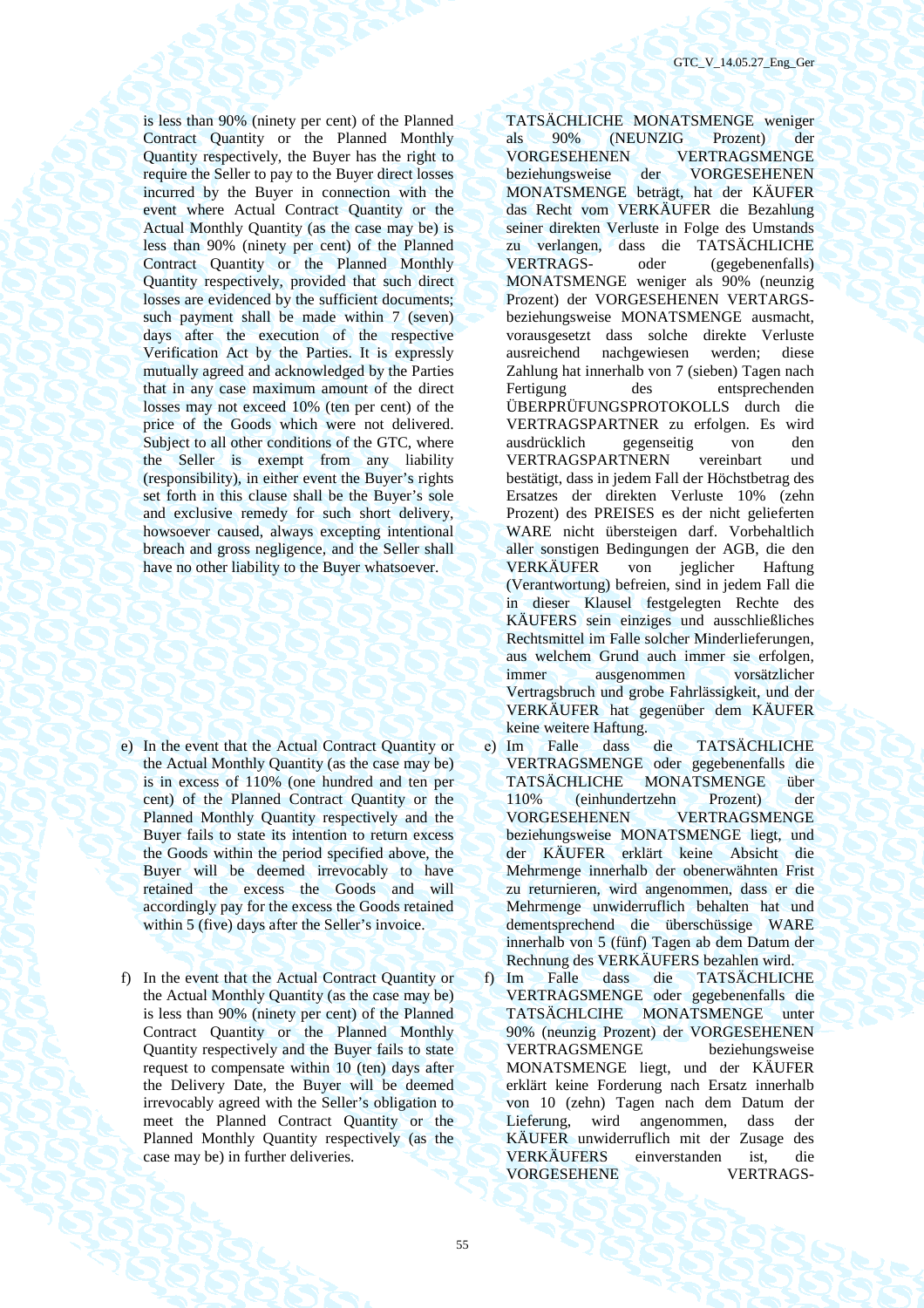4.9.1. Claims if any on quality and/or quantity of the Goods to be provided by the Buyer to the Seller within 30 (thirty) days after the Delivery Date, unless other terms are not specified by the Parties in the relevant clauses of the GTC. If the Buyer falls to make a claim within the agreed period of 30 (thirty) days after the Delivery Date such claim will automatically be considered as time barred, null and void, and such delivered the Goods shall be deemed accepted by the Buyer and in accordance with all terms and conditions of the GTC and further claims in respect of the quality and/or quantity of the Goods are not permitted and may not be enforced.

4.9.2. The Buyer shall not be entitled to use a claim in relation to a particular shipment of Goods as a basis for the refusal to accept other shipments of the Goods delivered under the Contract, or the Goods delivered pursuant to any other Contract agreed between the Parties.

4.10.1. **Delivery liquidated damages**. For each full Week that the Seller delivers the Goods late commencing 30 (thirty) days after the latest date for delivery specified in Article I of the Contract, the Buyer shall be entitled to demand liquidated damages from the Seller for such delivery delay in the amount equal to 0.1% (one tenth of one per cent) of the price for the late delivered Goods per day, up to a maximum of 10% (ten per cent) of the price for the late delivered Goods.

The Parties acknowledge and agree that in no event shall the Seller be considered to be in breach under the Contract due to any late delivery and the Buyer shall not be entitled to liquidated damages until the Seller is at least more than 30 (thirty) days late under the terms and conditions specified in the Contract. The Seller shall not be liable to the Buyer in liquidated damages for delay caused by a Force Majeure Event, failure or default on the part of the Buyer, or where the Seller is entitled to delay delivery pursuant to the terms of the Contract.

The Parties acknowledge and agree that in no event shall the Seller be considered to be in breach under the Contract due to any late delivery or non-delivery of the Goods and the Buyer shall not be entitled to claim any losses, or liquidated damages, or any other claims in case of the planned Manufacture production capacity repair. Provided that the Seller shall notify the Buyer of such repair not later than one week prior to the

beziehungsweise (gegebenenfalls) MONATSMENGE bei späteren Lieferungen zu erfüllen.

# **4.9. Claims 4.9. Ansprüche**

4.9.1. Mögliche Ansprüche hinsichtlich Qualität und/oder Menge der WARE sind dem VERKÄUFER vom KÄUFER innerhalb von 30 (dreißig) Tagen ab dem LIEFERDATUM bekanntzugeben, sofern keine anderen Bedingungen von den VERTRAGSPARTNERN im VERTRAG oder in den entsprechenden Klauseln der AGB angeführt sind. Unterlässt der KÄUFER die Anmeldung eines Anspruchs innerhalb der vereinbarten Frist von 30 (dreißig) Tagen ab dem LIEFERDATUM, gilt dieser automatisch als verfristet, und die so gelieferte WARE gilt als vom KÄUFER übernommen und übereinstimmend mit sämtlichen Bedingungen des VRERTRAGS und der AGB, und keine weiteren Ansprüche hinsichtlich Qualität und/oder Menge der WARE sind zulässig und können solche auch nicht vollstreckt werden.

4.9.2. Der KÄUFER ist nicht berechtigt einen Anspruch anlässlich einer bestimmten Warenlieferung als Grundlage für die Weigerung zu benützen, andere gemäß dem VERTRAG oder einem anderen zwischen den VERTRAGSPARTNERN abgeschlossenen Vertrags gelieferte WAREN zu übernehmen oder zu bezahlen.

# **4.10. Responsibilities of the Parties 4.10. Verantwortung der Vertragspartner**

4.10.1. **Pönale bei Lieferverzug.** Für jede volle Woche von Lieferverzug des VERKÄUFERS, beginnend mit 30 (dreißig) Tagen nach dem letzten im Artikel I des VERTRAGES angeführten Lieferdatum, hat der KÄUFER Anrecht auf ein vom VERKÄUFER für diesen Lieferverzug zu bezahlendes Pönale in Höhe von 0,1% (ein Zehntel Prozent) des Wertes der verspätet gelieferten WARE pro Tag, bis zu höchstens 10% (zehn Prozent) des Wertes der verspätet gelieferten WARE.

Die VERTRAGSPARTNER bestätigen und vereinbaren, dass der VERKÄUFER solange in keinem Fall als auf Grund eines Lieferverzugs vertragsbrüchig gilt und der KÄUFER erst Anrecht auf Pönale hat, bis der VERKÄUFER gemäß den Vertragsbedingungen länger als 30 (dreißig) Tage in Verzug ist. Der VERKÄUFER haftet gegenüber dem KÄUFER nicht für Pönale wegen Verzugs auf Grund eines Ereignisses HÖHERER GEWALT, Unterlassungen oder Verzug des KÄUFERS, oder wenn der VERKÄUFER auf Grund Vertragsbedingungen berechtigt ist Lieferungen zu verzögern.

Die VERTRAGSPARTNER bestätigen und vereinbaren, dass der VERKÄUFER im Falle einer planmäßigen Reparatur der Produktionsanlagen in keinem Fall als auf Grund eines Lieferverzugs oder einer Nichtlieferung der WARE vertragsbrüchig gilt und der KÄUFER kein Recht hat Verluste, Pönalen oder sonstige Ansprüche zu verlangen; vorausgesetzt, der VERKÄUFER benachrichtigt den KÄUFER über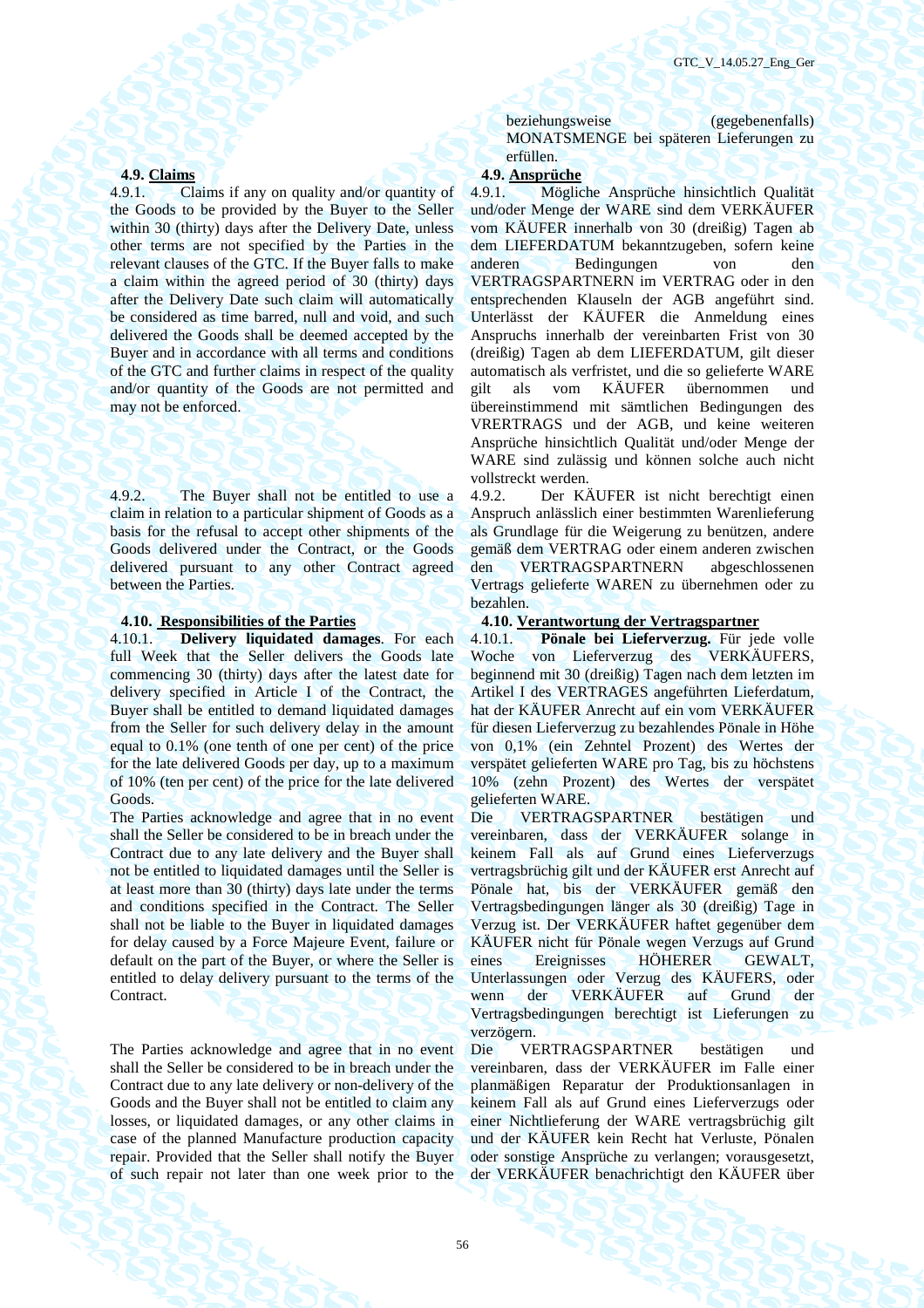month when the repair is planned. The Parties acknowledge and agree that Seller's notification of the repair is enough and sufficient evidence and confirmation of the planned repair.

THE LIQUIDATED DAMAGES SET FORTH HEREUNDER TOGETHER WITH THE RIGHT OF TERMINATION SET OUT AT CLAUSE 4.19.3 SHALL BE THE BUYER'S SOLE AND EXCLUSIVE REMEDIES FOR ANY LATE DELIVERY OF ANY GOODS OR PART THEREOF AND THE SELLER SHALL HAVE NO FURTHER LIABILITY WHATSOEVER, WHETHER IN CONTRACT, TORT (INCLUDING NEGLIGENCE OR STRICT LIABILITY), SAFE FOR LATE DELIVERY DUE TO SELLER'S INTENTIONBAL BREACH OR GROSS NEGLIGENCE.

4.10.2. **Interest for late payment**. In case the Buyer fails to comply with the terms of the payment set out in the Contract the Buyer shall pay to the Seller interest at the lesser of (i) one month LIBOR plus 4% (four per cent) per annum of the outstanding amount or (ii) the maximum allowed by applicable Law.

4.10.3. **Suspension.** If the conditions or terms of payment are breached by the Buyer the Seller may, at the Seller's option, either suspend delivery of the Goods to the Buyer or unilaterally terminate the Contract. Such suspension shall not constitute a delay for the purposes of liquidated damages.

4.10.4. **Late acceptance**. In the event that the Buyer fails or refuses to accept delivery of the Goods or any part thereof pending laytime (i.e. have not commenced the accepting and unloading/loading of the Goods as the case may be; or furnished the Seller with explanation of delay and further instructions as regards the Goods satisfactory for the Seller); provided that such Goods have been delivered in accordance with the terms of the Contract, without prejudice to the Seller's other rights under the Contract or the applicable Law, the Seller is entitled to pass the Goods to a proximate logistic company or keeper at the Buyers risk and expense of which the Buyer shall be notified within reasonable time. The Seller is entitled to exercise its right hereunder irrespective of whether the title to the Goods has passed to the Buyer under the Contract or not. The quantities of the Goods passed confirmed by such a logistic company or keeper shall be deemed as due confirmation of the quantities of the Goods delivered by the Seller; the term for quality claims for the Goods specified in Clause 4.9 shall commence as of the expiration of the laytime. The Seller shall be entitled to claim without limitation all and any transport and/or insurance cancellation costs, storage costs, additional transport costs, customs

eine solche Reparatur spätestens eine Woche vor dem Monat, in dem die Reparatur angesetzt ist. Die VERTRAGSPARTNER bestätigen und vereinbaren, dass die Benachrichtigung des VERKÄUFERS über die Reparatur genügender und ausreichender Nachweis und Bestätigung dafür ist.

DAS IN DIESEM VERTRAG VORGESEHENEN PÖNALE SOWIE DAS RECHT ZUR KÜNDIGUNG LAUT KLAUSEL 4.19.3 SIND DIE EINZIGEN UND AUSSCHLIESSLICHEN RECHTE BEI LIEFERVERZUG DER WARE ODER EINES TEILS DAVON UND DER VERKÄUFER HAT KEINE WEITERE HAFTUNG IRGENDWELCHER ART, GLEICHGÜLTIG OB VERTRAGLICH, UNTER DELIKTSRECHT (EINSCHLIESSLICH VERSCHULDENS- ODER VERSCHULDENSUNABHÄNGIGER HAFTUNG), AUSGENOMMEN IM FALL VON LIEFERVERZUG AUF GRUND VORSÄTZLICHER VERTRAGSVERLETZUNG ODER GROBER FAHRLÄSSIGKEIT DES VERKÄUFERS.

4.10.2. **Zinsen bei Zahlungsverzug**. Im Falle dass der KÄUFER mit den vertraglichen Zahlungen in Verzug ist, hat er dem VERKÄUFER Zinsen zu bezahlen in Höhe von entweder (i) dem Einmonats-LIBOR plus 4% (vier Prozent) p.a. vom ausständigen Betrag, oder (ii) dem höchsten gemäß geltendem Gesetz zulässigen Satz, je nachdem was niedriger ist.

4.10.3. **Aussetzen.** Wenn die Zahlungsbedingungen vom KÄUFER nicht eingehalten werden, kann der VERKÄUFER nach seiner Wahl entweder die Lieferung der WARE an den KÄUFER aussetzen oder einseitig den VERTRAG beenden. Eine solche Suspendierung stellt keinen Verzug des VERKÄUFERS dar.

4.10.4. **Verspätete Übernahme.** Im Falle dass der KÄUFER die Übernahme der WARE oder eines Teils davon während der Liege- oder Stehzeit unterlässt oder verweigert (d.h. hat die Übernahme und gegebenenfalls Entladung/Ladung der WARE nicht begonnen; oder dem VERKÄUFER keine zufriedenstellende Erklärung der Verzögerung und keine weiteren Instruktionen hinsichtlich der WARE bekanntgegeben); vorausgesetzt dass diese WARE vertragsgemäß geliefert wurde und unbeschadet der sonstigen Rechte des VERKÄUFERS laut VERTRAG oder geltendem Recht, ist dieser berechtigt die WARE auf Risiko und Kosten des KÄUFERS einer nahegelegenen Logistikfirma oder Aufbewahrung zu übergeben und den KÄUFER davon innerhalb angemessener Frist zu verständigen. Der VERKÄUFER ist berechtigt sein diesbezügliches Recht unbeschadet dessen auszuüben, ob der Eigentumstitel an der WARE vertragsgemäß auf den KÄUFER übergegangen ist oder nicht. Die Menge der an eine solche Logistikfirma oder Aufbewahrung übergebenen und von dieser bestätigten WARE gilt als ordnungsgemäße Bestätigung der vom VERKÄUFER Warenmenge; die Frist für Qualitätsbeanstandungen an der WARE laut Klausel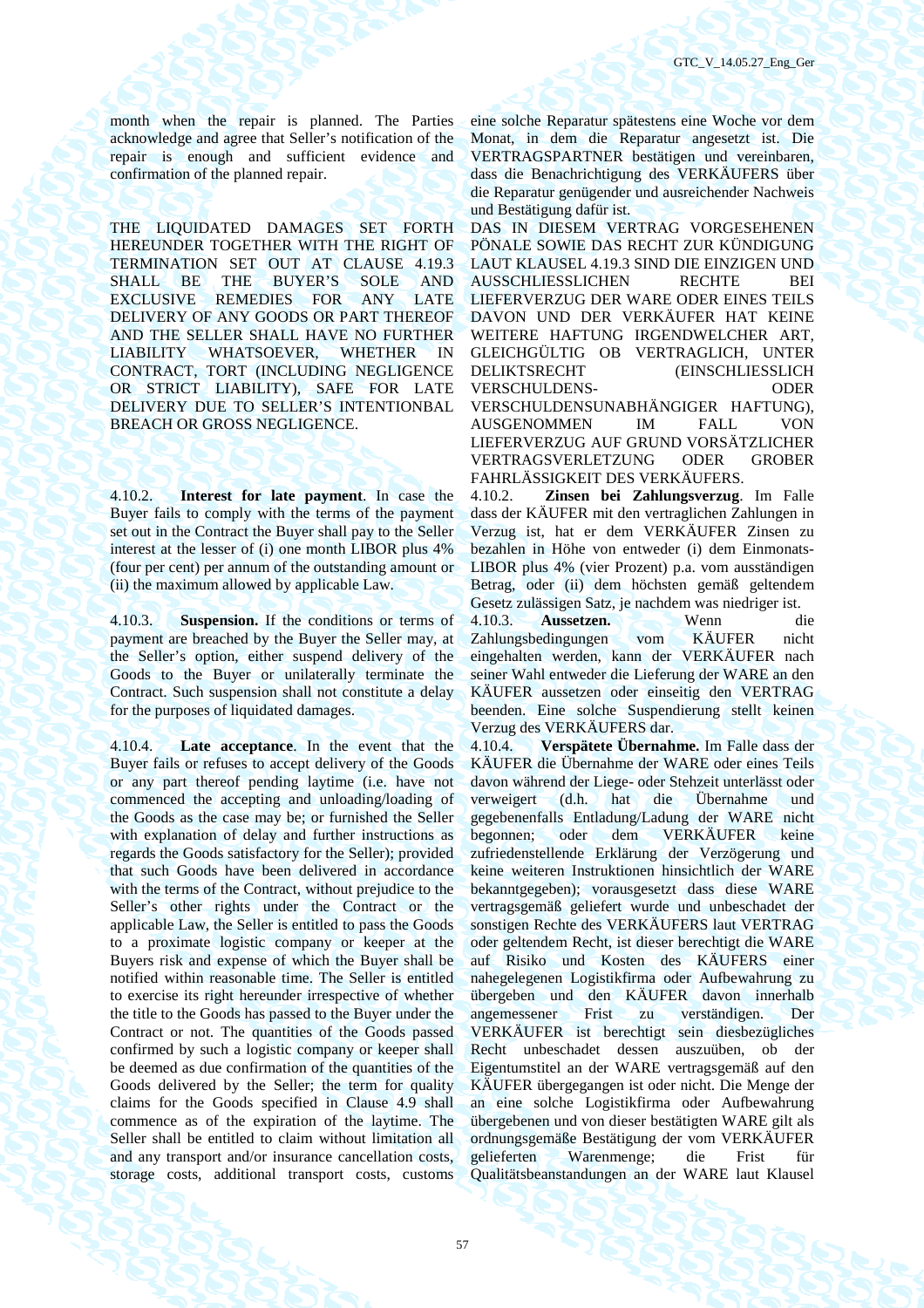duties, demurrage and other similar or related costs and all expenses arising out of or in connection with such late acceptance from the Buyer till the moment when the Goods are taken by the Buyer.

4.10.5. **The Seller's disposal rights.** In the event that the Buyer (or the Buyer's authorized representative, or the Buyer's Carrier, etc.) fails or refuses to accept delivery of the Goods or any part thereof within 5 (five) days after the Delivery Date unless otherwise mutually agreed by the Parties, entirely without prejudice to the Seller's other rights under the Contract or the applicable Law, the Seller shall at its sole discretion be entitled to sell the quantity of the Goods which were not taken by the Buyer. The Seller is entitled to exercise its right hereunder irrespective of whether the title to the Goods has passed to the Buyer under the Contract or not. The Selleris also entitled either (i) to demand the Buyer to reimburse all Seller's costs of sale including, without limitation, storage costs, additional transport costs, customs duties, and other similar or related reasonable costs and expenses together with any difference in the price obtained for the Goods when compared to the Price of the Goods set out in the Contract; or (ii) to deduct the amount of the received advance payment (applicable to the prepayment or CAD) for the damages incurred by the Seller as a result of such refusal; after calculating the damages the remaining part of the advance payment shall be either returned to the Buyer or offset against further deliveries. The Seller is entitled to exercise its right hereunder irrespective if the title to the Goods has passed to the Buyer under the Contract or not.

# **4.11. Limitations of Liability 4.11. Haftungshöchstgrenze**

4.11.1. UNDER NO CIRCUMSTANCES SHALL EITHER PARTY BE LIABLE WHETHER IN THE CONTRACT, IN TORT UNDER ANY WARRANTY OR OTHERWISE, FOR ANY INDIRECT, SPECIAL, INCIDENTAL OR CONSEQUENTIAL DAMAGES OR FOR EXEMPLARY OR PUNITIVE LOSSES OR DAMAGES, OR ANY LOSS OF PROFITS (SAVE IN RELATION TO SELLER'S LOSS OF PROFIT ARISING FROM THE BUYER'S FAILURE OR REFUSAL TO TAKE OR ACCEPT DELIVERY OF THE GOODS OR ANY PART THEREOF CONTRARY TO THE TERMS OF THE CONTRACT) OR REVENUES, OR ANY COST OF LABOR, RESULTING FROM OR ARISING OUT OF OR IN CONNECTION WITH THE GOODS OR SELLER'S PERFORMANCE UNDER, OR BREACH

… beginnt mit Ablauf der Liege- oder Stehzeit. Der VERKÄUFER kann unbegrenzt sämtliche Transportund/oder Versicherungsstornokosten, Lagerkosten, zusätzliche Transportkosten, Zölle, Liegegelder und sonstige ähnliche oder damit in Zusammenhang stehende Kosten und sämtliche Auslagen aus oder in Zusammenhang mit diesem Übernahmeverzug des KÄUFERS bis zu dem Zeitpunkt in Rechnung stellen, an dem die WARE vom KÄUFER übernommen wird. 4.10.5. **Verfügungsrechte des VERKÄUFERS**. Im Falle dass der KÄUFER (oder sein bevollmächtigter Vertreter oder FRÄCHTER, etc.) die Übernahme der WARE oder eines Teils davon innerhalb von 5 (fünf) Tagen ab dem gemeinsam von den VERTRAGSPARTNERN vereinbarten Übernahmedatum unterlässt oder verweigert, kann der VERKÄUFER, vollständig unbeschadet seiner sonstigen vertraglichen oder gesetzlichen Rechte, in seinem eigenen Ermessen die vom KÄUFER nicht übernommene WARE verkaufen. Der VERKÄUFER ist berechtigt sein diesbezügliches Recht unbeschadet dessen auszuüben, ob der Eigentumstitel an der WARE vertragsgemäß an den KÄUFER übergegangen ist oder nicht. Der VERKÄUFER hat auch das Recht entweder (i) zu verlangen, dass der KÄUFER dem VERKÄUFER alle Verkaufskosten, einschließlich unter anderem Lagerkosten, zusätzliche Transportkosten, Zölle, und sonstige ähnliche oder damit zusammenhängende angemessene Kosen und Auslagen, sowie eventuelle Preisdifferenzen für die WARE im Vergleich zum vertraglichen PREIS der WARE vergütet; oder (ii) den Betrag der erhaltenen Anzahlung (geltend für die Zahlungsbedingungen Vorauszahlung oder CAD) für die ihm infolge einer solchen Weigerung oder Unterlassung erwachsenen Schäden abzuziehen; nach Berechnung des Schadens ist der verbleibende Teil der Vorauszahlung entweder an den KÄUFER rückzuerstatten oder mit anderen Lieferungen gegenzuverrechnen. Der VERKÄUFER ist berechtigt sein diesbezügliches Recht unbeschadet dessen auszuüben, ob der Eigentumstitel an der WARE vertragsgemäß an den KÄUFER übergegangen ist oder nicht.

4.11.1. UNTER KEINEN UMSTÄNDEN IST EIN VERTRAGSPARTNER HAFTBAR, WEDER AUS VERTRAG NOCH NACH DELIKTSRECHT, AUS GEWÄHRLEISTUNG ODER AUF SONSTIGE WEISE, FÜR INDIREKTE, KONKRETE, BEILÄUFIG ENTSTANDENE ODER FOLGESCHÄDEN, FÜR MIT STRAFE VERBUNDENEN SCHADENERSATZ, FÜR ENTGANGENEN GEWINN (MIT AUSNAHME VON GEWINNENTGANG DES VERKÄUFERS AUF GRUND VON VERTRAGSWIDRIGER UNTERLASSUNG ODER WEIGERUNG DES KÄUFERS ZUR ÜBERNAHME DER WARE ODER EINES TEILES DERSELBEN), FÜR ERLÖSE ODER FÜR KOSTEN FÜR ARBEITSEINSATZ RESULTIEREND AUS DER WARE ODER DER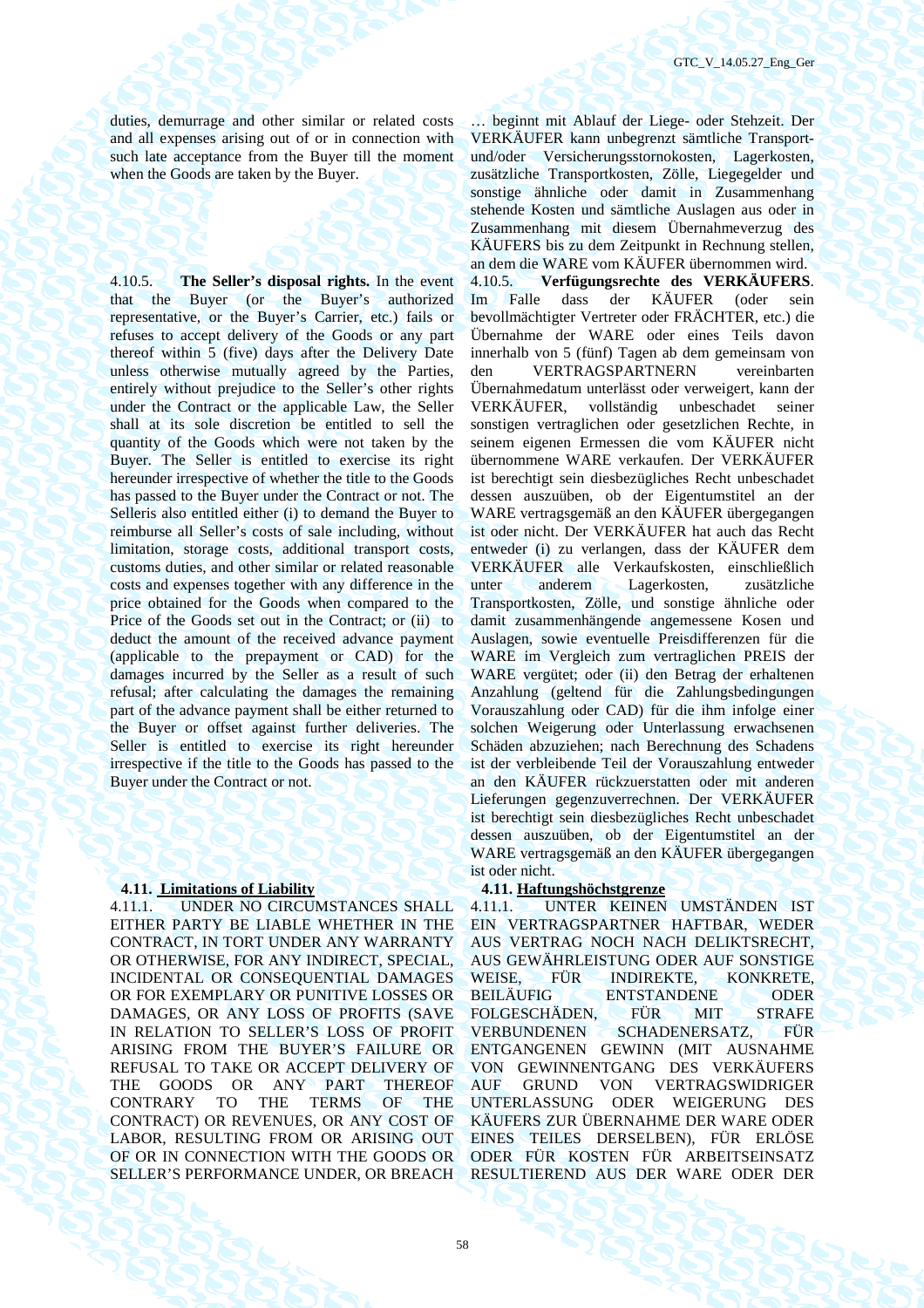OF, THE CONTRACT, EVEN IF THE PARTIES HAVE BEEN ADVISED OF THE POSSIBILITY OF SUCH DAMAGES. EACH PARTY SHALL UNDERTAKE ITS BEST EFFORTS TO MITIGATE ITS LOSSES.

4.11.2. FOR THE AVOIDANCE OF DOUBT, EITHER PARTY MAY SEEK TO RECOVER FROM THE DEFAULTING PARTY ANY ACTUAL DIRECT DAMAGES INCURRED AS A RESULT OF THE DEFAULTING PARTY'S BREACH OF CONTRACT (INCLUDING, BUT NOT LIMITED TO, REASONABLE ATTORNEYS' FEES AND COSTS); PROVIDED, HOWEVER, THAT NOTWITHSTANDING ANYTHING CONTAINED HEREIN, TO THE FULL EXTENT PERMITTED BY APPLICABLE LAW, IN NO EVENT SHALL THE SELLER'S LIABILITY IN CONNECTION WITH THE GOODS OR THE CONTRACT EXCEED THE TOTAL GOODS VALUE (INCLUDING, BUT NOT LIMITED TO TRANSPORTATION COSTS, STORAGE COSTS, ETC.) PAID TO THE SELLER BY THE BUYER FOR THE GOODS.

4.11.3. UNDER NO CIRCUMSTANCES SHALL THE SELLER BE LIABLE FOR THE BUYER'S LOSS OF PROFIT, NON RECEIPT OF REVENUE, BUSINESS INTERRUPTIONS, THE SUSPENSION OF COMMERCIAL ACTIVITIES, OR FOR ANY INDIRECT LOSS IRRESPECTIVE OF ITS CHARACTER AND REASON.

4.11.4. BOTH PARTIES ACKNOWLEDGE AND AGREE THAT THE EXCLUSIVE REMEDIES AND LIMITATIONS OF LIABILITIES SET FORTH HEREIN WERE BARGAINED FOR ON AN EQUAL FOOTING AND ARE CONDITIONS OF THE CONTRACT.

4.11.5. NOTHING IN THE CONTRACT SHALL LIMIT OR EXCLUDE THE LIABILITY OF EITHER PARTY FOR DEATH OR PERSONAL INJURY RESULTING FROM ITS NEGLIGENCE OR FOR DAMAGES CAUSED BY INTENT OR GROSS NEGLIGENCE.

4.11.6. **Adverse Weather.** The Parties shall not be liable for delay caused by adverse weather. Notwithstanding the customary rules at the Place of Destination the Parties agree to evenly split losses caused by the adverse weather conditions and beyond the insurance coverage or other compensation from third parties.

ERFÜLLUNG ODER VERLETZUNG DES VERTRAGES DURCH DEN VERKÄUFER, AUCH WENN DIE VERTRAGSPARTNER VON DER MÖGLICHKEIT SOLCHER SCHÄDEN KENNTNIS HATTEN. DIE VERTRAGSPARTNER WERDEN ALLES IN IHREN KRÄFTEN STEHENDE UNTERNEHMEN UM IHRE SCHÄDEN ZU MILDERN.

4.11.2. UM ZWEIFEL AUSZUSCHLIESSEN WIRD FESTGEHALTEN, DASS JEDER VERTRAGSPARTNER VOM VERTRAGSBRÜCHIGEN VERTRAGSPARTNER DIE VERGÜTUNG ALLES DIREKTEN SCHÄDEN BETREIBEN KANN, DIE INFOLGE DER VERTRAGSVERLETZUNG DES SÄUMIGEN VERTRAGSPARTNERS (EINSCHLIESSLICH UNTER ANDEREM ANGEMESSENE ANWALTSHONORARE UND -KOSTEN) ENTSTANDEN SIND; VORAUSGESETZT JEDOCH, DASS UNBESCHADET ANDERER BEDINGUNGEN DIESES VERTRAGES IM VOLLEN VOM GELTENDEN RECHT ZULÄSSIGEN AUSMASS DIE HAFTUNG DES VERKÄUFERS IN ZUSAMMENHANG MIT DER WARE ODER DEM VERTRAG DEN GESAMTWARENWERT NICHT ÜBERSTEIGEN DARF (EINSCHLIESSLICH UNTER ANDEREM TRANSPORT- UND LAGERKOSTEN, ETC.), DEN DER KÄUFER DEM VERKÄUFER FÜR DIE WARE BEZAHLT HAT. 4.11.3. UNTER KEINEN UMSTÄNDEN HAFTET DER VERKÄUFER FÜR ENTGANGENEN GEWINN ODER UMSATZERLÖS DES KÄUFERS, BETRIEBSUNTERBRECHUNGEN. DIE

AUSSETZUNG DES GESCHÄFTSBETRIEBES ODER SONSTIGE INDIREKTE SCHÄDEN UNGEACHET DEREN ART ODER GRUNDES. 4.11.4. BEIDE VERTRAGSPARTNER BESTÄTIGEN UND ERKLÄREN, DASS DIE

HIERIN ANGEFÜHRTEN AUSSCHLIESSLICHEN RECHTE UND HAFTUNGSBESCHRÄNKUNGEN AUF AUGENHÖHE VERHANDELT WURDEN UND VERTRAGSBEDINGUNGEN DARSTELLEN. 4.11.5. NICHTS IN DIESEM VERTRAG BESCHRÄNKT DIE HAFTUNG EINES VERTRAGSPARTNERS FÜR TODESFÄLLE ODER KÖRPERVERLETZUNG AUS VERSCHULDEN , ODER FÜR VORSATZ ODER GROBE FAHRLÄSSIGKEIT ODER SCHLIESST DIESE AUS

4.11.6. **Wetterunbilden**. Die VERTRAGSPARTNER haften nicht für von Wetterunbilden verursachte Verzögerungen. Unbeschadet der üblichen Regelungen am BESTIMMUNGSORT vereinbaren die VERTRAGSPARTNER, Verlust auf Grund von Wetterunbilden, die nicht durch Versicherung oder Entschädigung DRITTER abgedeckt sind, zu gleichen Teilen zu tragen.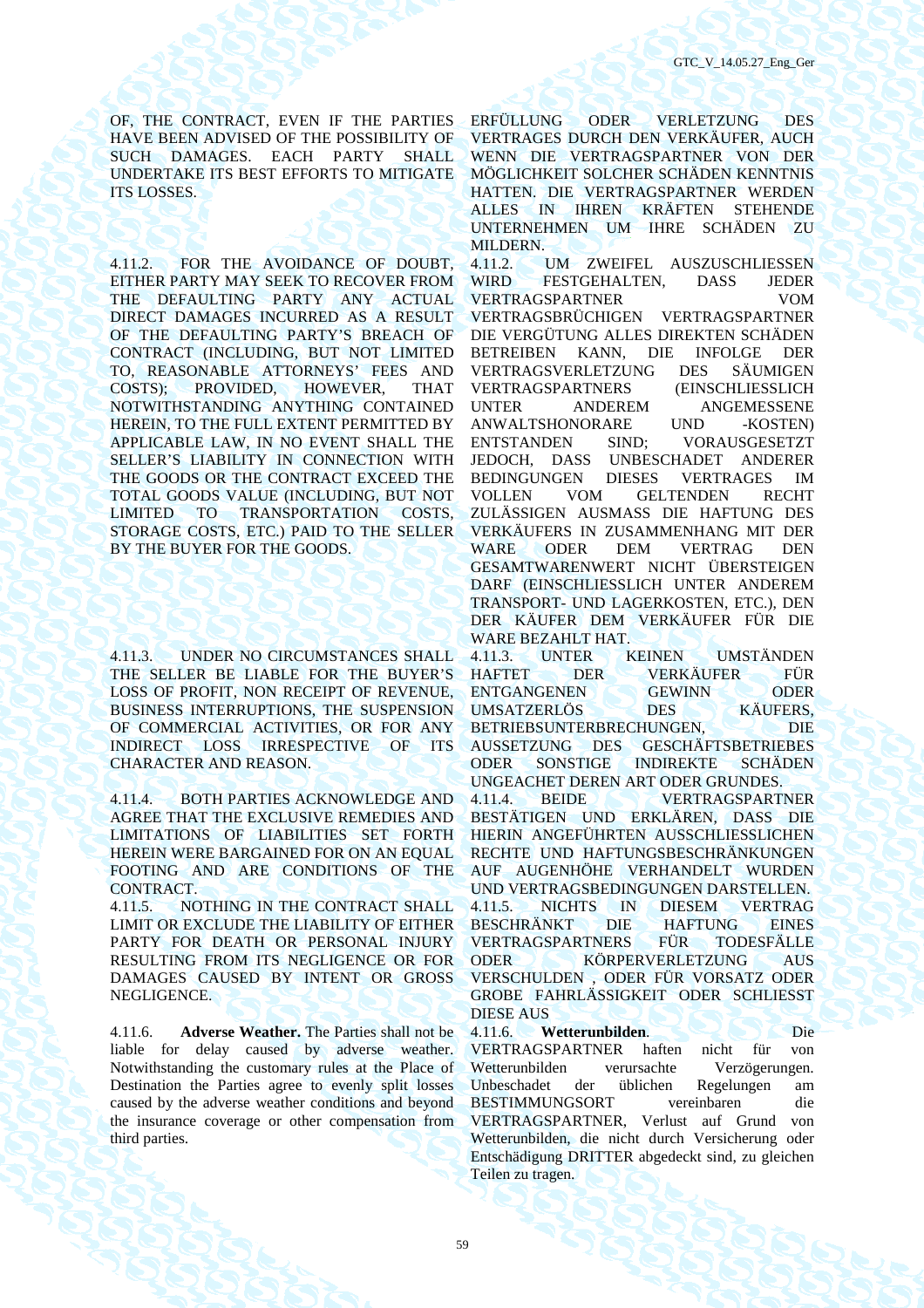# **4.12. Health, Safety and Environment 4.12. Gesundheit, Sicherheit und Umwelt**

4.12.1. The Goods supplied by the Seller in the condition in which it is sold is considered not to constitute a hazard to health or safety, provided that it is handled, used and stored in accordance with normally accepted safe Business practices applicable to the Goods. The Buyer shall, for its own protection, consult the producer's Material Safety Data Sheet (MSDS) (if any), relevant codes of practice and factory inspectorates with regard to adequate hygiene, safety and environmental standards and enforcement thereof, with respect to handling, processing and storing of the Goods, their by-products and wastes of any sort.

4.12.2. The Buyer warrants to the Seller that it is aware of and understands the information in the MSDS for the Goods and it will adopt appropriate procedures to ensure that all persons or agents authorised by the Buyer to carry out any of the rights, duties or obligations of the Buyer under the Contract and all of the Buyer's other officers, employees, contractors and agents who are involved in the loading, transportation, delivery, handling or use of the Goods sold and delivered to the Buyer under the Contract are aware of, and comply with the information provided in the relevant Material Safety Data Sheet.

4.12.3. The Buyer accepts the inherent risks associated with the Goods as set out in Clause 4.12 hereof and shall accordingly have no claim of any kind against the Seller directly or indirectly arising from damage to any property as a result of direct or indirect exposure to the Goods.

4.12.4. The Seller shall not be liable for any cost, loss or damage resulting from the receipt of the Goods in non-compliant storage facilities. The Buyer shall indemnify the Seller against any claim which any third party might have or bring against the Seller in this respect.

4.12.5. Any advice given by the Seller concerning storage, transport, use or application of the Goods delivered shall be on a without prejudice basis and the Seller shall not be liable for any loss, damage or expense resulting from observance of such advice.

4.13.1. Notwithstanding any other provision to the contrary in the Contract or the GTC, in providing the Buyer with a Chemical Abstract Service Index number and/or Existing Commercial Chemical Substances Number and/or any other health, safety and

4.12.1. Die vom VERKÄUFER gelieferte WARE gilt in dem Zustand, in dem sie verkauft wurde, nicht als gesundheits- oder sicherheitsgefährdende Ware, vorausgesetzt, dass sie gemäß normal angenommenen sicheren für die WARE geltenden Geschäftspraktiken gehandhabt, verwendet und gelagert wird. Der KÄUFER ist verpflichtet, zu seinem eigenen Schutz das Materialsicherheitsdatenblatt (Material Safety Data Sheet - MSDS) (wenn vorhanden) des HERSTELLERS sowie die relevanten Normen für Praxis und Fabriksinspektorate betreffend angemessene Hygiene-, Sicherheits- und Umweltstandards und deren Durchsetzung, hinsichtlich der Handhabung, Verarbeitung und Lagerung der WARE, ihrer Nebenprodukte und Abfälle jeglicher Art zu konsultieren.

4.12.2. Der KÄUFER gewährleistet gegenüber dem VERKÄUFER, dass ihm die Informationen in den MSDS der WARE bekannt sind und er diese versteht und entsprechende Maßnahmen einsetzen wird um sicherzustellen, dass alle von ihm zur Ausübung von vertraglichen Rechten, Pflichten oder Verpflichtungen des KÄUFERS ermächtigten Personen oder Bevollmächtigten sowie alle sonstigen Organe, Mitarbeiter, Vertragspartner und Vertreter, die mit der Verladung, dem Transport, der Lieferung, Handhabung oder Verwendung der vom VERKÄUFER gemäß dem VERTRAG verkauften und gelieferten WARE befasst sind die im entsprechenden MSDS gegebenen Informationen bekannt sind und sie diese beachten.

4.12.3. Der KÄUFER akzeptiert die der WARE laut Erklärung in Klausel 4.12 innewohnenden Risiken und hat somit keine Ansprüche irgendwelcher Art an den VERKÄUFER wegen direktem oder indirektem Sachschaden, der als Ergebnis von direktem oder indirektem Ausgesetztsein gegenüber der WARE entsteht.

4.12.4. Der VERKÄUFER haftet nicht für sämtliche Kosten, Verluste oder Schäden, die aus der Übernahme der WARE in mangelhaften Lagerungsanlagen herrühren. Der KÄUFER wird den VERKÄUFER gegenüber allen Rechtsansprüchen DRITTER schadlos halten, die diese gegen den VERKÄUFER diesbezüglich vorbringen.

4.12.5. Jegliche Beratung durch den VERKÄUFER betreffend Lagerung, Transport, Gebrauch oder Verwendung der gelieferten WARE erfolgt ohne Gewähr und er haftet nicht für Verluste, Schäden oder Kosten, die aus der Befolgung solcher Beratung herrühren.

# **4.13. REACH 4.13. Verordnung zur Registrierung, Bewertung, Zulassung und Beschränkung chemischer Stoffe (REACH).**

4.13.1. Unbeschadet aller anderen gegenteiligen Bestimmungen des VERTRAGES leistet der VERKÄUFER mit der Ausgabe einer Chemical Abstract Service Index Nummer an den KÄUFER und/oder einer Existing Commercial Chemical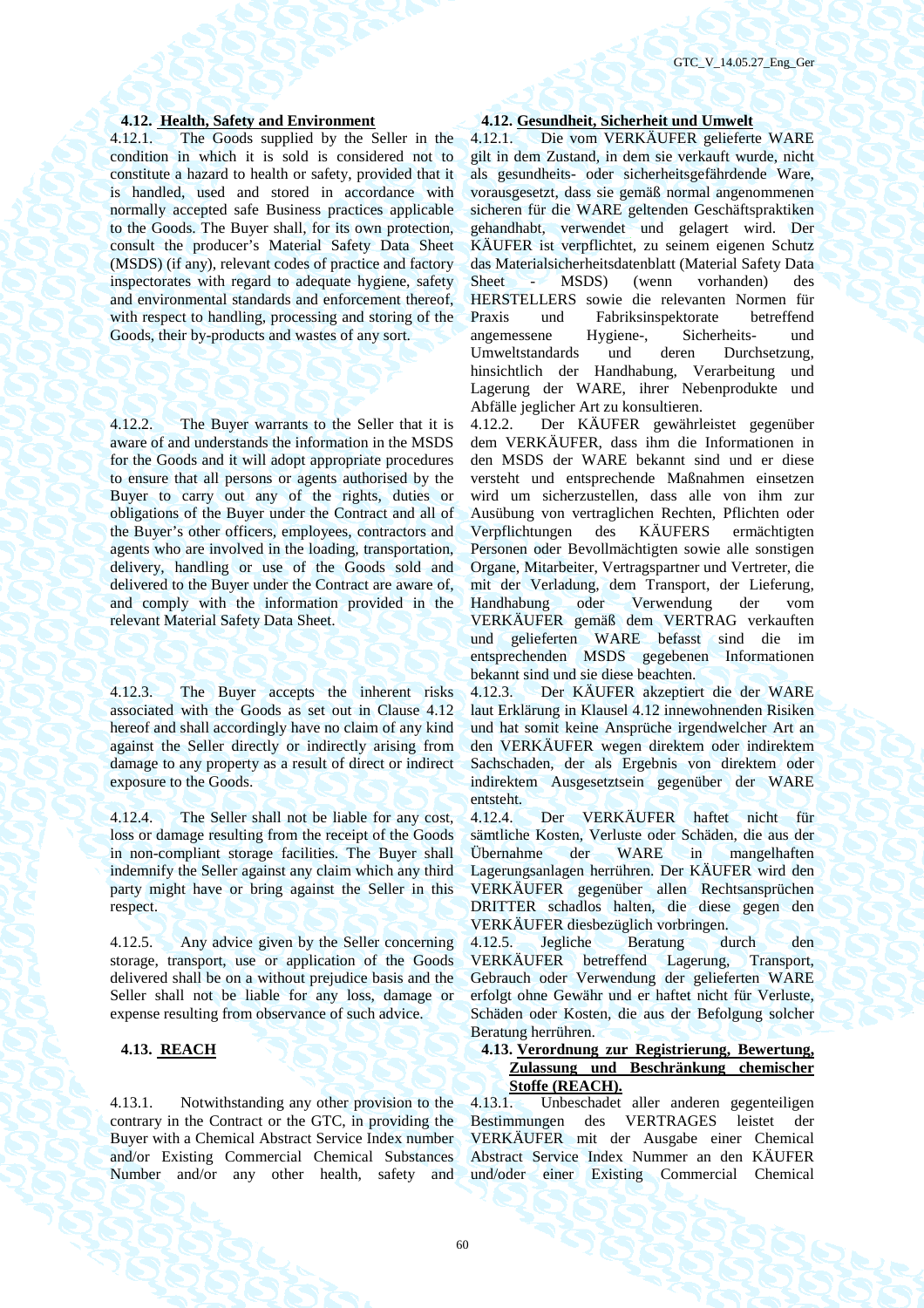environmental information relating to the Goods pursuant to this Clause 4.13., regardless of their source, the Seller provides no warranty or representation as to the accuracy or completeness of such identification number(s) or information relating to it and needed by the Buyer and/or reasonably requested by the Buyer to comply with the requirements of REACH, hence the Seller accepts no liability for loss, damage, delay or expense incurred by the Buyer for whatever reason arising from its reliance on the accuracy of the identification numbers or other information hereunder provided and /or the existence of a valid (pre-) registration of the Goods to be imported into the EU/EEA.

4.14.1. The Buyer shall not sell or deliver or unload the Goods to a country or a resident of a country in contravention of any statutory regulation or direction of the country in which the Goods is produced.

4.14.2. The Buyer undertakes that the Goods delivered under the Contract shall not be exported, sold or supplied by it to any country, state, territory or region or to any natural or legal person of such country, state, territory or region against which there are sanctions imposed by the United Nations Security Council, European Union, United Kingdom or United States on the export, sale or supply of such Goods to such location or person.

# **4.15. Sanctions, Trade Controls and Boycotts 4.15. Sanktionen, Handelskontrollen und**

Notwithstanding anything to the contrary elsewhere in the Contract or the GTC:

4.15.1. Nothing in the Contract or in GTC is intended, and nothing in the Contract or in GTC should be interpreted or construed, to induce or require either Party hereto to act in any manner (including failing to take any actions in connection with a transaction) which is inconsistent with, penalized or prohibited under any laws, regulations, decrees, ordinance, order, demand, request, rules or requirements of the United States of America applicable to such Party which relate to international boycotts of any type.

4.15.2. Neither Party shall be obliged to perform any obligation otherwise required by Contract (including without limitation an obligation to (a) perform, deliver, accept, sell, purchase, pay or receive monies to, from, or through a person or entity, or (b) engage in any other acts) if this would be in violation of, inconsistent with, or expose such party to punitive measure under, any laws, regulations, decrees, ordinances, orders, demands, requests, rules or

Substances Nummer und/oder sonstiger Gesundheits-, Sicherheits- und Umweltinformationen zu der WARE gemäß dieser Klausel, gleichgültig aus welcher Quelle, keine Zusicherung oder Gewährleistung hinsichtlich der Richtigkeit oder Vollständigkeit solcher Identifikationsnummern oder diesbezüglicher Informationen, die der KÄUFER benötigt und/oder angemessenerweise verlangt um die Vorschriften der REACH einzuhalten; somit übernimmt der VERKÄUFER keinerlei Haftung für Verluste, Schäden, Verzögerungen oder Kosten, die dem KÄUFER aus welchen Gründen immer auf Grund seines Vertrauens auf die Richtigkeit der Identifikationsnummern oder auf sonstige hiermit gegebene Informationen und/oder auf das Bestehen einer gültigen (Vor-)-registrierung der in die EU / den EWR zu importierenden WARE erwachsen.

# **4.14. <u>. Restraint of Trade 4.14. Handelsbeschränkungen**</u>

4.14.1. Dem KÄUFER ist es nicht gestattet, die WARE in ein Land oder an einen Ansässigen eines Landes zu verkaufen oder zu liefern, wenn dies in Verletzung von Gesetzesbestimmungen oder Richtlinien des Herstellerlandes der WARE geschieht. 4.14.2. Der KÄUFER verpflichtet sich, dass die gemäß dem VERTRAG gelieferte WARE nicht in ein(en) Land, Staat, Territorium oder Gebiet exportiert, verkauft oder geliefert wird oder an eine physische oder juristische Person eines solchen Landes, Staates, Territoriums oder Region, gegen das (den, die) Sanktionen des Sicherheitsrats der Vereinten Nationen, der EU, des Vereinigten Königreiches oder der Vereinigten Staaten von Amerika betreffend den Export, den Verkauf oder die Lieferung solcher Ware an solche Orte oder Personen bestehen.

# **Boykotte**

Unbeschadet gegenteiliger Bestimmungen an anderer Stelle des VERTRAGES:

4.15.1. Ist nichts in diesem VERTRAG oder den AGB beabsichtigt und nichts darin ist zu interpretieren oder auszulegen um einen der VERTRAGSPARTNER zu veranlassen oder aufzufordern in einer Weise zu handeln (einschließlich der Unterlassung von Handlungen in Zusammenhang mit einer Transaktion), die Gesetzen, Vorschriften, Dekrete, Verordnungen, Beschlüssen, Aufforderungen, Forderungen, Regelungen oder Erfordernissen der Vereinigten Staaten von Amerika widerspricht, von diesen bestraft wird oder verboten ist, die auf einen solchen<br>VERTRAGSPARTNER hinsichtlich eines VERTRAGSPARTNER hinsichtlich eines internationalen Boykotts jeglicher Art anwendbar sind. 4.15.2. Kein VERTRAGSPARTNER darf verpflichtet werden an anderer Stelle des VERTRGES vorgeschriebene Verpflichtungen zu erfüllen (einschließlich unter anderem Verpflichtungen zu (a) Durchführung, Herausgabe, Annahme, Verkauf, Erwerb, Bezahlung oder Erhalt von Geldmitteln an, von oder durch eine physische oder juristische Person, oder (b) Durchführung sonstiger Handlungen), wenn dies Gesetzen, Vorschriften, Dekreten, Verordnungen,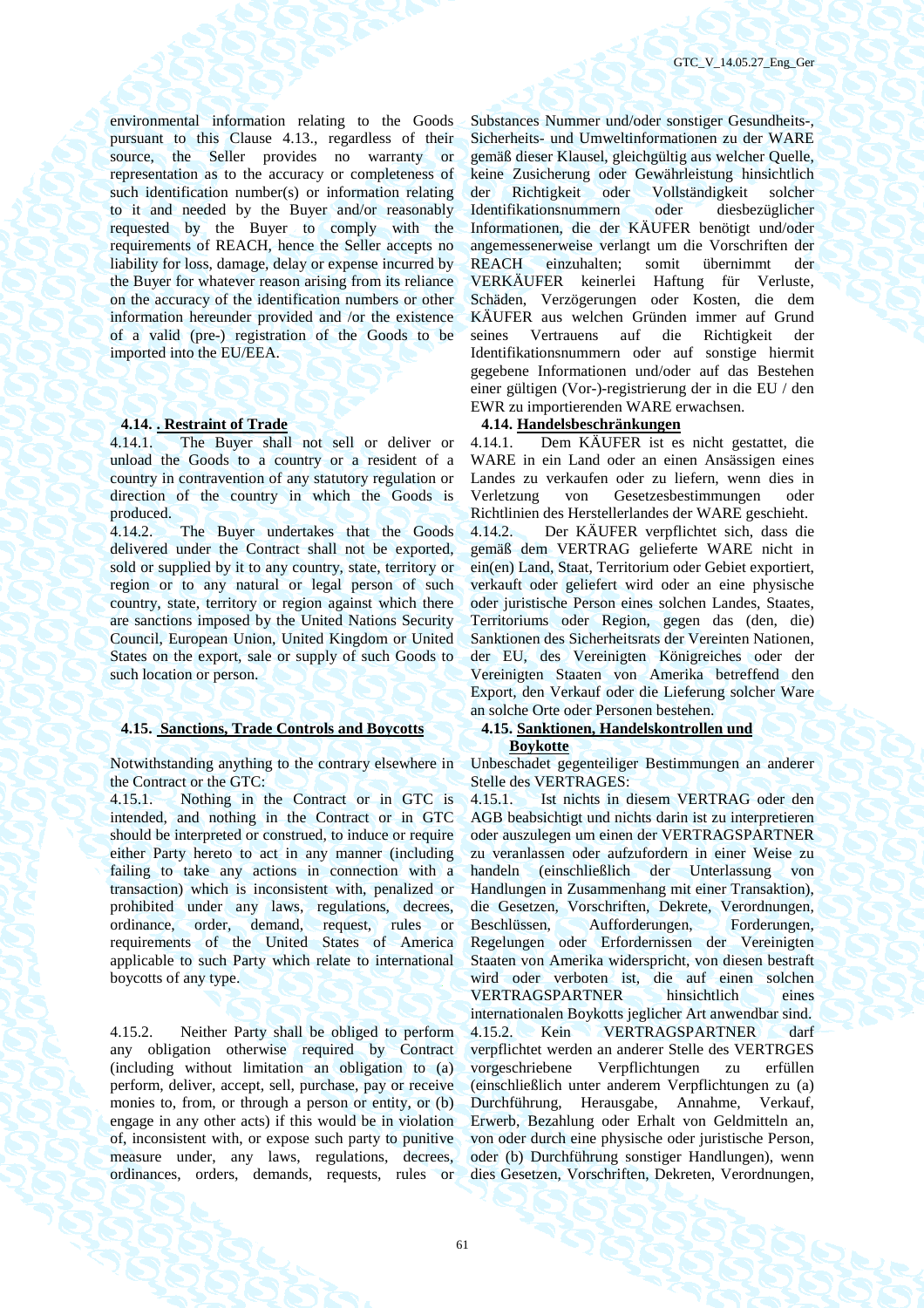requirements of the European Union, any EU member state, the United Nations or the United States of America applicable to the parties relating to trade sanctions, foreign trade controls, export controls, nonproliferation, anti-terrorism and similar laws (the "Trade Restrictions").

4.15.3. Where any performance by a Party would be in violation of, inconsistent with, or expose such party to punitive measures under, the Trade Restrictions, such Party (the "Affected Party") shall, as soon as reasonably practicable give written notice to the other Party of its inability to perform. Once such notice has been given the Affected Party shall be entitled:

- i. to immediately suspend the affected obligation (whether payment or performance) until such time as the Affected Party may lawfully discharge such obligation; and/or
- ii. where the inability to discharge the obligation continues (or is reasonably expected to continue) until the end of the contractual time for discharge thereof, to a full release from the affected obligation, provided that where the relevant obligation relates to payment for the Goods which have already been delivered, the affected payment obligation shall remain suspended (without prejudice to the accrual of any interest on an outstanding payment amount) until such time as the Affected Party may lawfully resume payment; and/or
- iii. where the obligation affected is acceptance of the Vessel, to require the nominating Party to nominate an alternative Vessel;

in each case without any liability whatsoever (including but not limited to any damages for breach of Contract, penalties, costs, fees and expenses).

4.15.4. Nothing in this Clause shall be taken to limit or prevent the operation, where available under the governing law of the Contract, of any doctrine analogous to the English Common Law doctrine of frustration.

Each Party hereby warrants to the other Party that, as at the date of the Contract and on each subsequent occasion it performs obligations under the Contract, it has not engaged in any Anti-competitive Behaviour in

Beschlüsse, Aufforderungen, Forderungen, Regelungen oder Erfordernisse der Europäischen Union, eines EU Mitgliedsstaates, der Vereinten Nationen oder der Vereinigten Staaten von Amerika widerspricht, von diesen bestraft wird oder verboten ist, die auf einen solchen VERTRAGSPARTNER hinsichtlich Handelssanktionen, Außenhandelskontrollen, Exportkontrollen, Nichtproliferierungs-,, Antiterror- und ähnlichen Gesetzen (die "HANDELSBESCHRÄNKUNGEN") anwendbar sind.

4.15.3. Wenn eine Leistung eines VERTRAGSPARTNERS

HANDELSBESCHRÄNKUNGEN verletzen, diesen widersprechen oder diesen VERTRAGSPARTNER Strafmaßnahmen aussetzen würde, hat dieser VERTRAGSPARTNER (der "BETROFFENE VERTRAGSPARTNER") so rasch wie zumutbarerweise durchführbar, den anderen VERTRAGSPARTNER von der Unmöglichkeit seiner Leistungserbringung in Kenntnis zu setzen. Sobald der Betroffene VERTRAGSPARTNER diese Nachricht gegeben hat, ist er berechtigt:

- i. unverzüglich die betroffene Verpflichtung solange auszusetzen (gleichgültig ob Zahlung oder Leistung), bis er diese Verpflichtung rechtskonform erfüllen kann; und/oder
- ii. wenn die Unmöglichkeit der<br>Leistungserbringung bis zum Ende der Leistungserbringung vertraglich für die Leistungserbringung vorgesehenen Frist nicht erfüllt werden kann (oder angemessenerweise das Andauern der Unmöglichkeit zu erwarten ist), vorausgesetzt dass es sich um die Bezahlung schon gelieferter WARE handelt, bleibt die betroffene Zahlungsverpflichtung ausgesetzt (unbeschadet des Auflaufens von Zinsen für offene Zahlungsbeträge), solange, bis der BETROFFENE VERTRAGSPARTNER rechtskonform die Zahlung wieder aufnehmen kann; und/oder
- iii. wenn die betroffene Verpflichtung die Zustimmung zum SCHIFF ist, den benennenden VERTRAGSPARTNER aufzufordern, ein anderes Schiff zu benennen;

in jedem Fall ohne irgendwelche Haftung jeglicher Art (einschließlich unter anderem Schäden aus Vertragsverletzung, Strafen, Kosten, Honorare und Auslagen).<br>4.15.4.

Nichts in diesem Abschnitt gilt als Beschränkung oder Verhinderung der Anwendung einer Doktrin, falls diese gemäß dem Recht, dem der VERTRAG unterliegt, anwendbar wäre, die der Doktrin der "Frustration" des englischen Common Law entspricht.

# **4.16. Anti-Trust 4.16. Wettbewerbswidriges Verhalten**

Jeder VERTRAGSPARTNER gewährleistet hiermit dem anderen, dass er ab dem Datum des VERTRAGS und zu jeder nachfolgenden Gelegenheit, wenn er Vertragsverpflichtungen erfüllt, kein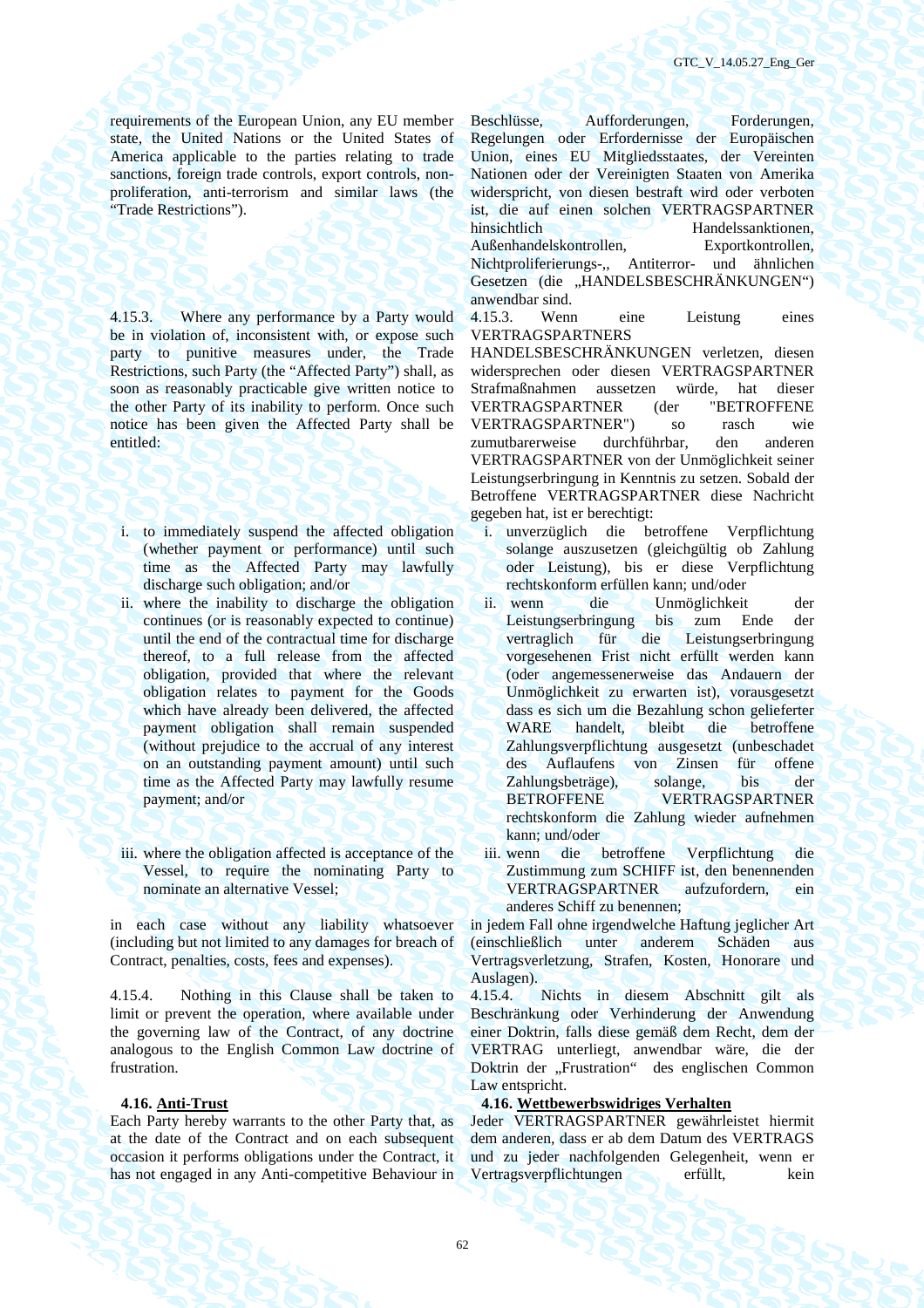relation to the potential or actual terms and conditions of the Contract to be agreed or as agreed in relation to the Goods, including but not limited to the amount paid for the Goods, any level of volume discount or any other credit terms.

4.17.1. Each Party hereby represents and warrants to the other that it complies with all Anti-Corruption Laws.

4.17.2. The Buyer and the Seller each represent, warrant and undertake to the other that they shall not, directly or indirectly,

- a) pay, offer, give or promise to pay or authorize the payment of any monies or other things of value to:
	- i. a government official or an officer or employee of a government or any department, agency or instrumentality of any government;
	- ii. an officer or employee of a public international organization;
	- iii. any person acting in an official capacity for or on behalf of any government or department, agency, or instrumentality of such government or of any public international organization;
	- iv. any political party or official thereof, or any candidate for political office;
	- v. any director, officer, employee or agent/representative of an actual or prospective counterparty, supplier or customer of the Buyer or the Seller;
	- vi. or any other person, individual or entity at the suggestion, request or direction or for the benefit of any of the above-described persons and entities, or
- 
- c) in each case if this is in violation of or inconsistent with the Anti-Corruption Laws.

4.17.3. Without prejudice to the other rights of the respective Party under the Contract or the applicable Law each Party may terminate the Contract forthwith upon written notice to the other at any time, if in their reasonable judgment the other is in breach of any of the above representations, warranties or undertakings.

wettbewerbsverletzendes Verhalten hinsichtlich der die WARE betreffenden vereinbarten oder zu vereinbarenden potentiellen oder tatsächlichen Vertragsbedingungen, einschließlich unter anderem des für die WARE bezahlten Betrages, jeder Höhe von Mengenrabatten oder sonstiger Kreditbedingungen gesetzt hat.

# **4.17. Anti-Corruption 4.17. Antikorruptionsbestimmungen**

4.17.1. Jeder VERTRAGSPARTNER sichert hiermit zu und gewährleistet dem anderen, dass er alle ANTIKORRUPTIONSBESTIMMUNGEN einhält.

4.17.2. Der KÄUFER und der VERKÄUFER sichern jeweils zu, gewährleisten und verpflichten einander; dass sie weder direkt noch indirekt

- а) Geldmittel oder sonstige Wertgegenstände bezahlen oder deren Zahlung zusagen, anbieten, geben oder genehmigen an:
	- i. Regierungsbeamte oder Organe oder Mitarbeiter von Regierungen oder Ministerien, Behörden oder Einrichtungen von Regierungen;
	- ii. Organe oder Mitarbeiter von öffentlichen internationalen Organisationen;
	- iii. Personen, die in offizieller Funktion für oder im Auftrag von Regierungen, Ministerien, Behörden oder Einrichtungen solcher Regierungen oder öffentlicher internationaler Organisationen tätig sind;
	- iv. politische Parteien oder deren Funktionäre oder Kandidaten für ein politisches Amt;
	- v. Geschäftsführer, Organe, Mitarbeiter oder Bevollmächtigte/Vertreter von derzeitigen oder voraussichtlichen Vertragspartnern, Lieferanten oder Kunden des KÄUFERS oder VERKÄUFERS;
	- vi. andere physische oder juristische Personen auf Vorschlag, Forderung oder Anweisung oder zu Gunsten einer der oben angeführten physischen und juristischen Personen, oder
- b) engage in other acts or transactions, b) sich an sonstigen Handlungen oder Geschäftsfällen beteiligen,
	- c) immer wenn wenn dies ANTIKORRUPTIONSBESTIMMUNGEN verletzt oder diesen widerspricht

4.17.3. Unbeschadet der sonstigen Rechte des entsprechenden VERTRAGSPARTNERS gemäß diesem VERTRAG oder anwendbarem Recht kann jeder VERTRAGSPARTNER den VERTRAG jederzeit mit schriftlicher Nachricht an den anderen unverzüglich beenden, wenn nach seinem angemessenen Urteil der andere eine der obigen Zusicherungen, Gewährleistungen oder Verpflichtungen verletzt.

# **4.18. Arbitration and Law 4.18. Schiedsklausel und Anzuwendendes Recht**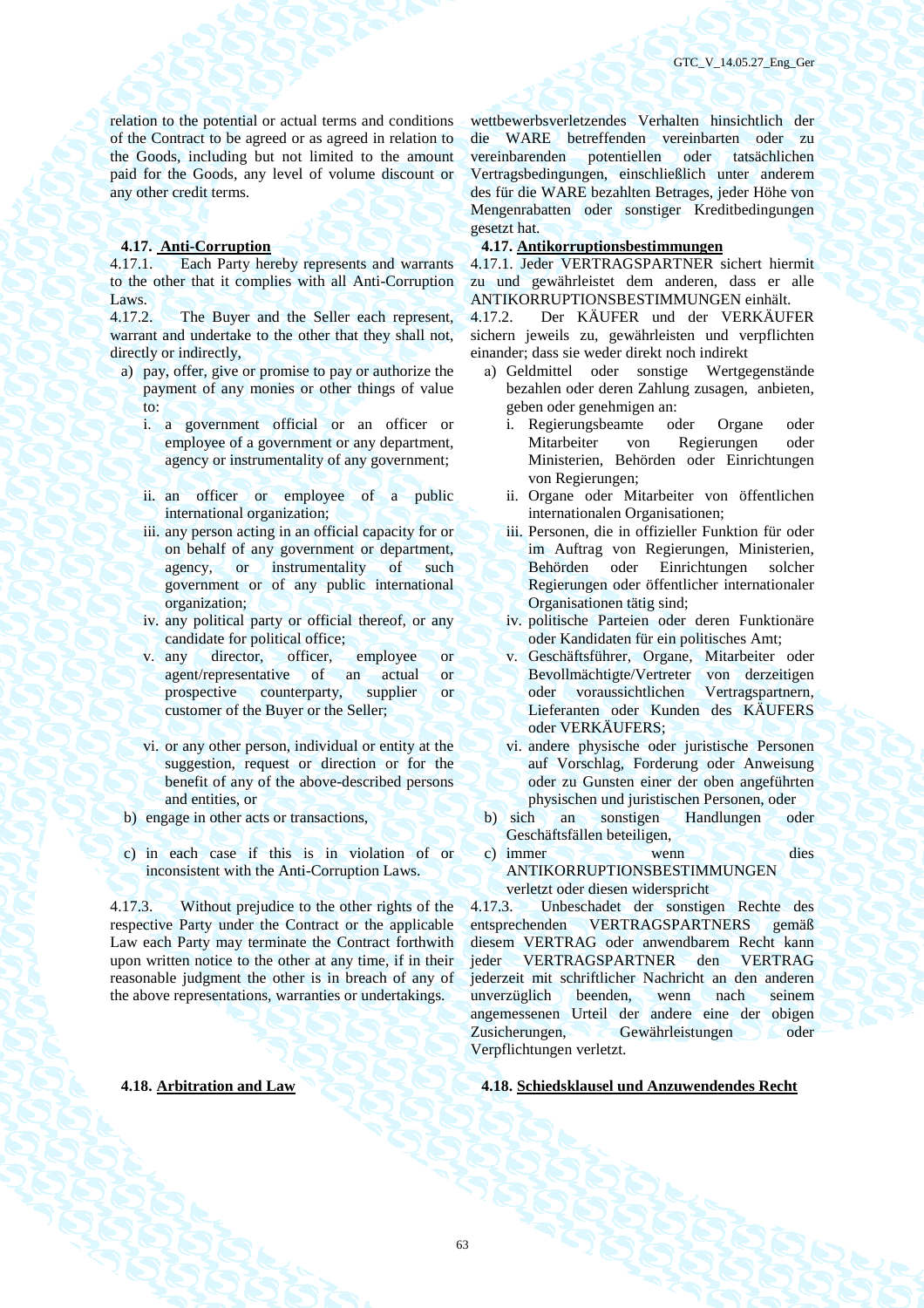4.18.1. Both the Contract and the GTC shall be governed by, interpreted and construed in accordance with the laws of Austria notwithstanding the choice of law rules of any jurisdiction and determined without reference to the principles of conflicts of laws

4.18.2. Any dispute, controversy, claim or difference relating to or arising out of, or in connection with, the Contract, including any question regarding the existence, scope, validity or termination of the Contract shall be finally settled, to the exclusion of the ordinary courts, by arbitration under the Rules of Arbitration and Conciliation of the International Arbitral Centre of the Austrian Federal Economic Chamber in Vienna (Vienna Rules). The number of arbitrators shall be 3 (three). Each Party shall nominate one arbitrator and the two appointed arbitrators shall appoint a third arbitrator who shall serve as the chairman of the arbitration tribunal. Unless otherwise agreed by the Parties, all arbitrators shall be fluent in English and have experience in acting as an arbitrator.

4.18.3. Each Party shall submit the documents in English. Documents submitted in a language other than English shall be translated into English at the expense of the Party submitting the documents. Each Party shall have the right, at its sole cost and expense, to have an interpreter attend the arbitration hearings if it so chooses.

4.18.4. The seat of the arbitration shall be Vienna, Austrian where all hearings shall take place. The arbitration proceedings shall be conducted in the English language, and the award shall be in English.

4.18.5. The decision of a majority of the arbitrators shall be final and binding on the Parties. The arbitrators' awards shall be consistent with the limitations of liability and other terms and conditions set out in the Contract, to the extent permitted by Austrian law.

4.18.6. The United Nations Convention on Contracts for the International Sale of Goods shall not apply.

4.18.1. Der VERTRAG unterliegt österreichischem Recht und ist gemäß diesem auszulegen, unbeschadet der Rechtswahlregeln anderer Rechtsordnungen und ohne Berücksichtigung von Kollisionsnormen.

4.18.2. Sämtliche Streitigkeiten, Ansprüche oder Meinungsverschiedenheiten aus oder in Zusammenhang mit dem VERTRAG, einschließlich aller Fragen betreffend das Bestehen, den Umfang, die Gültigkeit oder Beendigung des VERTRAGS werden, unter Ausschluss der ordentlichen Gerichte, durch ein Schiedsgericht nach der Schiedsordnung des Internationalen Schiedsgerichts der Wirtschaftskammer Österreich (Wiener Regeln) entschieden. Die Anzahl der Schiedsrichter ist 3 (drei). Jeder VERTRAGSPARTNER nominiert einen Schiedsrichter und die zwei bestellten Schiedsrichter bestellen einen dritten Schiedsrichter, der als Vorsitzender des Schiedsgerichts fungiert. Sofern nicht von den VERTRAGSPARTNERN anders vereinbart, haben alle Schiedsrichter der englischen Sprache mächtig zu sein und Erfahrung in der Funktion eines Schiedsrichters zu haben.

4.18.3. Jeder VERTRAGSPARTNER hat die Unterlagen in englischer Sprache vorzulegen. In einer anderen als der englischen Sprache vorgelegte Unterlagen sind auf Kosten des sie vorlegenden VERTRAGSPARTNERS in die englische Sprache zu übersetzen. Jeder VERTRAGSPARTNER hat das Recht auf seine Kosten und Spesen einen Dolmetscher zu den Schiedsverhandlungen zuzuziehen, wenn er dies möchte.

4.18.4. Der Sitz des Schiedsgerichtes ist Wien, Österreich, wo alle Verhandlungen stattfinden sollen. Das Schiedsverfahren ist in englischer Sprache zu führen, der Schiedsspruch ist in englischer Sprache auszufertigen.

4.18.5. Die Entscheidung einer Mehrheit der Schiedsrichter ist endgültig und verbindlich für die VERTRAGSPARTNER. Die Schiedssprüche haben den vertraglich vorgesehenen Einschränkungen der Haftung und anderen Bedingungen des VERTRAGES zu entsprechen, soweit dies nach österreichischem Recht zulässig ist.

4.18.6. Die Anwendung des Übereinkommens der Vereinten Nationen über Verträge über den Internationalen Warenkauf ist ausgeschlossen.

**4.19 Duration and Termination 4.19. Dauer und Kündigung**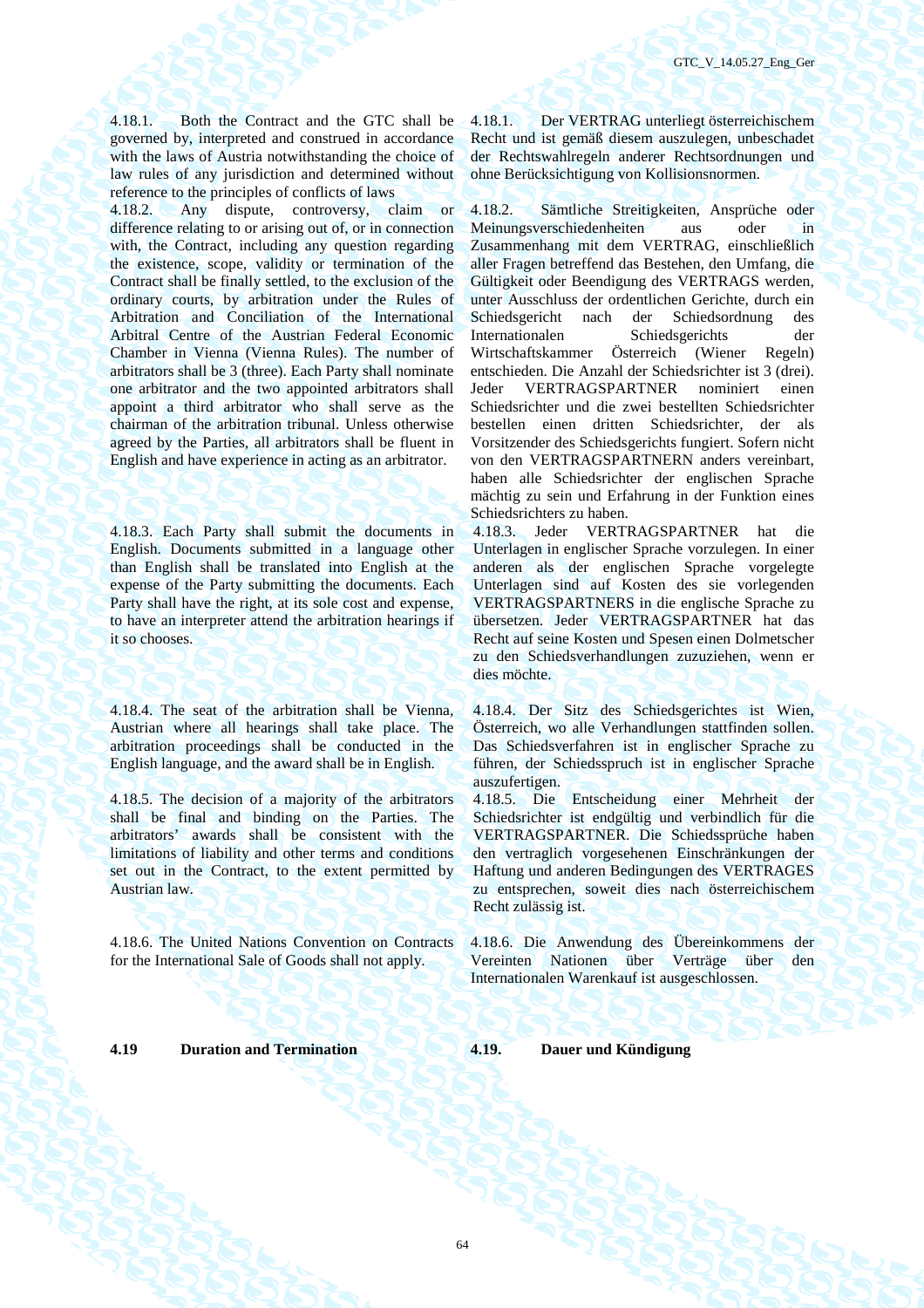4.19.1. The Contract shall come into effect on the Signing Date and, subject to observance of Clauses 4.19.2–4.19.3. shall continue in force until all obligations have been fulfilled (unless earlier terminated hereunder or the Parties agreed otherwise in writing) and in the part of payments – until such time that same are made in full.

a) The Seller may, at its sole discretion and in addition to any other legal remedies it may have, upon giving written notice to the Buyer suspend all deliveries under the Contract and/or unilaterally terminate the Contract where:

i. the Buyer is in breach of any condition of the Contract:

ii. delivery or unloading of the Goods is delayed due to any cause(s) attributable to the Buyer and such delay is not excused by any other provision of the Contract;

- iii. loading or unloading of the Goods is delayed by more than 10 (ten) hours after the NOR has been tendered or a train or truck has been arrived at the Place of Destination due to reasons attributable to the Buyer;
- iv. there is a major change in the direct or indirect ownership of the Buyer or its parent company;
- v. the Buyer or its parent company commences, or becomes the subject of, any bankruptcy, insolvency, reorganization, administration, liquidation or similar proceeding or is in the Seller's reasonable opinion expected to be unable or unwilling to pay its debts as the same become due;
- vi. the Buyer or its parent company ceases or threatens to cease to function as a going concern or conduct its operations in the normal course of business;
- vii. a creditor attaches or takes possession of all or a substantial part of the assets of the Buyer or its parent company; or
- viii. if applicable, the Buyer delays the provision of the parent company guarantee or other security of its obligations as provided in the Contract for more than 10 (ten) Business Days.

b) Where the Seller suspends delivery of the Goods due to any of the events referred to under the Clause a) the Seller may, so long as such event is continuing, at any time unilaterally terminate the entire Contract.

4.19.1. Der VERTRAG tritt mit dem Datum seiner Unterzeichnung in Kraft und bleibt, vorbehaltlich der Einhaltung der Klauseln 4.19.2-4.19.3. solange in Kraft, bis sämtliche Verpflichtungen einschließlich der Zahlungsverpflichtungen vollständig erfüllt sind (sofern er nicht früher gemäß seinen Bedingungen beendet wird oder die VERTRAGSPARTNER schriftlich anderes vereinbaren).

# 4.19.2. **Buyer's default** 4.19.2. **Vertragsverletzungen des KÄUFERS**

a) Der VERKÄUFER kann im eigenen Ermessen und zusätzlich zu allen anderen ihm zur Verfügung stehenden Rechten nach schriftlicher Benachrichtigung des KÄUFERS sämtliche vertraglichen Lieferungen aussetzen und/oder ihn einseitig kündigen, wenn:

i. der KÄUFER eine Vertragsbedingung verletzt, einschließlich einer Verletzung von unabdingbaren oder wesentlichen Bestimmungen des VERTRAGES; ii. der KÄUFER eine Vertragsbedingung verletzt, einschließlich einer Verletzung von unabdingbaren

oder wesentlichen Bestimmungen des VERTRAGES;

- iii. Verladung die Verladung oder Entladung der WARE aus vom KÄUFER zu vertretenden Gründen länger als 10 (zehn) Stunden nach Bekanntgabe der NOR oder dem Eintreffen eines Zug oder LKW am BEST eine wesentliche Veränderung in der direkten oder indirekten Eigentümerstruktur des KÄUFERS oder seiner Muttergesellschaft eingetreten ist;
- iv. eine wesentliche Veränderung in der direkten oder indirekten Eigentümerstruktur des KÄUFERS oder seiner Muttergesellschaft eingetreten ist;
- v. der KÄUFER oder seine Muttergesellschaft Konkurs, Insolvenz, Restrukturierung, Zwangsverwaltung, Abwicklung oder ähnliche Verfahren einleitet oder diesen unterworfen wird, oder in der angemessenen Meinung des VERKÄUFERS zu erwarten ist, dass er/sie nicht in der Lage oder willens ist seine/ihre Verbindlichkeiten bei Fälligkeit zu begleichen;
- vi. der KÄUFER oder seine Muttergesellschaft den Geschäftsbetrieb nicht mehr weiterführt oder das Unternehmen nicht mehr im Rahmen des normalen Geschäftsbetriebes führt oder dies zu erwarten ist;
- vii. ein Gläubiger sämtliche oder einen wesentlichen Teil der Aktiva des KÄUFERS oder seiner Muttergesellschaft pfändet oder in Besitz nimmt; oder
- viii. gegebenenfalls der KÄUFER die Stellung einer Garantie der Muttergesellschaft oder einer anderen Besicherung seiner Verpflichtungen gemäß VERTRAG länger als 10 (zehn) Geschäftstage verzögert

b) Wenn der VERKÄUFER die Lieferung der WARE auf Grund eines der in Klausel 4.19.2. angeführten Ereignisse aussetzt, kann er, solange ein solches Ereignis andauert, jederzeit einseitig den gesamten VERTRAG kündigen.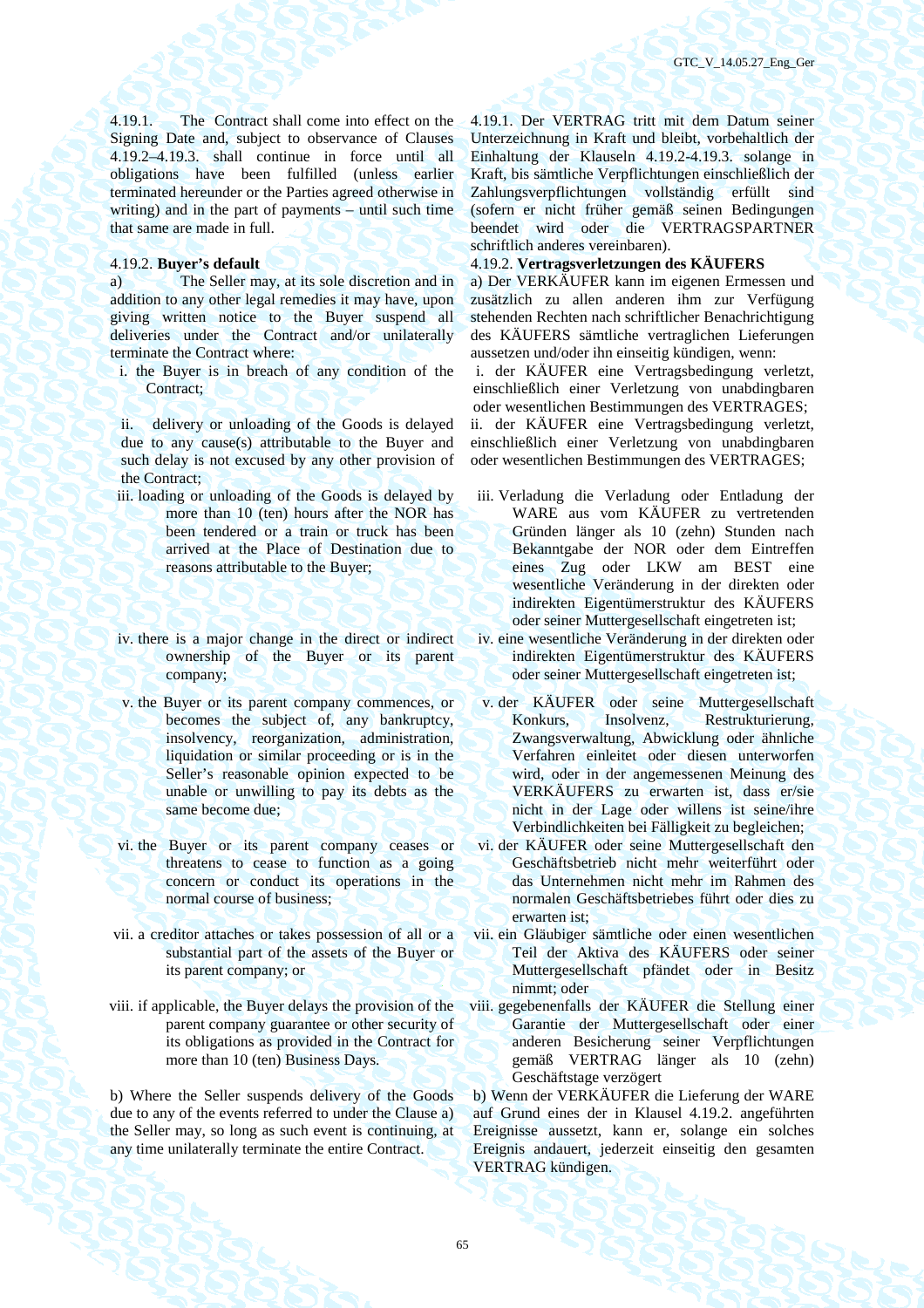c) Where, pursuant to the provisions of this Clause 4.19.2., the Seller, under the Contract providing for multiple deliveries, temporarily suspends the delivery of the Goods and then decides to resume deliveries under the Contract, the Seller may cancel the suspended delivery and shall be under no obligation to make up for any quantity of the Goods that would have been delivered to the Buyer but for such suspension.

d) Where the Contract provides for multiple deliveries, then the rights given to the Seller in this Clause 4.19.2 apply to all deliveries such that where the Seller is allowed to terminate in respect of one delivery, then it is entitled to terminate all the remaining deliveries.

e) Any termination of the Contract by the Seller shall be without prejudice to the rights and obligations of each Party as accrued on the date of termination.

a) The Buyer may at its sole discretion, and in addition to any other legal remedies it may have, upon giving notice to the Seller terminate the Contract, where the Seller, for any reason whatsoever, is in a material breach of any conditions of the Contract.

b) In relation to multiple deliveries under the Contract, the Buyer's right to terminate under this Clause 4.19.3 or otherwise, only applies to the delivery in respect of which the Seller is in breach and not to future deliveries.

c) Any termination of the Contract by the Buyer shall be without prejudice to the rights and obligations of each Party as accrued at the date of termination.

d) In the event of termination of the Contract by either Party pursuant to the provisions of Clause 4.19.2 (Buyer's Default) or Clause 4.19.3 (Seller's Default) then, save where the Buyer has terminated only part of a multiple delivery Contract, and in addition to any direct losses arising from the default or breach, the Party so terminating shall be entitled to claim damages from the Party in default as if the Party in default had failed to deliver or failed to accept, as the case may be, such quantity of the Goods as remained to be delivered under the Contract at the date of termination.

# 4.19.4. **Force Majeure** 4.19.4. **Höhere Gewalt**

a) Except in relation to any failure or inability to make a payment due under the Contract, and the Buyer's liability for demurrage due hereunder, (which shall not be excused), neither Party shall be liable to the other Party (non-availability of funds is not meant here) for

c) Wenn gemäß den Bedingungen dieser Klausel 4.19.2 der VERKÄUFER, wenn der VERTRAG Teillieferungen vorsieht, vorübergehend die Lieferung der WARE aussetzt und dann entscheidet, diese wieder vertragsgemäß aufzunehmen, kann der VERKÄUFER die ausgesetzte Lieferung stornieren und steht unter keiner Verpflichtung Warenmengen nachzuliefern, die an den KÄUFER ohne eine solche Aussetzung geliefert worden wären.

d) Wenn der VERTRAG Teillieferungen vorsieht, gelten die dem VERKÄUFER laut dieser Klausel zur Verfügung stehenden Rechte für sämtliche Lieferungen, somit wenn der VERKÄUFER berechtigt ist eine Lieferung zu kündigen, kann er dies auch für alle restlichen Lieferungen tun.

e) Jede Kündigung des VERTRAGES durch den VERKÄUFER beeinträchtigt nicht die Rechte und Verpflichtungen beider VERTRAGSPARTNER zum Datum der Kündigung

### 4.19.3. **Seller's default** 4.19.3. **Vertragsverletzung des VERKÄUFERS**

a) Der KÄUFER kann im eigenen Ermessen und zusätzlich zu allen anderen ihm zur Verfügung stehenden Rechten nach schriftlicher Benachrichtigung an den VERKÄUFER den VERTRAG aus jeglichen Gründen kündigen wenn der VERKÄUFER wesentliche Vertragsbestimmungen verletzt.

b) Bei Teillieferungen gemäß dem VERTRAG gilt das Kündigungsrechts des KÄUFERS gemäß dieser Klausel oder aus sonstigen Gründen nur für die Lieferung, hinsichtlich der der VERKÄUFER vertragsbrüchig ist und nicht für zukünftige Lieferungen.

c) Jede Kündigung des VERTRAGES durch den KÄUFER beeinträchtigt nicht die Rechte und Verpflichtungen beider VERTRAGSPARTNER zum Datum der Kündigung.

d) Im Falle der Kündigung des VERTRAGES durch einen der VERTRAGSPARTNER auf Grund der Bestimmungen der Klausel 4.19.2. (Vertragsverletzung des KÄUFERS) oder der Klausel 4.19.3. (Vertragsverletzung des VERKÄUFRES) ist der kündigende VERTRAGSPARTNER, außer wenn der KÄUFER nur einige von mehreren Teillieferungen gekündigt hat, zusätzlich zu direktem Schadenersatz auf Grund des Verzugs oder Vertragsbruchs, berechtigt, Schadenersatz vom vertragsbrüchigen VERTRAGSPARTNER zu verlangen, als ob der vertragsbrüchige VERTRAGSPARTNER die restliche vertraglich zum Zeitpunkt der Kündigung zu liefernden WAREN zu liefern oder übernehmen unterlassen hätte, je nachdem was zutrifft.

a) Außer in Bezug auf Unterlassung oder Unfähigkeit der Leistung einer vertraglich geschuldeten Zahlung und der vertraglichen Haftung des KÄUFERS für fällige Liege- oder Stehgelder (die nicht als entschuldigt gelten), haftet kein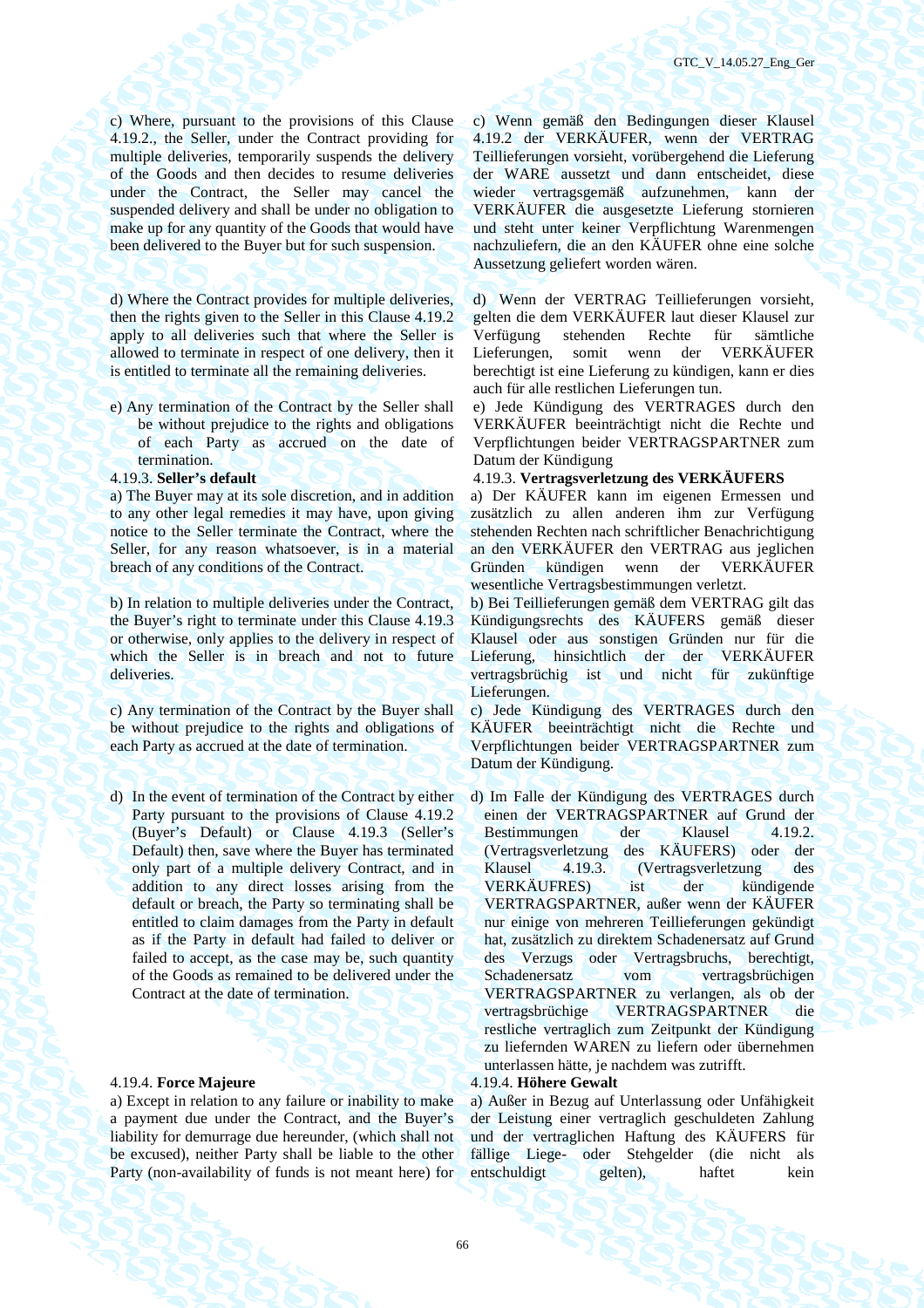any delay or non-performance of any obligations under the Contract (other than the payment of money) if such delay or non-performance is (i) due to circumstances reasonably beyond such Party's control, including but not limited to any fires, strikes, lockouts, labour disputes of any kind, partial or general stoppage of labour, breakdown of or accident to the Manufacturer or warehouse or storehouse, machinery facilities, delays of carriers due to break down or adverse weather, embargoes, explosions, floods, drought, war, sabotage, any local or national health emergency, appropriations of property, civil disorders, government requirements, export or import restrictions or limitations, rules, orders or any other acts issued or requested by any governmental or other public authorities or any person purporting to act on behalf of such authorities, civil or military authorities, acts of aggression, terrorism (or the threat thereof), acts of God or of the public enemy or any other causes beyond Party's reasonable control (hereinafter "Force Majeure Event"), and (ii) could not have reasonably been prevented by such Party taking commercially reasonable precautions or customary steps to circumvent or mitigate such circumstances (if and to the extent such events were reasonably foreseeable).

b) The Party whose performance is affected by a Force Majeure Event shall provide written notice to the other Party of such Force Majeure Event, specifying the nature and the expected duration of the Force Majeure Event, within 10 (ten) Business Days after the Force Majeure Event begins, and shall take prompt action using its commercially reasonable efforts to remedy the effects of the Force Majeure Event. If requested by the Party not affected by a Force Majeure Event, the Parties shall discuss the Force Majeure Event and further steps in order to fulfil the Contract obligations.

c) The Seller when affected by a Force Majeure Event which prevents or hinders the supply of the Goods to the Buyer or any other customer shall apportion any quantity of the Goods remaining available to it pro rata between itself, the Buyer and third parties (including the Seller's Affiliates) with whom the Seller then has contractual commitments to deliver the Goods, provided that those arrangements were entered into prior to the occurrences of the Force Majeure Event

VERTRAGSPARTNER dem anderen gegenüber (fehlende Geldmittel sind diesbezüglich nicht angesprochen) für Verzögerungen oder Leistungsstörungen von vertraglichen Verpflichtungen (mit Ausnahme von Zahlungen), wenn eine solche Verzögerung oder Leistungsstörung (i) auf Umstände zurückzuführen ist, die angemessenerweise außerhalb des Einflussbereiches dieses VERTRAGSPARTNERS liegen, einschließlich unter anderem wegen Brandschaden, Streiks, Aussperrung, Arbeitskonflikten jeglicher Art, teilweiser oder allgemeiner Arbeitseinstellung, Betriebsstörung oder Unfall beim HERSTELLER oder im Lagerbereich oder der maschinellen Anlagen, Verzögerungen von Frächtern wegen Betriebsstörung oder Wetterunbilden, Embargo, Explosionen, Überschwemmung, Trockenheit, Krieg, Sabotage, lokaler oder nationaler gesundheitlicher Notstände, Enteignung, Unruhen, Anordnungen von Regierungen, Export- oder Importbeschränkungen,<br>Vorschriften, Beschlüssen oder sonstigen Vorschriften. Beschlüssen oder Anordnungen von Regierungs- oder anderen öffentliche Behörden oder Personen, die behaupten im Auftrag solcher Behörden, ziviler oder militärischen Behörden aufzutreten, Angriffen, Terrorismus (oder deren Bevorstehen), Naturereignissen oder Handlungen eines Staatsfeindes oder aller sonstigen Ursachen außerhalb des angemessenen Machtbereiches eines VERTRAGSPARTNERS (nachstehend "EREIGNIS HÖHERER GEWALT"), und (ii) diese nicht zumutbarerweise von diesem VERTRAGSPARTNER durch kaufmännisch angemessene Vorsichtsmaßnahmen oder übliche Maßnahmen, um diese Umstände zu umgehen oder zu mildern, verhindert werden konnten (wenn und in dem Ausmaß als solche Ereignisse vernünftigerweise vorhersehbar waren).

b) Der VERTRAGSPARTNER, dessen Leistung von einem EREIGNIS HÖHERER GEWALT betroffen ist, hat innerhalb von 10 (zehn) Geschäftstagen nach Eintritt des Ereignisses den anderen VERTRAGSPARTNER davon schriftlich in Kenntnis zu setzen, die Art und erwartete Dauer anzuführen, und unverzüglich unter Einsatz seiner kaufmännisch angemessenen Bemühungen zu handeln um die Auswirkungen des Ereignisses zu beheben. Auf Antrag des nicht vom EREIGNIS HÖHERER GEWALT betroffenen VERTRAGSPARTNERS werden die VERTRAGSPARTNER dieses und weitere Schritte besprechen um die vertraglichen Verpflichtungen zu erfüllen.

c) Der von einem EREIGNIS HÖHERER GEWALT betroffene VERKÄUFER, der dadurch verhindert oder behindert ist, dem KÄUFER oder anderen Kunden WARE zu liefern, hat alle verbleibenden ihm zur Verfügung stehenden Warenmengen anteilmäßig auf ihn selbst, den KÄUFER und DRITTE (einschließlich dem **VERKÄUFER NAHESTEHENDE** PERSONEN), mit denen der VERKÄUFER vertragliche Verpflichtungen zur Lieferung der WARE hat, aufzuteilen, vorausgesetzt, dass diese

67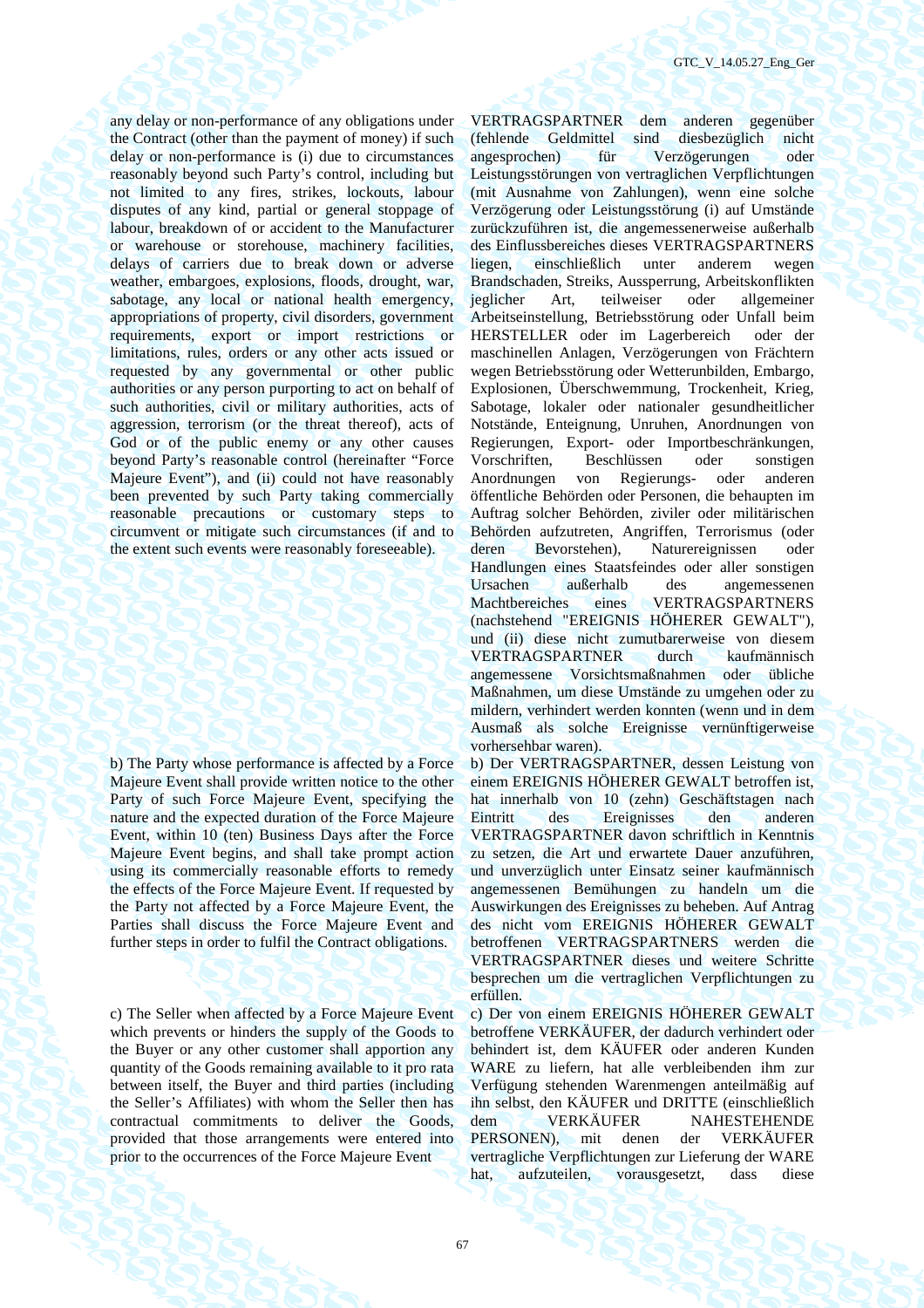d) In case of a Force Majeure Event declaration, the party affected by it shall have no obligation to acquire by purchase or otherwise any shortfall of the Goods which by reason of Force Majeure Event such party is unable to deliver to the other party under the contract.

e) If the affected party's inability to perform lasts more than 60 (sixty) days, any Goods, the delivery of which has been prevented by the Force Majeure Event, may be cancelled by either of the Parties by giving of notice to the other. In such cases neither of the Parties will be entitled to claim from the other Party any compensation for possible losses.

f) A certificate or other document describing the occurrence of the Force Majeure Event issued by the respective Chambers of Commerce of the Seller's or the Buyer's country or of a transit country or any Applicable Authority shall be a sufficient proof of Force Majeure Event and its duration.

g) In the event that the affected party's inability to perform exceeds three (3) months, the Party not affected by a Force Majeure Event shall, on giving of 30 (thirty) days written notice, have the right to terminate the Contract. Where the Contract is so terminated, neither Party will be entitled to compensation or damages arising from or in connection with this Clause, save in respect of shipments delivered prior to the Force Majeure Event.

4.20.1. Entire Contract. The Contract including attachments thereto, the GTC and any addenda, or amendments constitutes the sole and entire understanding between the Parties with respect to the subject matter of the Contract and supersedes all and any prior oral or written agreements, negotiations and discussions between the Parties pertaining to the subject matter of the Contract or the Contract in whole.

4.20.2. **Amendments.** Save as expressly provided in the Contract, no amendment or variation of the Contract shall be effective unless in writing in substantially the format set out at Annex A attached hereto and signed by a duly authorized representative of each of the Parties to it. Without prejudice the above, the Seller is entitled to change the GTC from time to time by putting on the new version of the GTC on the Seller's website at www.sibur-int.com. The Seller shall notify the Buyer of the new version and the changes contained therein and send the new version to the Buyer together with such notification. The changes shall be effective as of the date specified in the notice,

Vereinbarungen vor Auftreten des EREIGNIS HÖHERER GEWALT eingegangen wurden.

d) Im Falle der Erklärung eines EREIGNISSES HÖHERER GEWALT ist der davon betroffene VERTRAGSPARTNER nicht verpflichtet, fehlende WARE käuflich oder anderweitig zu erwerben, wenn er diese WARE auf Grund des EREIGNISSES HÖHERER GEWALT nicht vertragsgemäß an den anderen VERTRAGSPARTNER liefern kann.

e) Wenn die Verhinderung der Leistung des betroffenen VERTRAGSPARTNERS länger als 60 (sechzig) Tage andauert, können alle WAREN, deren Lieferung durch das EREIGNIS HÖHERER GEWALT verhindert wurde, von jedem der VERTRAGSPARTNER durch gegenseitige Benachrichtigung storniert werden. In solchen Fällen ist keiner der VERTRAGSPARTNER berechtigt, vom anderen Ersatz möglicher Schäden zu verlangen.

f) Eine Bestätigung oder sonstiges Dokument, das das Auftreten des EREIGNISSES HÖHERER GEWALT bestätigt und von der entsprechende Handelskammer des Landes des VERKÄUFERS oder des KÄUFERS oder einem Transitland oder einer anderen ZUSTÄNDIGEN BEHÖRDE ausgestellt ist, gilt als ausreichender Nachweis des EREIGNISSES HÖHERER GEWALT und seiner Dauer.

g) Eine Bestätigung oder sonstiges Dokument, das das Auftreten des EREIGNISSES HÖHERER GEWALT bestätigt und von der entsprechende Handelskammer des Landes des VERKÄUFERS oder des KÄUFERS oder einem Transitland oder einer anderen ZUSTÄNDIGEN BEHÖRDE ausgestellt ist, gilt als ausreichender Nachweis des EREIGNISSES HÖHERER GEWALT und seiner Dauer.

### **4.20. Miscellaneous 4.20. Verschiedenes**

4.20.1. **Vollständigkeit des Vertrages.** Dieser VERTRAG, einschließlich seiner Anhänge, der AGB und etwaiger Nachträge oder deren Abänderungen stellt die ausschließliche und gesamte Einigung zwischen den VERTRAGSPARTNERN hinsichtlich des Vertragsgegenstandes dar und ersetzt sämtliche früheren mündlichen oder schriftlichen Vereinbarungen, Verhandlungen und Gespräche zwischen den VERTRAGSPARTNERN hinsichtlich des Vertragsgegenstandes und des VERTRAGES insgesamt.

4.20.2. **Abänderungen.** Sofern nicht ausdrücklich im VERTRAG vorgesehen, ist keine Abänderung oder Änderung des VERTRAGES wirksam, sofern sie nicht schriftlich im Wesentlichen im Format laut Anhang A hierzu ausgefertigt und von einem ordnungsgemäß bevollmächtigten Vertreter jedes der VERTRAGSPARTNER unterzeichnet ist. Unbeschadet des Vorstehenden ist der VERKÄUFER berechtigt die AGB jeweils abzuändern durch Einstellen deren neuer Version in der Webseite des VERKÄUFERS auf www.sibur-int.com. Der VERKÄUFER wird den KÄUFER über die neue Version und die darin enthaltenen Änderungen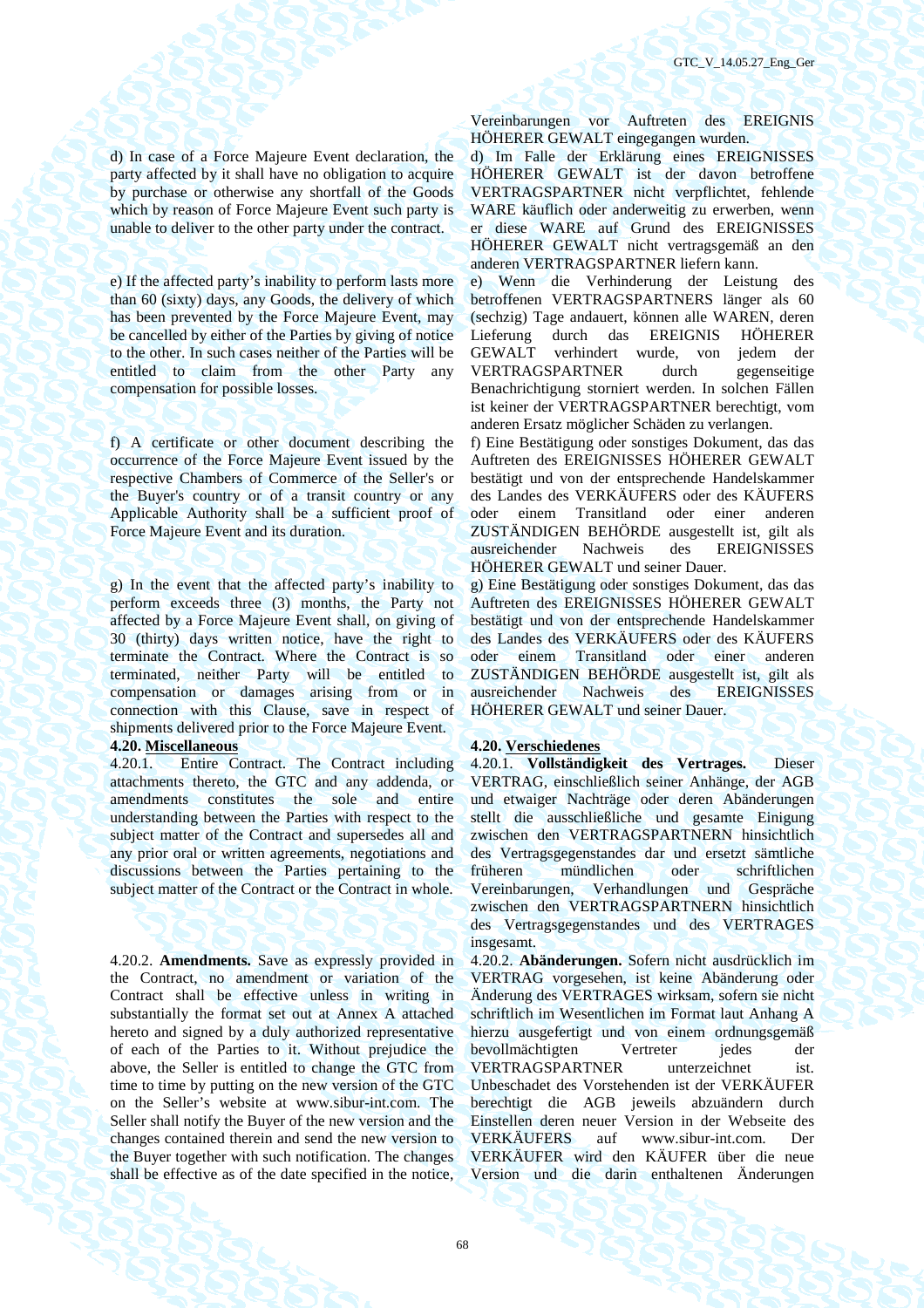if the Buyer does not object to the changes within 14 days. In the notification, the Seller shall expressly inform the Buyer of its right to object and the consequences if no objection is made.

4.20.3. **Assignment.** Neither Party may assign the Contract or any of its rights under the Contract or transfer any obligations under the Contract, without the other Party's prior written consent, which consent shall not be unreasonably withheld or delayed. Notwithstanding the foregoing, the Seller may, without consent, assign or transfer its rights and/or obligations under the Contract in whole or in part to any Affiliate. Any attempt at assignment in violation of this Clause shall be null and void.

4.20.4. **Binding effect**. The terms and conditions of the Contract shall be binding upon, and shall inure to the benefit of, the Parties hereto and their respective permitted successors and assigns.

4.20.5. **No Third Party beneficiaries.** Nothing in the Contract will give rights to any third parties.

4.20.6. **The Parties' relationship.** The relationship hereby established between the Seller and the Buyer is solely that of the Seller and the Buyer. Each is an independent contractor engaged in the operation of its own respective business, and nothing in the Contract shall be construed to create a partnership, agency, joint venture, pooling, and franchise or employer-employee relationship between the Parties. Neither Party has the power or the authority to act for, represent, or bind the other Party (or any of the other Party's Affiliates) in any manner.

4.20.7. **Execution**. Either Party may sign the Contract and any related amendments attachments, or other documents and send a copy to the other Party by fax or email. Where original documents are required these shall be provided within 30 (thirty) days after the receipt of the copy document(s).

4.20.8. **The Seller's warranties, guarantees and representations**. The Seller warrants that it has full legal title to the Goods and that it has full right and power to convey such title to the Buyer. FOR THE AVOIDANCE OF DOUBT THE SELLER MAKES NO GUARANTEES, WARRANTIES, REPRESENTATIONS, EXPRESS OR IMPLIED, WRITTEN OR ORAL, INCLUDING ANY WARRANTY OF MERCHANTABILITY OR benachrichtigen und ihm mit dieser Nachricht die neue Version zusenden. Die Änderungen werden zum in der Benachrichtigung angeführten Datum wirksam, wenn der KÄUFER die Änderungen nicht binnen 14 Tagen beeinsprucht. In der Benachrichtigung hat der VERKÄUFER den KÄUFER ausdrücklich auf sein Einspruchsrecht aufmerksam zu machen sowie auf die Folgen, sollte er keinen Einspruch erheben.

4.20.3. **Abtretung**. Keiner der VERTRAGSPARTNER kann den VERTRAG oder Rechte daraus abtreten oder Verpflichtungen daraus übertragen ohne vorherige schriftliche Zustimmung des anderen VERTRAGSPARTNERS die nicht unzumutbarer Weise vorenthalten oder verzögert werden darf. Unbeschadet des Vorstehenden kann der VERKÄUFER ohne Zustimmung seine Rechte und/oder Verpflichtungen aus dem VERTRAG zur Gänze oder zum Teil auf eine NAHESTEHENDE PERSON übertragen. Jeder Versuch einer Abtretung in Verletzung dieser Klausel ist null und nichtig.

4.20.4. **Bindende Wirkung**. Die Bedingungen dieses VERTRAGES sind verbindlich für und werden wirksam zu Gunsten der VERTRAGSPARTNER und deren entsprechend zulässige Rechtsnachfolger und Zessionare.

4.20.5. **Keine Drittbegünstigten.** Nichts in diesem VERTRAG verleiht Dritten irgendwelche Rechte.

4.20.6. **Die Rechtsbeziehung der VERTRAGSPARTNER**. Die hiermit zwischen VERKÄUFER und KÄUFER begründete Rechtsbeziehung ist ausschließlich eine zwischen Verkäufer und Käufer. Jeder der VERTRAGSPARTNER ist ein unabhängiger Unternehmer, tätig im Betrieb seines Unternehmens, und nichts in diesem VERTRAG ist dahingehend auszulegen, dass dadurch ein(e) Personengesellschaft, Vertretung, Gemeinschaftsunternehmen, Pooling, Franchise oder Dienstgeber-Dienstnehmer Beziehung zwischen den VERTRAGSPARTNERN entsteht. Keiner der VERTRAGSPARTNER ist ermächtigt oder befugt für den anderen (oder eine NAHESTEHENDE PERSON des anderen) zu handeln, ihn/diese zu vertreten oder auf irgendeine Weise zu binden.

4.20.7. **Fertigung.** Jeder VERTRAGSPARTNER ist berechtigt den VERTRAG und alle dazugehörigen ANHÄNGE, Zusätze oder sonstigen Unterlagen zu unterzeichnen und eine Kopie per Fax oder E-Mail dem anderen VERTRAGSPARTNER zuzusenden. Benötigte Originaldokumente sind innerhalb 30 (dreißig) Tagen nach Erhalt der entsprechenden Kopien zur Verfügung zu stellen.

4.20.8. **Zusicherungen und Gewährleistungen des VERKÄUFERS.** Der VERKÄUFER gewährleistet, dass er über uneingeschränktes rechtliches Eigentum an der WARE verfügt und er uneingeschränkt berechtigt und ermächtigt ist, diesen Eigentumstitel an den KÄUFER zu übertragen. UM ZWEIFEL AUSZUSCHLIESSEN: GIBT DER VERKÄUFER KEINE GARANTIEN, GEWÄHRLEISTUNGEN ODER ZUSICHERUNGEN, AUSDRÜCKLICH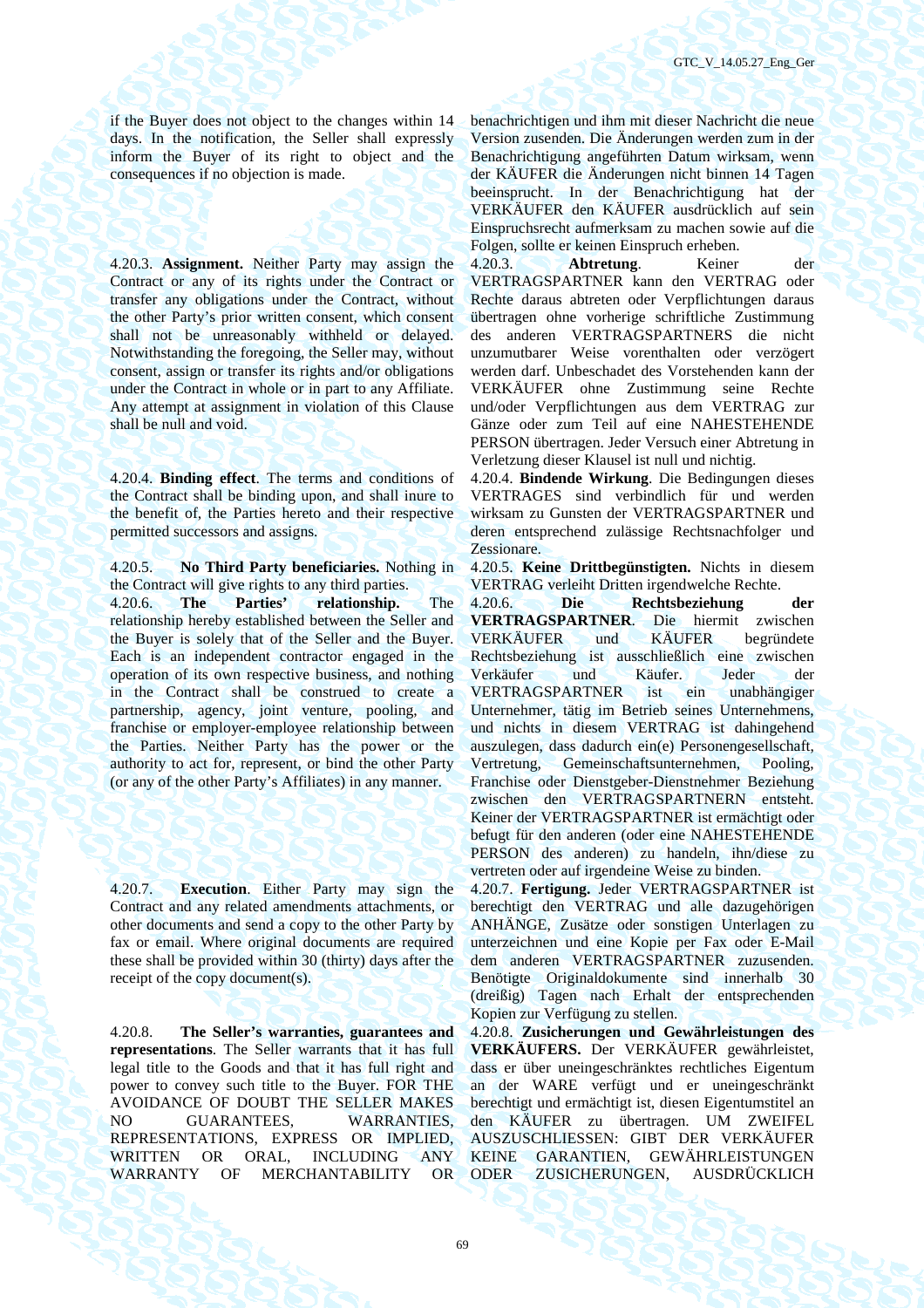FITNESS OR SUITABILITY OF THE GOODS FOR A PARTICULAR PURPOSE, CONCERNING THE GOODS. ANY WARRANTIES, CONDITIONS OR OTHER TERMS IMPLIED BY LAW, CUSTOM, CONTRACT, STATUTE OR OTHER LEGAL THEORY OR OTHERWISE, WHETHER AS TO MERCHANTABILITY, QUALITY, FITNESS FOR PURPOSE OF THE GOODS OR OTHERWISE ARE SPECIFICALLY EXCLUDED TO THE FULLEST EXTENT PERMITTED BY THE APPLICABLE LAW.

4.20.9. **Notices.** Any consent, agreement, approval or notice required or permitted to be given or made under the Contract by one of the Parties hereto to the other Party shall be in writing and in English (unless otherwise agreed by the Parties) and shall be delivered in person or by Federal Express, DHL (or other recognized international courier service requiring signature upon receipt) or by facsimile or email (as evidenced by a paper copy of such email).

In proving the giving of a communication, it shall be sufficient to prove that delivery was made to the appropriate address, or the communication was properly addressed and posted by an appropriate courier, or the fax was properly addressed and transmitted or the email was sent to the appropriate email address and dispatch of transmission from the sender's external gateway was confirmed as specified in the Contract.

4.20.10. **The date of receipt.** The date of receipt of the notice, demand or other communication will be (i) if delivered by hand, at the time of delivery, (ii) if delivered by courier – on the  $14<sup>th</sup>$  (fourteenth) day after the same is so mailed, except in the event of disruption of the postal service in which event the notice, demand or other communication will be deemed to be received only when actually received; (iii) if sent by fax, at the time of transmission; and (iv) if sent by email, at the earlier of: the time a return receipt is generated automatically by the recipient's email server; the time the recipient acknowledges receipt; and 24 (twenty four) hours after transmission, unless the sender receives notification that the email has not been successfully delivered.

4.20.11. **Change of notice details**. Either Party hereto shall promptly notify the other Party in writing as to the change of notice details of the Party and the new details to which notice shall be given to it ODER IMPLIZIT, SCHRIFTLICH ODER MÜNDLICH, EINSCHLIESSLICH JEGLICHER GEWÄHRLEISTUNG ÜBER DIE TAUGLICHKEIT ODER EIGNUNG ODER VERWENDBARKEIT DER WARE FÜR EINEN BESTIMMTEN ZWECK. SÄMTLICHE GEWÄHRLEISTUNGEN. EIGENSCHAFTEN ODER SONSTIGE AUS RECHT, GEBRÄUCHEN, VERTRAG ODER GESETZEN ODER SONSTIGER RECHTSLEHRE ODER AUF ANDERE WEISE ABGELEITET, GLEICHGÜLTIG OB HINSICHTLICH TAUGLICHKEIT, QUALITÄT, EIGNUNG FÜR DEN ZWECK DER WARE ODER AUF SONSTIGE WEISE, WERDEN KONKRET IM VOLLSTEN VOM NACH ANWENDBAREM RECHT ZULÄSSIGEN AUSMASS AUSGESCHLOSSEN.

4.20.9. **Benachrichtigungen.** Jegliche Zustimmung, Vereinbarung, Genehmigung oder gemäß dem VERTRAG erforderliche oder zu erteilende oder erteilte Benachrichtigung seitens eines der VERTRAGSPARTNER an den anderen VERTRAGSPARTNER hat schriftlich in englischer Sprache zu erfolgen (sofern nicht von den VERTRAGSPARTNERN anders vereinbart) und ist persönlich oder per Federal Express, DHL oder einen sonstigen internationalen Kurierdienst (mit schriftlicher Empfangsbestätigung des Empfangs) oder per Fax oder E-Mail (nachgewiesen durch eine Papierkopie eines solchen E-Mails) zuzustellen.

Zum Nachweis der Abgabe einer Nachricht ist es ausreichend nachzuweisen, dass die Zustellung an der richtigen Adresse erfolgte, oder die Mitteilung ordnungsgemäß adressiert mittels eines geeigneten Kurierdienstes gesendet wurde, oder dass das Fax ordnungsgemäß adressiert und übertragen wurde oder dass das E-Mail an die richtige E-Mail Adresse gesendet wurde und die Übertragung vom Ausgangsportal des Versenders vertragsgemäß bestätigt wurde.

4.20.10. **Das Empfangsdatum**. Als Empfangsdatum der Nachricht, (Auf)forderung oder sonstigen Mitteilung gilt (i) bei persönlicher Übergabe deren Zeitpunkt, (ii) bei Zustellung durch Kurierdienst der 14. Tag nach dessen Versand, außer im Fall einer Störung des Postdienstes, in welchem Fall die Nachricht, Forderung oder sonstige Mitteilung erst bei tatsächlichem Empfang als erhalten gilt; (iii) bei Versand per Fax, der Zeitpunkt der Übertragung; und (iv) bei Versand per E-Mail der jeweils früheren Zeitpunkt von: der Zeitpunkt, zu dem eine Empfangsbestätigung automatisch vom E-Mail Server des Empfängers generiert wird; der Zeitpunkt, zu dem der Empfänger den Empfang bestätigt; und 24 (vierundzwanzig) Stunden nach der Abgabe, sofern der Versender keine Nachricht erhält, dass das E-Mail nicht erfolgreich zugestellt werden konnte.

4.20.11. **Adressänderungen.** Jeder VERTRAGSPARTNER wird unverzüglich den anderen über eine Adressenänderung verständigen und die neue Adresse bekanntgeben.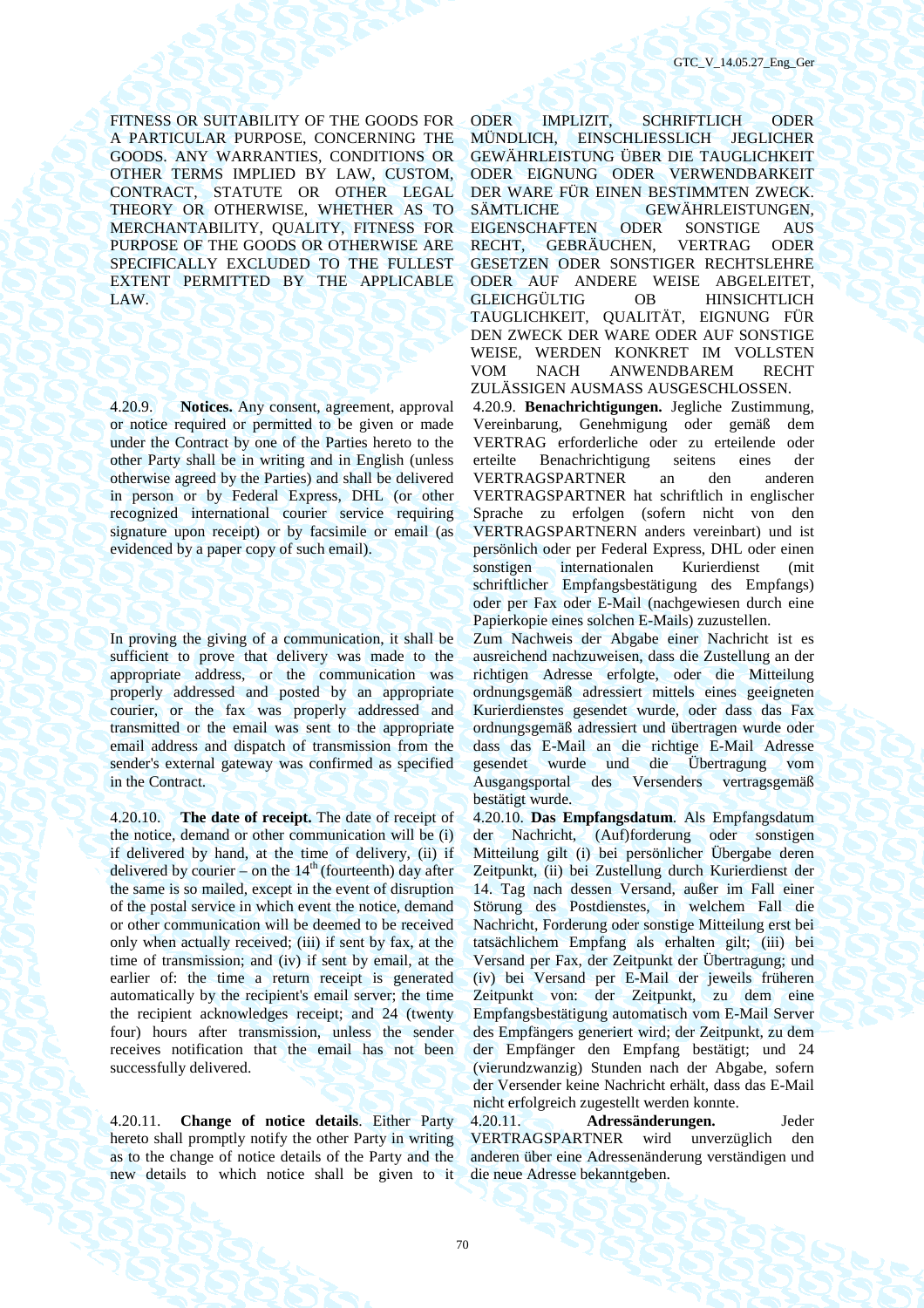### thereafter.

4.20.12. **The originals provision**. Where original documents are required to be delivered in accordance with the Contract, such documents shall be sent either by certified mail or by courier to the postal address of the receiving Party as stipulated in the Contract.

4.20.13. **Language of the correspondence**. All correspondence concerning the Contract shall be conducted in English.

4.20.14. **Expenses.** Whether or not the transactions contemplated hereby are consummated, all costs and expenses (including the expenses, costs and fees of each Party attorneys, auditors and financial and other professional advisors) incurred in connection with the Contract and/or the drafting or negotiation of the terms and conditions of the Contract and/or any other transaction arising out of or in connection with the Contract shall be borne and paid by the Party incurring such costs and expenses.

4.20.15. **Waiver**. Any failure on the part of any Party hereto to comply with any of its obligations, agreements or conditions under the Contract may only be waived in writing by the Party to whom such compliance is owed but such waiver will not be considered to be a waiver of future failure(s) to comply with an obligation, agreement or condition. No act or omission by a Party may be deemed to be a waiver of any rights if such a waiver is not declared explicitly and in writing.

4.20.16. **Severability**. If any part of the Contract is deemed to be unenforceable, invalid or in contravention of applicable Law by a court or arbitral tribunal of competent jurisdiction, the remainder of the Contract shall remain in full force and effect. The Parties shall negotiate in good faith to replace the invalid provision with a provision which reflects, to the extent possible, the original intent of the invalid provision.

a) In connection with the Contract a Party (hereinafter the "**Receiving Party**") may discover, receive, or otherwise acquire, whether directly or indirectly, information related to the other Party (hereinafter the "**Disclosing Party**") or Affiliates of the Disclosing Party or its Affiliates' businesses, or information of third parties that the Disclosing Party is obligated to keep confidential (collectively, in whatever form or medium, "Confidential Information"). Confidential Information shall not include information (i) that is, or becomes, publicly known through no wrongful act or omission, direct or indirect, of the Receiving Party or its officers, directors, employees, consultants or agents, (ii) that was already known to Receiving Party 4.20.12. **Zurverfügungstellung von Originalen.** Wo laut VERTRAG Originalunterlagen zu übergeben sind, sind diese entweder per eingeschriebener Post oder per Kurier an die vertragsgemäße Postadresse des Empfängers zu senden.

4.20.13. **Korrespondenzsprache.** Sämtliche vertragliche Korrespondenz ist in englischer Sprache durchzuführen.

4.20.14. **Kosten.** Gleichgültig ob die hierin vorgesehenen Geschäftsfälle vollzogen werden, sind sämtliche Kosten und Spesen (einschließlich der Kosten, Spesen und Honorare jedes VERTRAGSPARTNERS für Anwälte, Wirtschaftsprüfer und Finanz- und sonstige professionelle Berater), die in Zusammenhang mit dem VERTRAG und/oder der Erstellung oder Verhandlung der Vertragsbedingungen und/oder sonstigen Geschäftsfällen, die aus oder in Zusammenhang mit dem VERTRAG entstehen, von dem VERTRAGSPARTNER zu bezahlen und zu tragen, dem diese Kosten und Spesen erwachsen.

4.20.15. **Verzichtserklärung.** Auf jegliche Forderung wegen Vertragsverletzung seitens eines VERTRAGSPARTNERS in der Erfüllung seiner vertraglichen Verpflichtungen, Vereinbarungen oder Bedingungen kann nur schriftlich vom VERTRAGSPARTNER verzichtet werden, dem diese Erfüllung geschuldet ist, jedoch gilt ein solcher Verzicht nicht als Verzicht auf die zukünftige Erfüllung einer Verpflichtung, Vereinbarung oder Bedingung. Keine Handlung oder Unterlassung eines VERTRAGSPARTNERS gilt als Verzicht auf Rechte, wenn dieser Verzicht nicht ausdrücklich und schriftlich erklärt wird.

4.20.16. **Salvatorische Klausel.** Wird ein Teil des VERTRAGES von einem zuständigen Gericht oder Schiedsgericht als nicht vollstreckbar, ungültig oder als Zuwiderhandlung zum geltenden Recht beurteilt, bleibt der restliche VERTRAG voll gültig und rechtswirksam. Die VERTRAGSPARTNER werden nach Treu und Glauben einen Ersatz der ungültigen Bestimmung durch eine Bestimmung aushandeln, die im möglichen Ausmaß die ursprüngliche Absicht der ungültigen Bestimmung wiedergibt.

### 4.20.17. **Confidential Information**. 4.20.17. **Vertrauliche Informationen.**

a) In Zusammenhang mit dem VERTRAG kann ein VERTRAGSPARTNER (nachstehend der "EMPFANGNDE VERTRAGSPARTNER") direkt oder indirekt Informationen über den anderen VERTRAGSPARTNER (nachstehend der "OFENLEGENDE VERTRAGSPARTNER") oder dessen NAHESTEHENDE PERSONEN oder deren Geschäftsbetriebe, oder Informationen von dritter Seite erhalten, die der EMPFANGENDE VERTRAGSPARTNER vertraulich behandeln muss (gemeinsam, gleichgültig in welcher Form oder Medium, "VERTRAULICHE INFORMATIONEN"). VERTRAULICHE INFORMATIONEN umfassen nicht Informationen (i) die ohne direkte oder indirekte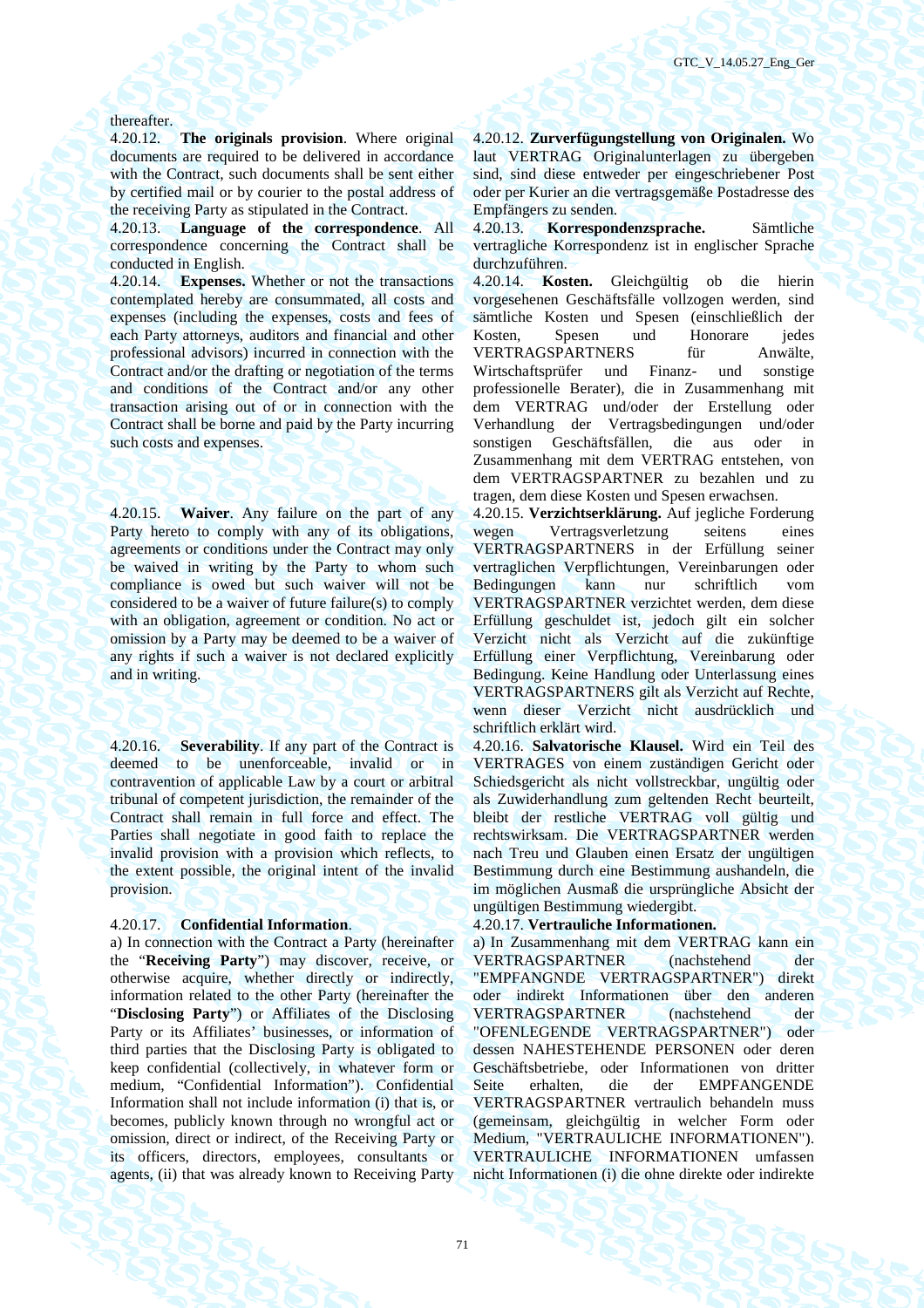without obligations of confidentiality prior to the receipt from Disclosing Party, as reasonably evidenced by the Receiving Party, and was legitimately in Receiving Party's possession, without any obligation to keep such information confidential, (iii) that Receiving Party independently develops without the use of any Confidential Information of Disclosing Party, or (iv) that Receiving Party receives or has received on a non-confidential basis from a source other than Disclosing Party that is entitled to disclose the same to Receiving Party; provided however that Receiving Party is able to provide Disclosing Party with the documentary evidence regarding any of the exceptions (if any) or as required in connection with any rules or requirements of any stock exchange on which such Party is listed or may be listed, or as may otherwise be required by applicable Law.

b) Receiving Party shall (i) use Disclosing Party Confidential Information solely in connection with exercise of its rights or performance of its obligations under the Contract, and (ii) disclose Disclosing Party Confidential Information only as necessary to its officers, employees, consultants, vendors and contractor including legal advisors and auditors whose duties relate to the Contract and reasonably require familiarity with such information in order for Receiving Party to perform its obligations or exercise its rights hereunder and who are bound by a legally enforceable written obligation of confidentiality with terms that are the same as, or more stringent than, those set out herein.

c) Subject to the exceptions to the confidentiality obligations set out in this Clause above, neither Party (nor its Affiliates, subsidiaries or other related parties) may disclose, publish or otherwise reveal the contents of the Contract to any Third Party without the prior express written consent of the other Party (which consent shall not be unreasonably withheld or delayed); provided that (and without limiting the exceptions set out in this Clause), each Party shall be permitted to disclose the terms and conditions of the

rechtswidrige Handlung oder Unterlassung des EMPFANGENDEN VERTRAGSPARTNERS oder seiner Organe, Geschäftsführer, Mitarbeiter, Berater oder Bevollmächtigten öffentlich bekannt sind oder werden; (ii) die dem EMPFANGENDEN VERTRAGSPARTNER bereits ohne Verpflichtung zur Geheimhaltung vor dem Empfang seitens des OFFENLEGENDEN VERTRAGSPARTNERS nachgewiesenerweise bekannt waren und sich rechtskonform ohne Geheimhaltungsverpflichtung in seinem Besitz befanden, (iii) der EMPFANGENDE VERTRAGSPARTNER selbständig ohne Verwendung VERTRAULICHER INFORMATIONEN des OFFENLEGENDEN VERTRAGSPARTNERS ausarbeitet, oder (iv) der EMPFANGENDE VERTRAGSPARTNER auf nichtvertraulicher Grundlage von einer anderen Quelle als dem OFFENLEGENDEN VERTRAGSPARTNER erhalten hat, die berechtigt ist, diese dem EMPFANGENDEN VERTRAGSPARTNER offenzulegen; vorausgesetzt jedoch, dass der EMPFANGENDE VERTRAGSPARTNER in der Lage ist dem OFFENLEGENDEN VERTRAGSPARTNER dokumentarisch Nachweis zu erbringen betreffend des Vorliegens dieser (falls zutreffend) Ausnahmen oder laut Regeln oder Vorschriften einer Börse, auf der dieser VERTRAGSPARTNER notiert oder notiert werden kann, oder wie auf sonstige Weise von geltendem Recht vorgeschrieben sein kann.

b) Der EMPFANGENDE VERTRAGSPARTNER darf (i) die VERTRAULICHEN INFORMATIONEN des OFFENLEGENDEN VERTRAGSPARTNERS ausschließlich in Zusammenhang mit der Ausübung seiner Rechte oder Erfüllung seiner Verpflichtungen aus dem VERTRAG benützen, und (ii) VERTRAULICHE INFORMATIONEN des OFFENLEGENDEN VERTRAGSPARTNERS lediglich im notwendigen Ausmaß an seine Organe, Mitarbeiter, Berater, Verkäufer (Lieferanten) und Vertragspartner einschließlich Rechtsberater und Wirtschaftsprüfer offenlegen, deren Pflichten sich auf den VERTRAG beziehen und angemessenerweise Wissen um diese Informationen verlangt, damit der EMPFANGENDE VERTRAGSPARTNER seine vertraglichen Pflichten erfüllen oder Rechte ausüben kann, und die an eine rechtlich vollziehbare schriftliche Vertraulichkeitsverpflichtung gebunden sind, deren Bedingungen die gleichen oder strengere als die in diesem VERTRAG sind

c) Vorbehaltlich der Ausnahmen von Vertraulichkeitsverpflichtungen dieser obigen Klausel darf kein VERTRAGSPARTNER (oder dessen NAHESTEHENDE PERSONEN, Tochtergesellschaften oder sonstige nahestehende Personen) den Inhalt des VERTRAGES Dritten offenlegen, veröffentlichen oder auf sonstige Weise ohne vorherige ausdrückliche schriftliche Zustimmung des anderen VERTRAGSPARTNERS (wobei diese Zustimmung nicht unzumutbarerweise vorenthalten

72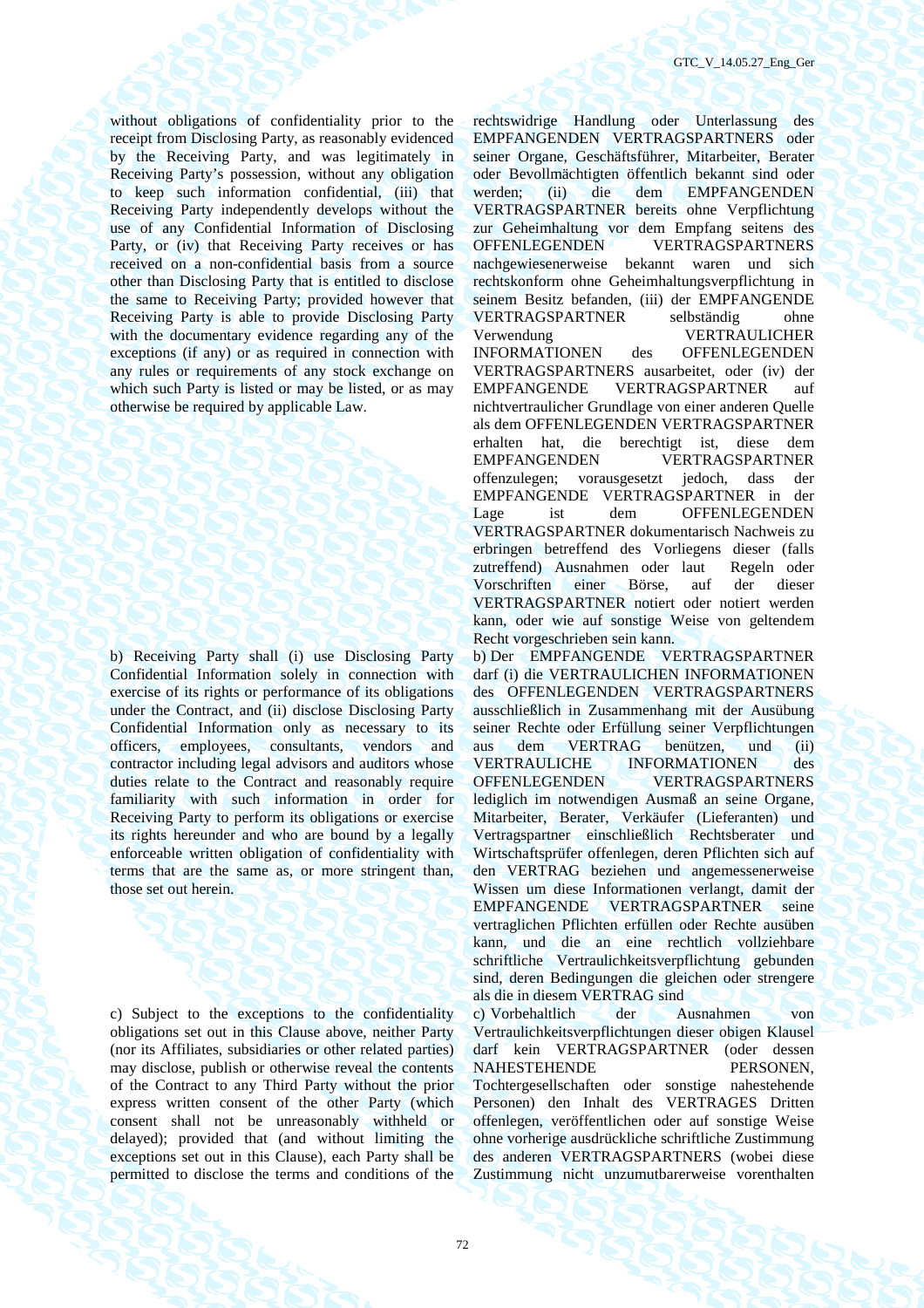Contract (i) to actual or potential investors and lenders and their authorized representatives under written confidentiality agreements that protect the confidentiality of the contents of the Contract which are the same as, or more stringent than, those set out herein, or (ii) as required in connection with any rules or requirements of any stock exchange on which such Party is listed or may be listed, or (iii) as may otherwise be required by the applicable Law, or (iv) as may be reasonably required for the performance of the Parties obligations under the Contract; provided however, that the Party making a disclosure pursuant to an exception set forth in the preceding subsections (i) or (iv) shall provide the other Party with prior written notice and shall, to the extent practical, cooperate with the other Party in seeking confidential treatment of the information to be disclosed (if and to the extent available).

d) No press release referring to the Contract or utilizing the other Party's name shall be made without the prior written consent of the other Party.

4.20.18. **Set-off**. No set-off may be made against any claims unless otherwise agreed in writing by the Seller in advance. Under no circumstances the Buyer shall be entitled to set-off against the payment (including any VAT payable) under the Contract any sums owed to the Buyer by the Seller under the Contract or any other agreement it has with the Seller.

4.20.19. **Warranties.** Each Party hereby represents and warrants to the other that:

a) it has the authority to enter into and perform its obligations under the Contract,

b) the Contract has been duly executed and delivered on behalf of such Party, and constitutes a legal, valid, binding obligation, enforceable against such Party in accordance with its terms,

c) it is a corporation duly organized, validly existing and in good standing under the laws and regulations of its jurisdiction of incorporation or formation,

d) neither the execution of the Contract nor its performance thereunder conflicts with any applicable Law or any other contract to which it is a party or any obligation to which it is subject,

oder verzögert werden darf) zur Kenntnis bringen; vorausgesetzt, dass (und ohne Einschränkung der in dieser Klausel vorgesehenen Ausnahmen) jedem VERTRAGSPARTNER gestattet ist die Bedingungen des VERTRAGES (i) an tatsächliche oder potentielle Investoren und Kreditgeber und deren bevollmächtigte Vertreter auf der Grundlage schriftlicher Geheimhaltungsvereinbarungen, die die Vertraulichkeit des Vertragsinhaltes schützen und gleich oder strenger als die in diesem VERTRAG vorgesehenen sind oder (ii) soweit erforderlich ist in Zusammenhang mit Regeln oder Vorschriften einer Börse, auf der dieser VERTRAGSPARTNER notiert oder notieren kann, oder (iii) soweit sonst wie vom geltenden Recht vorgeschrieben, oder (iv) soweit angemessenerweise erforderlich für die Erfüllung der Verpflichtungen der VERTRAGSPARTNER aus dem VERTRAG offenzulegen; vorausgesetzt jedoch, dass der auf Grund einer Ausnahme in den vorstehenden Punkten (i) bis (iv) eine Offenlegung vornehmende VERTRAGSPARTNER den anderen vorher schriftlich in Kenntnis setzen und im durchführbaren Ausmaß mit dem anderen VERTRAGSPARTNER bei dem Bemühen um vertrauliche Behandlung der offenzulegenden Informationen zusammenarbeiten muss (falls möglich und im möglichen Ausmaß).

d) Presseaussendungen mit Erwähnung des VERTRAGES oder Verwendung des Namens des anderen VERTRAGSPARTNERS dürfen nur mit dessen schriftlicher Zustimmung erfolgen.

4.20.18. **Aufrechnung.** Es darf ohne schriftliche Vereinbarung mit dem VERKÄUFER keine Aufrechnungen gegen Forderungen erfolgen. Unter keinen Umständen ist der KÄUFER berechtigt, Verbindlichkeiten (einschließlich zahlbarer Umsatzsteuer) des KÄUFERS mit vom VERKÄUFER gemäß diesem VERTRAG oder auf Grund anderer Vereinbarungen mit dem VERKÄUFER geschuldeten Beträgen des VERKÄUFRES aufzurechnen.

4.20.19. **Gewährleistungen.** Jeder VERTRAGSPARTNER sichert hiermit zu und gewährleistet dem anderen, dass:

a) Er befugt ist seine Verpflichtungen gemäß dem VERTRAG einzugehen und auszuführen,

b) der VERTRAG in seinem Auftrag ordnungsgemäß gefertigt und übergeben wurde und eine rechtmäßige, gültige, verbindliche, gegen ihn gemäß dessen Bedingungen vollstreckbare Verpflichtung ist,

c) er eine ordnungsgemäß gegründete, rechtsgültig bestehende Kapitalgesellschaft ist, die ihre Verpflichtungen und Meldepflichten gemäß den Gesetzen und Verordnungen des Rechtsbereichs ihrer Eintragung oder Gründung ordnungsgemäß erfüllt

d) weder die Fertigung des VERTRAGES noch die vertragsgemäße Leistung mit geltendem Recht oder sonstigen Verträgen, in denen er VERTRAGSPARTNER ist oder deren Verpflichtungen er unterworfen ist, in Widerspruch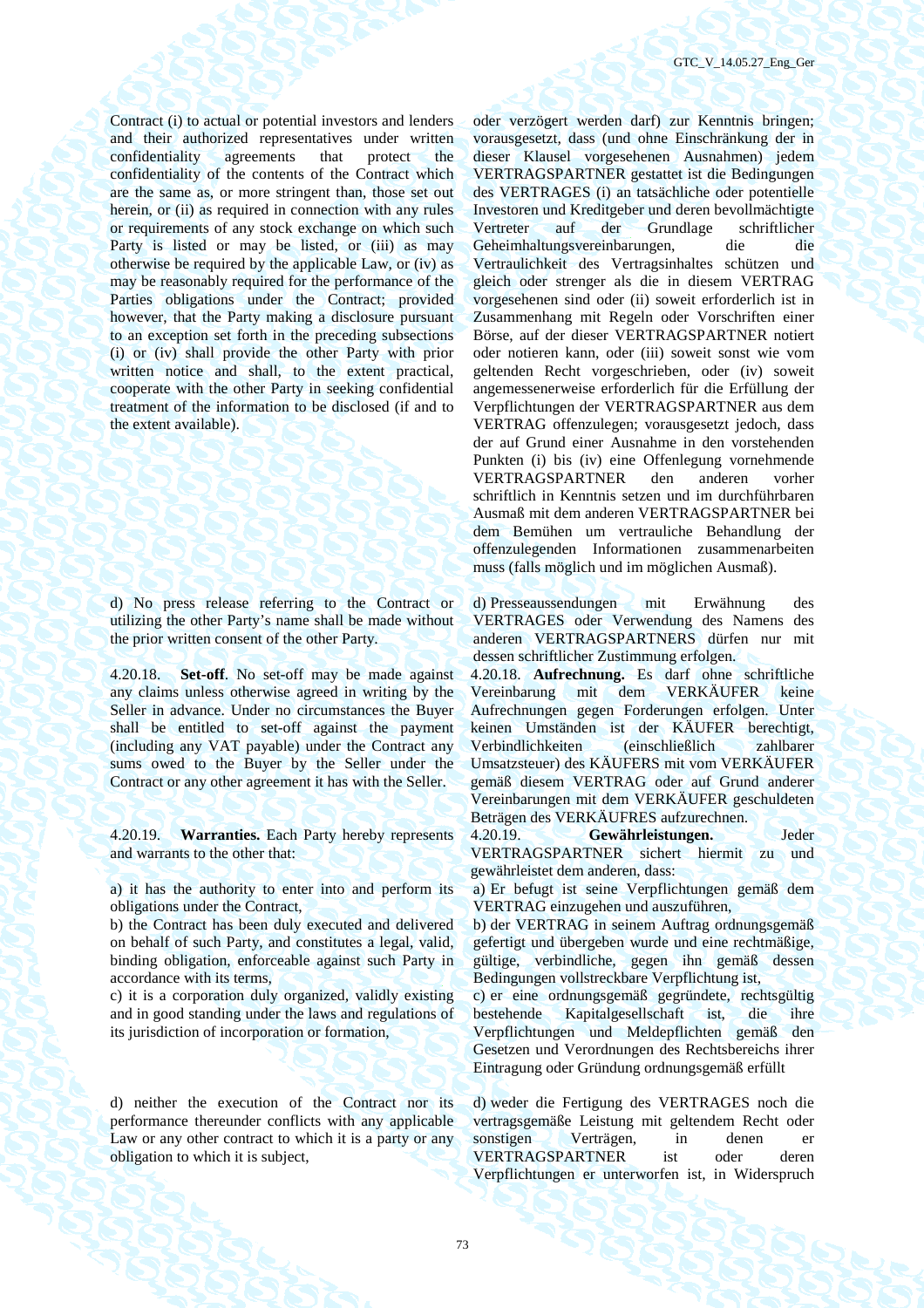e) within 5 (five) days after the relevant event, the Party so effected will inform the other Party of any changes or amendments to its direct or indirect ownership.

4.20.20. **Counterparts**. If the Contract is executed in counterparts, each shall be deemed an original, but all of which together shall constitute one and the same instrument. The Parties hereby acknowledge and agree that the Contract has been prepared jointly and no rule of strict construction shall be applied against either Party.

4.21.1. **Headings.** Any headings, article, clause, subclause, section, subsection and table headings in the Contract are inserted for purposes of convenience only and shall not affect in any way the meaning or interpretation of the Contract or the GTC.

4.21.2. **Reference to articles, clauses, etc.** Save where the context requires otherwise, references to Articles, Clauses, Subclauses, Sections, Subsections, Tables, Annexes, Appendixes, etc. shall be references to the articles, clauses, subclauses, sections, subsections, tables, annexes, appendixes, etc. of the Contract or the GTC, when made in the Contract or the GTC respectively.

4.21.3. **Singular and plural**. In the Contract and the GTC, the singular shall include the plural and vice versa and the word "including" shall be deemed to be followed by the phrase "without limitation", references to any gender shall include a reference to the other gender; references to other agreements or to any statute, rule or regulation or instrument shall mean the same as amended, modified or replaced from time to time.

4.21.4. **Herein, hereunder, hereinafter**. The terms "herein", "hereunder", "hereinafter" and similar terms shall be interpreted to refer to the Contract or the GTC, when made in the Contract or the GTC respectively, unless otherwise follows from the context.

4.21.5. **Reference to period.** Where any period in days, weeks, months or years is referred to in the Contract or the GTC, such period shall be calculated in days, weeks, months or years respectively, unless expressly provided otherwise (and the day on which any such period is expressed to commence shall not be counted for the purpose of such period's calculation).

# steht,

e) der betroffene VERTRAGSPARTNER binnen 5 (fünf) Tagen nach Eintritt des Ereignisses den anderen über Veränderungen oder Erweiterungen seiner direkten oder indirekten Eigentümerstruktur informiert.

4.20.20. **Gegenstücke (Counterparts).** Ist der VERTRAG in Gegenstücken gefertigt, gilt jede als ein Original, jedoch alle gemeinsam stellen ein- und dasselbe Rechtsinstrument dar. Die VERTRAGSPARTNER bestätigen und vereinbaren hiermit, dass der VERTRAG gemeinsam erstellt wurde und keine Regel enger Auslegung gegen den einen oder anderen VERTRAGSPARTNER angewendet werden darf.

## 4.21. **Headings, References and Usage of Terms.** 4.21. **Überschriften, Verweise und Verwendung der Begriffe.**

4.21.1. **Überschriften.** Sämtliche Überschriften, Artikel, Klauseln, Subklauseln, Paragraphen, Subparagraphen und Tabellenüberschriften im VERTRAG sind lediglich aus Gründen der Übersichtlichkeit eingefügt und haben keinerlei Einfluss auf die Bedeutung oder Interpretation des VERTRAGES oder der AGB.

4.21.2. **Verweise auf Artikel**, **Klauseln etc.** Sofern es der Zusammenhang nicht anders verlangt, sind Verweise auf Artikel, Klauseln, Subklauseln, Paragraphen, Subparagraphen, Tabellen, Anhänge, Appendices, etc. Verweise auf die Artikel, Klauseln, Subklauseln, Paragraphen, Subparagraphen, Tabellen, Anhänge, Appendices, etc. des VERTRAGES oder der AGB, wenn sie im VERTRAG beziehungsweise in den AGB aufscheinen.

4.21.3. **Singular und Plural**. Im VERTRAG und in den AGB umfasst der Singular den Plural und umgekehrt, und das Wort "einschließlich" gilt, dass ihm der Ausdruck "ohne Einschränkung" beziehungsweise "unter anderem" folgt: Verweise auf eines der Geschlechter umfassen einen Verweis auf das andere Geschlecht; Verweise auf andere Verträge oder ein Gesetz, eine Vorschrift oder Verordnung oder Rechtsinstrument bedeutet diese in der jeweils geltenden, ergänzten, abgeänderten oder ersetzten Fassung.

4.21.4. **Hierin, hierunter, hiernach, bzw**. **"In diesem VERTRAG", "Gemäß diesem VERTRAG", "im Folgenden"**. Diese und ähnliche Begriffe sind als Verweise auf den VERTRAG oder die AGB zu interpretieren, wenn sie im VERTRAG beziehungsweise den AGB vorkommen, sofern nicht aus dem Zusammenhang anderes hervorgeht.

4.21.5. **Verweis auf einen Zeitraum.** Wird im VERTRAG oder den AGB auf einen in Tagen, Wochen, Monaten oder Jahren bemessenen Zeitraum Bezug genommen, ist dieser Zeitraum in Tagen, Wochen, Monaten beziehungsweise Jahren zu rechnen, sofern nicht ausdrücklich anders vorgesehen (und der als Tag des Beginns ausgedrückte Tag eines solchen Zeitraums wird zum Zwecke der Berechnung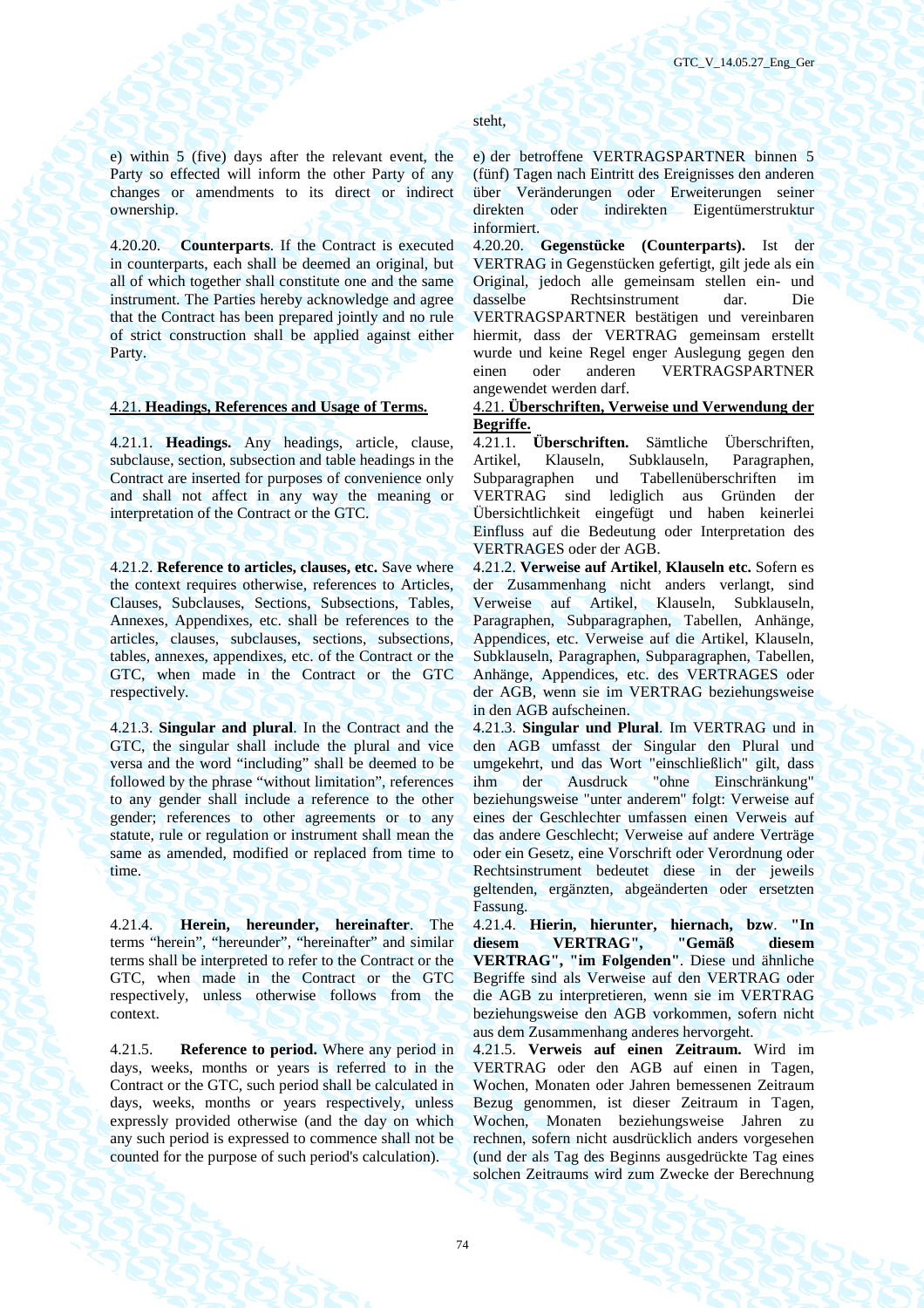GTC\_V\_14.05.27\_Eng\_Ger

4.21.6. **Writing.** A reference to "writing" or any cognate expressions is a reference to any mode of representing or reproducing words in a visible nontransitory form and includes fax and e-mail.

4.21.7. **Including.** Any phrase introduced by the terms "including" or "in particular", or any cognate expression, shall be construed as illustrative and not limiting of any preceding words.

## des Zeitraums nicht mitgezählt).

4.21.6. **Schriftform**. Ein Hinweis auf die "Schriftform" oder ein ähnlicher Ausdruck ist ein Hinweis auf eine Art der Darstellung oder Wiedergabe von Worten in schriftlicher unvergänglicher Form, einschließlich von Fax und E-Mail.

4.21.7. **Einschließlich.** Jeder mit den Begriffen "einschließlich" oder "insbesondere" oder ähnlichen Ausdrücken beginnende Satz ist als beispielhaft und nicht einschränkend auf die Bedeutung des vorhergehenden Wortes auszulegen.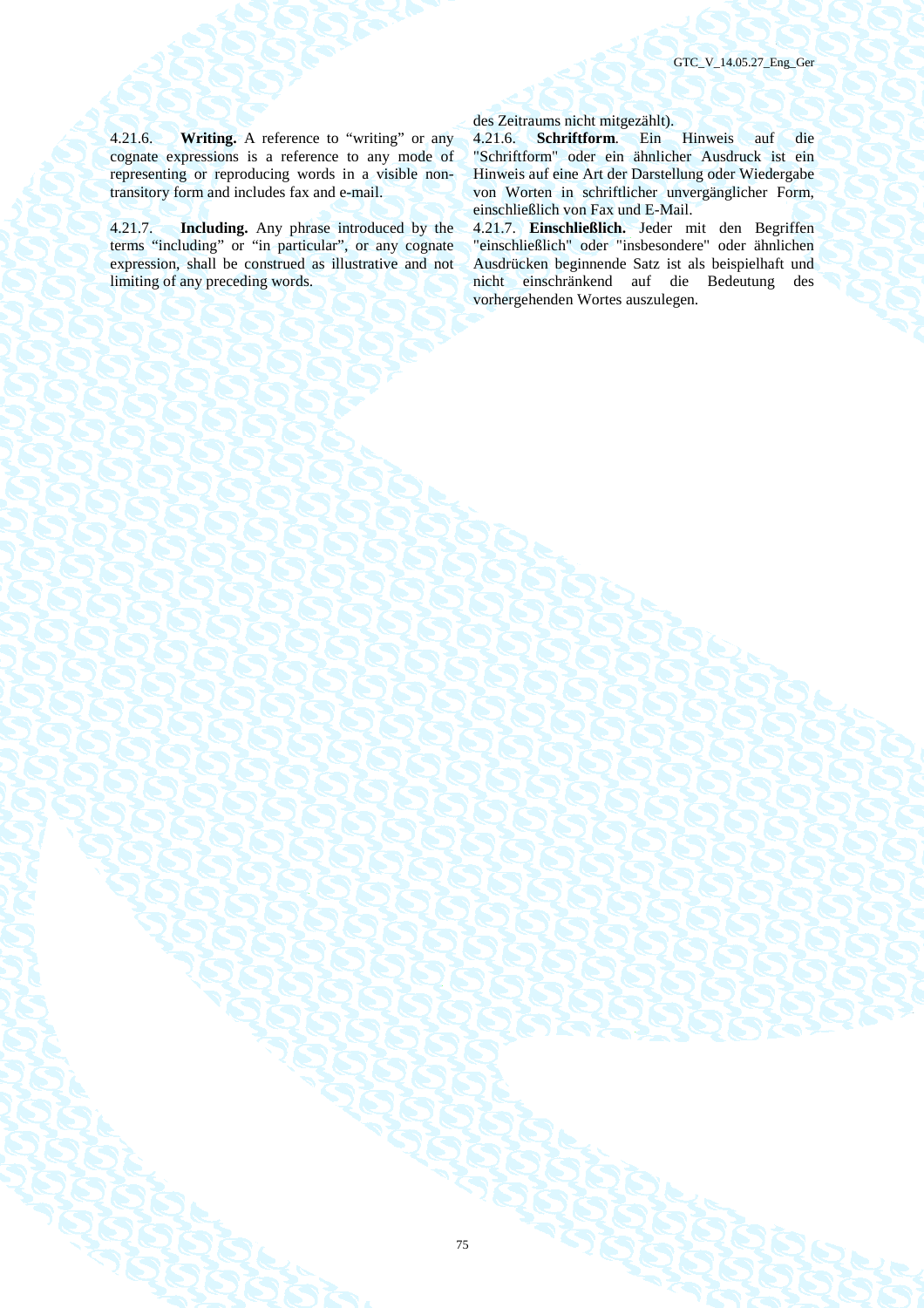# THE FORMAT OF THE AMENDMENT **FORMULAR DES NACHTRAGS**

**AMENDMENT № [to insert the number the amendment]** 

**To [to insert the title of the Contract № [to insert the contract number]** 

Dated [to insert the month, date, year] **Vom [Monat, Tag, Jahr einfügen]** 

This Amendment № [**to insert the number of the amendment**] (hereinafter this **"Amendment"**) dated as of [to insert month, date, year] (herewith and after the "**Signing Date**"),

A. **SIBUR International GmbH**, a company organized and existing under the laws of Austria, with its registered legal address at Nussdorfer Platz 8, A-1190 Wien, Austria, represented by **to insert the title, name**], acting on the basis of [**to insert the document**], (hereinafter the **"Seller"**), on the one hand,

And  $\bigcup_{n=1}^{\infty}$  and  $\bigcup_{n=1}^{\infty}$  and  $\bigcup_{n=1}^{\infty}$  and  $\bigcup_{n=1}^{\infty}$  and  $\bigcup_{n=1}^{\infty}$  and  $\bigcup_{n=1}^{\infty}$  and  $\bigcup_{n=1}^{\infty}$  and  $\bigcup_{n=1}^{\infty}$  and  $\bigcup_{n=1}^{\infty}$  and  $\bigcup_{n=1}^{\infty}$  and  $\bigcup_{n=1}^{\infty}$  a

B. [**to insert the name of the company**], a company organized and existing under the laws of [**to insert the country**], with its registered legal address at [**to insert the registered address**] represented by [**to insert the title, name**], acting on the basis of [**to insert the document**] (herewith and after the "**Buyer**"), on the other hand.

The Seller and the Buyer may be referred to herein together, as "Parties", or each individually, as a "Party".

**WHEREAS**, the Seller and the Buyer entered into a [**to insert the title of the Contract**] №[**to insert the number of the Contract, if any**] between the Seller, on the one hand and the Buyer, on the other hand, dated as of [**to insert the date of the Contract**] (the "Contract"); and

**WHEREAS**, the Seller and the Buyer wish to amend the Contract, on the terms and conditions set forth in this Amendment;

**NOW THEREFORE**, in consideration of the premises and the mutual covenants set forth herein and for other good and valuable consideration, the receipt and sufficiency of which are hereby acknowledged, the Parties hereby agree as follows:

1. **Amendment to [to insert Clause] [to insert the number] of the Contract**. The Contract is hereby amended to delete [**to insert Clause**] [**to insert the number**] and replace it with the following:

"[**to insert the wording**]". **"[Wortlaut einsetzen]".** 

2. **Amendment to [to insert Clause] [to insert the number] of the Contract**. Immediately following first/last sentence of [**to insert Clause**] **[to insert the number**] the following new sentence is added with the following: "[**to insert the wording**]". **"[Wortlaut einsetzen]".** 

# ANNEX A **ANHANG A**

**NACHTRAG NR [Nummer des Nachtragsangs einfügen]** 

**Zu [Titel des Vertrages Nr. … einsetzen] [Vertragsnummer einsetzen]** 

Dieser Nachtrag Nr. **[Nachtrag Nummer einfügen]** (nachstehend dieser "**NACHTRAG**") vom **[Monat, Tag, Jahr]** (nachstehend und in der Folge "**TAG DER UNTERZEICHNUNG**"),

by and between durch und zwischen

A. **SIBUR International GmbH**, einer nach österreichischem Recht mit Firmensitz in Nussdorfer Platz 8, A-1190 Wien, Österreich, gegründeten und bestehenden Gesellschaft, vertreten durch **[Funktion und Namen einsetzen]**, handelnd auf der Grundlage von **[Dokument einsetzen]**, (hierin und nachstehend der "**VERKÄUFER**"), einerseits,

B. **[Name der Gesellschaft einsetzen]**, einer nach [Land einsetzen] Recht mit Firmensitz in **[Firmensitz einsetzen]** gegründeten und bestehenden Gesellschaft, vertreten durch **[Funktion und Namen einsetzen]**, handelnd auf der Grundlage von **[Dokument einsetzen],** (hierin und nachstehend der "**KÄUFER**"), andererseits.

VERKÄUFER und KÄUFER können hierin einzeln und gemeinsam als "VERTRAGSPARTNER" bezeichnet warden.

### **RECITALS PRÄAMBEL**

**INDEM** VERKÄUFER und KÄUFER einen **[Titel des VERTRAGS einsetzen]** Nr. **[gegebenenfalls Vertragsnummer einsetzen]** zwischen dem VERKÄUFER einerseits und dem KÄUFER andererseits mit **[Datum des Vertrags einsetzen]** (den "VERTRAG") abgeschlossen haben; und

**INDEM** VERKÄUFER und KÄUFER den VERTRAG zu den in diesem NACHTRAG angeführten Bedingungen abzuändern beabsichtigen;

**VEREINBAREN SOMIT** die VERTRAGSPARTNER in Anbetracht der Prämissen und der hierin festgelegten gegenseitigen Abmachungen und für weitere gute und werthaltige Gegenleistung, deren Empfang und Ausreichen hiermit bestätigt wird, Nachstehendes:

1. **Änderung von [Klausel einsetzen] des VERTRAGES [Nummer einsetzen]**. Änderung durch Streichung von Klausel einsetzen **[Nummer einsetzen]** des VERTRAGES und Ersatz durch nachstehenden Wortlaut:

2. **Änderung von [Klausel einsetzen] des VERTRAGES [Nummer einsetzen].** Unmittelbar nach dem ersten/letzten Satz von **[Klausel einsetzen] [Nummer einsetzen]** ist nachstehender Satz mit folgendem Wortlaut hinzuzufügen: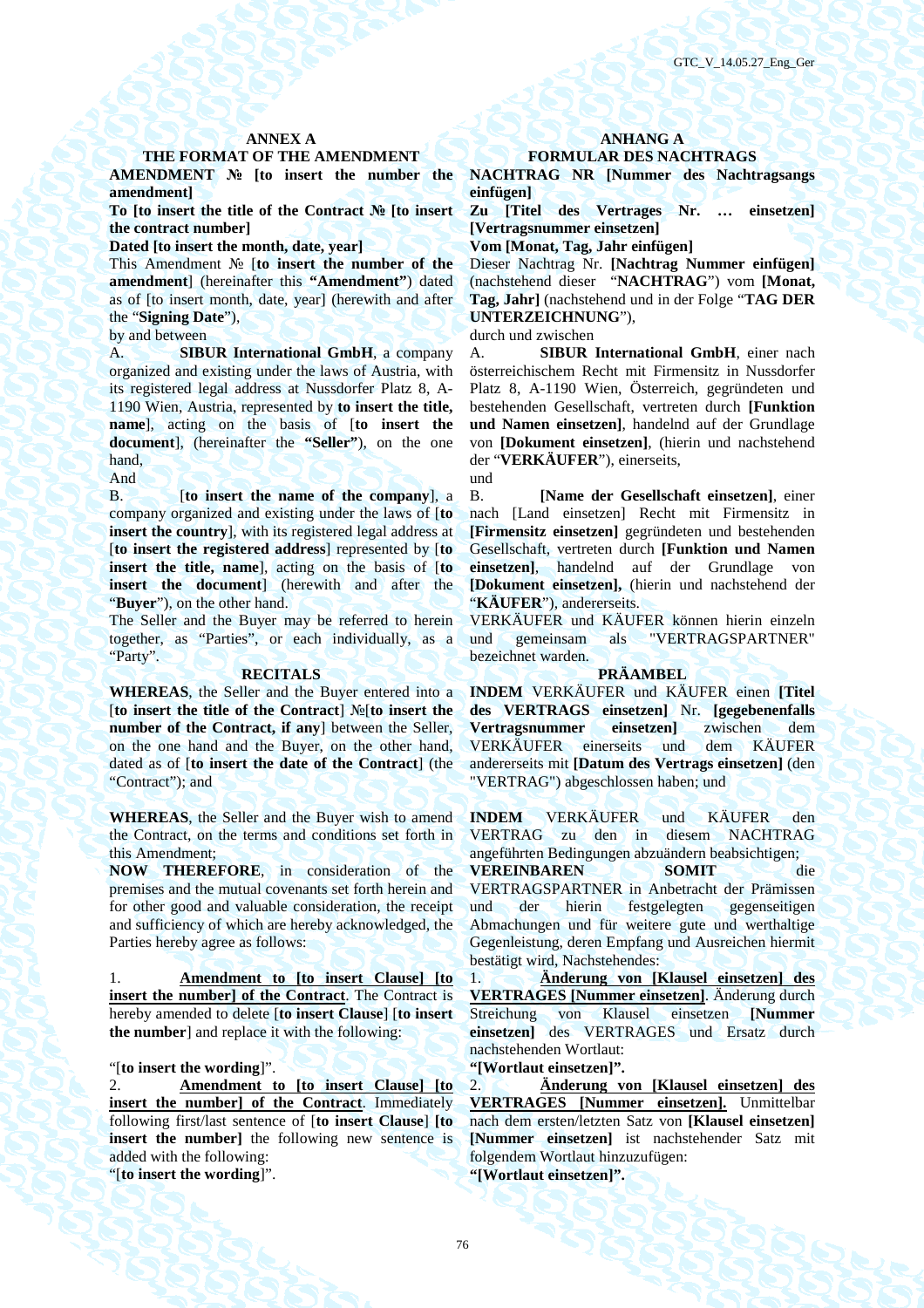3. **Amendment to [to insert Clause] [to insert the number] of the Contract.** The Contract is hereby amended to delete [**to insert Clause**] [**to insert the number**] and replace it with "[**Intentionally left blank by the Parties]**".

4. **Amendment to [to insert Appendix] [insert the number] to the Contract.** The [**to insert Appendix**] [**to insert the number**] to the Contract is hereby amended to delete the [**to insert Appendix**] [**to insert the number**] and replace it with the **[to insert Appendix**] [**to insert the number**] attached as ATTACHMENT I hereto.

5. **Definitions.** All terms used, but not defined, in this Amendment shall have the respective meanings set forth in the Contract.

6. **Headings; Interpretation.** The section headings in this Amendment are inserted for convenience only and shall not affect in any way the meaning or interpretation of this Amendment. The Parties hereby acknowledge and agree that this Amendment has been prepared jointly and no rule of strict construction shall be applied against either Party. In this Amendment, the singular shall include the plural and vice versa and the word "including" shall be deemed to be followed by the phrase "without limitation". The terms "herein" and "hereunder" and similar terms shall be interpreted to refer to this entire Amendment.

7. **Effective Date of Amendment; Incorporation of Terms; Continuing Effect**. This Amendment shall be deemed effective for all purposes [**as of the Signing Date of the Contract / as of the**  latest date of signing of this Amendment by the **Parties / upon the last date of execution by all of the undersigned Parties**]. All of the amended provisions set forth in this Amendment shall be deemed to be incorporated in, and made a part of, the Contract, and the Contract, as amended by this Amendment, shall be read, taken and construed as one and the same agreement. Except as otherwise expressly modified by this Amendment, the Contract shall remain in full force and effect in accordance with its terms and conditions.

8. **Counterparts.** This Amendment is executed in English and in Russian simultaneously in two identical original counterparts, each of which shall be deemed an original, but all of which together shall constitute one and the same instrument. Both counterparts have equal force and validity. Both texts in the English and Russian languages, as well as both copies, have equal force and validity; provided, however, that both Parties acknowledge and agree that the English language is the language mutually chosen

3. **Änderung von [Klausel einsetzen] des VERTRAGES [Nummer einsetzen].** Änderung zu [Klausel einsetzen] des VERTRAGES **[Nummer einsetzen]** und Ersatz durch nachstehenden Wortlaut **"[von den VERTRAGSPARTNERN absichtlich freigelassener Platz]".**

4. **Änderung von [ANHANG einsetzen] des VERTRAGES [Nummer einsetzen].** Der **[ANHANG einfügen] [Nummer einfügen]** des VERTRAGES wird hiermit abgeändert durch Streichung von **[ANHANG einfügen] [Nummer einfügen]** und Ersatz durch **[ANHANG einfügen] [Nummer einfügen]** gemäß beiliegendem ANHANG 1.

5. **Definitionen.** Alle in diesem NACHTRAG verwendeten und nicht definierten Begriffe haben die entsprechende Bedeutung wie im VERTRAG.

6. **Überschriften; Interpretation.** Die Überschriften der Abschnitte in diesem NACHTRAG sind lediglich aus Gründen der Übersichtlichkeit eingefügt und haben keinerlei Einfluss auf die Bedeutung oder Interpretation dieses NACHTRAGS. Die VERTRAGSPARTNER bestätigen und vereinbaren hiermit, dass dieser NACHTRAG gemeinsam erstellt wurde und keine Regel einschränkender Auslegung gegen den einen oder anderen VERTRAGSPARTNER angewendet werden darf. In diesem NACHTRAG umfasst der Singular den Plural und umgekehrt und das Wort "einschließlich" gilt als gemeinsam mit dem nachfolgenden Ausdruck "unter anderem". Die Begriffe "hierin" und "nachstehend" und ähnliche Begriffe sind so auszulegen, dass sie sich auf den gesamten NACHTRAG beziehen.

7. **Rechtswirksamkeit des NACHTRAGS; Einbeziehung von Begriffen; Ständige Wirkung**. Dieser NACHTRAG gilt als für sämtliche Zwecke wirksam **[mit dem Datum der Unterzeichnung des VERTRAGES / mit dem Datum der letzten Unterzeichnung dieses NACHTRAGS durch die VERTRAGSPARTNER / zum Datum der letzten Fertigung durch alle unterzeichnenden VERTRAGSPARTNER].** Sämtliche in diesem NACHTRAG abgeänderten Bestimmungen gelten als in den VERTRAG integriert und als Teil dessen, und der VERTRAG ist laut Abänderung durch diesen NACHTRAG als ein- und dieselbe Vereinbarung zu lesen, anzunehmen und auszulegen. Sofern nicht anderweitig ausdrücklich durch diesen NACHTRAG abgeändert, bleibt der VERTRAG voll rechtkräftig und gültig gemäß allen seinen Bedingungen.

8. **Vertragsausfertigungen.** Dieser NACHTRAG ist gleichzeitig in zwei identischen Originalen in englischer Sprache gefertigt, von denen jedes als ein Original gilt, jedoch alle gemeinsam einund dasselbe Rechtsinstrument darstellen. Beide Originale sind gleicherweise rechtskräftig und wirksam.